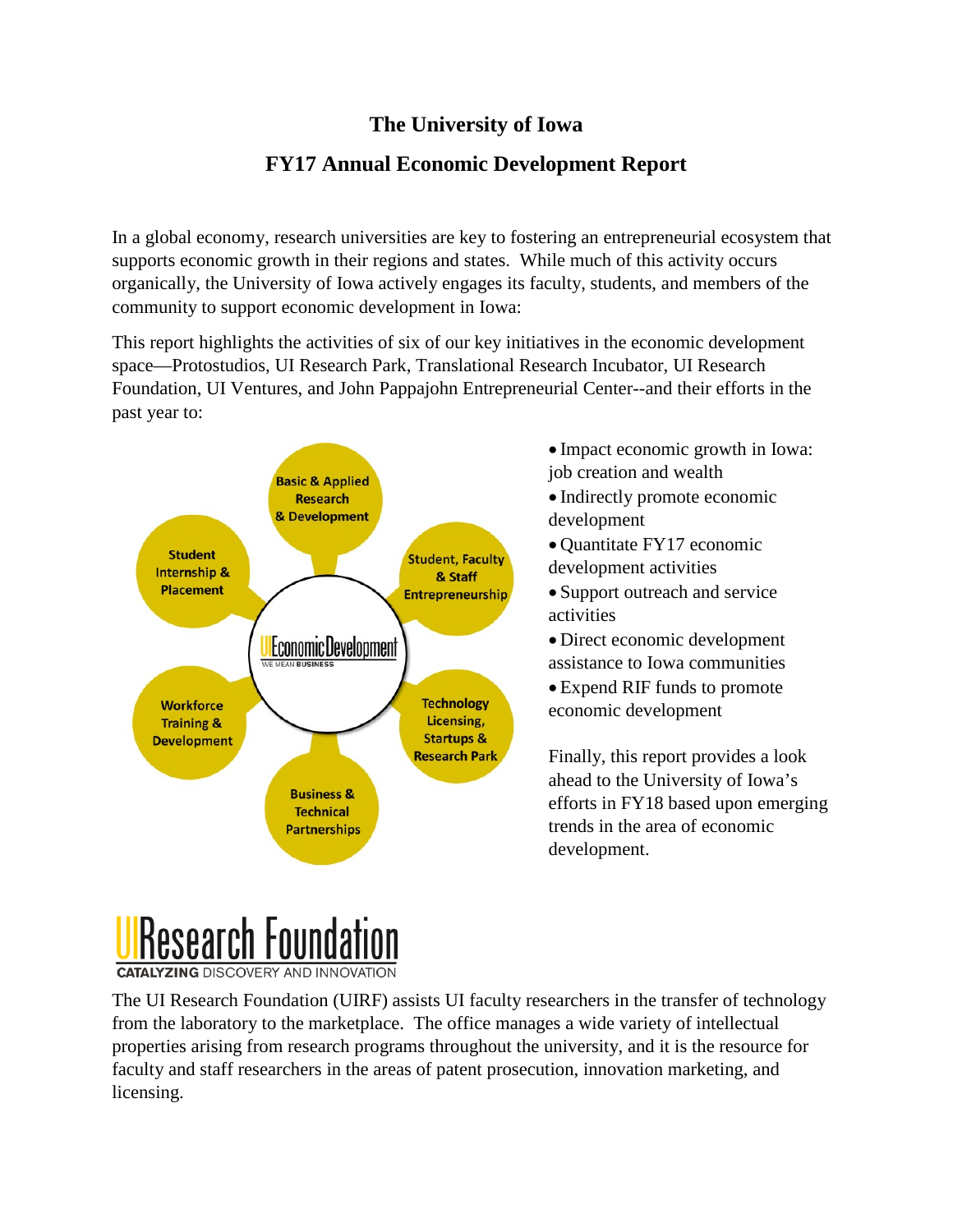UIRF supports new ventures, especially faculty start-ups, through streamlined agreements, resources, training, patent prosecution support, and funding referrals.

# protostudios

Protostudios is a state-of-the-art, rapid-prototyping facility located in the MERGE co-working space in downtown Iowa City. It works with UI researchers, researchers from other Iowa universities, and community members to develop fully functional prototypes of product ideas, allowing innovators to test, redesign, and determine manufacturing paths and demonstrate usability to investors. Protostudios focuses on biomedical and electronics prototyping with access to 3D printers (plastics, metals, ceramics) milling, laser/wet jet cutter, printed circuit board fabrication, and consulting from on-staff industrial designers and engineers. Protostudios opened to the public in June, 2017. Since its soft launch this spring, Protostudios has attracted a number of innovators who had a great idea and wanted to test it out, including UI neurosurgeon and founder of start-up Direct Spinal Therapeutics Matt Howard, MD.

The creation of Protostudios was funded through a \$1.5 million Strategic Infrastructure Fund grant from the Iowa Economic Development Authority, and the authority has recently approved a \$200,000 grant to outfit additional space for new equipment that will expand the organization's capabilities.



The UI Research Park leases building sites and space to growing technology companies that require sustained research relationships with the university. The park is home to a world-class business incubator program that has nurtured nearly 100 UI start-ups and other new ventures since its founding. Incubator tenant companies can draw on both the research and business resources of the university, including access to UI libraries, hazardous waste management services, SBIR/STTR support, educational seminars, networking opportunities, and shipping/package handling.

The BioVentures Center in the park contains wet laboratory modules that can be shared, office/dry laboratory modules for life science companies, shared equipment rooms, and access to multi-purpose rooms. Engineering and technology-based companies can locate in the Technology Innovation Center with access to offices and suites for lease as well as board and conference rooms equipped for advanced presentations.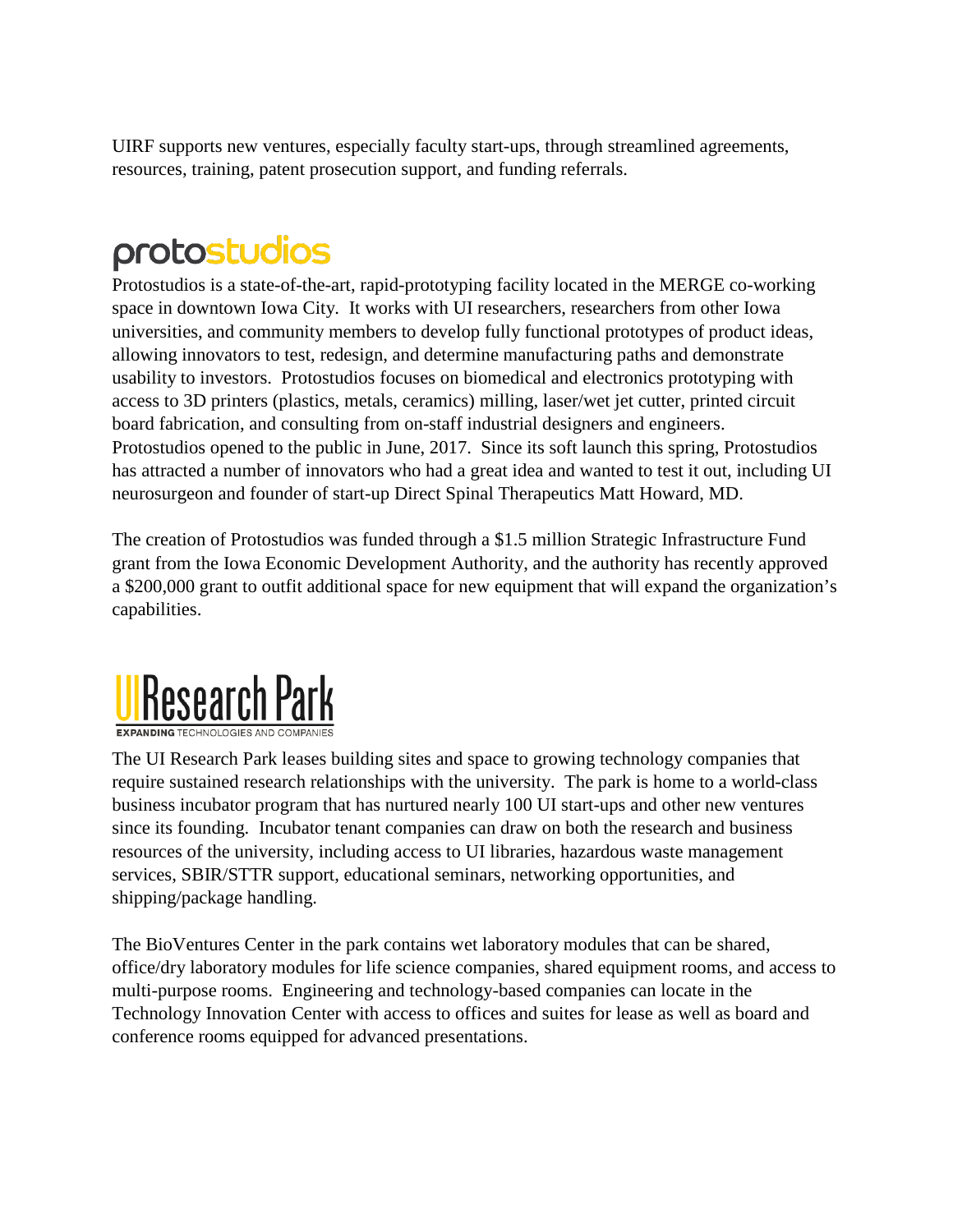The park is also home to four of the university's specialized, core facilities. These facilities provide technical support services critical to the growth of start-up companies as well as existing industry partners:

- University of Iowa Pharmaceuticals offers contract analytical, development, and GMP manufacturing services to the pharmaceutical and biotechnology industry.
- Center for Biocatalysis and Bioprocessing operates a microbial fermentation facility and specializes in both upstream and downstream bioprocessing with expertise in process scale up for food products, biofuels, biopharmaceuticals, and other biotechnology products.
- National Advanced Driving Simulator conducts research and development on driving safety for the government, military, and industry partners.
- State Hygienic Laboratory is the state's environmental and public health laboratory, serving all ninety-nine Iowa counties as well as out-of-state clients by testing and tracking infectious diseases and illnesses.



The Translational Research Incubator (TRI) serves as the wet-lab counterpart to Protostudio's dry-lab program. The TRI space, located in the Medical Laboratories building on the university's campus is a complement to the UI Research Park as it can house up to four earlystage research-based biomedical or life science companies focused on commercializing technology developed at the University of Iowa. Much of the support for TRI goes to purchasing equipment that can be shared among the company tenants. This allows companies to focus their limited resources on technology-specific development to maximize their funding. The space is ideal for small start-ups that need to conduct early-stage proof-of-concept experiments, often with SBIR/STTR funding, in order to attract the investment needed to expand operations at the UI Research Park.



UI Ventures assists university inventors in creating new ventures based upon their research. It provides mentoring to advance entrepreneurs and emerging growth companies by linking them with capital, talent, and other critical resources they need for success.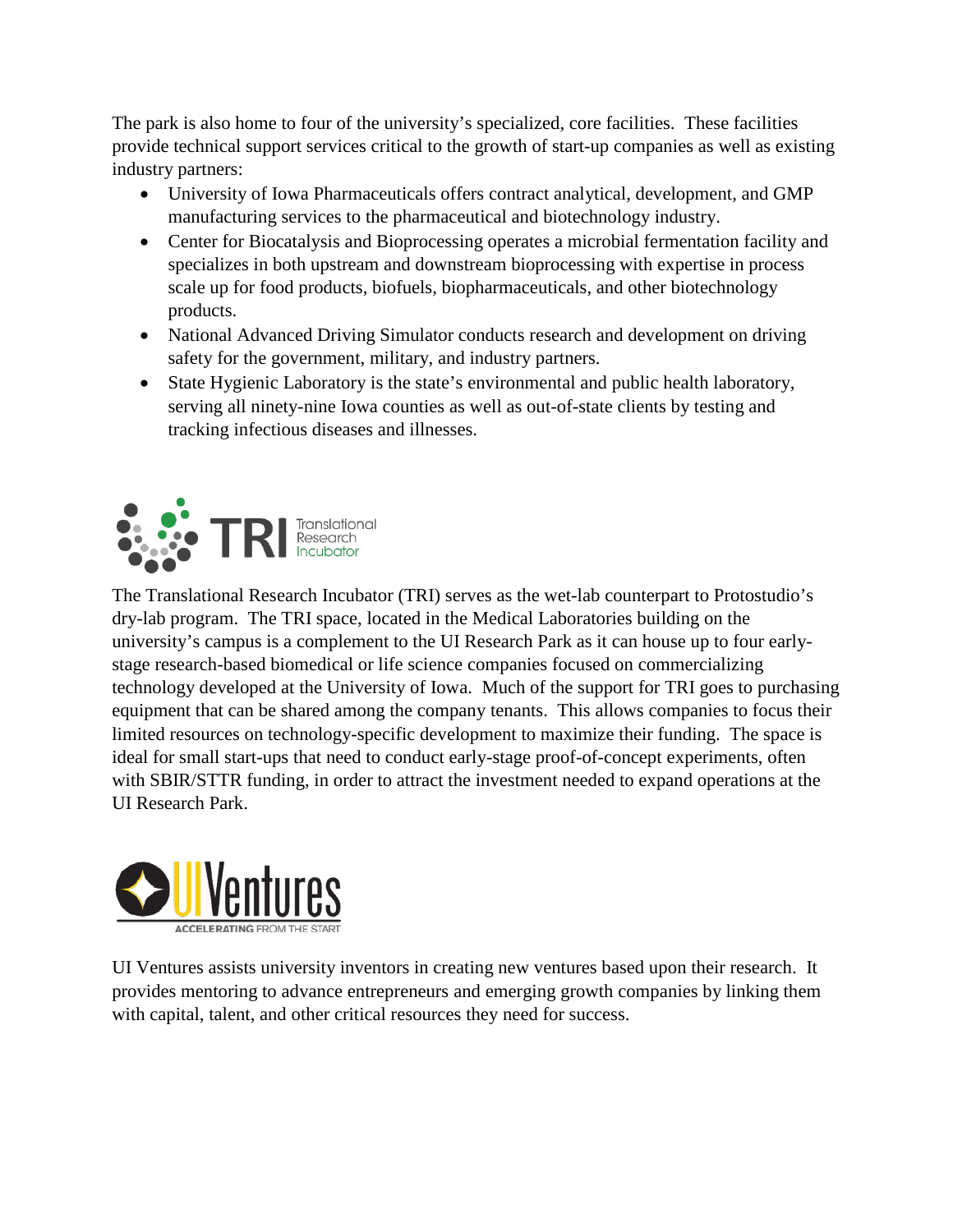

John Pappajohn Entrepreneurial Center

The John Pappajohn Entrepreneurial Center (Iowa JPEC) offers nationally recognized comprehensive entrepreneurial education programs to all Iowans. At the undergraduate level, Iowa JPEC and the Department of Management and Organizations offer a BBA in Management with an Entrepreneurial Management Track (on-campus and online) to Tippie College of Business students. Iowa JPEC and the College of Liberal Arts and Sciences offer a BA in Enterprise Leadership, available on campus, online and at the Iowa Center for Higher Education in Des Moines. I addition, Iowa JPEC offers the Technological Entrepreneurship Certificate for engineering students, the Certificate in Entrepreneurial Management for all undergraduate students, the Certificate in Arts Entrepreneurship for arts students, and the Certificate in Media Entrepreneurialism for journalism and mass communication students. Advanced entrepreneurship courses are also offered to MBA students on campus and at several locations across the state of Iowa.

Iowa JPEC and its university partners also play an important role in the development of Iowabased technology and high-growth start-up companies. Whether providing one-on-one consulting services and group training, working with startup companies on technology transition, directing UI students on advanced field study projects, or providing training and seminars to business executives, Iowa JPEC seeks to support the next generation of entrepreneurs and business leaders.

While all six of these economic development initiatives can act independently of each other—for example, a start-up company in the UI Research Park may not need the university's assistance in company formation or a student in the JPEC program might be working on an innovation that he or she developed outside of the university's research enterprise—they are designed to provide maximum impact when they work together. UIRF takes the lead in outreach to faculty researchers, staying abreast of the discoveries coming out of UI labs and helping researchers identify innovations that could be commercialized. If that innovation could serve as the foundation of a start-up company, UIRF puts in place an intellectual property strategy and a licensing plan appropriate for such a company and brings UI Ventures in to assist the faculty member in company formation and early-stage company strategy. UI Ventures leverages the talent and support of the students in JPEC, providing those students with a real-world entrepreneurial experience and providing the start-up company with motivated and talented advisors at little to no cost. Start-ups in need of wet lab space can work in TRI, and those in need of prototypes can work with Protostudios. Once the start-up has outgrown campus space, it then can locate in the UI Research Park and expand its operations there.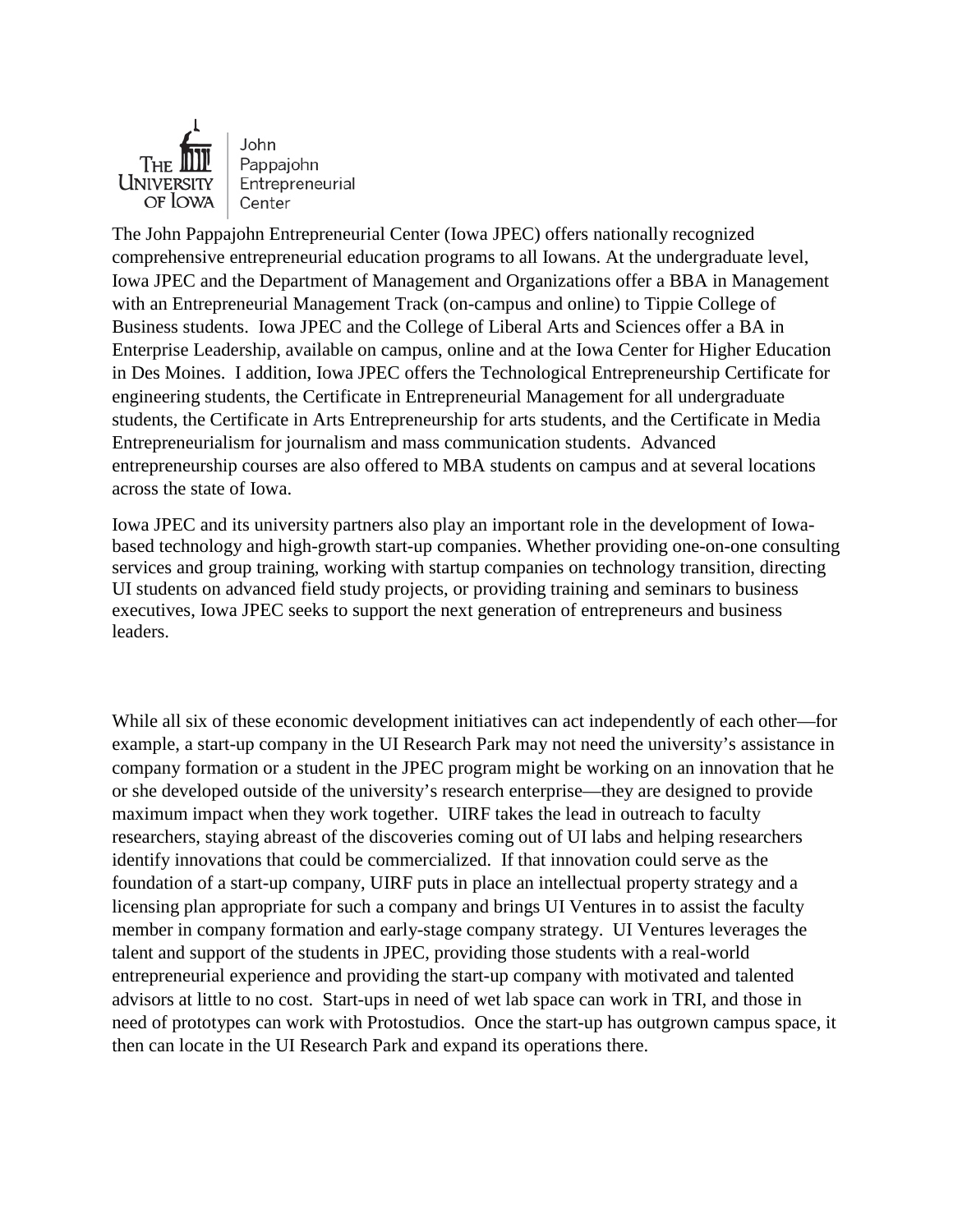Summarized below are highlights of UI's economic development activities in FY17:

## **Impact on economic growth of Iowa: job creation and wealth**

- The UIRP is home to 42 companies: 15 in the Bio Ventures Center, 14 in the Technology Innovation Center, and 13 in other facilities in the Park. There are over 1700 employees overall.
- UI Ventures currently supports 44 companies and 32 additional groups contemplating company formation. In FY17, 9 companies received SBIR/STTR funding totaling over \$4 million and over \$8 million was raised from private investors.
- JPEC:

| $\circ$  | <b>Start-up Companies Served (New Business Starts)</b> | 240       |
|----------|--------------------------------------------------------|-----------|
| $\circ$  | Program, Seminar & Workshop Participants               | 18,470    |
| $\Omega$ | <b>Estimated Job Creation</b>                          | 322       |
| $\Omega$ | Hours dedicated to Clients                             | 12,512    |
| $\circ$  | Total Clients (Individuals receiving assistance)       | 895       |
| $\circ$  | Total Youth Impacted (K-12)                            | 30,447    |
| $\circ$  | Seed Money Awarded                                     | \$125,500 |
| $\circ$  | <b>Total Participants Across All Programs</b>          | $+51,000$ |
|          | (Including Academic, Outreach, and Youth)              |           |

## **Indirect promotion of economic development**

- Over 20 physicians and entrepreneurs have used services offered by Protostudios since the organization's opening in June.
- TRI companies have received over \$500,000 in federal small business grants in FY17. The grants will be used to advance each company's technology and to hire appropriate staff in the TRI space.
- GAP funding totallinb over \$265,000 was awarded to advance 6 projects along the commercialization pathway.
- UI Research Park:
	- o The BioVentures Center hosts monthly lunch and learns in collaboration with SBDC and JPEC throughout the year for start-up companies. This year there were 8 classes with over 125 individuals participating in topics ranging from identity theft, social media, HR hot topics, SBIR funding, and cybersecurity.
	- o The multi-purpose room and other conference rooms in the BioVentures Center are used by several collaborating groups, including the Iowa Innovation Corporation and the Iowa City Chamber (where it holds its monthly "Expert Edge" meeting).
	- o The multi-purpose room and other conference rooms in the BioVentures Center are used by several collaborating groups, including the Iowa Innovation Corporation and the Iowa City Chamber (where it holds its monthly "Expert Edge" meeting).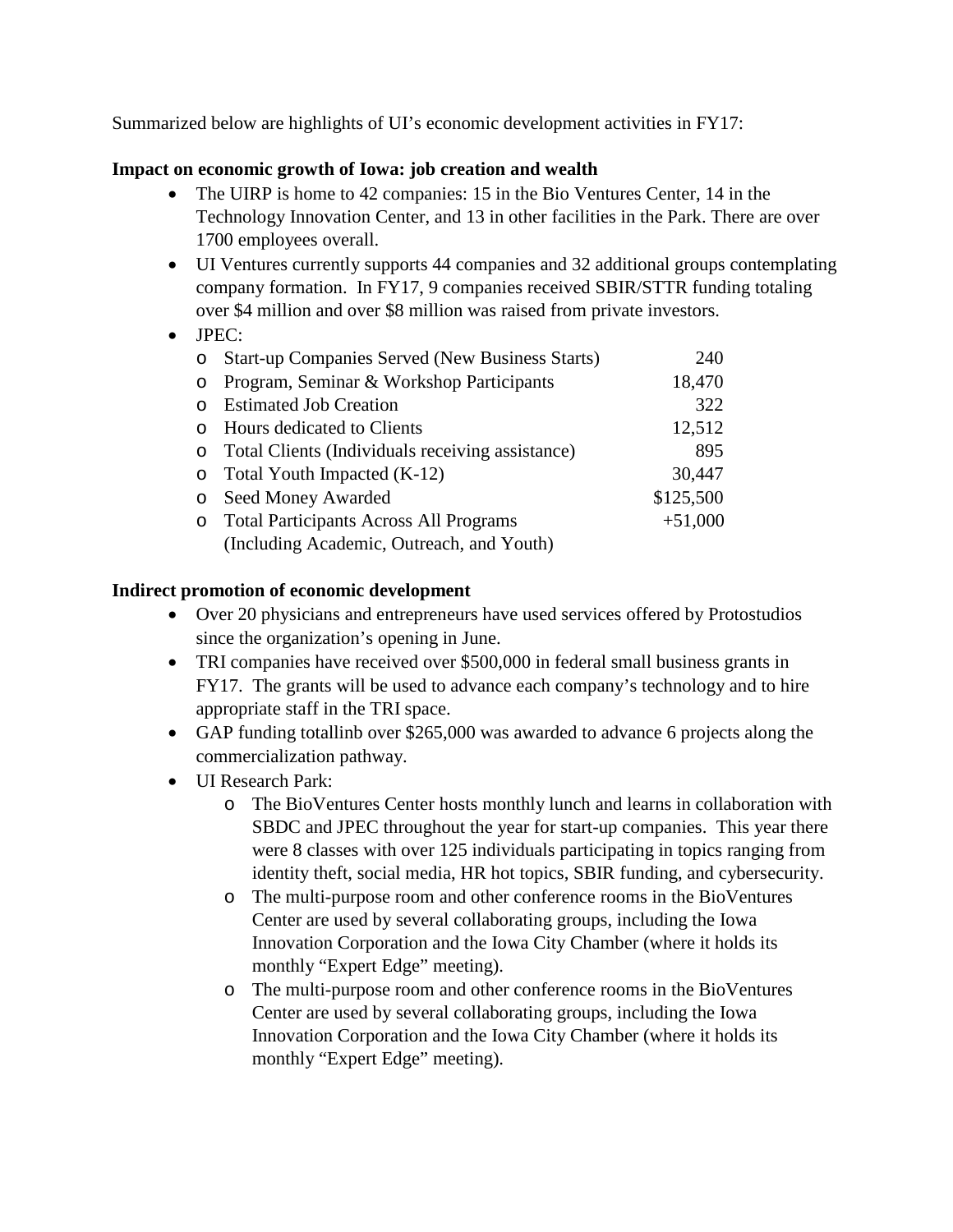- This fiscal year, UIRF lead the revision of the UI Intellectual Property Policy to ensure that inventions by faculty and staff are clearly identified, adequately protected, and leveraged in a way that benefits the inventor, the university, and the public.
- JPEC:
	- o Academic Program Iowa JPEC delivers campus-wide and online undergraduate education and technology innovation coursework in the MBA program. Majors (BA or BBA) and certificate programs exist for all undergraduate students at the UI including specialized programs for students in engineering, performing arts, and journalism. Several degree options are available Online and in Des Moines. During FY2017, 4,215 students enrolled in 182 classes and 354 students received a degree.
	- o Founders Club / Bedell Lab Student Incubator The student incubator housed at the 10,000 sq. ft. Bedell Entrepreneurship Learning Laboratory has 17 private offices for the most advanced startups, numerous co-working spaces for the others, and several conference rooms. This campus-wide program is open to students from every college and major. The students received intense mentoring and support as they launch or expand their businesses. The program, one of the first of its kind in the nation, has impacted nearly 900 students since opening in 2004. During FY2017, the Founders Club has supported 133 student startups made up of 177 students.

An example student startup is ABAL Therapeutics:

- ABAL Therapeutics was founded by Shamus Roeder, Logan Grote, and Max Salinger at the University of Iowa in 2017. ABAL Therapeutics works to help allow more children with autism to receive therapy by making autism therapy scalable. The team is designing software to lighten the burden on parents of children with autism by streamlining at-home ABA therapy exercises. In the past year, the team was awarded \$25,000 at student venture competitions.
- o Student Accelerator Program Throughout the eight-week program, accelerator teams will meet daily to launch their startup by using Lean LaunchPad methodologies. Through brunch and learns, work sessions with experienced mentors, weekly pitches, and lectures, the Student Accelerator aims to drive the startup process for students, while increasing their startups' chance for success. In FY2017, 14 teams and 46 students participated.
- o Iowa Medical Innovation Group (IMIG) IMIG is a two-semester interdisciplinary program that introduces you to all phases of medical device/technology development. Students from the colleges of Business, Engineering, Law, and Medicine collaborate in a real-world environment to identify a medical need, create a solution, and move it through the development and commercialization process.
- o Business plan and pitch competitions Iowa JPEC hosts and sponsors a variety of elevator, business model and business plan competitions for UI students. During FY2017, a total of \$125,500 was awarded to startups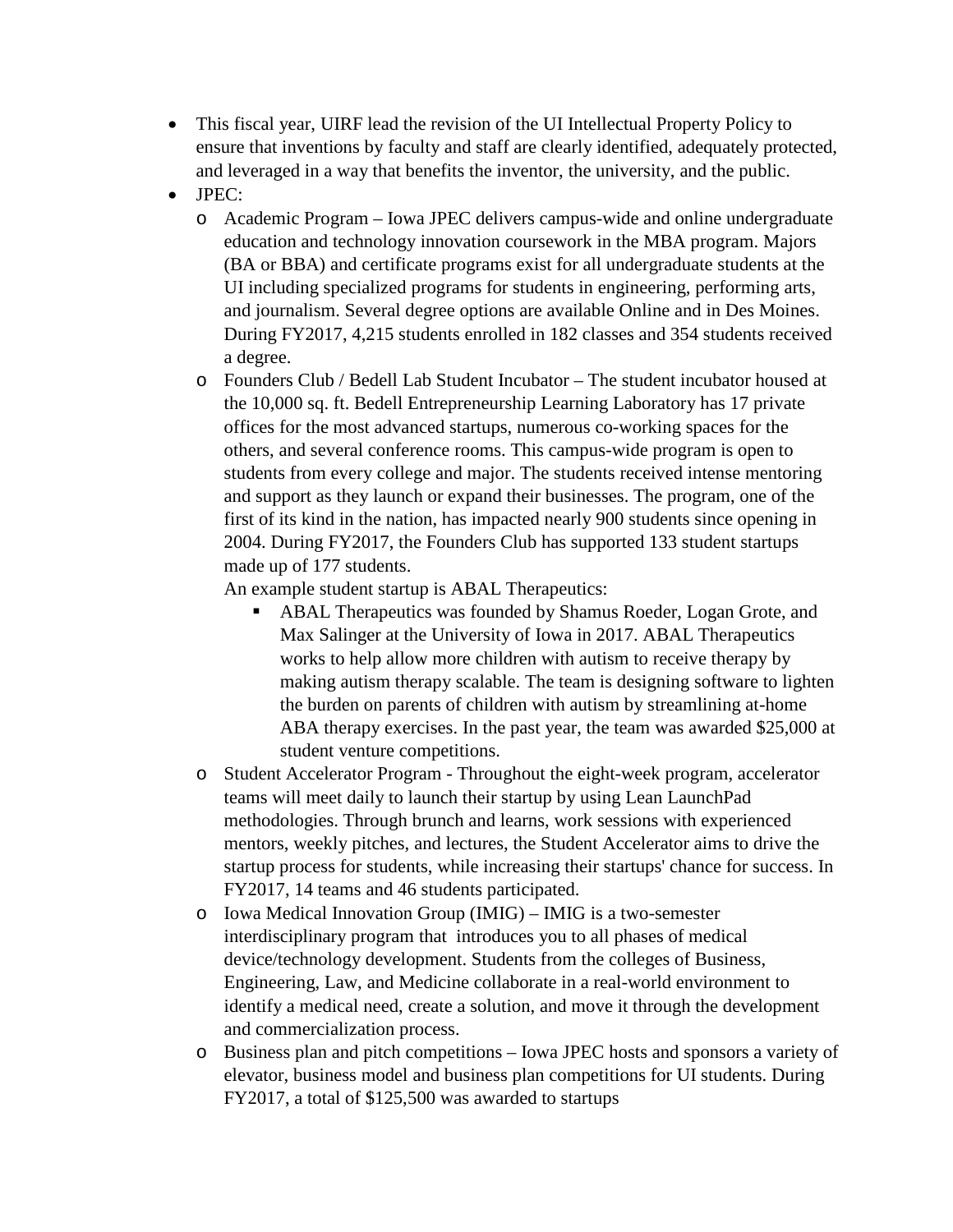- o Startup Games This program is a "startup weekend" for college students. In FY2017, programs were hosted in Iowa City, Des Moines, and Sioux City.
- o Jacobson Institute for Youth Entrepreneurship The Jacobson Institute is a comprehensive program that enriches K-12 students' lives through classroom and practical educational experiences. Programming and impact includes:
	- BizInnovator Program Curriculum and teacher training focused on entrepreneurship and business. There are currently 594 teachers using this curriculum nationwide, including educators in every state, impacting 11,232 students. The students can also participate in Innovator Competitions.
	- STEM Innovator Program This professional development program for teachers infuses innovation and entrepreneurship into K-12 classrooms. During FY2017, 159 educators from 52 schools received curriculum, training, and support, impacting 18,539 students.
	- Summer Camps Located in Iowa City, Marion, Cedar Rapids, the weeklong camps are designed for students in the  $5<sup>th</sup>-9<sup>th</sup>$  grades.
- o Seminars, Workshops, and Lecture Series Iowa JPEC hosted more than 16 different opportunities last year for students, faculty and persons from the community. In FY2017, over 18,000 attendees came to learn from experienced entrepreneurs on a variety of topics.
- o Hawkeye Innovation Summit This day long, cross-campus celebration of entrepreneurship includes a fair, education programming, and networking. In FY2017, over 800 students, staff and faculty participated.
- o Alumni-Student Mentoring Program This was established to connect entrepreneurship students with esteemed alumni in order to enhance students' professional and personal development for future success.
- o Okoboji Entrepreneurial Institute Iowa JPEC established the annual, week-long Okoboji Entrepreneurial Institute (OEI) in a partnership among state of Iowa universities and colleges, as well as Iowa Lakes Corridor Development in 2006. Today, this summer program continues to provide students with an immersion into entrepreneurship and business strategy, and develop an outstanding network of peers and business professionals.
- o Student Organizations Several campus-wide clubs and organizations focused on entrepreneurship are sponsored by Iowa JPEC.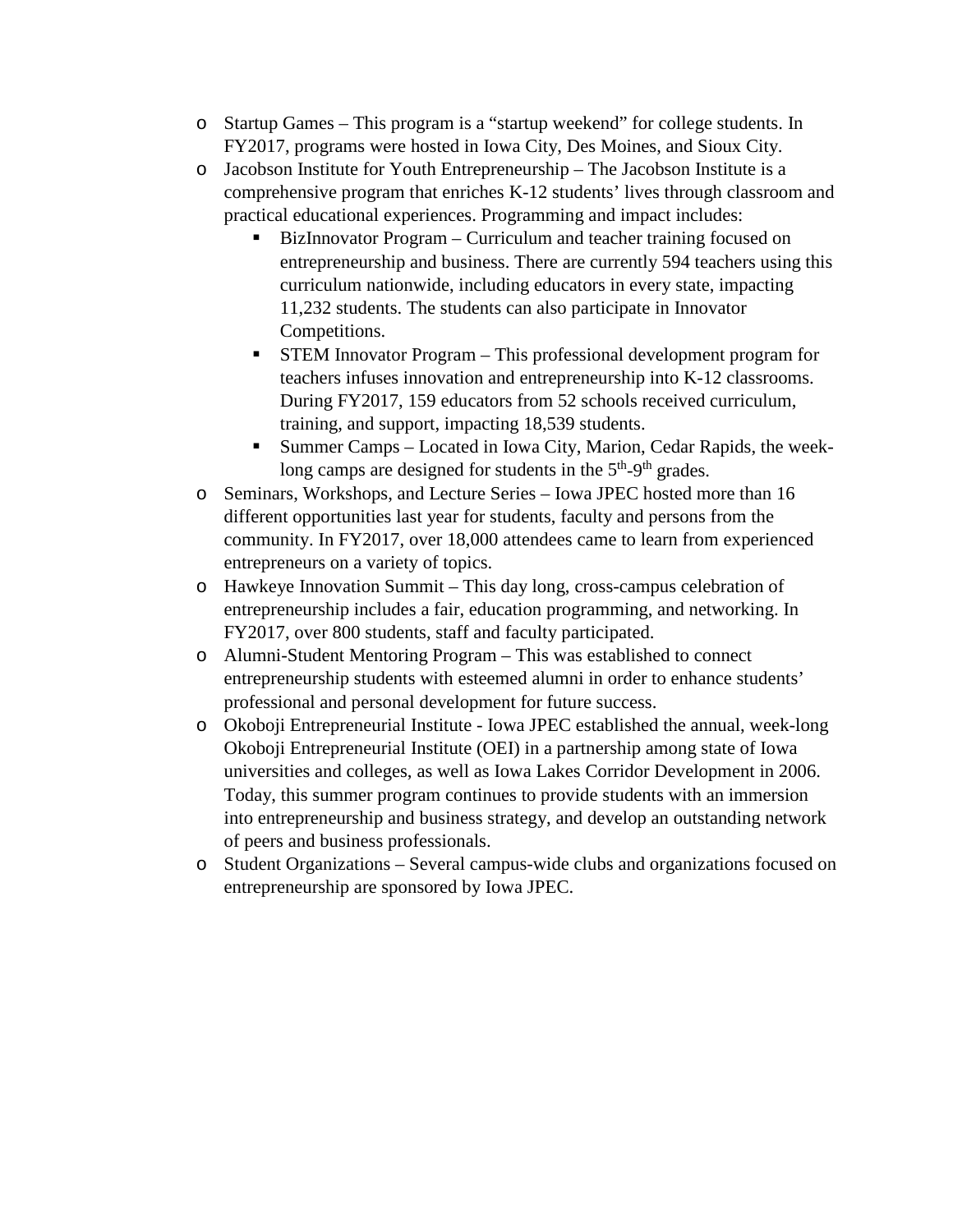#### **Quantitative summary of FY17 economic development activities**

• UIRF:

|                     | <b>FY17</b> | <b>FY16</b> | <b>FY15</b> | FY14 | <b>FY13</b> |
|---------------------|-------------|-------------|-------------|------|-------------|
| <b>Disclosures</b>  | 93          | 151         | 147         | 139  | 98          |
| Licenses + options  | 58          | 40          | 40          | 32   | 29          |
| to all start-ups    | 20          | 24          | 15          | 16   | 8           |
| to new start-ups    | 7           | 13          |             | 11   | 6           |
| Patent applications | 148         | 297         | 190         | 184  | 142         |
| Provisionals        | 49          | 88          | 65          | 47   | 57          |
| <b>PCTs</b>         | 29          | 29          | 22          | 21   | 29          |
| <b>Regular US</b>   | 83          | 142         | 110         | 90   | 85          |
| Foreign             | 36          | 126         | 58          | 73   | 28          |
| Issued patents      | 42          | 67          | 50          | 80   | 74          |
| US.                 | 24          | 25          | 24          | 25   | 24          |
| Foreign             | 18          | 42          | 26          | 55   | 50          |

• JPEC:

- o Wellmark Venture Capital Fund
	- 4 companies funded at \$100,000 each

| $\circ$ |  | <b>Business Consulting Program</b> |
|---------|--|------------------------------------|
|---------|--|------------------------------------|

|              | • Iowa Clients served                                                   | 58 |
|--------------|-------------------------------------------------------------------------|----|
| $\mathbf{u}$ | Industries include: Profit, Non-Profit, NGO, start-up/entrepreneurial,  |    |
|              | retail, engineering, financial, veterans' services, software/IT,        |    |
|              | manufacturing, restaurant, research                                     |    |
|              | <b>Iowa Counties represented</b>                                        | 15 |
|              | Linn, Johnson, Woodbury, Polk, Pottawattamie, Plymouth, Dallas, Jasper, |    |
|              | 11101.0 0 0 1 117 1 11 0 0 0 1                                          |    |

Mahaska, Clinton, Cerro Gordo, Winneshiek, Dubuque, Scott, Benton and Union County in South Dakota

|  | Hours dedicated to one-on-one consulting | 7,680 |
|--|------------------------------------------|-------|
|--|------------------------------------------|-------|

- o Institute for International Business
	- Iowa Clients served 5
	- **Iowa Counties represented** 3
	- Industries include: Healthcare technology, non-profit (sustainability), food processing, architect/engineering, real estate.
- o Iowa Innovation Associates (IIA) Internship Program
	- Student Internships 26 ■ Iowa Businesses served 19
	- Iowa Counties represented 4
		- Linn, Johnson, Polk, Mahaska
	- Industries include: Manufacturing, retail, software, IT, medical device, financial, advertising, telecommunications

## o Iowa Medical Innovation Group (IMIG)

| Number of participants (individuals) |  |
|--------------------------------------|--|
| New Venture Projects                 |  |

■ UI Faculty and administrative mentors 8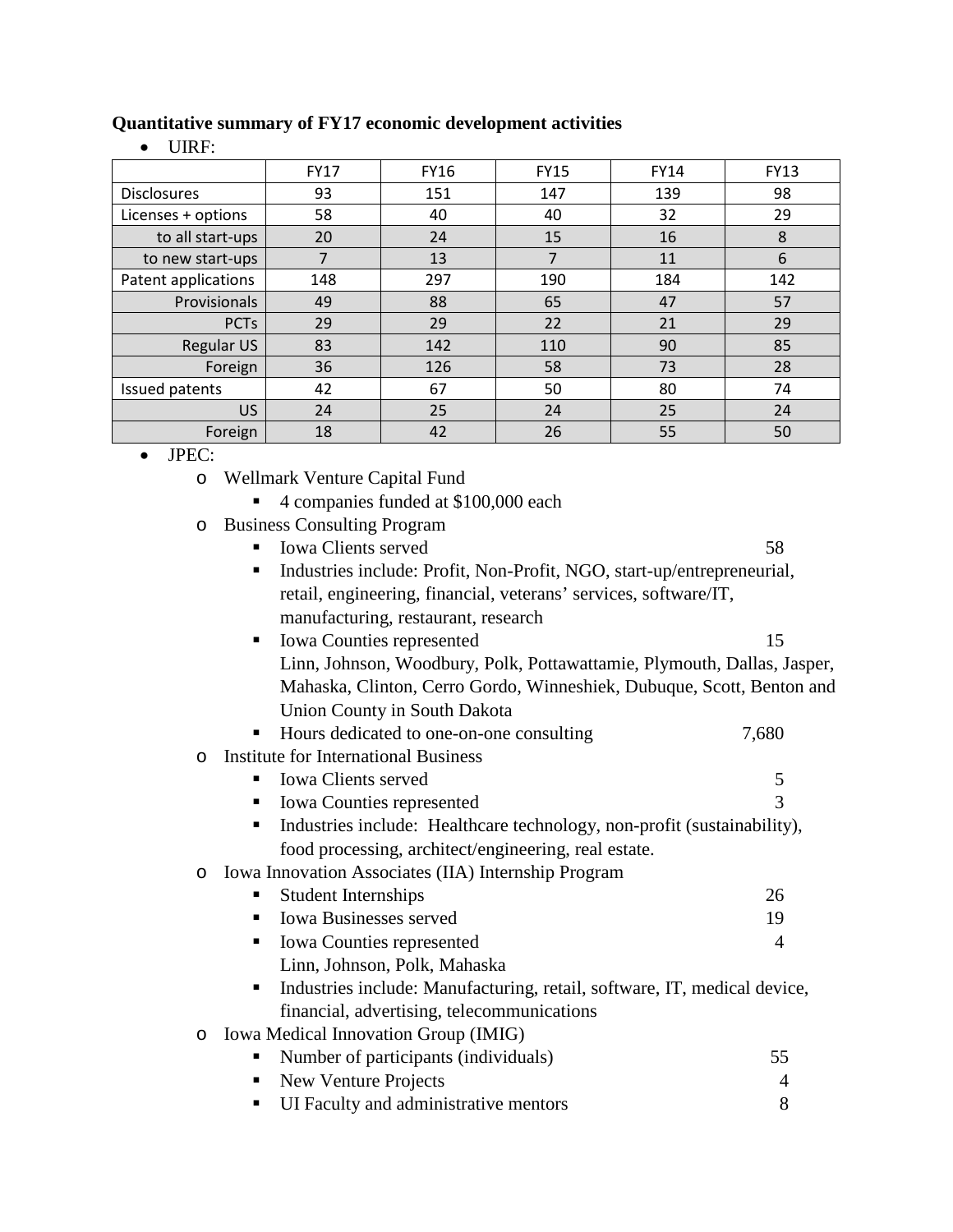| O       | Venture School – Entrepreneurial Training                               |             |
|---------|-------------------------------------------------------------------------|-------------|
|         | Number of Teams                                                         | 58          |
|         | Number of Participants (Individuals)<br>п                               | 128         |
| $\circ$ | Faculty Innovator Workshops (National Science Foundation NSF I-Corps    |             |
|         | Program)                                                                |             |
|         | <b>Number of Businesses</b>                                             | 15          |
|         | Number of Participants (Faculty & Staff)                                | 37          |
| O       | <b>Student Accelerator</b>                                              |             |
|         | <b>Number of Businesses</b>                                             | 14          |
|         | <b>Number of Participants</b>                                           | 46          |
| O       | <b>Small Business Development Center</b>                                |             |
|         | Start-ups companies served (New Business Starts)                        | 19          |
|         | Total clients counseled (individuals receiving assistance)<br>п         | 310         |
|         | <b>Estimated Job Creation</b><br>٠                                      | 101         |
|         | Hours dedicated to clients<br>٠                                         | 900         |
|         | Single Year Long Term Clients                                           | 95          |
|         | Total Capital $-$ Loans $+$ Equity                                      | \$7,099,713 |
|         | Workshops<br>٠                                                          | 8           |
| O       | Events / Programs / Lectures                                            |             |
|         | John R. Hughes Lecture Series Attendees                                 | 410         |
|         | Partner: Hills Bank & Trust                                             |             |
|         | Speaker: Jeff Hoffman                                                   |             |
|         | Ben S. Summerwill Lecture Series Attendees<br>п                         | 175         |
|         | Partner: MidWestOne Bank                                                |             |
|         | Speaker: Oscar Salazar                                                  |             |
|         | Hawkeye Innovation Summit Attendees<br>п                                | 800         |
|         | Partners: UI Graduate College, UI College of Law, UI Libraries, ICRU-   |             |
|         | Iowa Center for Research by Undergraduates, UI College of Education,    |             |
|         | Office of the Vice President for Research and Economic, Development, UI |             |
|         | Carver College of Medicine, UI College of Nursing, Tippie College of    |             |
|         | Business, UI College of Liberal Arts, and UI College of Engineering     |             |
|         | <b>Founders Club Fair Attendees</b>                                     | 500         |

## **Support of outreach and service activities**

- Protostudios co-sponsored the Innovative Software Engineering Coding Garage, bringing together 15 high school students from the Iowa City are to create their own mobile apps. This coding camp was held at the UI Research Park.
- JPEC:
	- o Venture School Entrepreneurial Training Program Iowa JPEC offers an immersive "Lean LaunchPad", business model canvas, 8 week boot camp training program named Venture School to accelerate startups. Venture School is offered in multiple locations across Iowa. The program emphasizes real-world entrepreneurship through experiential learning, a flipped classroom, and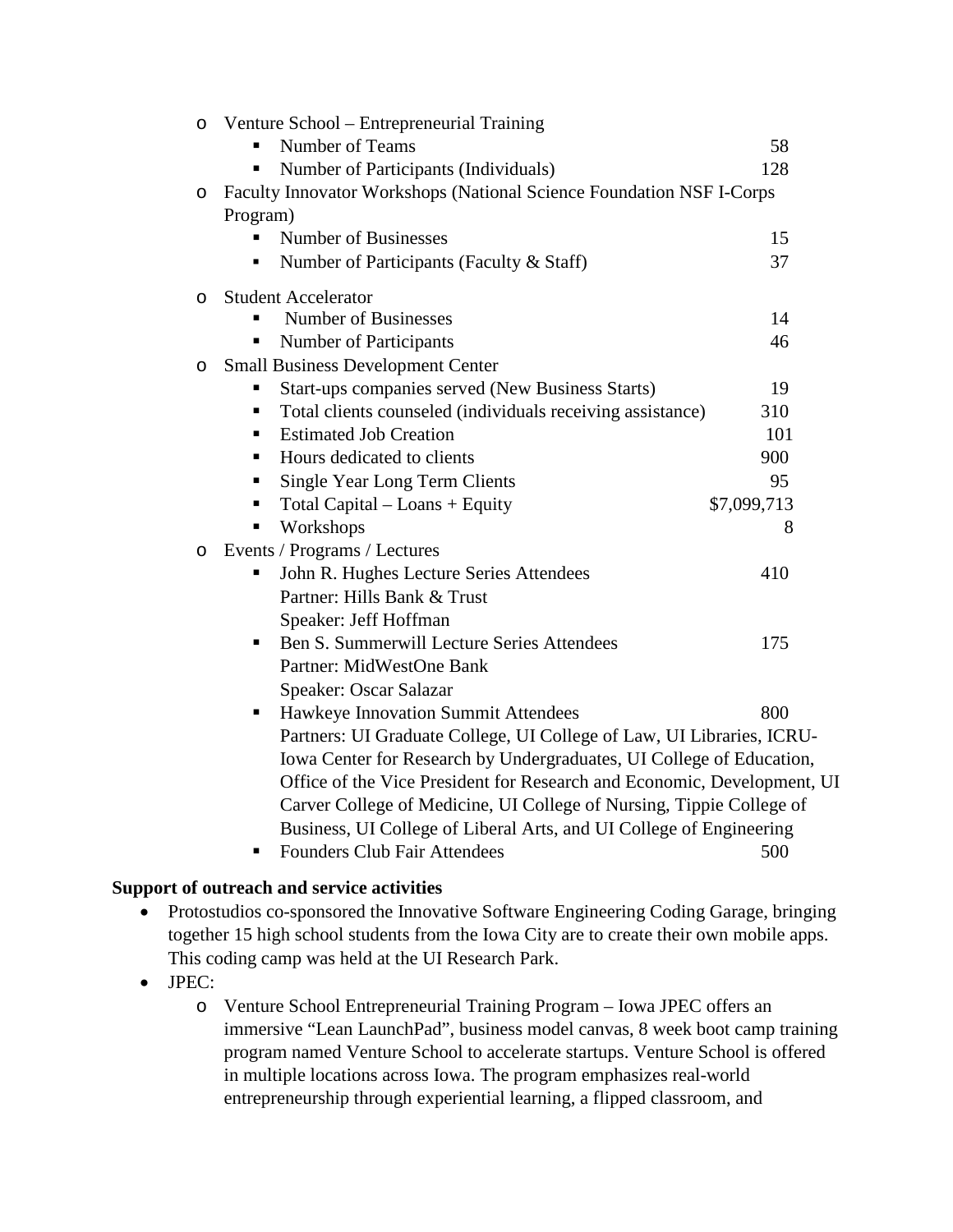immediate feedback. During FY2017, workshops were offered in Des Moines, Davenport, Sioux City, Cedar Rapids, Iowa City, and online. There were 58 teams made up of 128 entrepreneurs.

- Germbot LLC has created a unique, state of the art Ultra Violet (UV) based sanitizing device called the UV Sweep, targeted for use in childcare centers and school athletic facilities. UV kills bacteria and disables dangerous viruses without the use of harmful or toxic chemicals to disinfect. They were awarded first place at the Surge Summit Venture School Competition in 2017. They are using this award to pay for trademarking and provisional patent applications and hope to have products ready for the market by November 2017.
- o UI Small Business Development Center The UI hosts an SBDC that serves a five county area (Cedar, Johnson, Iowa, Poweshiek, and Washington counties). During FY2017, the UI SBDC served 310 startups including 19 new startups. This contributed to the creation of 101 jobs and \$7,099,713 in equity being raised.
- o Institute for International Business (IIB) The IIB is dedicated to advancing knowledge and international skills in business and educational communities through research, education, and consulting. During FY2017, 4 consulting projects were completed in 3 counties, to assist Iowa businesses with international expansion. The Institute also hosted 25 Mandela Washington Fellows through the State Department's Young African Leaders Program.
- o Business Consulting Program Iowa JPEC offers business consulting services to entrepreneurial and startup companies around the state. During FY2017, 59 projects were completed for 58 clients in 15 counties (Linn, Johnson, Woodbury, Polk, Pottawattamie, Plymouth, Dallas, Jasper, Mahaska, Clinton, Cerro Gordo, Winneshiek, Dubuque, Scott, and Benton).
- o Iowa Innovation Associates Internship Program Iowa JPEC provides funding support enabling Iowa startups to hire UI student interns as they work to grow their businesses. In FY2017, 26 students were placed in 19 startups in Johnson, Linn, Mahaska, and Polk Counties.
- o Pappajohn Entrepreneurial Ventures Competition In partnership with the Pappajohn entrepreneurship centers at ISU, UNI, Drake, and NIACC, Iowa JPEC sponsors this annual competition to support startups around the state. Each year, over \$50,000 is awarded in total to three companies.
- o Wellmark Venture Capital Fund Iowa JPEC is the regional administrator of the \$5 million Wellmark Venture Capital Fund that supports the creation and growth of new businesses throughout the state. Iowa JPEC screens applications, performs due diligence, evaluates business concepts, and assists applicants with their business plans. Iowa JPEC partners with area angel investors, equity fund managers, lenders, the Iowa Economic Development Authority and the Small Business Administration to help business owners secure additional funding. During FY 2017, four businesses each received \$100,000 in funding.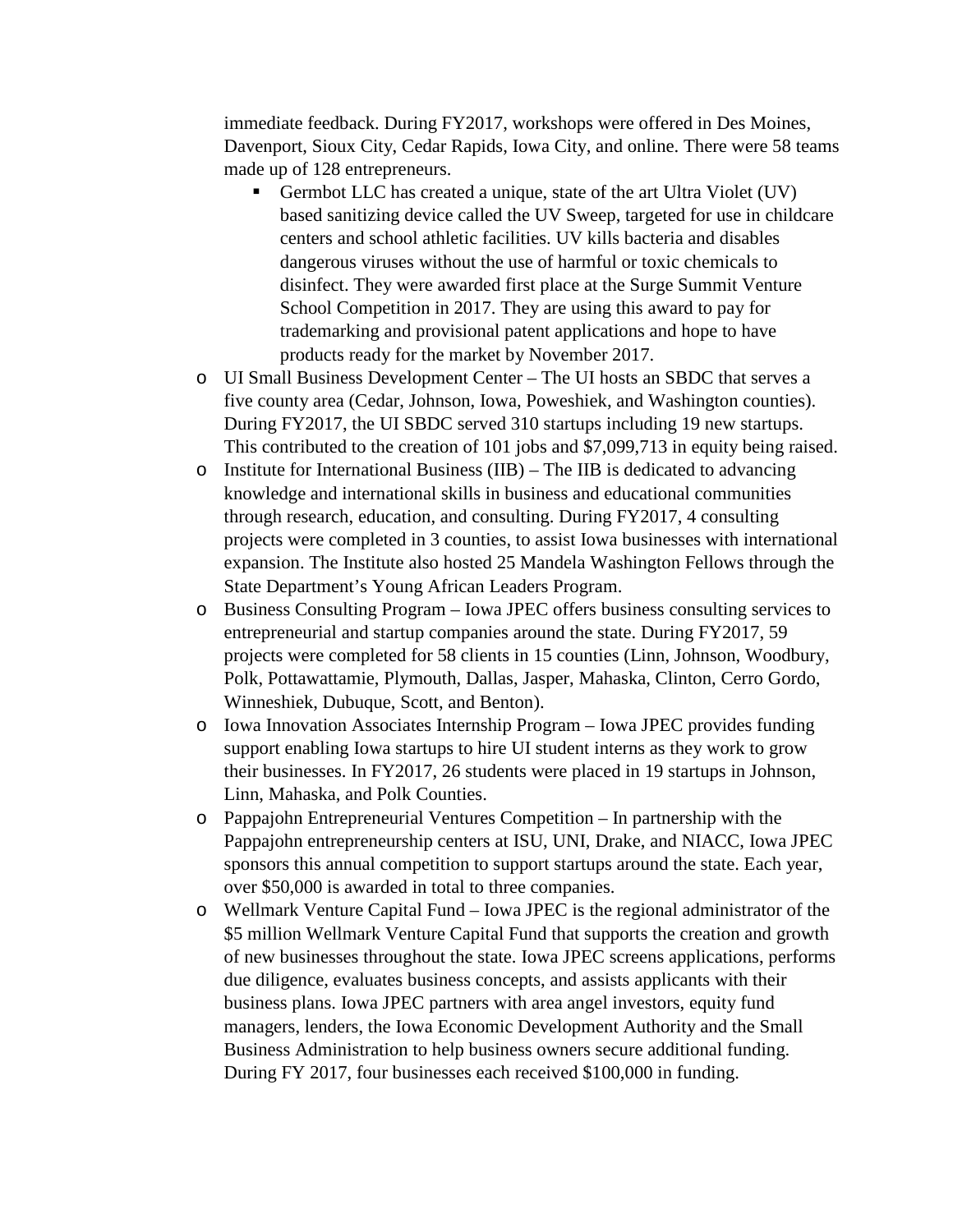- o Faculty Innovators Training Program (NSF I-Corps) The University of Iowa was awarded a multi-year National Science Foundation (NSF) I-Corps Site grant in FY 2015 to support UI faculty, staff, and student entrepreneurs. This program is a joint effort between the Office of the Vice President for Research, UI Ventures, and Iowa JPEC. The goal of this program is to accelerate 30 faculty and staff startups. During FY2017, 15 startups made up of 37 faculty and staff participated. ReadyForSurgery is an example of an early stage business being supported by this program.
	- ReadyFor.Surgery participated in the Faculty Innovators Workshop in January 2017 and was awarded \$2,500 in UI grant funding that is being used to conduct additional market research. ReadyFor.Surgery is a healthcare coordination platform focusing on interventions prior to upcoming elective major surgery designed to decrease hospital length of stay and increase patient satisfaction. Their first project is an initiative to reach patients who have been scheduled for surgery to coordinate disposition planning to decrease transfer delays prior to discharge.
- o Regional Partnerships / Eco-system Development Iowa JPEC partners and engages with numerous local, regional, and statewide organizations to support entrepreneurs and contribute to the vital entrepreneurial ecosystem. These organizations include chambers of commerce, economic development organizations, business accelerators, state agencies, other universities, and community colleges.
- o National Engagement Iowa JPEC engages with several national and international organizations focused on small business, entrepreneurship, economic development and technology commercialization. This includes not only membership but also committee participation and invitations to present best practices.

## **Direct economic development assistance to Iowa communities**

- The following Iowa JPEC programs, which were described above under "Summary of outreach and service activities", provide direct economic development assistance to Iowa communities:
	- o Venture School Entrepreneurial Training Program
	- o UI Small Business Development Center
	- o Institute for International Business
	- o Business Consulting Program
	- o Iowa Innovation Associates Internship Program
	- o Pappajohn Entrepreneurial Ventures Competition
	- o Wellmark Venture Capital Fund

## **Expended RIF funds to promote economic development**

- Protostudios
	- o \$478,174 for personnel, general expenses, and space renovation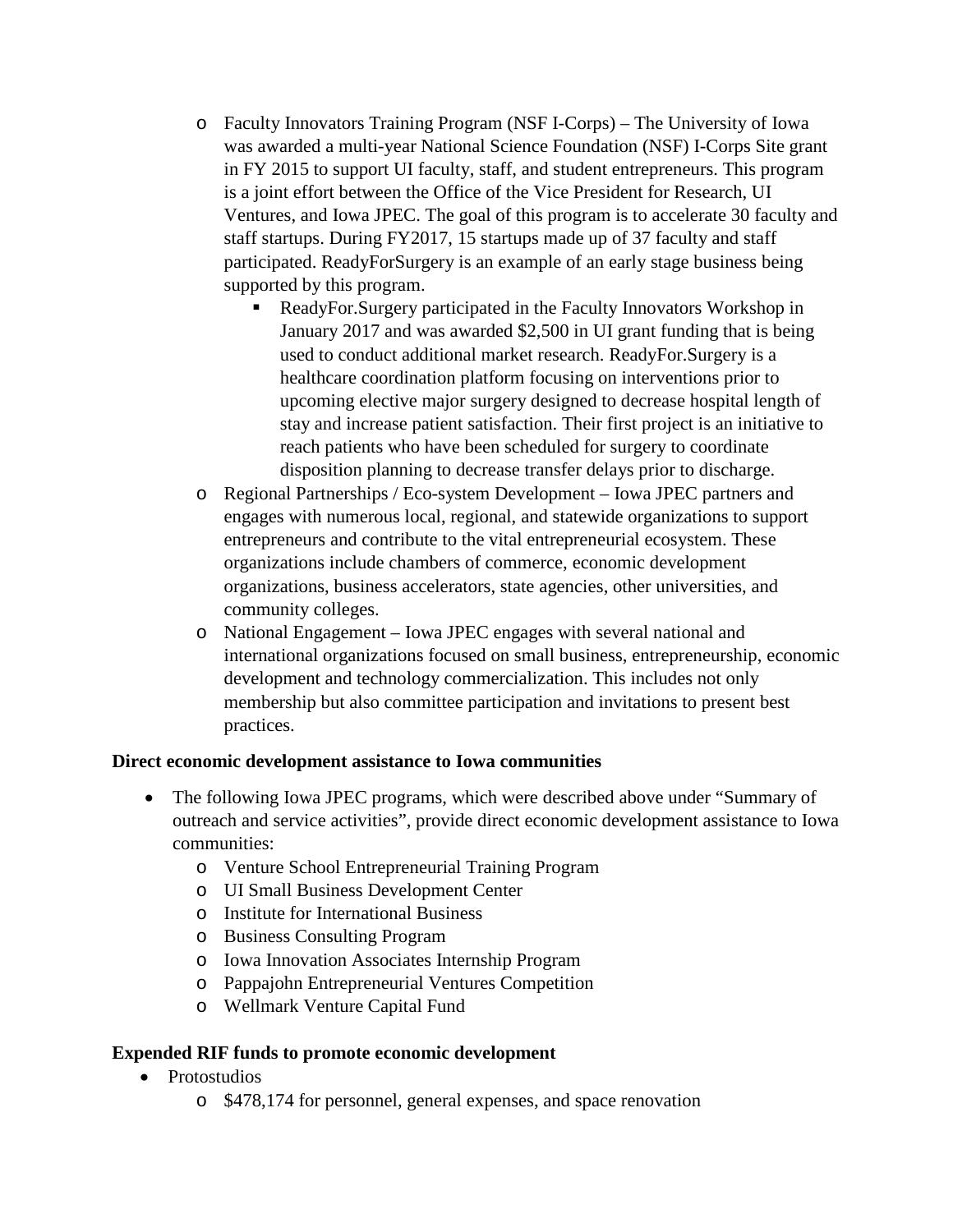- o \$251,815 for the UI Partners outreach program
- UI Research Park: none
- TRI: none
- UI Research Foundation: none
- UI Ventures: \$402,133 for personnel, student interns, and general expenses
- JPEC: none (\$2 million in support from other state of Iowa funds)

## **Emerging trends in the area of economic development:**

Collaboration with industry and with our sister institutions across the state is a critical factor in fostering success for all our economic development efforts. The report, "Iowa Biosciences: Recommended Platforms and Preliminary Strategies," prepared by Teconomy Partners for the Iowa Economic Development Council lays out the strengths and needs of the state of Iowa with respect to the life science industry. The University of Iowa will play a critical part in shaping the plan's Iowa Bioscience Development Center and will be the cornerstone of that center's efforts in the recommended platform of medical devices.

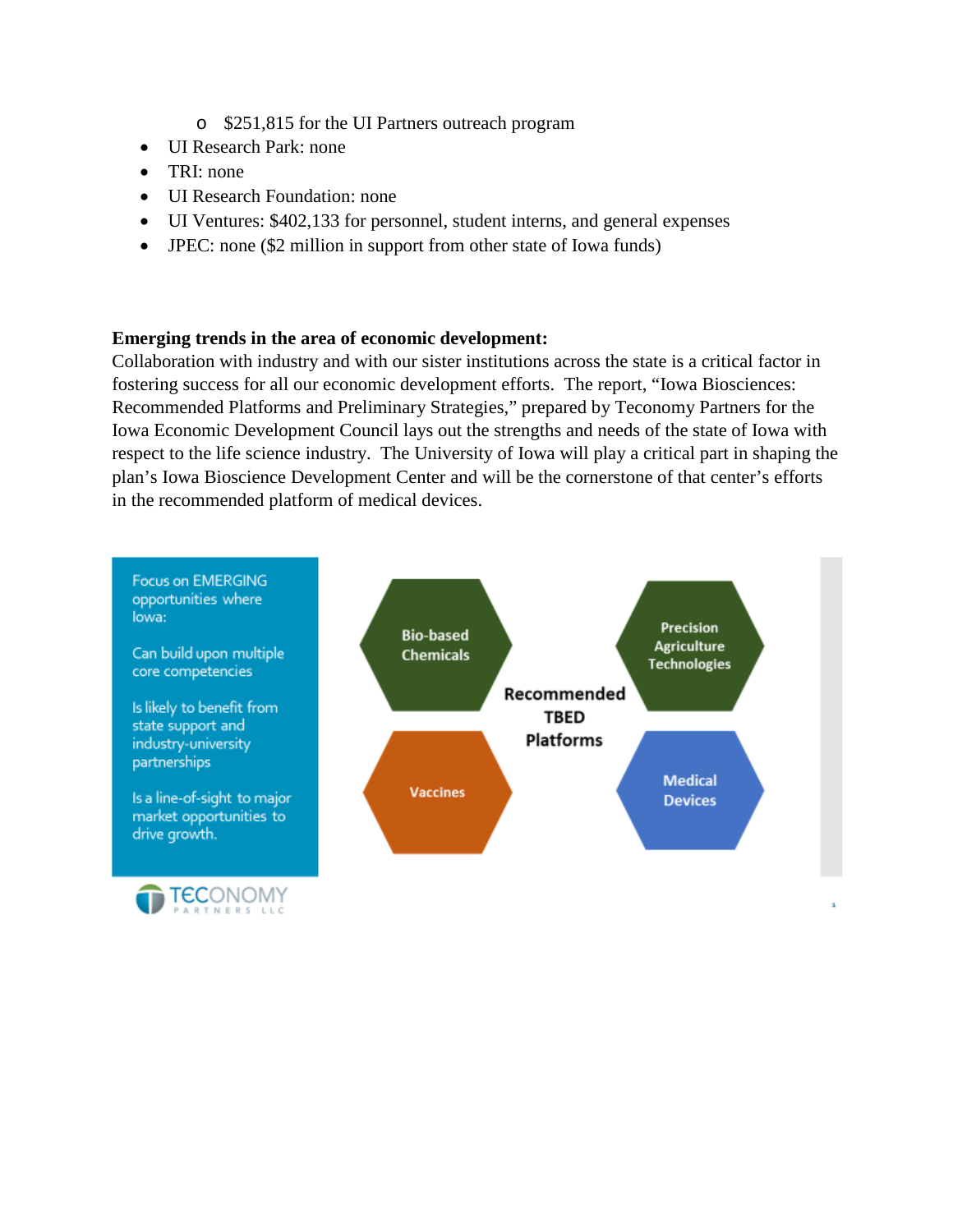

In addition to working with IEDC to develop Iowa's medical device industry, the University will be embarking on a years' long (typically, 1 to 3 years) self-study program through the APLU's Innovation and Economic Prosperity Universities designation process. UI was accepted as a member of the 2018 cohort, and we will be joining other cohort universities to assess our contributions to economic development and highlight our successes and accomplishments, while exploring different strategies to improve

our economic engagement enterprise, including innovation and entrepreneurship efforts as well as talent and workforce development initiatives.

The University of Iowa recognizes the important role it has to play in the state's economic development ecosystem. We are committed to improving the quality of life in Iowa through a sustainable cycle of research and creative activity. Our research makes Iowa a healthier, more prosperous, and attractive place to live. We must continue to ensure that every dollar invested in research multiplies significantly to raise the standard of living for all Iowans.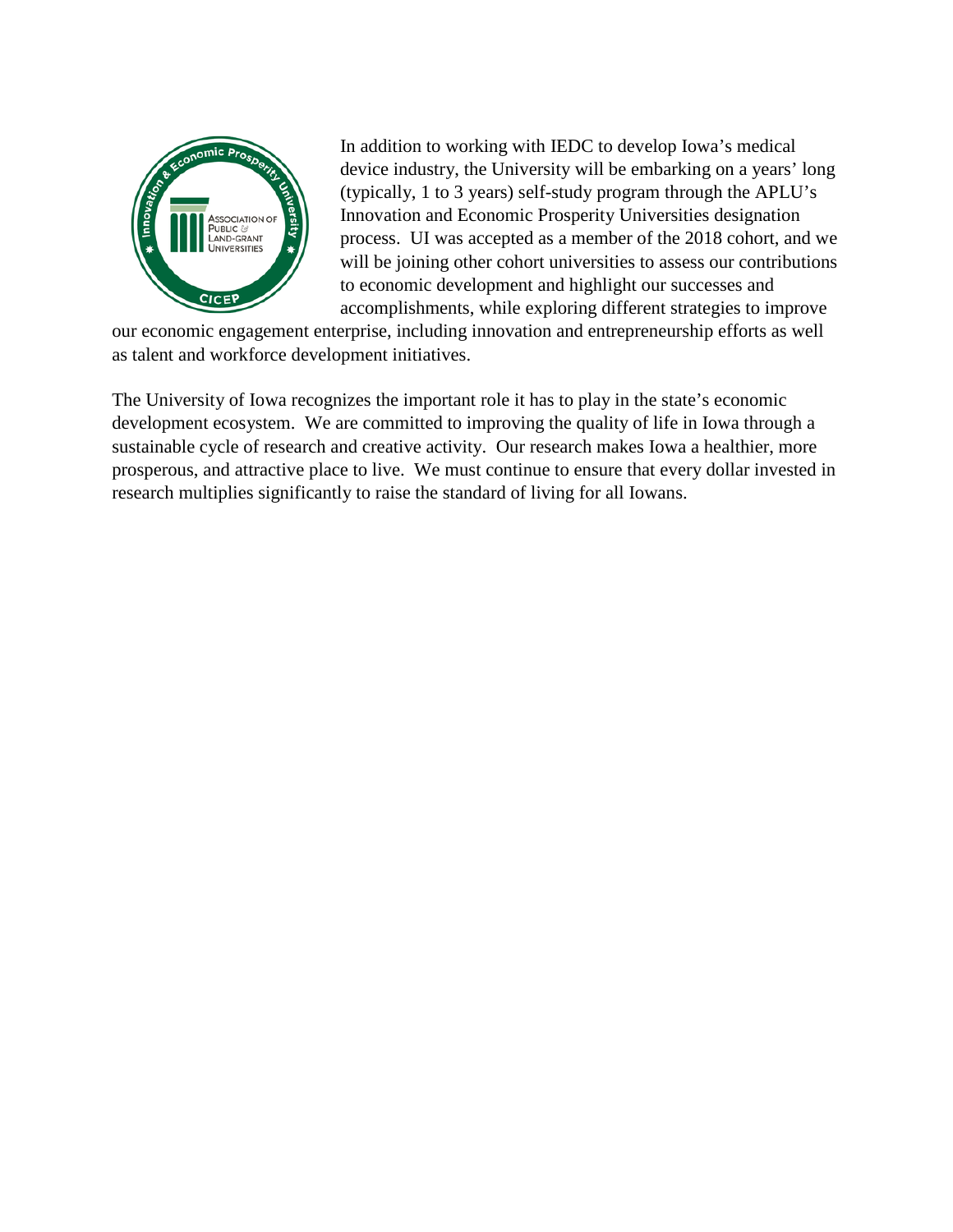# IOWA STATE UNIVERSITY OF SCIENCE AND TECHNOLOGY

FY17 Board of Regents, State of Iowa, Annual Economic Development and Technology Transfer Report

PRESENTED BY MICHAEL CRUM, VICE PRESIDENT FOR ECONOMIC DEVELOPMENT AND BUSINESS ENGAGEMENT, OFFICE OF THE PRESIDENT

October 18-19, 2017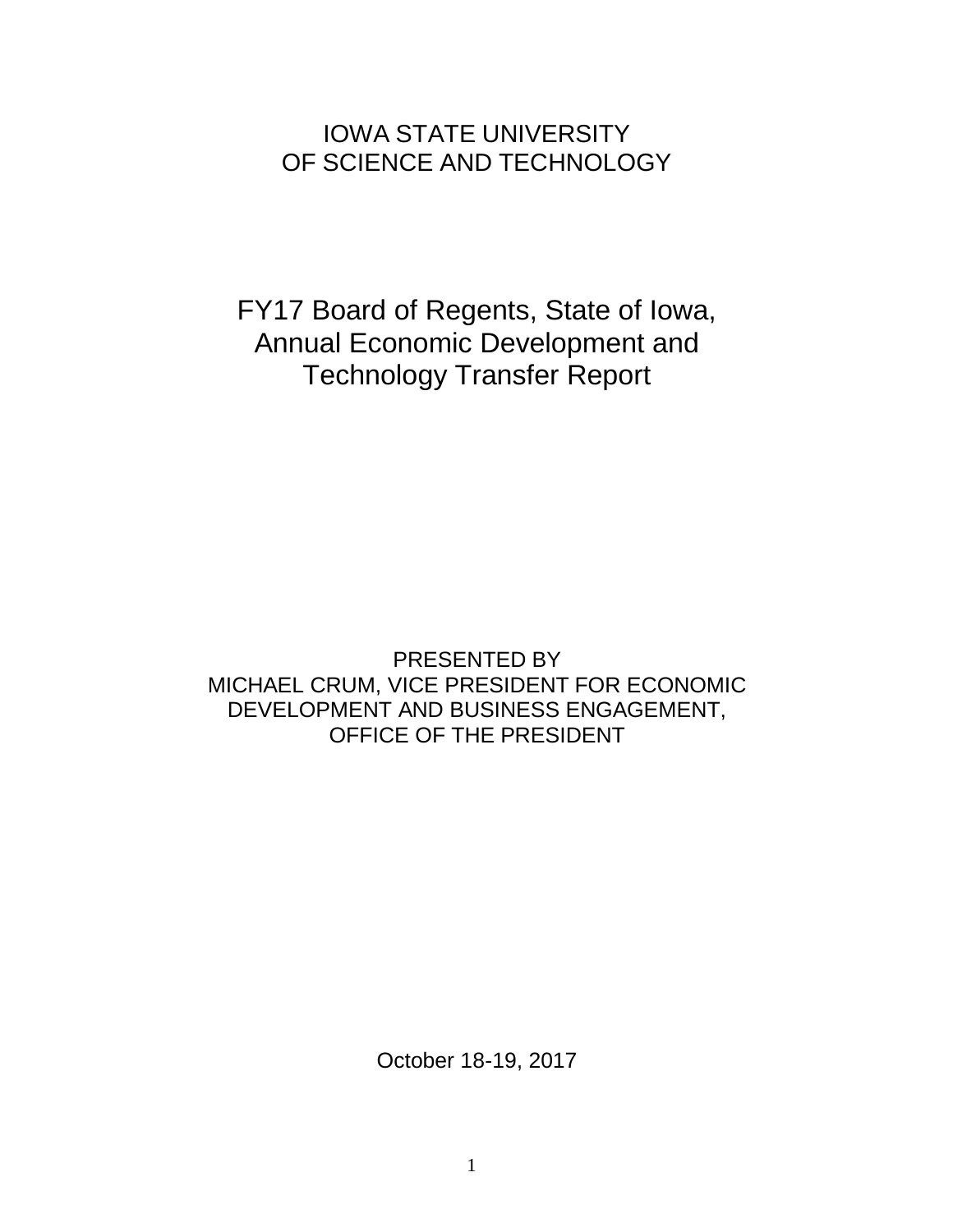Economic development is a top priority for Iowa State University. Indeed, it is a **prominent goal in the university's strategic plan**, and the university is very proud of the tremendous impact it has on the state economy. **In 2016 Iowa State received the prestigious designation as an** *Innovation and Economic Prosperity University* by **the Association of Public and Land Grant Universities** (APLU), the first university in Iowa to receive this recognition. As the APLU states, "The designation acknowledges universities working with public and private sector partners in their states and regions to support economic development through a variety of activities, including innovation and entrepreneurship, technology transfer, talent and workforce development, and community development."

The Office of Economic Development and Industry Relations (EDIR), which moved into the new **Economic Development Core Facility** in the ISU Research Park in June 2016, consists of the following key university economic development units that provide integrated and comprehensive business, technical, entrepreneurial support, and educational services to Iowa State's clients and partners:

- The *Center for Industrial Research and Service* works with business and industry to enhance their performance through service offerings in five general areas: technology, growth, productivity, enterprise leadership, and workforce.
- The *Small Business Development Center*, administered by Iowa State, consists of 15 regional centers serving all 99 counties in Iowa. SBDC assists individuals interested in starting new companies and provides business services and counsel to existing companies across Iowa to solve management problems, to improve operations, to seek financing, and to pursue new opportunities. Iowa State also operates two regional centers.
- *Pappajohn Center for Entrepreneurship* serves entrepreneurs, provides entrepreneurial opportunities for students, hosts statewide business plan competitions, and leads university-wide academic programs in entrepreneurship, including an interdisciplinary minor in entrepreneurial studies, graduate courses, a recently-approved major in entrepreneurship for business students, and a newly-launched PhD program in entrepreneurship.
- *ISU Research Foundation* and *Office of Intellectual Property and Technology Transfer* protect, manage, market, and license the intellectual property of ISU researchers and implement agreements related to research collaborations with industry.
- *ISU Research Park* provides a resource-rich environment including close proximity and easy access to Iowa State University for its tenant companies, which include start-ups and established companies that range from growing entrepreneurial ventures to global corporations. The Research Park offers high quality labs and office space, as well as numerous services and amenities that support the efforts of science- and technology-based organizations.

EDIR also serves as the gateway or portal to the university's expertise, capabilities, resources, and facilities that support and enhance economic development throughout the state. Thus, EDIR works very closely with other university units that contribute to the university's economic development efforts and impact, including the Office of the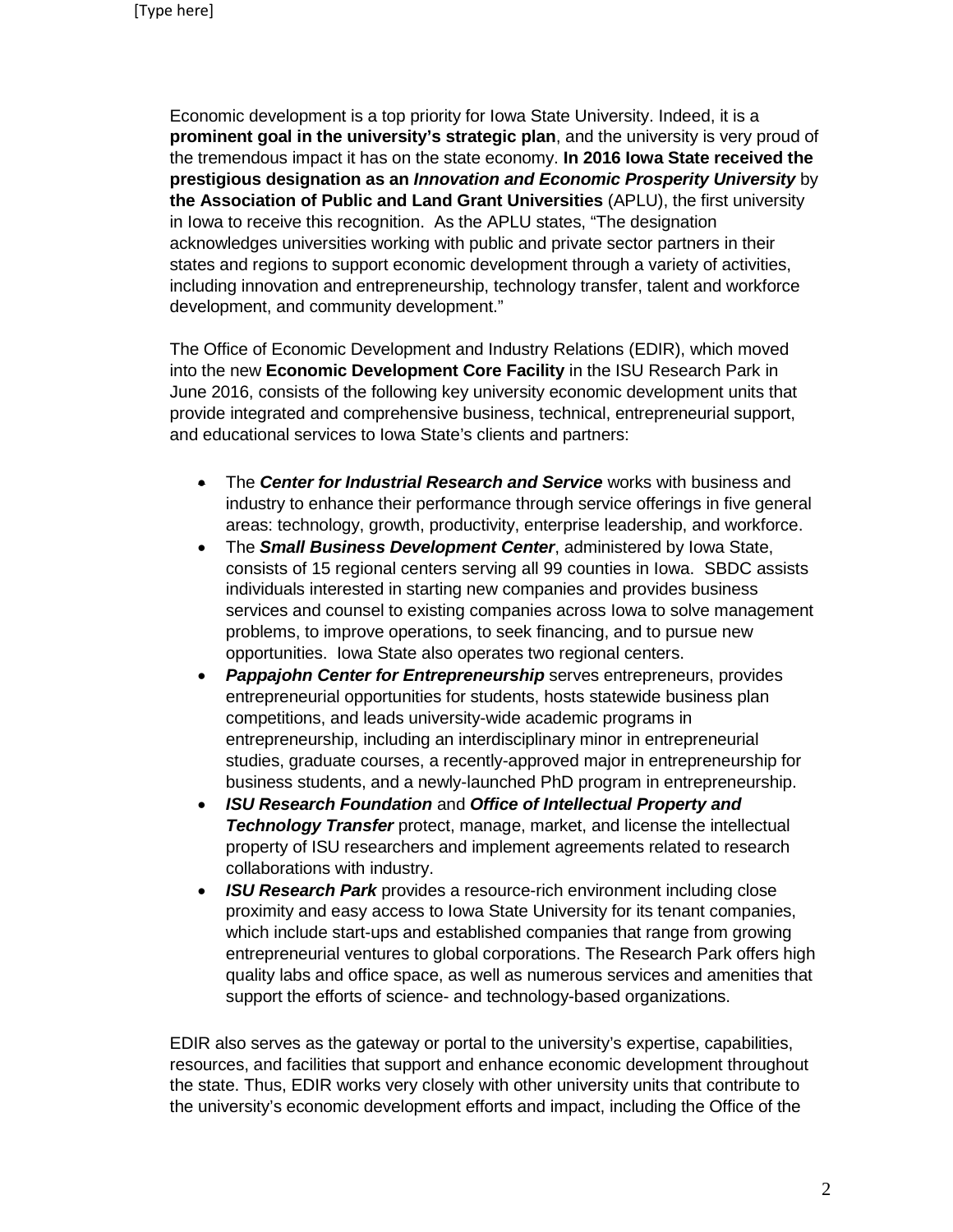Vice President for Extension and Outreach, the Office of the Vice President for Research, and the academic colleges.

Iowa State pioneered the first statewide Extension Service in 1906. The extension experiment – universities actively transferring their research and expertise to every corner of every state – was immensely successful across America and remains so today. Each year more than a million Iowans directly benefit from ISU Extension and Outreach programs. ISU Extension and Outreach in collaboration with ISU colleges impacts economic development in the state through all of its programs – Community and Economic Development, as well as Agriculture and Natural Resources, Human Sciences, and 4-H Youth Development.

ISU promotes economic growth in Iowa in a number of ways. We provide business and technical assistance to existing companies, we support the creation of new companies, we help attract new companies and entrepreneurs to Iowa, we create intellectual property and help move research ideas to the market, and we contribute to workforce and entrepreneurial development.

## **Business and Technical Assistance**

During federal FY16, which is the most recent full year for the program, the **America's SBDC Iowa,** provided business assistance to individuals and companies **in all 99 counties totaling 4,442 clients** and 15,134 counseling hours. As a result of this counseling, **279 new businesses** were started and **1,689 jobs were created**. Additionally, SBDC assistance was credited by clients with increasing their capital infusion by more than \$70.4 million and increasing their sales by more than \$68.8 million. **This translates into 4+ new jobs every day, a new business every 31 hours and an increase of \$188,755 in sales every day.**

The **ISU SBDC regional center and the Mid Iowa SBDC regional center**, in partnership with the ISU Pappajohn Center for Entrepreneurship, provided 2,651 hours of counseling assistance to startup and existing companies; **served 798 clients with one-on-one counseling**; **educated 184 attendees through workshops**; provided advice to several hundred clients via telephone and e-mail; and advised a number of technology companies in the areas of licensing, equity-based financing, market entry, and numerous operational areas. The centers **documented 64 new business starts with 358 new jobs created** that have generated **\$13,022,101 in capital infusion**.

**CIRAS** has been working with companies in communities across Iowa for more than 50 years and has a vision for Iowa of healthy communities through business prosperity. **Cumulatively, over the past five years, CIRAS and partners have reported impact from companies totaling more than \$2.3 billion dollars (\$2 billion in sales gained or retained, \$228 million in new investments, \$92 million in costs saved or avoided) with 28,727 jobs added or retained as a result of the assistance received.**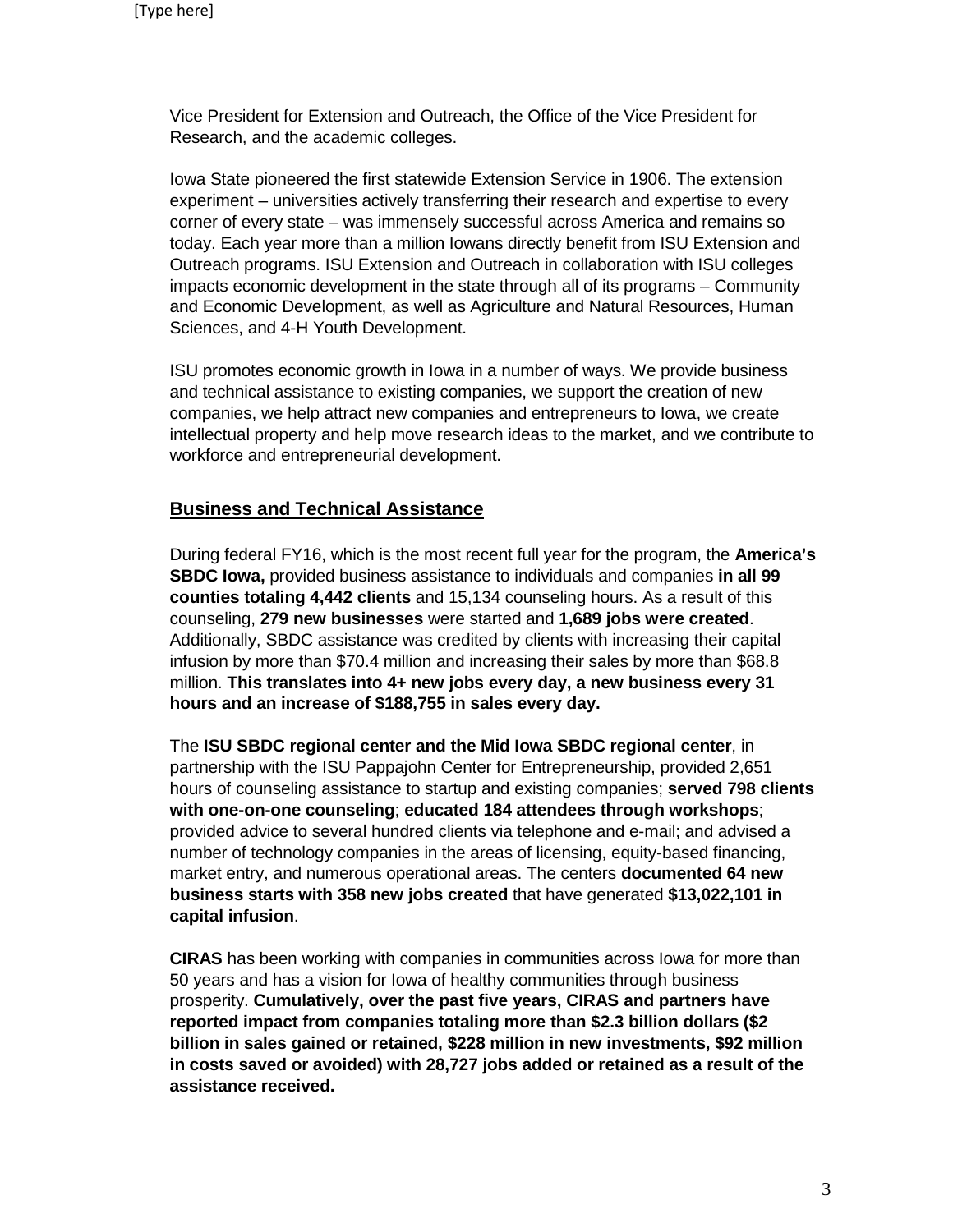During FY17, **1,616 businesses from 96 counties** in the state received assistance on projects or attended educational workshops from CIRAS staff or partners. Companies responding to surveys reported **\$679 million in total economic impact** — \$600 million in sales gained or retained, \$44 million of new investment, and \$35 million in costs saved or avoided. Company executives stated that **5,741 jobs were added or retained** as a result of the assistance they received from CIRAS and its partners. The following summarizes the results of the four primary CIRAS programs for this past year:

- The CIRAS **Procurement Technical Assistance Program** (PTAP) works with Iowa businesses, from one-person operations to some of the state's largest employers, to help them understand the government procurement process and to secure contracts. CIRAS is the only organization in the state of Iowa that provides contracting assistance at all three levels of the government market segmentation—local, state, and federal. Last year, CIRAS staff **provided assistance to 964 companies**, resulting in an economic impact of **more than \$194 million.** The Defense Logistics Agency, which funds CIRAS to provide assistance to Iowa companies, indicated this impact **helped create or retain 3,898 jobs**.
- In 2016, **498 small- to mid-sized manufacturers** received assistance under the **Manufacturing Extension Partnership** (MEP) program. Companies *responding to third party surveys reported nearly \$352 million in financial impact* from technical assistance and workshops on technology, growth, enterprise leadership, and productivity.
- The CIRAS Technology Assistance Program (TAP) has a mission to assist Iowa companies with technical problems and advance R&D activities. The program is comprised of two segments that support Iowa businesses in unique ways: the technology assistance group (includes materials, non-destructive evaluation, and engineering) provides shorter-term technical assistance, while the research cost-sharing program helps Iowa companies access ISU's faculty and facilities for research by providing a 1:1 cash match on research projects. In 2016, CIRAS provided **technology assistance services to 214 distinct businesses**. Companies responding to surveys reported **\$125.8 million of total economic impact and 310 jobs created or retained** from the technology services they received.

**Appendix 1** provides some illustrative examples of CIRAS, SBDC, and ISU Extension and Outreach projects with Iowa companies and entrepreneurs during the past year.

## **During the five year time frame FY2012-2016 more than 13,700 different companies in Iowa representing all 99 counties benefitted from CIRAS and SBDC business and technical assistance and/or education/training services.**

This past year the **Community and Economic Development (CED) program within ISU Extension and Outreach** has multiple community development specialists in place with expertise and/or experience working with minority-owned businesses and community business leaders. During the past year these specialists **helped 41**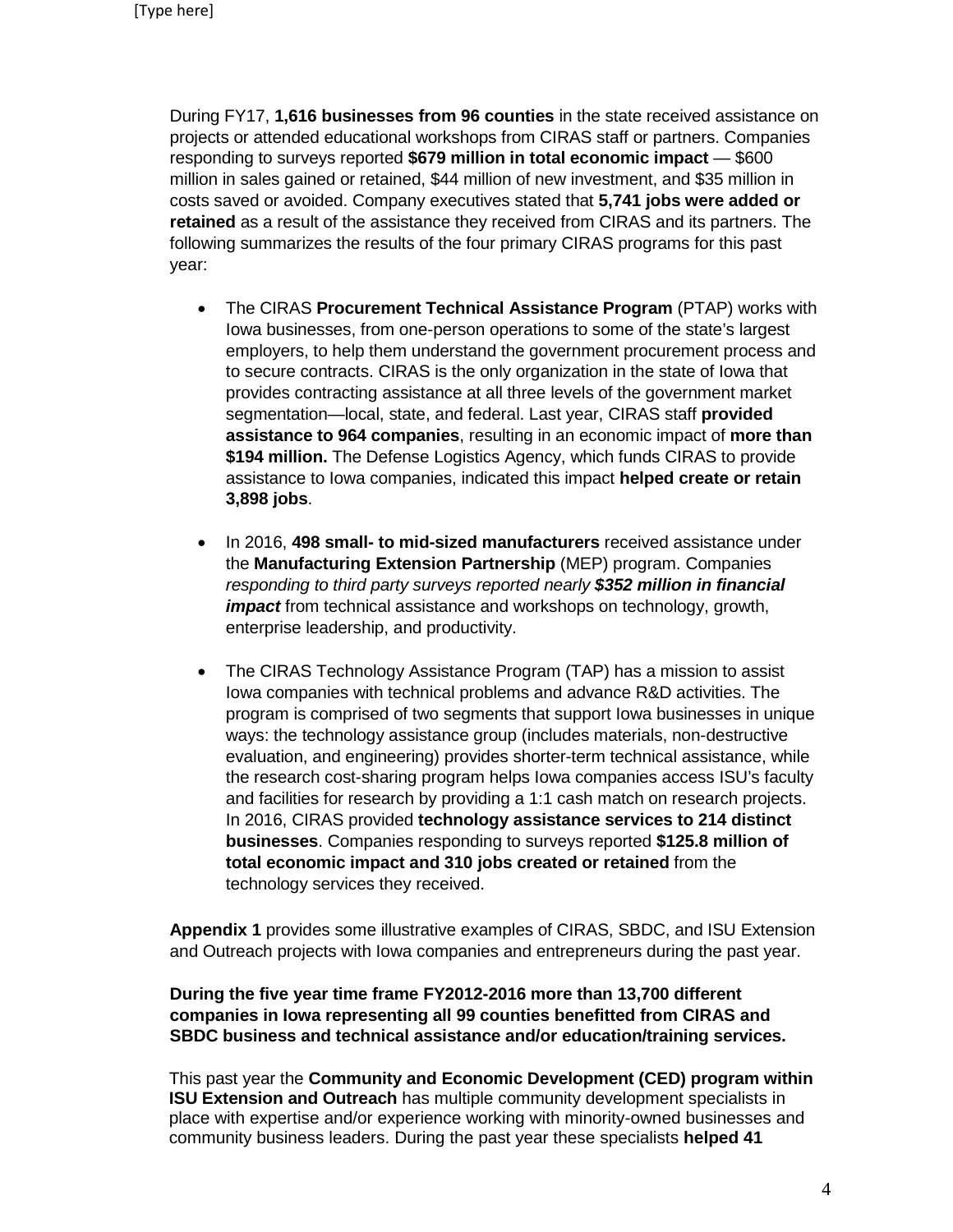**minority-owned business owners start or improve their own businesses, and assisted with the creation and the retention of 13 jobs for minority employees.** 

## **The ISU Research Park**

The ISU Research Park has been hugely successful because companies find great value in having a closer physical presence to the university as it facilitates working with faculty and graduate students on research, tapping into and recruiting the graduate and undergraduate student talent pool, and accessing university facilities. Research Park tenants include companies of all sizes and industry focus, though engineering and technology firms and bioscience firms comprise the largest proportion, reflecting the STEM strengths of the university. Tenants include companies that were incubated at the Research Park as well as established global companies. **Four of the last five Iowa companies to go public started and reside in Ames, with three getting their start at the Research Park and two are still located at the Research Park.**

Today, the Research Park is a 300-acre development just south of campus with more than 650,000 square feet of building space. **Fifteen new companies and affiliates, and thirty pre-incubator companies joined the Park in FY17**, bringing the **historical total to 325 companies and 5,029 employees for current and former tenants that are still in existence world-wide.** Currently, there are **82 companies and research centers and 13 affiliates located in the Park, employing 1,702 and 153 people, respectively**. There are 25 pre-incubator companies that remain in StartUp Factory space.

In June 2016 the Research Park launched the **ISU Startup Factory** to provide a stronger support system for students, faculty and staff wanting to create businesses. Entrepreneurs in the Startup Factory receive formal training, resources, and access to a network of business mentors, advisors, counselors and investors in two 26-week blocks: the first a formal curriculum centered on business validation, and the second, customized to their individual business needs. To date one cohort has completed the program and two are currently in the program for a total of 26 new startup companies. The first cohort has raised more than \$5 million of private and public capital, including seven (7) SBIR Phase I grants, three (3) SBIR Phase II grants, and seven (7) angel investment rounds. Additionally, these 10 companies have created 40 jobs.

## **Workforce Development**

Of course, a key component of the university's value proposition related to economic development, and its primary mission, is providing a world class education that provides students with the technical, analytical, problem-solving, communications, and social responsibility skills required in today's workplace. Iowa State is the largest university in Iowa with more than **36,300 students**, and despite our Midwest location, our student body is quite diverse. Total U.S. multicultural and international enrollment at Iowa State is 24.2% of the student body (12.9% multicultural and 11.3% international). Our students represent every Iowa county, all 50 states and 127 countries. This diversity leads to a wide array of perspectives, capabilities, and ideas that enrich the learning environment. Not surprisingly, our graduates are in high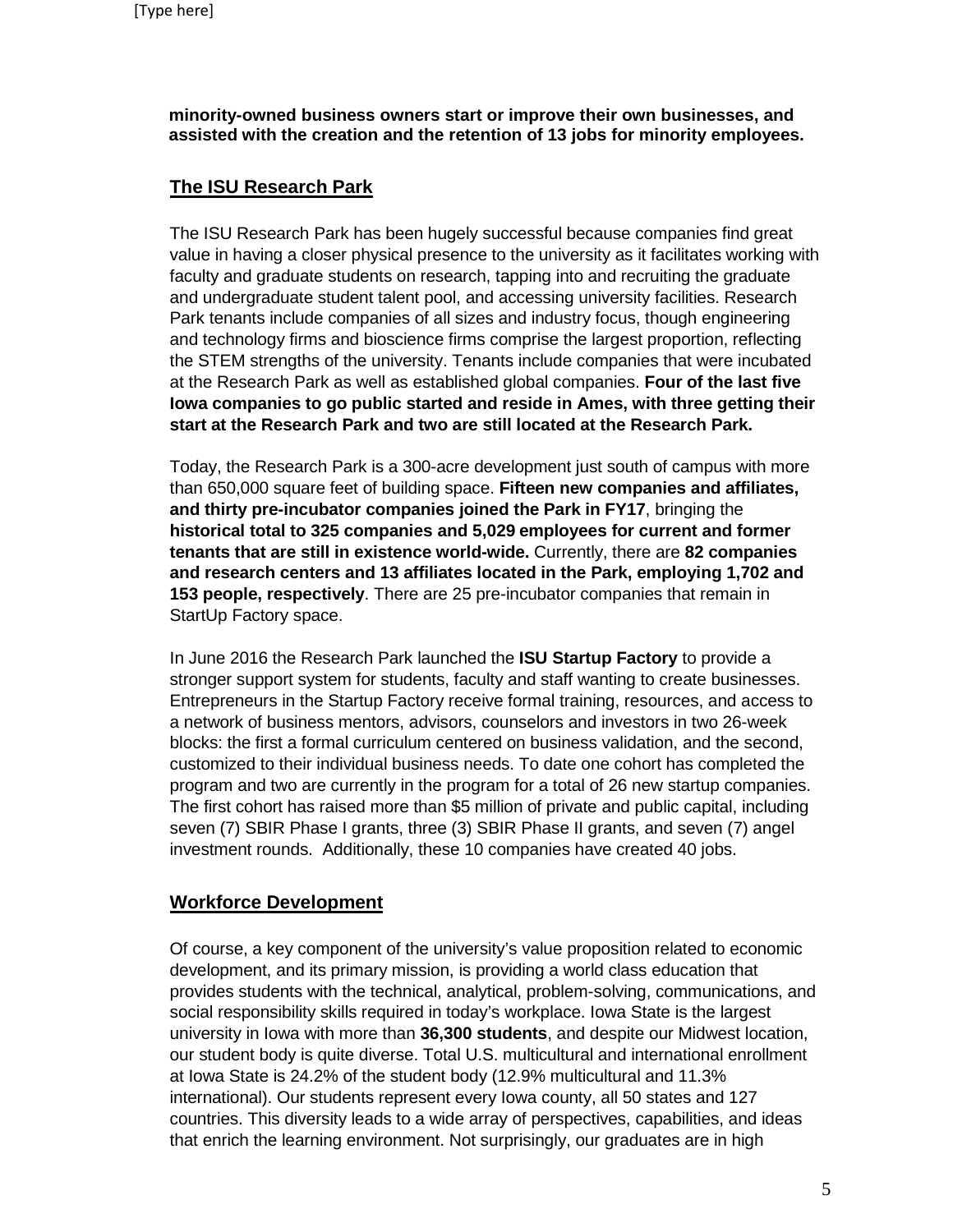demand and we have a **campus wide placement rate of almost 95%** (i.e., 95% of undergraduate students are employed in their field or are pursuing graduate education within six months of finishing their undergraduate studies).

**Iowa State is well known for providing students with professional development activities on campus that provide great opportunities for companies to utilize our students' talents.** We have excellent entrepreneurship programs in every college as well as "experiential learning" centers that provide opportunities for cross functional teams of students to work on business projects. **Each year more than 200 Iowa State students intern at ISU Research Park companies**. Additionally, engineering students complete a senior capstone project, and several faculty across campus integrate company projects into their courses.

During the summer of 2017, the **Pappajohn Center for Entrepreneurship** sponsored the second cohort of CYstarters, a 10-week summer accelerator program for students. **Sixteen students on 12 business teams** who participated in the Center's various pitch and business plan competitions throughout the year **were selected to spend the summer in a hands-on mentoring environment at the ISU Research Park to launch and grow their companies.** Students participated in educational sessions, received mentoring, and essentially interned in their own companies instead of working elsewhere during the summer. Eleven (11) of the 12 businesses successfully launched. Six (6) of the 8 (eight) businesses from the inaugural year's cohort are still active and have gone on to be successful in state and national competitions. Also, some have received state funding awards.

Additionally, the Pappajohn Center for Entrepreneurship **placed 46 student interns in startup companies located at the ISU Research Park**, and reported **more than 2,000 students enrolled in entrepreneurship-themed coursework** across campus. **Over 5,000 individuals participated in programs and classes focused on entrepreneurship, startups and small business.** 

The CyBIZ Lab interdisciplinary student consulting program offers business solutions to companies of all sizes as well as supports faculty commercialization efforts. The improved performance resulting from these interactions allow businesses to retain and often expand their workforce. **Ninety-one (91) CyBIZ Lab students working parttime completed 43 consulting projects** and additionally facilitated several live case classroom projects that gave students the opportunity to work with actual businesses to solve business problems.

CyBIZ Lab has established a number of partnerships across campus that have expanded the learning opportunities for students and significantly increased the impact students have had with real businesses. **CyBIZ Lab completed two (2) projects concurrently with mechanical engineering senior design cases;** paired up to perform **market validation research with four (4) tech transfer projects that had received RIF funding** through EDIR, with another six (6) tech transfer projects underway fall 2017; partnered with the Colleges of Business on internal curriculum and program research projects; and collaborated with Model Farm creative agency on a number of projects. As part of normal operations, CyBIZ Lab works with clients that include startups, non-profit organizations, communities, college administrators,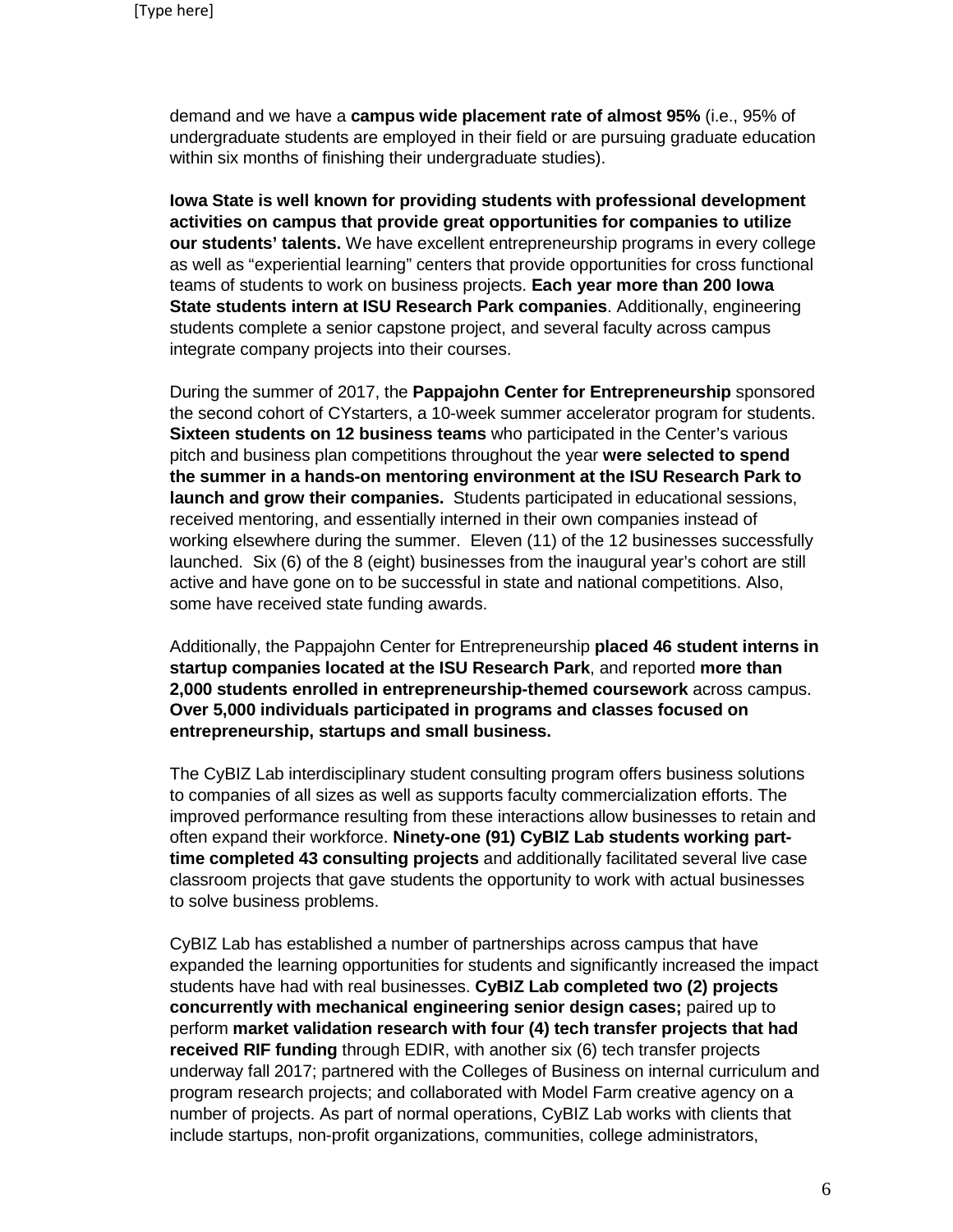national professional organizations, small and medium sized businesses, and large global companies. CyBIZ Lab is unique in that teams are interdisciplinary and include both undergraduate and graduate students working together; projects also have a flexible timeline outside the classroom schedule, which allows teams to be highly responsive to company needs.

Senior capstone design projects are the culmination of engineering education for undergraduate students. Iowa companies, through a partnership between CIRAS and the College of Engineering, provide students with challenging opportunities to apply their engineering knowledge to real-world applications as a final step in preparation for joining the workforce. By working with the students, companies gain a new perspective on difficult engineering problems as well as the value engineers bring to an organization. As a result of the projects, many companies achieve innovative solutions that lower costs and enhance quality and productivity.

In 2016, **engineering students worked on 134 projects, 112 of them with Iowa companies. This included 56 different Iowa companies across 26 Iowa counties**. Companies responding to surveys reported **impacts of more than \$92 million** for these projects.

ISU's College of Engineering Community Outreach offers high quality STEM programming to create and deliver experiences that engage, educate and interest students of all backgrounds with a focus on creating an engineering pipeline to support workforce and economic development in Iowa and the nation. The Community Outreach program is working to increase the diversity of STEM students through various programs to K-12 audiences, such as Iowa State Engineering Kids camps, Project Lead The Way, FIRST LEGO® League (FLL) and FIRST LEGO® League Jr. (FLL Jr.). Youth participating in this year's summer camp offerings included 30 percent underrepresented minorities and nearly 50 percent female participants. Camps were held with partnering industry and civic organizations to increase reach to underserved communities. Increasing the gender equity in STEM is also evidenced by strong female participation of nearly 40 percent in FLL Jr. with the program exceeding growth metrics for the second year in a row. From its inception in 2002, the community outreach programs have grown to serve over 600 FLL and FLL Jr. teams participating in over 46 statewide events this past year, as well as over 400 Project Lead The Way school programs and more than 1000 volunteers from across the state collaborate with the college's STEM efforts to impact future workforce development.

In addition to professional development opportunities on campus, ISU's career services offices work closely with companies to assist them in establishing internships for our students. Internships provide students the opportunity to apply what they are learning on campus as well as the opportunity to experience firsthand the type of work environment they will be entering after completing their studies. Companies benefit from the interns' work output (many companies calculate a return on investment for their internship programs, and the returns are impressive), and they use the internship as a testing ground for prospective new employees. This past year our career services offices were able to document **nearly 2,500 ISU interns who were employed by more than 1,000 different Iowa employers located in 268 communities in 90 counties**. These numbers do not include students who found internship opportunities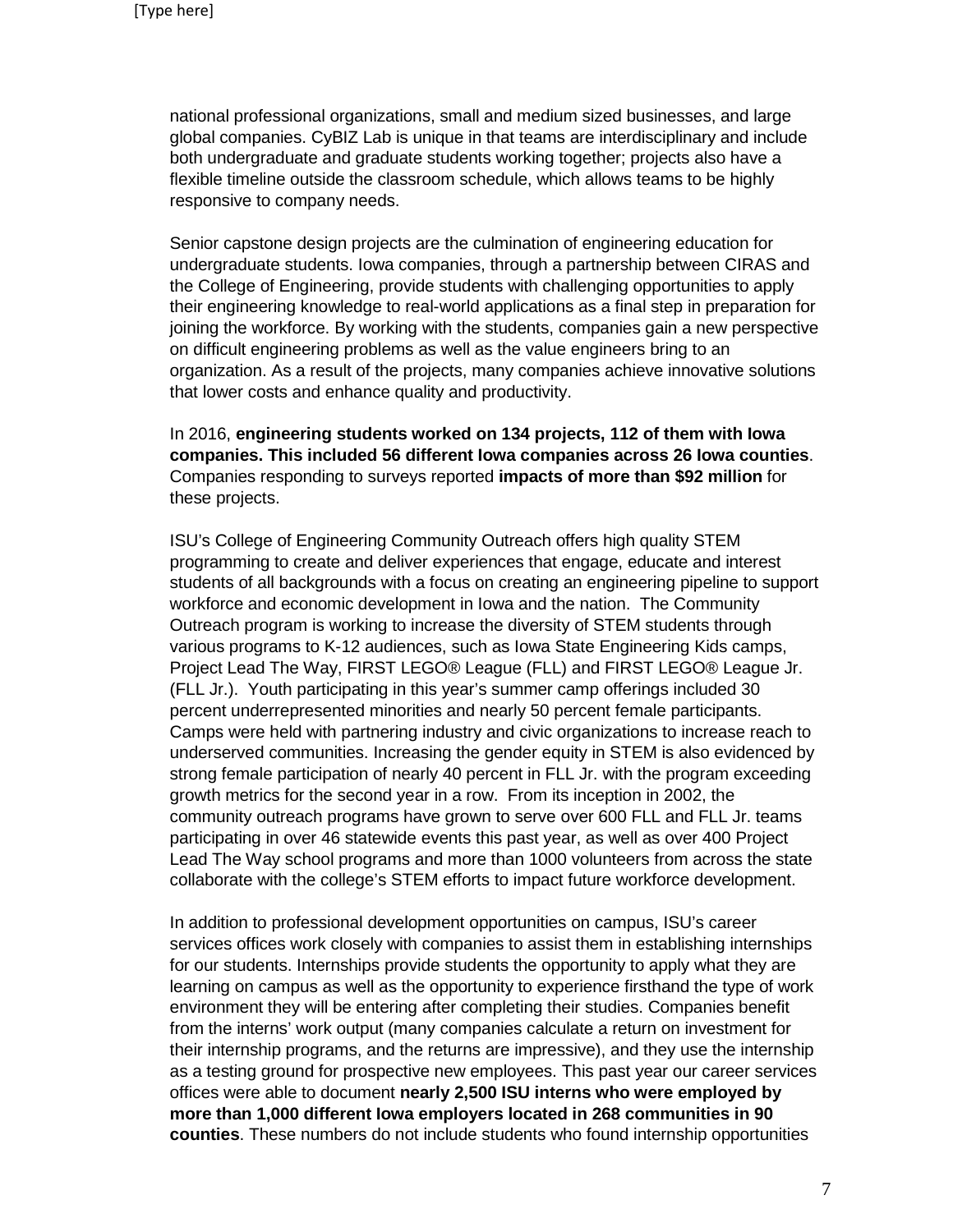on their own nor do they include students who had non-internship jobs related to their field of study.

**Iowa State also contributes to workforce development in the state by supporting students' learning and skill development even before they get to the university.** For example, Iowa State University's North Central STEM Hub, one of six regional hubs of the Iowa Governor's STEM Initiative, has been connecting education and business to increase student interest and ability in STEM. The North Central STEM Hub has hosted STEM festivals at the Iowa State Fair and in Marshalltown and Mason City, where families engaged in hands-on STEM activities hosted by formal and informal K-12 educators, community colleges, businesses, and economic development organizations. **The North Central STEM Hub supported more than 250 educators and more than 11,000 K-12 students** in the region with STEM Scale-Up programs in an effort to increase the students' interest and ability in STEM. ISU Extension and Outreach professionals play a significant role in each region through representation on each of the six Regional Advisory Boards.

#### **4-H Youth Development prepares Iowa's young people for future careers.**

Youth develop communication, citizenship, leadership, STEM, healthy living, and general learning skills by participating in 4-H educational experiences. Youth are challenged to actively pursue careers and/or education beyond high school and build skills that improve their communities and world. In fact, annually about 90 percent of 4-H seniors report they intend to pursue trades or post-secondary education within 12 months of graduation. 4-H programs reach more than 100,000 Iowa youth every year**.**

- Last year, there were 30,706 project enrollments in citizenship and leadership curriculum, which not only aid youth in developing leadership skills, but encourage them and develop them as leaders in their home communities, today and in the future.
- There were 42,797 enrollments in the Healthy Living project areas, including food, nutrition, health, and fitness. As Iowa continues to struggle around the issue of obesity and a lack of physical activity by youth and adults, this is critical education for the overall health of Iowa communities.
- More than 7,000 youth completed Food Safety and Quality Assurance training that is required to be certified. Nearly 93 percent of the youth indicated their increase in both ag production knowledge and their ability to apply that knowledge to management and animal care changes in their own operations.
- STEM continues to be a very strong component of 4-H, with more than 143,000 project enrollments. However, there is more work to be done, as 47 percent of the youth reported improved STEM processing practices. Iowa 4-H has invested heavily in the last year on curriculum development and vetting. Strengthening 4-H STEM curriculum is a priority to improve this measure.

Finally, several ISU units provide training and related educational activities to a wide variety of individuals, occupations, and industries across the state. **Appendix 2**  provides several such examples.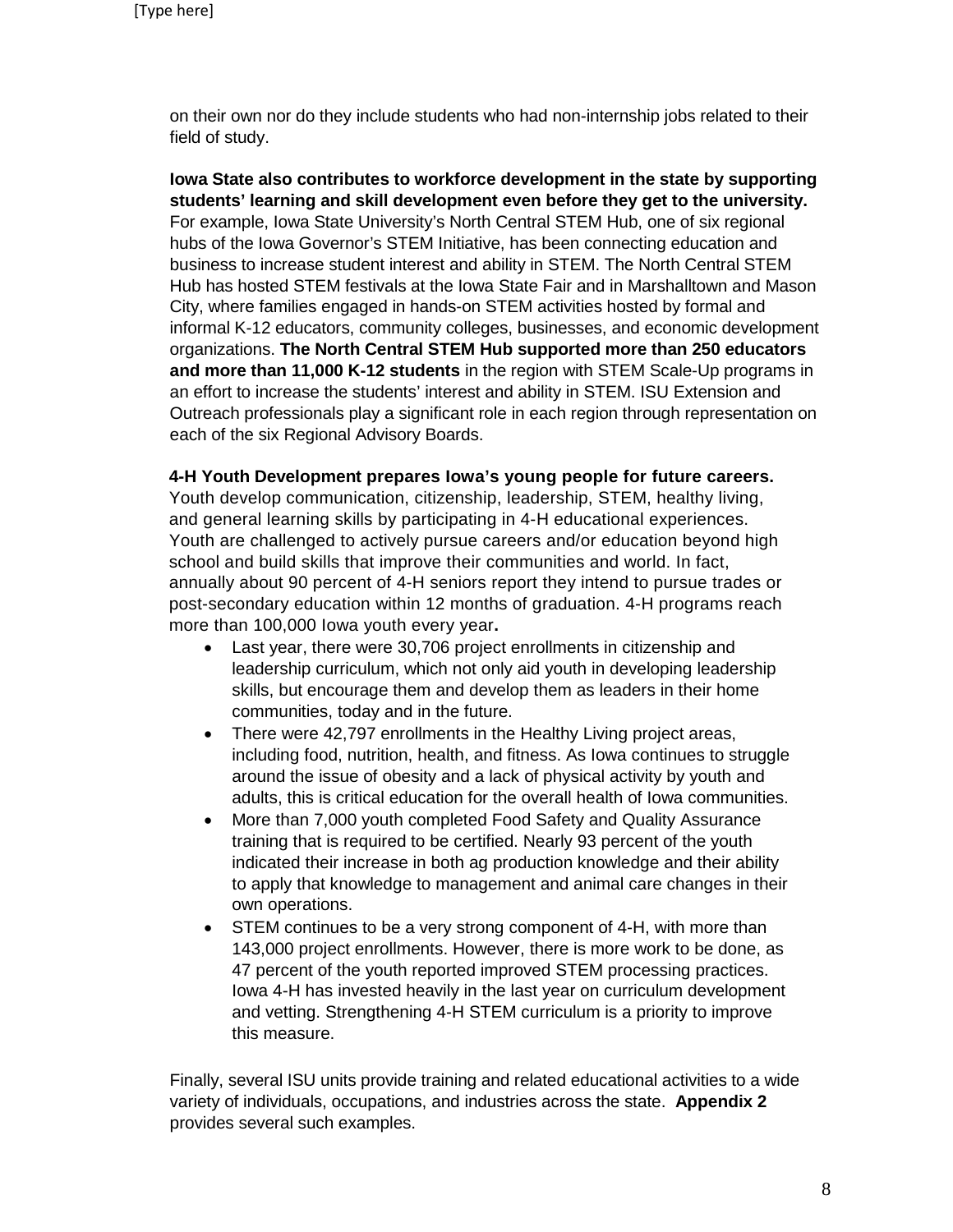## **Research and Technology Transfer**

ISU promotes economic growth in Iowa through its research and technology transfer – conducting basic research which is at the foundation of many innovations in the marketplace, and collaborating with companies on their specific research and development initiatives to help them introduce new products and services and improved methods for creating and delivering these new offerings. We excel at developing collaborative relationships with companies so that our groundbreaking research can be put to practical use to not only improve business practices but also improve lives.

ISU had a record setting year in FY17 with **total sponsored funding of more than \$500 million**, **including \$244 million for research**. Businesses, corporations, and commodity organizations accounted for \$51 million of sponsored funding.

In FY17 ISU researchers submitted **130 disclosures of intellectual property**, and our technology transfer office **filed 50 patent applications**. Additionally, last year ISU technologies resulted in **85 license and option agreements worldwide with 39 in Iowa**. ISU currently has **199 license and option agreements yielding income. Iowa companies earned \$99.9million revenue from ISU licensed technologies in calendar year 2016, and nine startup companies based on ISU technologies were formed in Iowa.** Globally, total sales revenues from ISU licensed technologies were **\$95 million**, not including germplasm.

The **Regents Innovation Fund** program at Iowa State has a competitive research component that pairs ISU faculty members with Iowa industries (primarily new to young startups) to create economic benefit for the companies. Please see **Appendix 3** for a complete report on Regents Innovation Fund uses and results.

## **Assistance to Communities**

Assistance to Iowa communities is the focus of many of the programs managed by ISU Extension and Outreach. Some examples of direct economic development assistance to Iowa communities are provided below.

**CED specialists provide skills training** each year for more than 50,000 community leaders, local government officials, business owners, entrepreneurs and volunteers.

*Retail Specialist* June 2017, CED hired a retail specialist to provide technical assistance and consultation, develop educational curriculum, and deliver educational programs for retail business owners and for communities seeking to build stronger local retail economies. Within Value Added Ag, this specialist will work on discovering ways to link the entire supply chain from producer to customer and will be responsible for linking rural producers, processors, local businesses and customers in support of local economies. Within CED, the retail specialist will work with entrepreneurs and start-ups, as well as small businesses.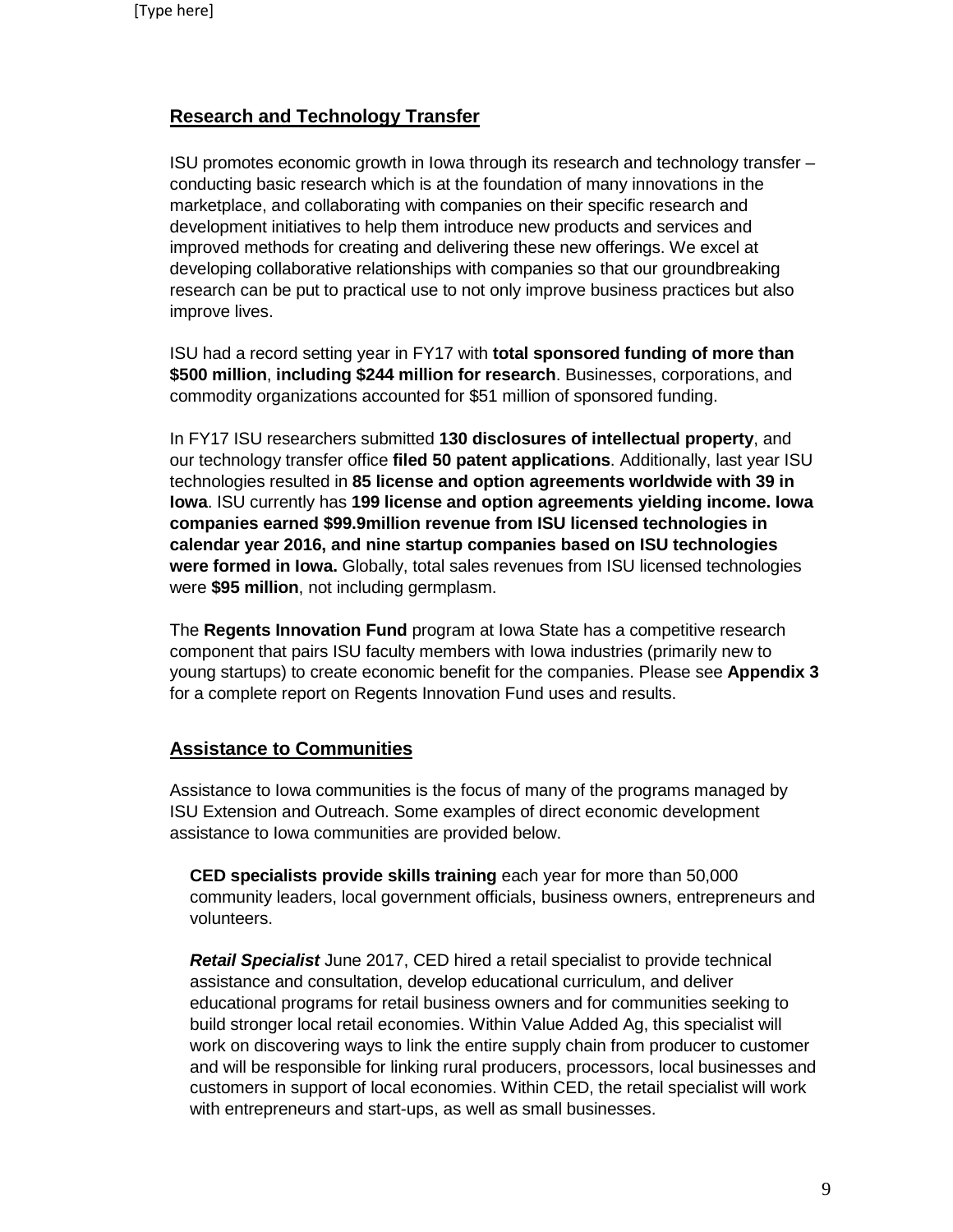## *Student Involvement in Community Development*

This year the Partnering Landscape and Community Enhancements (PLACE) program involved 196 students in outreach projects in Iowa communities, including Manning, Newton, Humboldt, Sheldon, Ottumwa, Fort Dodge, Johnston, Ackley, Pocahontas, and Ames. The Iowa Living Roadways Community Visioning Program employed 8 student interns to assist in assessments and analysis in 10 communities.

## *Central Avenue Corridor Project*

During spring 2016, CED assembled a team of ISU Extension and Outreach colleagues to begin a three-phase community engagement and development process to revitalize the Central Avenue Corridor in Dubuque:

- **Research and Education**: The ISU Extension and Outreach Central Avenue Corridor (CAC) team was awarded \$15,000 to begin a fact-finding community engagement process along the corridor, which included developing a detailed inventory of businesses, service organizations, and residences along the corridor and its surrounding area.
- **Economic Development**: CAC team members connected corridor businesses with SCORE for business assistance.
- **Community Planning and Design**: The City of Dubuque awarded an additional \$5,500 to the project to bring a design studio to the corridor for the purpose of engaging the local community in long-term creative public design process for corridor redevelopment. In addition, the project was awarded a \$1,550 planning grant as well as \$5,000 for direct studio support from the College of Design Fieldstead Company Endowment Outreach Studio Funds. Funds were used to cover costs of bringing students to Dubuque to work with Central Avenue corridor community members.

## *Refugee Community Alliance*

A new joint position was created in 2016 with the Des Moines Area Refugee Community Alliance. The alliance cosponsored the second annual Refugee Summit in Des Moines in October, which was attended by 300 participants. This event generated \$3,000 in community grants. In 2017, the alliance cosponsored the activities for World Refugee Day, including a cultural celebration, a screening of the film Warehoused, and a soccer tournament. These activities drew approximately 1,000 participants and generated community grants totaling \$4,300.

## *Center on Sustainable Communities*

In March 2016 the Center on Sustainable Communities (COSC) and CED partnered to form the Community Sustainability Collaborative. Since 2005 COSC has hosted more than 350 workshops, lectures, seminars, open houses, forums, and hands-on sessions pertaining to sustainability and energy conservation in construction and community planning. In FY 2017, a joint-institution board was formed to advise the new partnership and solar workshops were conducted in Fairfield, Creston, Perry, and Tipton. In addition, two bilingual building science and weatherization workshops were held in collaboration with Habitat for Humanity. The activities of the partnership resulted in 403 citizens receiving training and \$8,100 in grants being awarded.

## *Iowa's Living Roadways Community Visioning Program*

The Community Visioning Program celebrated its twentieth anniversary in 2016. The program has helped rural communities plan transportation enhancements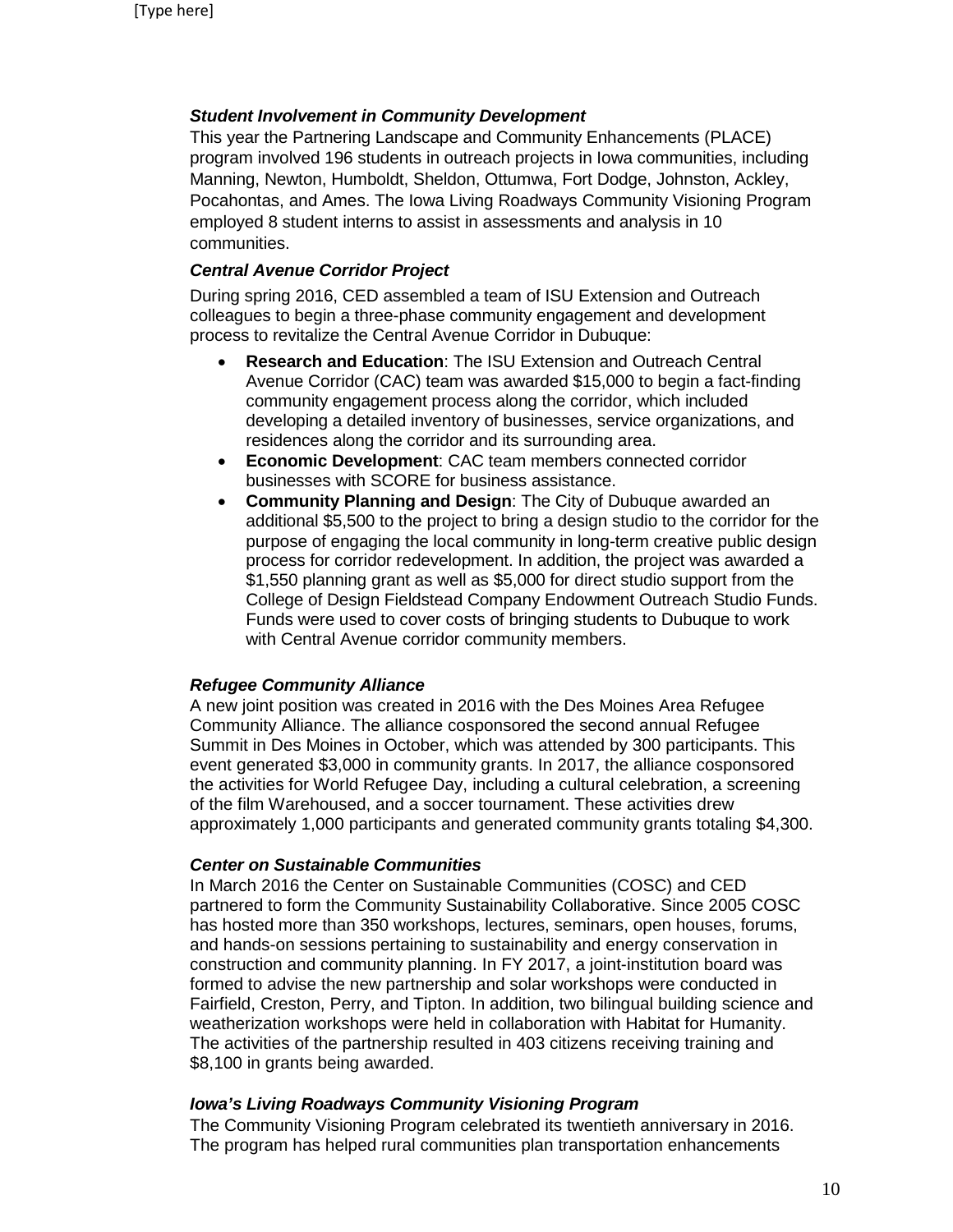using state funds from the Iowa DOT. To date, 232 Iowa towns have completed the process and collaborated with design teams to create conceptual transportation enhancement plans. The program continues to make a significant impact throughout the state.

#### *Community Food Systems (CFS)*

The Community Food Systems Program is a multi-phased, multi-year program housed within ISU Extension and Outreach's Agriculture and Natural Resources program, Local Foods Team, and Community and Economic Development program. The program strategically partners with the ISU Community Design Lab for design assistance throughout the community process.

- Established in 2013, the primary objective of the program is to partner with communities to develop, design, and implement local and regional food systems, by creating long-term community empowerment and lasting impacts. It has been implemented in seven communities across the state, including implementation of more than 20 different projects and programs.
- In January 2017, the program celebrated its third year of collaboration with communities across the state by hosting more than 150 partners: planners, farmers, local food coordinators, culinary professions, public health, and many more organizations across the state gathered to share success stories of community food systems development and implementation.

#### *Comprehensive Grocery Design Curriculum*

In FY 2017, Extension and Outreach developed a grocery interior design toolkit available in both **English and Spanish**. Five grocery interior design toolkit components were created: (1) exterior chapter, (2) layout chapter, (3) merchandising chapter, (4) lighting chapter, and (5) energy chapter. Each chapter contains specific design content for grocer education and implementation, which includes images, diagrams, and resources. The singular toolkit was further developed into a comprehensive grocery design curriculum the materials for which are currently being tested and evaluated for their effectiveness and impacts for the user.

## **Major Economic Development Collaborations**

Iowa State University takes great pride and pleasure in its collaborations with both private and public sector partners. These collaborations are essential to achieving the university's and the state's economic development goals. The first four sections below identify new collaborations begun or formalized this past year. The remaining sections describe on-going significant state and regional collaborations.

#### **SBDC, Google, and Secretary of State Work together for small businesses**

America's SBDC Iowa is partnering with the Iowa Secretary of State and Google to ensure Iowa businesses have claimed their listing on Google and that the information is verified for accuracy. Through this joint venture, the SBDC has a presence in the Secretary of State's booth at the Iowa State Fair. SBDC staff working in the booth help small businesses find their Google listing and assist them to customize their listing. Businesses with complete listings on search engines are two times more likely to be considered reputable. Google is supporting the booth by providing giveaways for attendees and also provided training for SBDC personnel. This will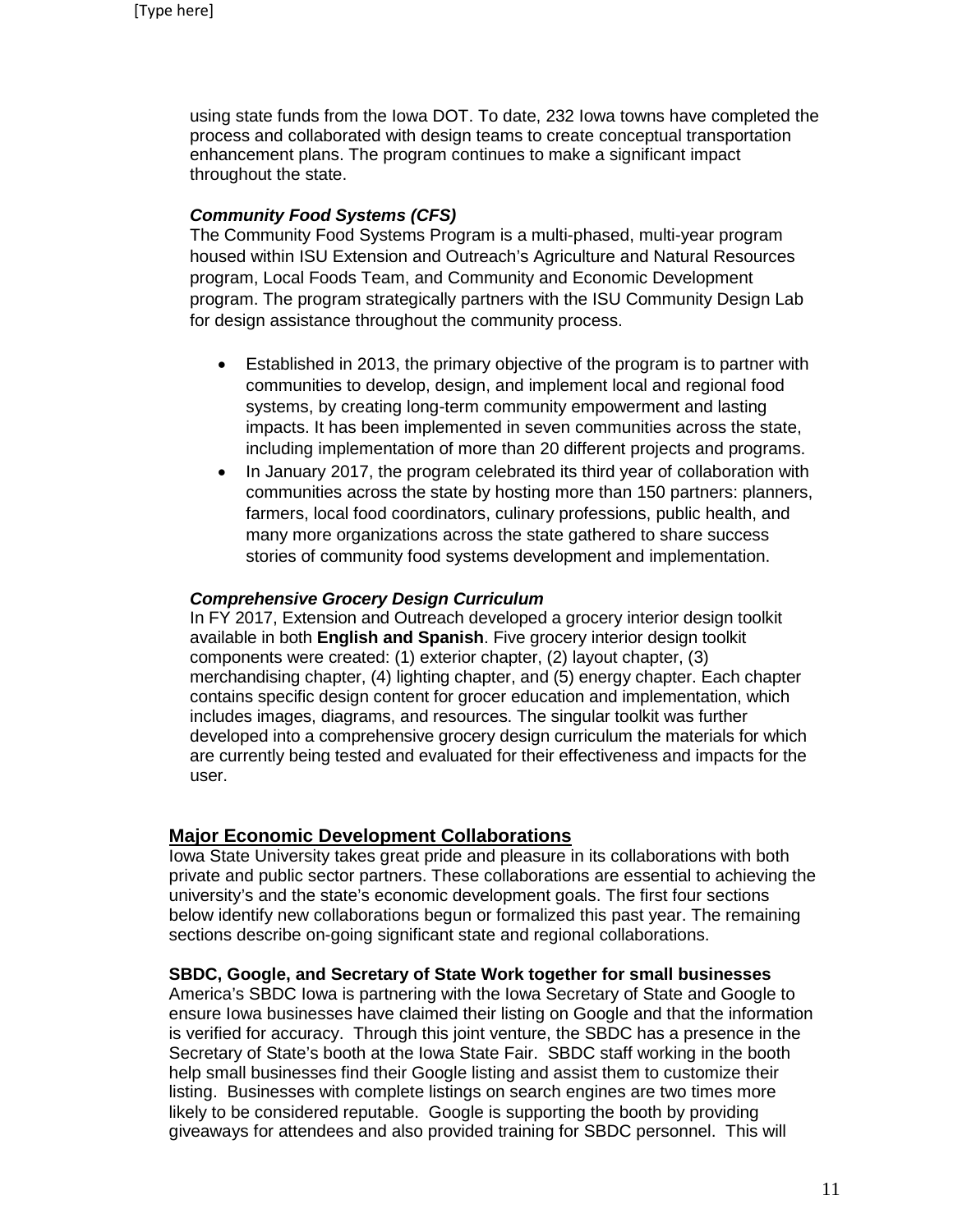also allow SBDC to provide additional services to small businesses in Iowa. The support from the Secretary of State's office is helping to expand the reach of SBDC services to businesses in Iowa.

*CIRAS Teams up with Iowa Economic Development Authority (IEDA) and Association of Business and Industry (ABI) to create "Year of Manufacturing"* This partnership has been formed with a goal of increasing manufacturing output 10 percent by 2022, to \$32 billion. A new website identifying resources was launched at [www.IowaMFG.com,](http://www.iowamfg.com/) coordinated visits to manufacturers are in progress, and new strategies are being developed to cooperatively grow manufacturing.

#### *CIRAS Assisting Effort to Improve Iowa's Targeted Small Business Program*

Iowa officials are working to streamline and improve Iowa's Targeted Small Business (TSB) program, which provides purchasing preferences for designated Iowa companies that are owned and managed by members of certain disadvantaged groups. Over the past year, a group that includes a CIRAS staffer has worked to streamline the TSB application process, increase awareness among eligible companies, and improve communication about the program's benefits. The changes have helped the TSB program become more active in assisting Iowa businesses.

#### *Iowa State University and University of Northern Iowa Collaboration on Technology Transfer Services*

Iowa State University and the University of Northern Iowa UNI) continue to partner in technology transfer. The partnership allows UNI to access Iowa State resources for technology transfer. UNI has the option to manage the protection and commercialization of their innovations, or they can opt to have the ISU Research Foundation provide these services. Iowa State is not charging a fee for this service, but sharing in income generated from the UNI innovations.

#### *ISU Partnership with Cultivation Corridor*

Iowa State University serves on the Board of Directors of the Cultivation Corridor, a regional economic development initiative to attract ag-bioscience firms to Iowa that was launched in April 2014. Other board members include Iowa Economic Development Authority, leading Iowa companies in the ag-bioscience industry, and Iowa commodity groups. ISU also serves on the Advisory Cabinet of the Executive Director of the Cultivation Corridor. ISU's Office of Economic Development and Industry Relations works closely with the Cultivation Corridor, providing university expertise and services to support the Corridor's efforts.

## *State-wide Committees, Councils, and Task Forces*

Many representatives from ISU serve on committees that promote economic development programs, such as the Iowa Innovation Council, the Iowa Innovation Corporation, the Biosciences Alliance of Iowa, Iowa Meat Processors Association, Association of Business and Industry Advisory Council, the Iowa Year of Manufacturing Initiative, Institute of Food Technologists-Iowa Section, the Iowa Lean Consortium, Professional Developers of Iowa, the Iowa Business Council, Innovate Iowa!, Technology Association of Iowa, Capital Crossroads, IA Sourcelink and the Cultivation Corridor.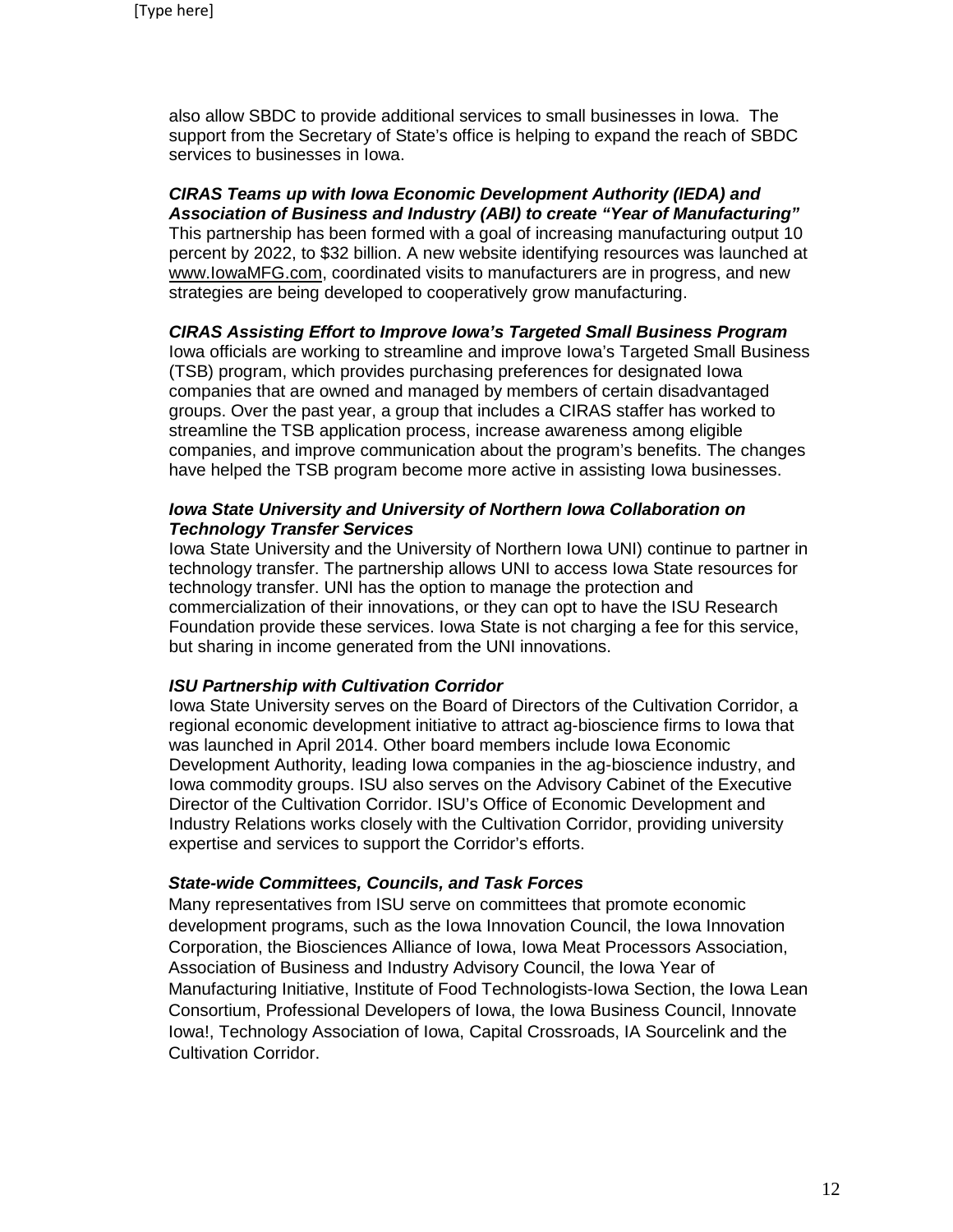## *Midwest Grape and Wine Industry Institute*

The Midwest Grape and Wine Industry Institute, supported by ISU Extension and Outreach, was formed in 2006 by the Iowa Board of Regents as a result of the state's evolving grape and wine industry. The goals of the Institute are to:

- conduct research to evaluate cold-hardy grape varieties that can thrive in the Midwest;
- conduct enology research and develop vinification techniques;
- develop a wine quality award program that will provide wine buyers with a qualityassurance stamp of approval;
- establish an outreach program to the industry by offering training opportunities to cellar workers and winemakers;
- partner with community colleges to develop job training programs specific to growing grapes and making wine.

As of July 2017, Iowa had 101 native wineries and 270 commercial vineyards covering approximately 1,250 acres of grapes. For calendar year 2016, total wine production was 405,317 gallons (a 20.2 percent increase over last year) and wine sales totaled 310,803 gallons (a 9.1 percent increase over last year). Iowa wineries sold 6.5 percent of the retail wine sold in Iowa during 2016. The grape and wine industry in Iowa is maturing, but continues to grow. According to a 2012 study by Frank, Rimerman + CO. LLP, the economic impact of the Iowa wine and grape industry on the state's economy is \$420 million.

## **Future Plans**

Iowa State University greatly appreciates the resources and support that it receives from the Board of Regents and the legislature to carry out its economic development initiatives and activities. The primary purpose of this report is to show the huge economic and quality of life impacts we have been able to achieve for the state with the resources entrusted to us. The following sections identify how we plan to use additional resources to enhance the impact of university technology transfer and service on the creation of jobs and wealth in Iowa.

Small Business Development Centers. By helping its clients improve and grow their businesses the SBDC generates new tax dollars for the Iowa treasury in the form of sales tax revenue from increased client sales and income tax revenue from new jobs created by clients. In federal fiscal year 2016, SBDC clients generated an increase of \$68.8 million in sales and created 1,689 jobs. All information reported by the SBDC is verified and attributed to the assistance of the SBDC by the client through the client milestone collection process. SBDC is a good investment for the State of Iowa!

**With additional funds, the SBDC would increase its number of satellite locations and staff to better reach the rural areas that currently need more service.** Today, America's SBDC Iowa has 50 satellite locations it utilizes to serve clients. Small businesses are an integral part of the economy in Iowa and this is especially true in rural Iowa. Small businesses generate most new jobs, provide a sense of community in rural areas, and create long-lasting positive impacts. Business succession is an important issue facing rural Iowa. The number of self-employed individuals in Iowa who are over the age of 70 is more than 14,000. Additional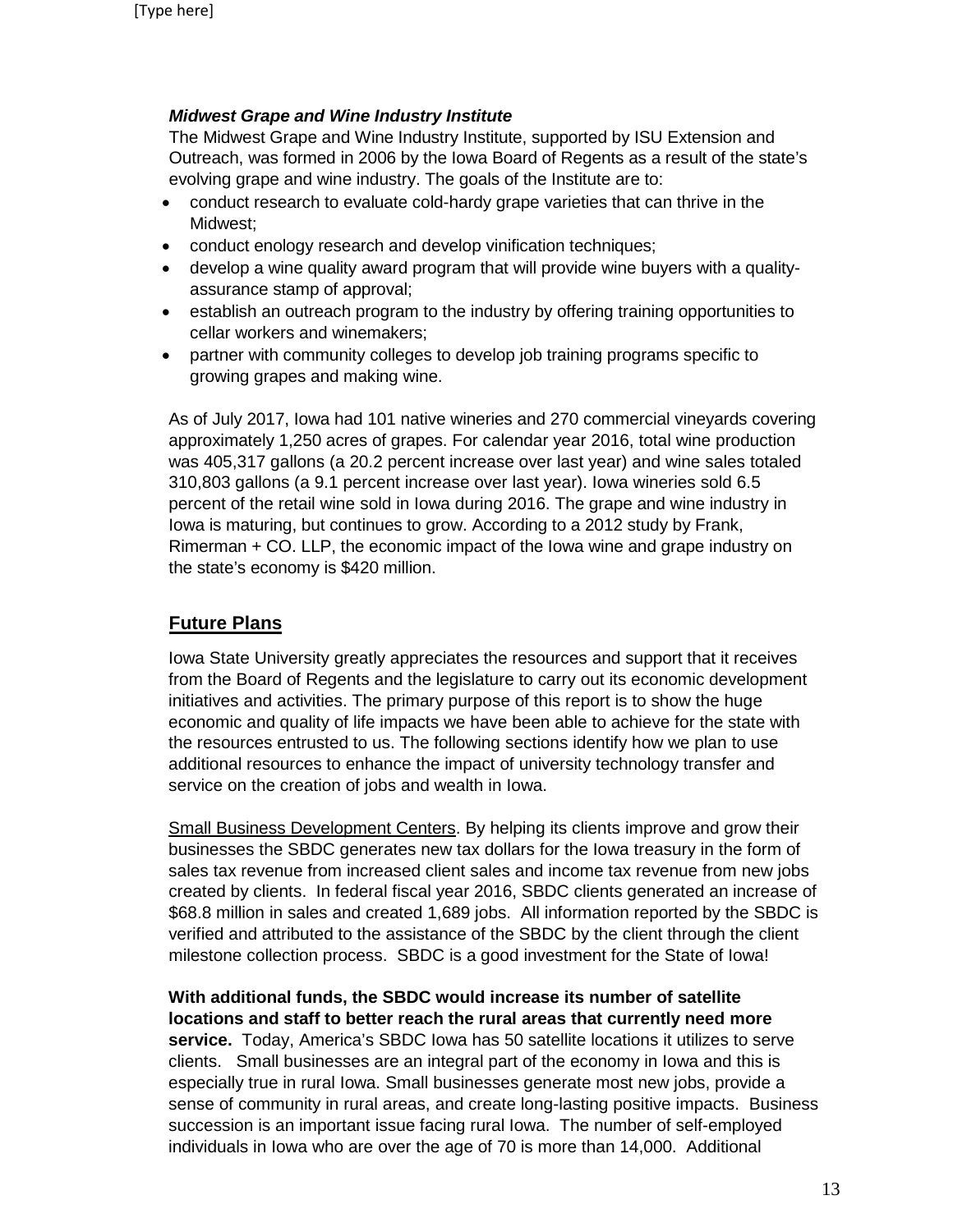resources would support targeted services to this group of business owners to help ensure successful transitions.

It should be noted that SBDC is working diligently to collaborate and partner with other organizations throughout the state, both public and private, to ensure that we are not duplicating efforts and to leverage each other's resources and efforts.

lowa State University Research Park. The Research Park is in the midst of a significant expansion, which will double the developable acreage and include commercial amenities such as a restaurant, fitness center, child care facility, parks, walking and biking paths that are expected by young professionals today. This past year both a fitness center and a full-service restaurant opened, and construction began on a medical clinic that will also house a child care facility. Additional commercial projects are in the planning.

Also, this past year three more Iowa-based companies established operations in the Research Park to get better connected with the research expertise and infrastructure at the university as well as the workforce talent being developed on campus.

## **Any new funds to the ISU Research Park would be utilized to support costs associated with the expansion of the Park as well as to increase marketing efforts to attract new tenant companies.**

The Center for Industrial Research and Service. CIRAS has been supporting the growth of Iowa industry since 1963. CIRAS has successfully leveraged the state funding to bring in additional federal grants and fees to expand technical assistance, education programs, and economic development studies to assist Iowa businesses. **In FY17 CIRAS helped generate an additional \$1.60** of Federal awards and fee income for each \$1 of base budget provided, yielding more than \$3.3 million of additional funding to support state economic development efforts.

For every \$100,000 of additional funds made available, **CIRAS could leverage the funds** to bring in up to \$160,000 of new money from grants and fees. These funds would be used to hire two new business professionals **to expand technical assistance and education services provided to Iowa businesses**. The goal would be to add staff in the area of **digital manufacturing** to support the state's effort to enhance Iowa's supply chain competitiveness. These two staff would work with several hundred companies, which would include about 50 new companies. They would help the companies create or retain about 170 jobs and generate \$20 million in new sales, cost savings, and investment impact.

ISU Extension and Outreach. Extension and Outreach works across ISU colleges and with external partners to provide technical assistance, research-based education, and access to the resources of ISU to improve the quality of life in the state. Iowans want an economy that can form new businesses, grow existing industry, enhance communities, and recruit companies to the state. With Iowa STEM jobs expected to grow by 16 percent this decade, Iowans see the need to stop the "brain drain" and take steps to develop the state's future workforce, connecting youth with opportunities here in Iowa.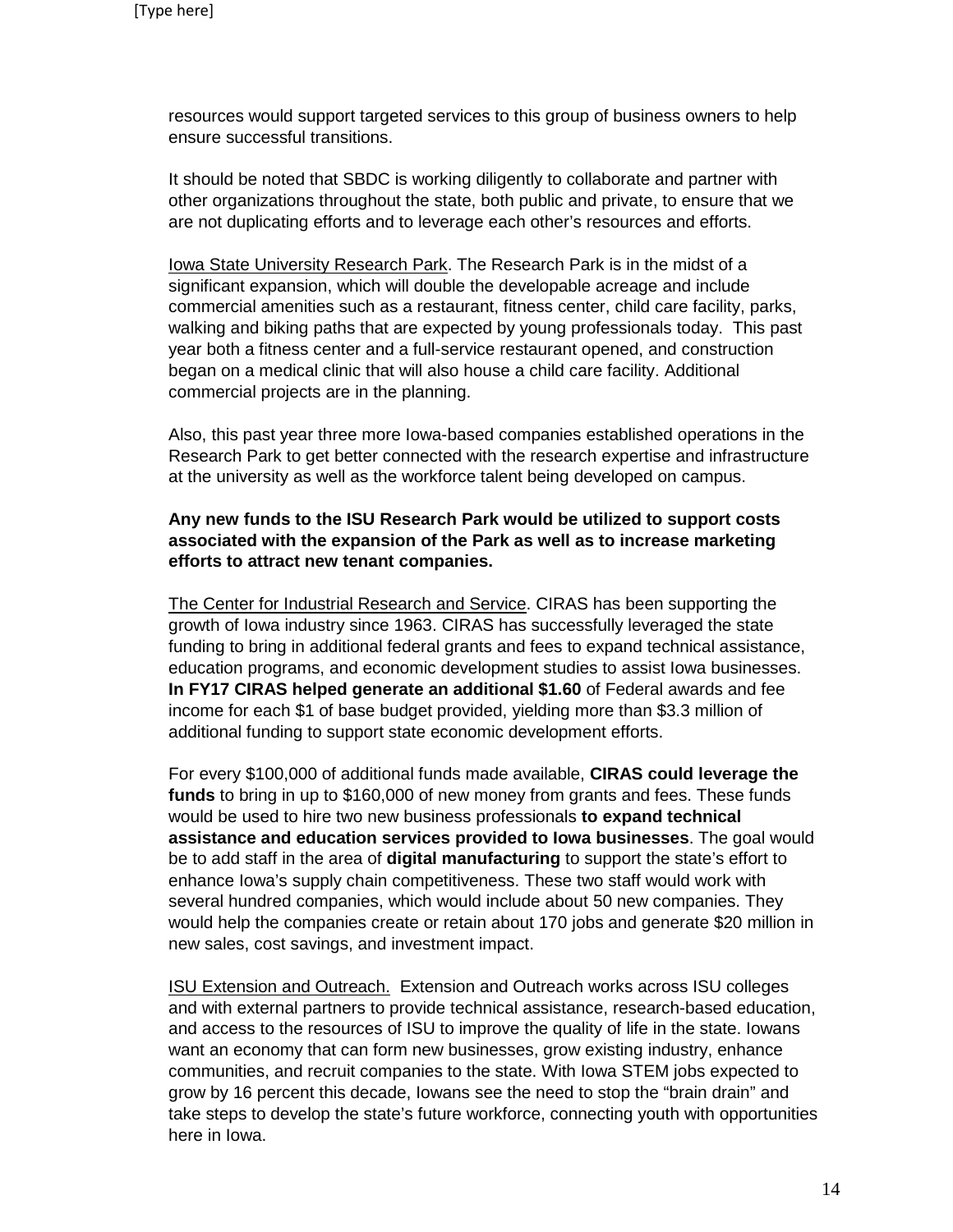**With additional funding, ISU Extension and Outreach will expand economic development projects to broaden Iowans' entrepreneurial aspirations with education and technical assistance.** Extension and Outreach also will address the distinct needs of minority populations, as well as a burgeoning local foods industry and many struggling rural downtowns. These are only a few of the basic needs and urgent trends facing this state.

ISU Extension and Outreach expects to leverage every \$100,000 in new state funds with \$150,000 in new federal matching funds, grants, fees, and gifts to generate a projected \$2.5 million of impact and 25 new jobs throughout Iowa. **For every \$100,000 of new funds, an estimated 2.5 additional staff will be hired to address growing demands and increase the depth and reach of work with families, businesses, and communities in all 99 counties across the state.**

| <b>Summary of ISU Economic Development and Innovation Data</b>       |                 |  |  |
|----------------------------------------------------------------------|-----------------|--|--|
| a. Number of disclosures of intellectual property                    | 130             |  |  |
| b. Number of non-provisional patent applications filed               | 50              |  |  |
| c. Number of patents awarded                                         | 15              |  |  |
| d. Number of license and option agreements executed on institutional |                 |  |  |
| technologies:<br>in total                                            | 85              |  |  |
| in Iowa                                                              | 39              |  |  |
|                                                                      |                 |  |  |
| e. Number of license and option agreements yielding income           | 199             |  |  |
| f. Revenue to lowa companies as a result of licensed technology      | \$9.9 million   |  |  |
| (CY16)                                                               |                 |  |  |
| g. Number of startup companies formed (through licensing activities) |                 |  |  |
| in total                                                             | 9               |  |  |
| in Iowa                                                              | 8               |  |  |
| h. Number of companies in research parks and incubators              |                 |  |  |
| pre-incubator companies                                              | 33              |  |  |
| private                                                              | 64              |  |  |
| university related                                                   | 18              |  |  |
| i. Number of new companies in research parks and incubators          |                 |  |  |
| pre-incubator companies                                              | 30              |  |  |
| private                                                              | 13              |  |  |
| university related                                                   | $\overline{0}$  |  |  |
| j. Number of employees in companies in research parks and            |                 |  |  |
| incubators                                                           | 1,702           |  |  |
| Royalties and license fee income                                     | \$3.3 million   |  |  |
| k. Total sponsored funding received                                  | \$503.6 million |  |  |
| How much of this is for research                                     | \$243.7 million |  |  |
| I. Corporate sponsored funding received for research and economic    |                 |  |  |
| development,<br>in total                                             | \$51.1 million  |  |  |
| in Iowa                                                              | \$14.3 million  |  |  |
| m. Iowa special appropriations for economic development, in total    | \$2.525 million |  |  |
| <b>SBDC</b>                                                          | \$1.037M        |  |  |
| <b>CIRAS Technology Assistance Program</b>                           | \$1.365M        |  |  |
| <b>ISU Research Park</b>                                             | \$0.122M        |  |  |
| <b>Regents Innovation Fund</b>                                       | \$1.050 million |  |  |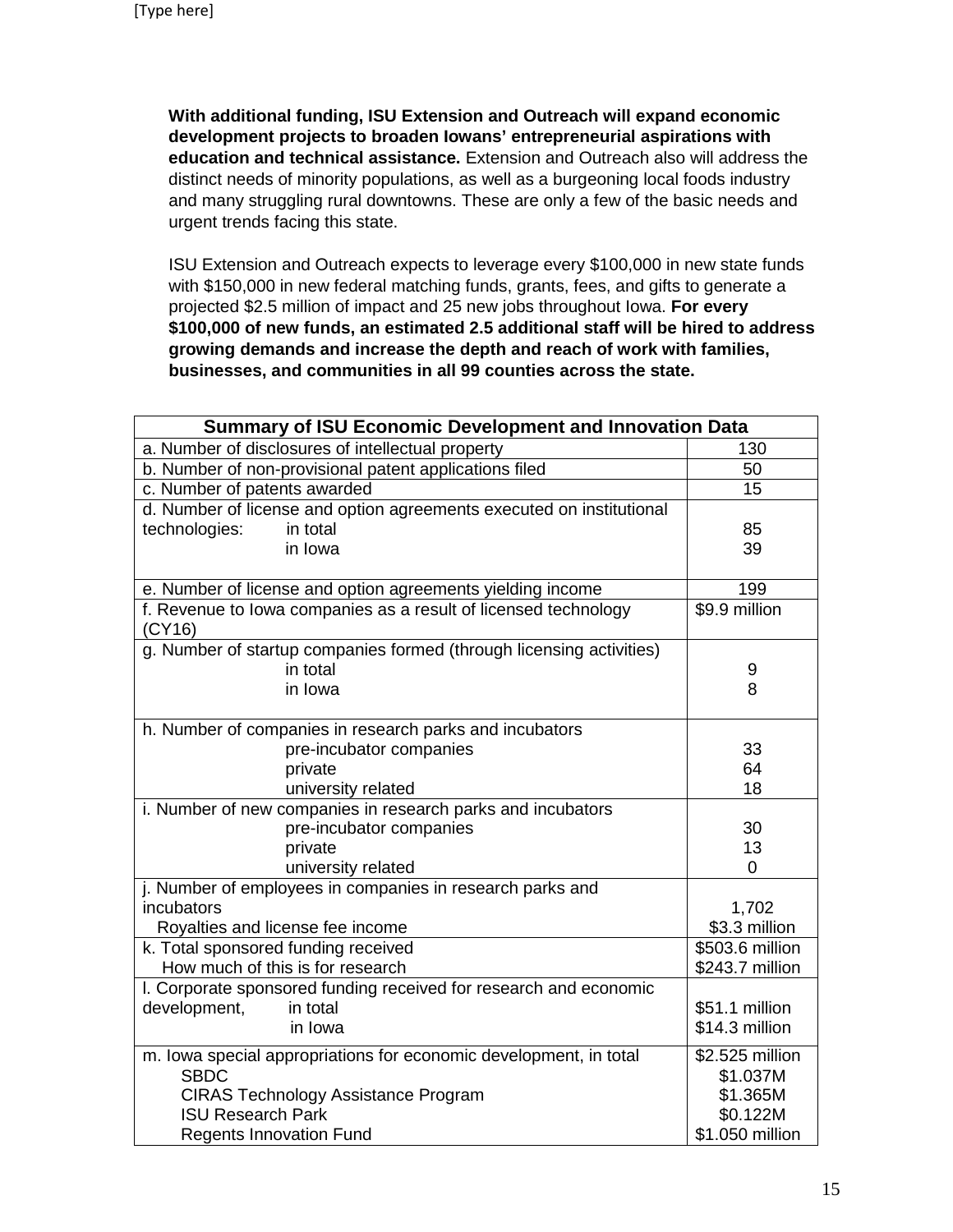| n. Research expenditures (federal, state and local; business; nonprofit;   |               |  |
|----------------------------------------------------------------------------|---------------|--|
| institution funds; all other sources):                                     | \$263 million |  |
| o. Licenses and options executed per \$10 million research                 |               |  |
| expenditures (FY13 data from AUTM is most recent available)                | 3.77          |  |
| p. Sales of licensed products by Iowa-based companies (CY16)               | \$9.9 million |  |
| q. Number of employees for current Research Park tenants and               |               |  |
| incubators, as well as former tenants that are still in existence in basic | 5,029         |  |
| form world-wide                                                            |               |  |
| Note: Unless noted, the data provided above are FY17 data.                 |               |  |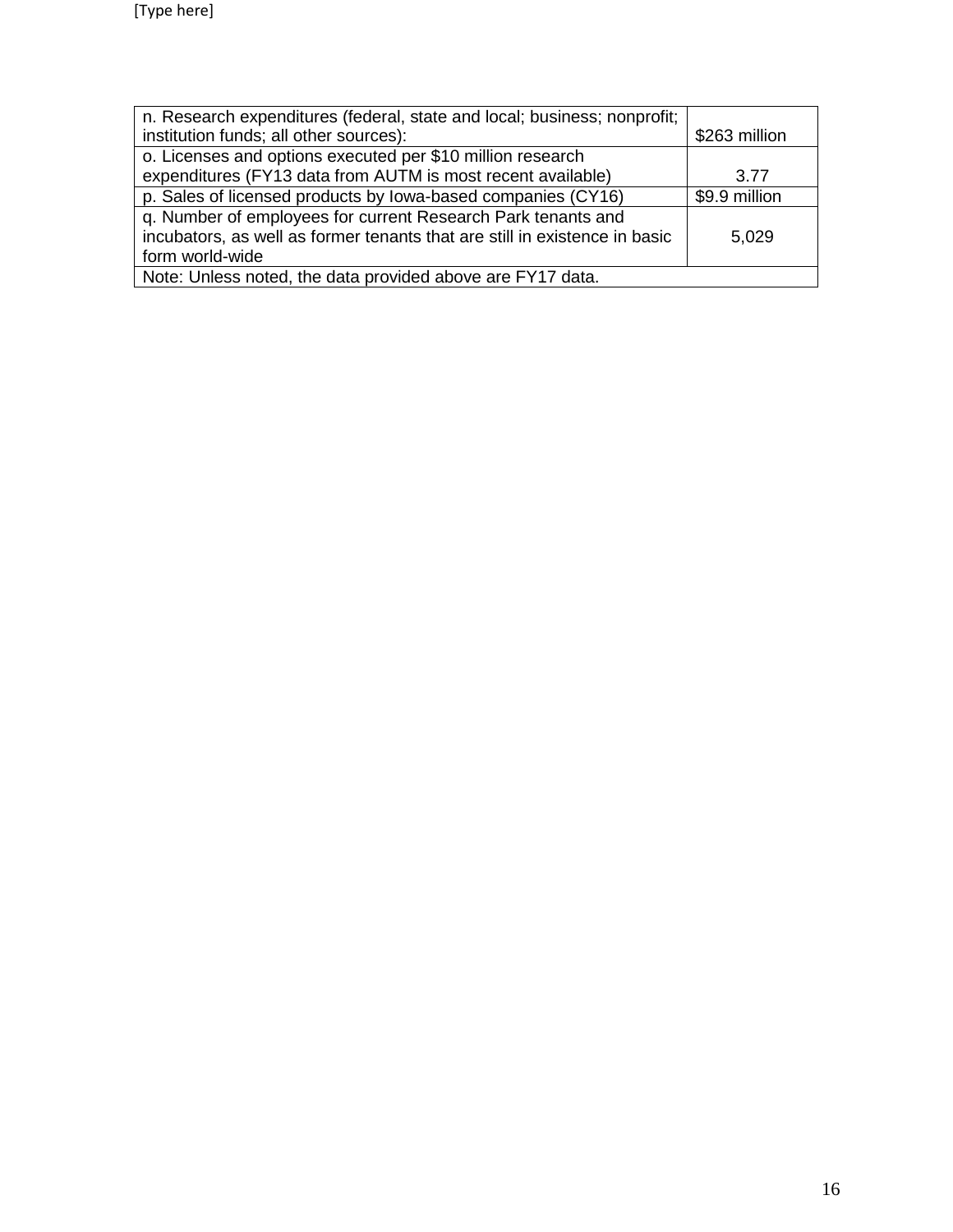## **Appendix 1: CIRAS, SBDC and ISU Extension and Outreach company and community projects**

**Jefferson-based American Athletic Inc.**, a leading manufacturer of sports equipment, turned to CIRAS for assistance with product and production development for a new product. The new training device for cheerleaders, called the Elite™ Cheer Stand, had a tight timeline to reach markets in time for Christmas. CIRAS staff utilized their plastics experience to support the product design along with their metal additive manufacturing system, commonly called a 3D printer, to create the required tooling in time. Senad Salkic, senior design engineer at American Athletic, praised CIRAS' help in designing the Elite<sup>™</sup> Cheer Stand. "Additive manufacturing means CIRAS helped us keep our initial costs low, which results in a more affordable product for our customers."

**Preston-based Plastics Unlimited**, a 50-employee plastics thermoforming company is poised for significant growth after transforming the company (with CIRAS' assistance on both technical and business issues) from a contract manufacturer to an engineering-driven diversified company. "We're at the point where we could double in size in a month, or we could not grow at all," said sales manager Dakota Kieffer of the uncertainty associated with growth. Dakota and his brother Travis, recent graduates of ISU, have taken a leading role in diversifying the business from agriculture to include parts for rail cars, forklifts, and toothbrush makers.

**Rock Valley non-profit Double HH**, a subsidiary of Hope Haven Inc., is a vocational rehabilitation firm that uses physically or intellectually disabled workers to manufacture products for a range of industries. "We've worked with CIRAS a number of times over my 30+ years here, and it's been quite successful," said Loy Van't Hul, director of manufacturing operations. "CIRAS has always been good about approaching it the right way—just treating it like a business and adapting things slightly." Over the past five years, CIRAS has provided services in process improvement, worker training, and testing. It's produced an economic impact of more than \$1.2 million.

**Calhoun Communications in Sioux City** increased sales by more than \$400,000 through assistance from CIRAS in improving the company's ability to reach the federal government market. "[CIRAS] demystified the whole process," said Lance Martin, operations director. "We, for quite some time, had wanted to break into the federal market. This has opened the door to a much broader reach for us." He praised a CIRAS workshop on capability statements as especially useful in helping Calhoun approach new customers. "It's been amazing how powerful the capability statement has been for marketing our business," he said.

**Elgin-based Donlon Brothers** turned to CIRAS for help in transitioning from commercial excavation projects to city, county, and state projects. After attending a CIRAS networking event and receiving counseling in the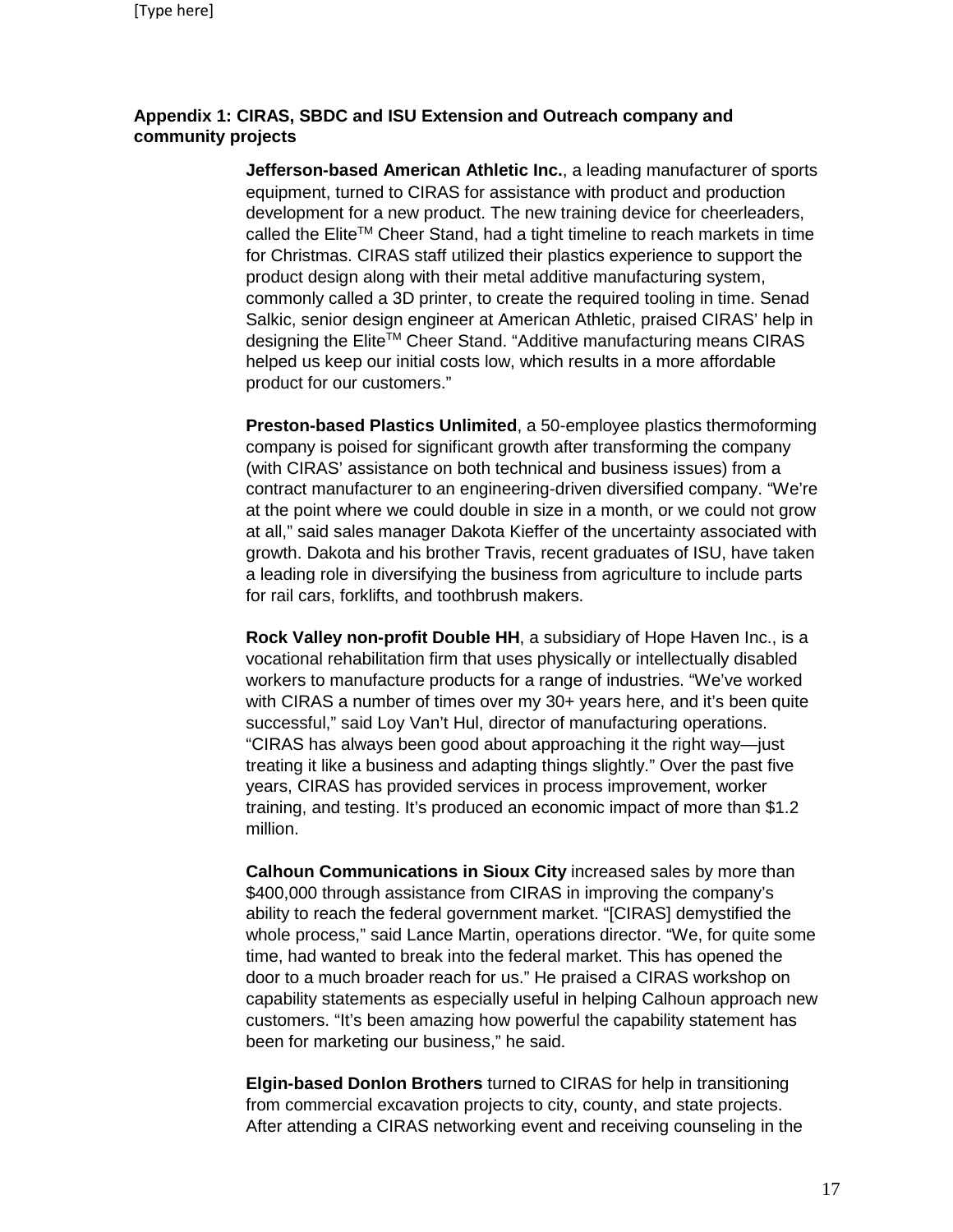Iowa Department of Transportation contracting process, the company successfully secured more than \$100,000 in bridge project subcontracts.

**Puck Custom Enterprises in Manning** has manufactured manure application equipment since 2005. Between 2011 and 2016, the company doubled its export sales. Company leadership reached out to CIRAS in 2014 to ensure that their approach to exporting was appropriate. Puck participated in ExporTech, a three-part educational program developed by the U.S. Department of Commerce. It's deployed locally by CIRAS, Iowa's U.S. Commercial Services office, the Iowa Economic Development Authority, and other CIRAS partners. Jeremy Puck said the ExporTech sessions essentially reassured his firm that Puck employees were going in the correct direction. Periodic difficulty with foreign paperwork and having products get trapped in overseas ports were common headaches, Puck employees learned, but they also made connections to solve these problems as they occur. The 12 companies that have attended ExporTech in Iowa have reported more than \$35 million in new or retained sales and 99 new or retained jobs as a result of participating.

**Des Moines manufacturer Seneca Tank** brought a team of engineering students in to assist them in simplifying production tooling approaches. Rather than stationary tool boxes with more than 100 tools, students and company employees collaborated on a mobile cart that housed 20-30 of the most-used tools. S.J. Risewick, director of unit sales and production, said the college students were "much more approachable than a consultant. Our employees were much more engaged in educating them on our products and processes." Risewick said the final design has made employees' workdays much easier. "It's reduced the walking time tremendously."

**Donatech Corporation's** decade-long relationship with CIRAS has helped the company's Cedar Rapids arm broaden its reach into the world of government contracting. Donatech has attended a wide variety of CIRASprovided training over the past five years and used a bid-match program provided by CIRAS that allows a businesses to view local, state, and federal opportunities specific to their industries. "The results have been really good in making a lot of favorable introductions to local companies that we might be able to partner with from a business standpoint," said Pat Adam, vice president of strategic accounts. Additionally, Adam said the company received solid guidance from CIRAS about working with prime government contractors.

**Spencer Economic Developers** are partnering with CIRAS and the Iowa Area Development Group (IADG) to pilot a new approach to attracting manufacturers to rural communities. Over the past 30 years, IADG has partnered with rural communities to build 75 speculative industrial structures – most of which are filled. Now, CIRAS will engage with prospective companies to help identify and break down barriers to selecting these rural sites. "Historically, we've referred business to CIRAS many times over the years, but always they were existing employers in the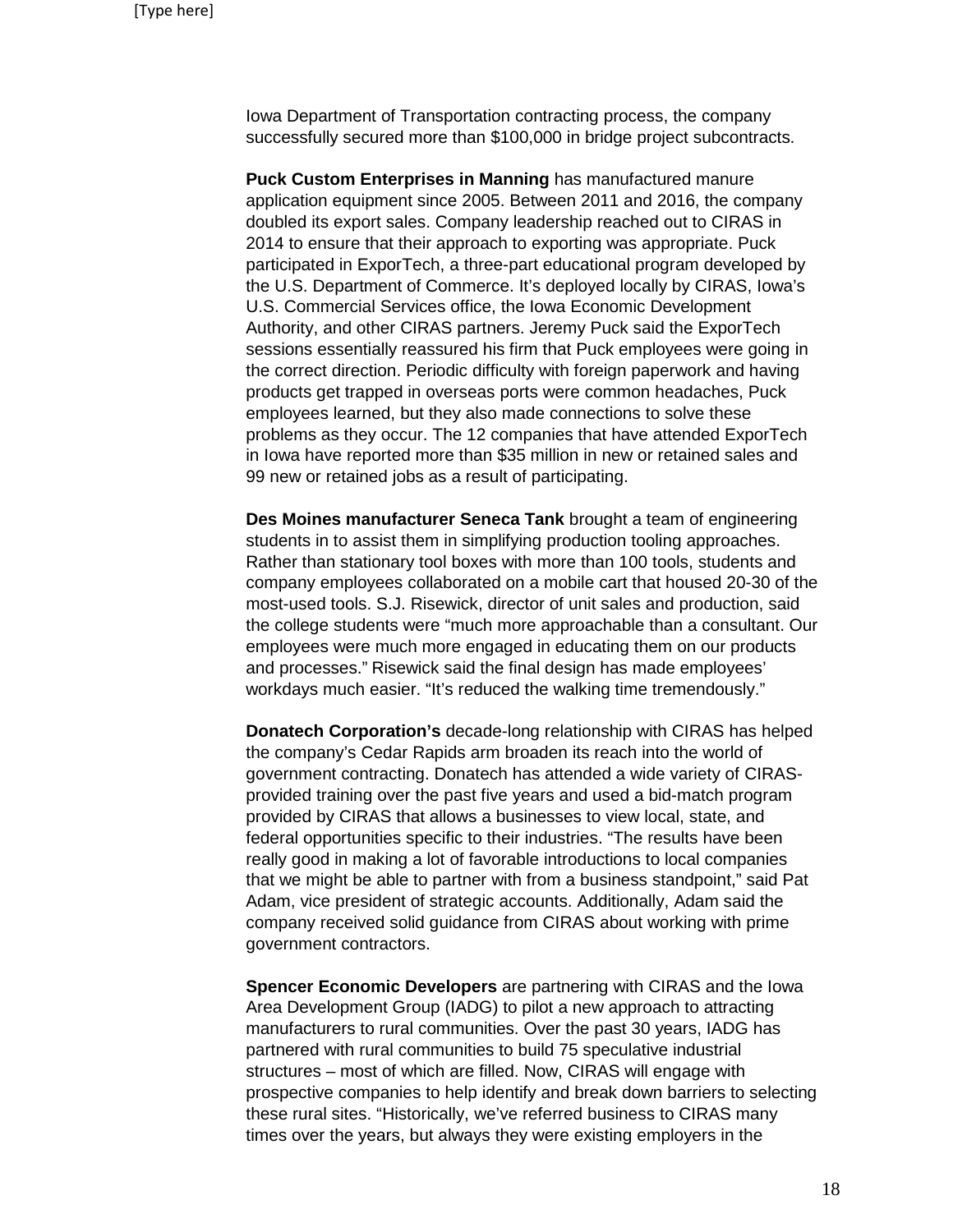region," said Kiley Miller, president and CEO of the Iowa Lakes Corridor Development Corporation. "This is a new opportunity for us to use CIRAS as a business-attraction partner."

Over the past several years, CIRAS has published four reports as part of the EDA program to develop and implement the Iowa Advanced Manufacturing Network (AMIN) program in the state. Studies and reports published to date include the following subsectors: Plastics and Rubber Manufacturing, Machinery Manufacturing, Metals Fabrication Industry, and Food & Beverage, Feed & Graining Manufacturing.

**Alisa Roth won the Deb Dalziel Women Entrepreneur Achievement Award in 2017**. Alisa Roth had a dream to start and run her own floral business so she contacted the Iowa Western SBDC to see how they could help her. Within six months, Alisa opened Bloom Works Floral in the historic 100 block of downtown Council Bluffs. As a well-respected entrepreneur, she is a major influencer in the region as she has participated in many mentoring activities through the SBDC and other local organizations, to help and support other businesses as well as future entrepreneurs. Alisa is also extremely involved in her community and uses her business as a means to raise awareness and dollars for issues important to her.

**The 2016 Neal Smith Entrepreneur of the Year Award was Steve and Leona Fogle of Fogle True Value Hardware.** Steve and Leona Fogle have had a growing impact on Centerville. Steve started out taking construction classes from the Indian Hills Community College's Building and Trade program and then started his own construction business, which grew over time and filled a need in the area, as many local contractors had retired.

In 2012, Steve and Leona had an opportunity to purchase the True Value Hardware store in Centerville, which had been part of Centerville for many years. After purchasing the business in 2013, the couple was able to add a line of rental equipment to the business and Fogle True Value & Hardware has continued to prosper ever since. Recently the company moved into new, larger space and expanded its offerings to include farm and ranch items, paint, home décor, and clothing.

ISU Extension and Outreach's Community and Economic Development program (CED), Iowa Department of Public Health, and University of Iowa College of Public Health continue their collaboration on the **Shop Healthy Iowa** program. Store owners receive technical training in produce handling, assistance in redesigning store space to promote healthy eating choices to customers, and promotional materials. Sales of fresh produce have high gross profit margins for stores, magnified when the volume of sales increases. However, the risk in offering more fresh produce for sale lies in the greater energy and time investments required to realize those profits and the potential for increased inventory to perish before sales increase. Participation in the Shop Healthy Iowa program is designed to provide store owners with the needed assistance to increase sales of fresh produce. The program was piloted in Perry, West Liberty and Muscatine in 2015 and is currently being implemented in Ottumwa and Marshalltown. In 2017 the program was conducted in Davenport and Sioux City.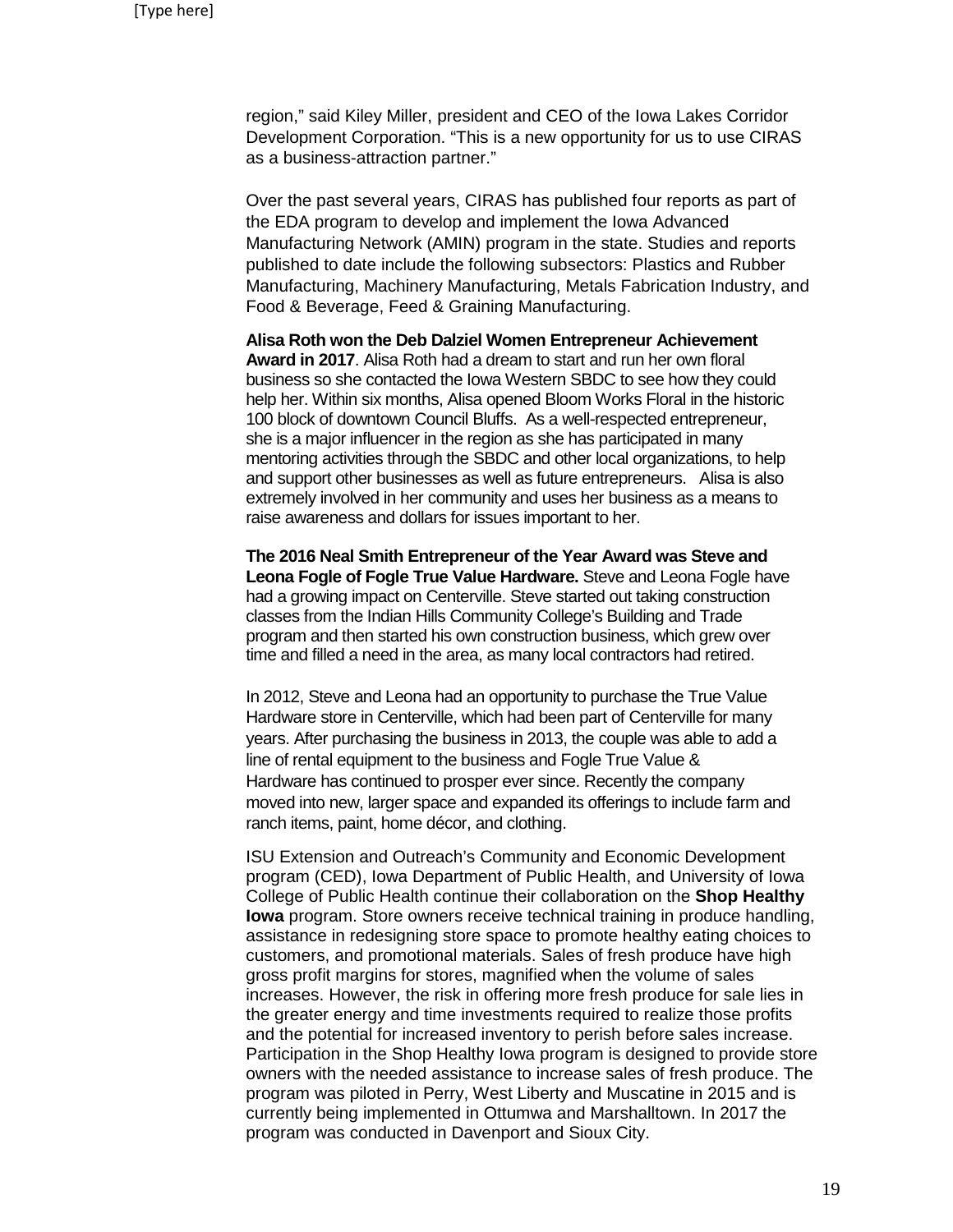Through **ISU's Road Scholar Program**, local business owners received training on how to capitalize on tourism in Iowa. In 2016–17, 277 citizens, 123 community leaders, and 530 business leaders/entrepreneurs received assistance through these programs. As a result, 45 businesses were expanded or improved, 12 individuals took new leadership roles, and 42 organizations were assisted or strengthened. The estimated dollar value of the jobs that were created or retained was \$289,275.

**Hospitality Customer Service Training** was delivered through three contracts with the Western Iowa Tourism Region, the Central Iowa Tourism Region, and the Eastern Iowa Tourism Association through funds provided by the Iowa Economic Development Authority. These are two-hour, interactive classes. The first half of the class focuses on community-level tourism as a form of economic development. The second half of the class focuses on skills in customer service such as complaint resolution, dealing with negative online reviews, and providing exceptional customer service. Each of the 38 participating cities were surveyed prior to their training session in order to customize the training to each community's local tourism issues and assets. The total number of business leaders and entrepreneurs who participated is 1,276.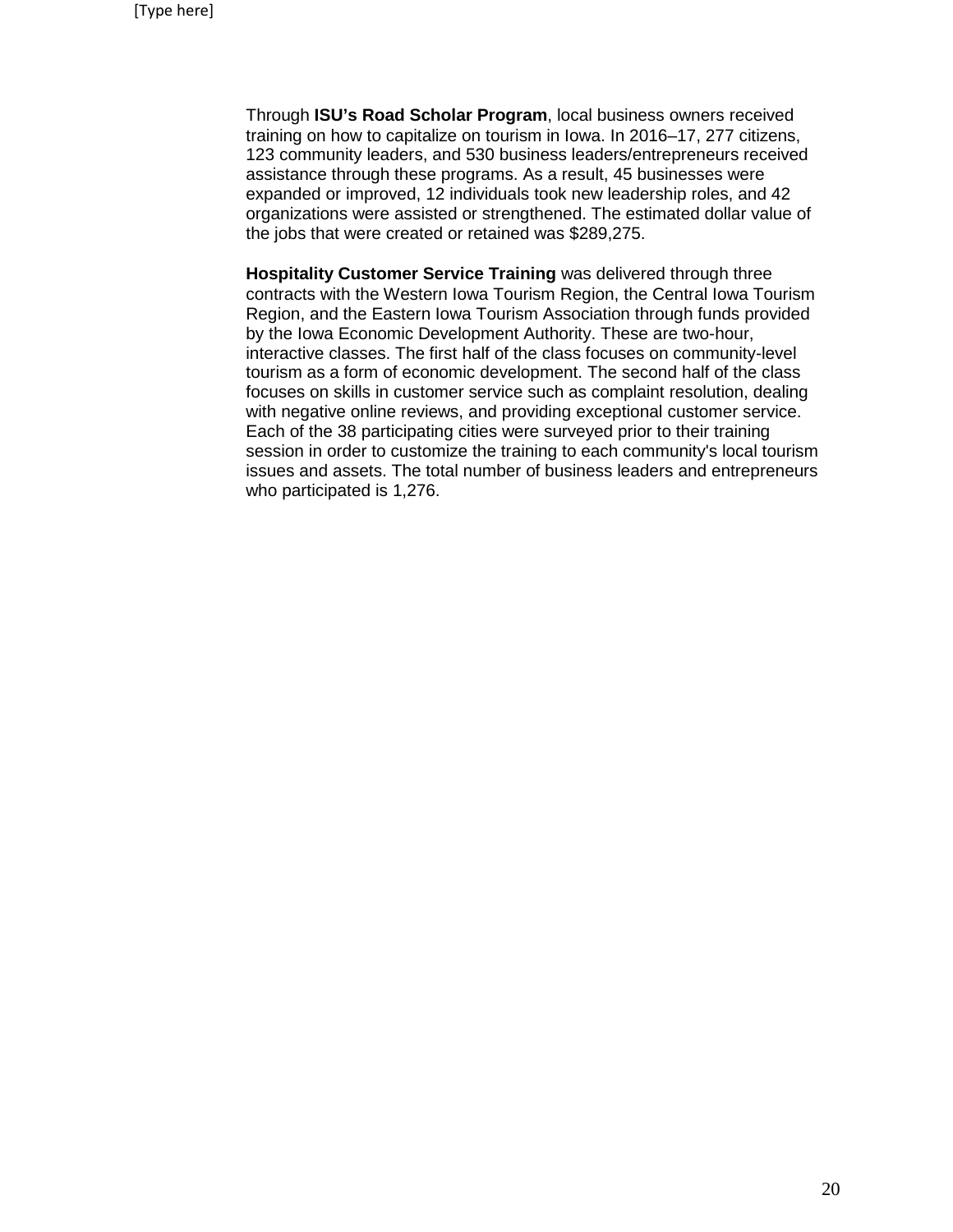#### **Appendix 2: Training and Related Educational Activities**

#### **Center for Industrial Research and Service (CIRAS)**

CIRAS held its third annual **Iowa Vendor Conference** in Des Moines with a goal of helping Iowa business leaders gain a better understanding of how to do business in the government sector. More than 100 companies were able to expand their government contracting potential by attending diverse workshops, experiencing national-level keynote speakers, and networking with a variety of resource partners and buyers, such as the National Parks Service, Ames Lab, Offutt Air Force Base, Iowa National Guard, Iowa Air National Guard, and the Department of Transportation.

CIRAS, in cooperation with Illinois and Missouri, developed and hosted the first annual Tri-State Procurement and Economic Development Summit in Keokuk. This event was organized to educate companies about the incentives and programs that are available to help them grow their businesses. The summit shared information about services offered through local economic development organizations in southeast Iowa, northeast Missouri and northwest Illinois. Experts shared tips with the more than 75 attendees on how to find financial assistance, expand a client list, and navigate the government's procurement process.

CIRAS launched the **Future of Manufacturing Series** in January 2017 to build Iowa' awareness and ability to deal with the next manufacturing revolution. Events covered during FY17 included augmented/virtual reality, next generation metals, recruiting and retaining a tech-based workforce, 3D printing, and new ways to grow your business. More than 175 attendees participated. The series will continue throughout FY18.

The Iowa Innovation Corporation, the Iowa Economic Development Authority, and CIRAS partnered on a **Manufacturing Matchmaking** event as part of the 2017 Year of Manufacturing and in response to strategic recommendations to increase networking among manufacturers. The event featured 400 one-on-one meetings for 70 participants looking to increase their sales and purchases within Iowa.

CIRAS expanded its successful ISU Lab Tour Program to include the Polymers and Metal Additive Manufacturing Labs in 2016. The Lab Tour Program now includes two tracks offering a total of 8 tours a year to Iowa companies. These companies gain first-hand knowledge of technology that can support industry's innovation and quality objectives. Over the last year, more than 100 attendees have participated in these tours.

In response to the new Food Safety Modernization Act, CIRAS partnered with the Center for Crops Utilization and Research, the department of Food Science and Human Nutrition, and Meat Science Extension to host Preventative Controls Qualified Individuals (PCQI) Training for 54 participants. In addition, CIRAS has partnered with Agriculture and Natural Resources Extension to co-hire a food safety expert to expand educational and implementation services associated with PQCI training.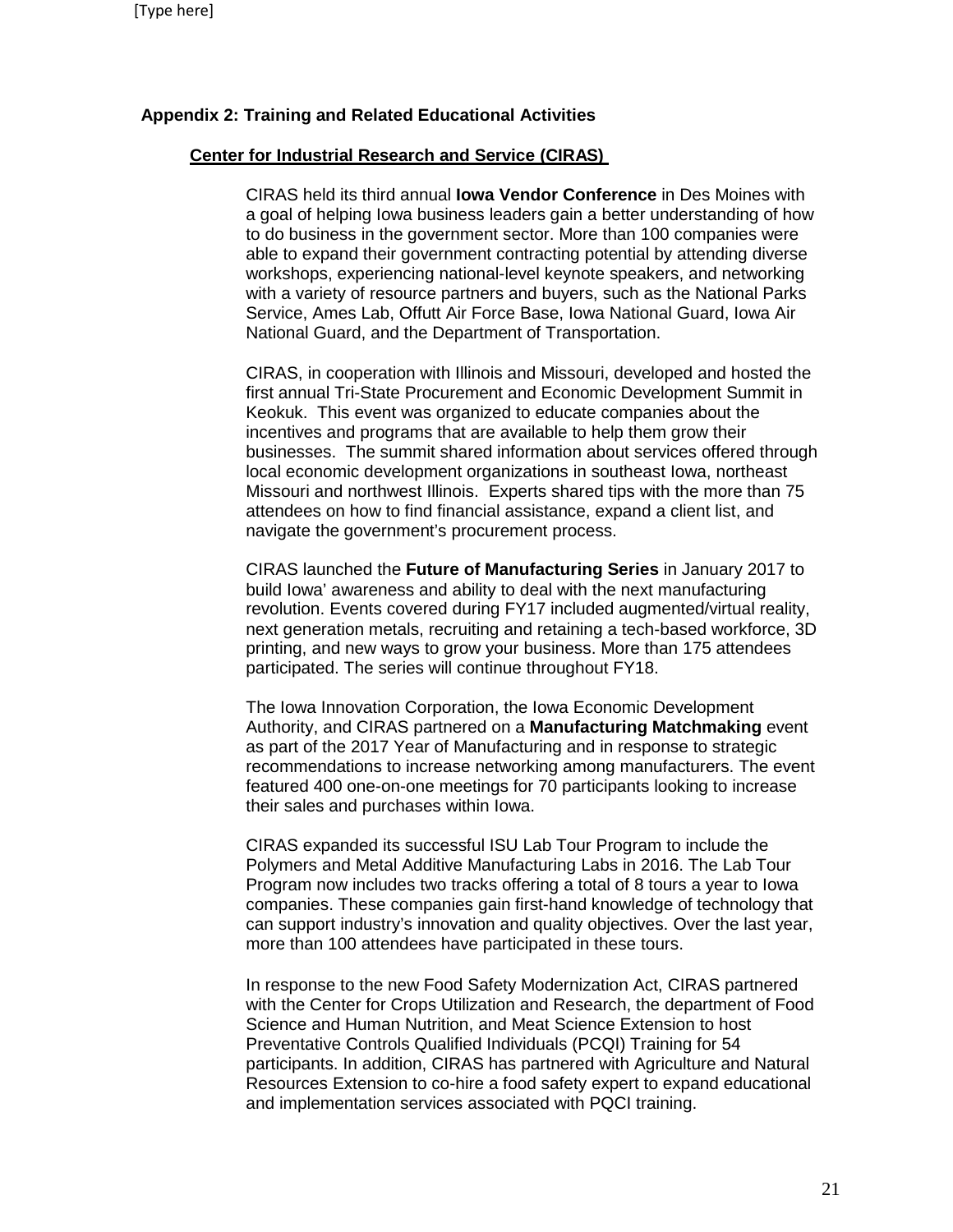CIRAS hosted an **Innovation Summit** with 85 attendees to help spark progress in Iowa's food manufacturing sector. The food manufacturing subsector is the second largest contributor to Iowa's manufacturing GDP, at 21 percent, and encompasses 24 percent of the state's total manufacturing jobs. Four technologies were showcased at the summit: process automation, food safety and quality, internet market strategies, and ultrasonics to reduce costs and improve packaging.

Thousands of Iowans celebrated national *Manufacturing Day* throughout the month of October 2016. Manufacturers, Elevate Iowa, community colleges, ISU Extension and Outreach, and countless local organizations stepped up to meet CIRAS' ambitious goal of holding an event in each of Iowa's 99 counties. A total of 149 events were held across the state, ranking Iowa 4<sup>th</sup> nationally in number of events despite our relatively small size. CIRAS's efforts to ensure that manufacturing day was truly a statewide activity were recognized nationally by the U.S. Department of Commerce.

#### **Community and Economic Development (CED) in ISU Extension and**

**Outreach** empowers communities to shape their own futures through research, education, community engagement, economic development, and community planning and design. CED has multiple community development specialists in place with expertise and/or experience working with minority-owned businesses and community business leaders. CED serves as an essential conduit between Iowa's communities and the resources of Iowa State University, creating partnerships with private and public sectors for the betterment of Iowans.

The **Data Indicators Portal**, a Vice President for Extension and Outreach initiative, provides web-based information products such as local retail trade analysis and demographic and economic indicators. Associate professor and extension landscape architect Christopher Seeger and GIS support specialist Bailey Hanson continue to update the Data for Decision Makers downloadable report. Users are able to access 2016 population estimates by county and city, as well as data on the median age by sex, the ratio of males for every 100 females, and total population by sex. CED staff conducted workshops throughout the state on using the website. In FY2017, the Indicators Portal had 17,117 page views and 3,505 sessions by 1,741 users.

As part of the **Iowa Government Finance Initiative** (IGFI), CED released city level annual fiscal conditions reports for all 945 cities in Iowa. In addition to including the up-to-date fiscal data for all the cities in Iowa for the year 2016, the reports also include the recently released U.S. Census data on select socioeconomic characteristics at the city level. The reports are the only source in the state of Iowa for cities wishing to access the most updated socioeconomic and fiscal information in a format customized with a narrative for every city in the state. In FY 2017, 135 county IGFI reports and 677 city IGFI reports were downloaded. In addition to the annual reports, IGFI provided local governments an alternate perspective about their financial health and performance and provided training targeted at elected officials and public employees. Using local government finance data, IGFI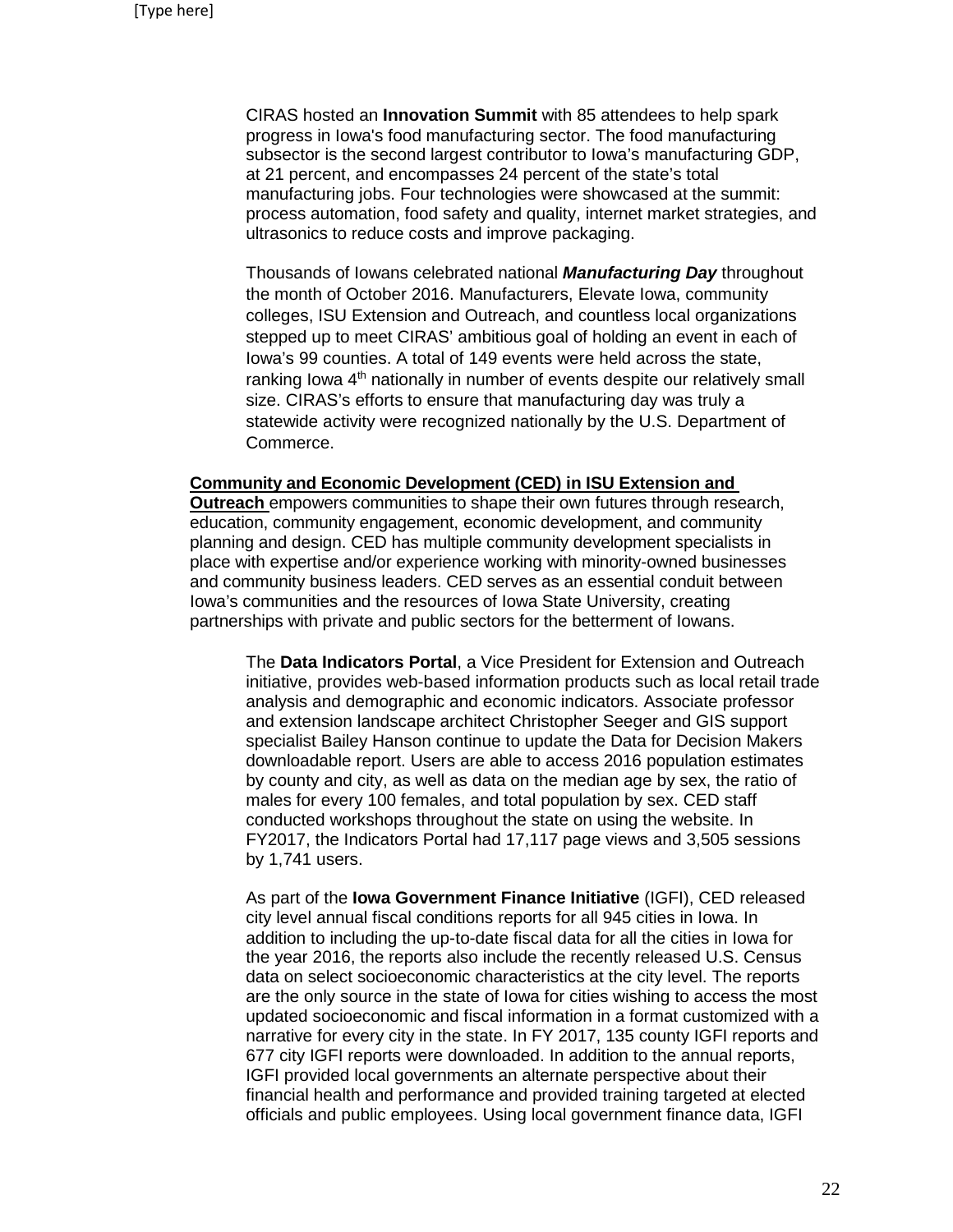analyzes trends and financial performance of selected indicators. CED specialist Cindy Kendall trained local government leaders on the initiative.

The **Geospatial Technology Training Program** conducted four **ArcGIS** two-day short courses for a total of 48 planners and local officials from throughout the state.

The **CED Geospatial Technology Program** hired a **data scientist to conduct data mining and analytics** to support the ISU Extension and Outreach Indicators Portal as well as other Geospatial Technology Program activities.

CED co-sponsored the fourth annual **Bicycle Trail Tourism Conference** in Perry, Iowa. Nearly 100 attendees learned strategies for turning the popularity of bicycling into economic development opportunities for communities on and near the nearly 2,000 miles of bike trails in Iowa.

CED hired Eric Christianson as **a local government specialist** to develop educational curricula, deliver educational programs, and provide facilitation, consultation, and technical assistance to a variety of audiences throughout Iowa. The main focus of this position is providing training and assistance for local planning and zoning officials. Christianson also delivers Township Trustee training, board development and leadership training, local government budgeting and finance, and other programs. The position is based in the ISU Extension and Outreach Linn County office and is primarily focused in northeast Iowa.

Six CED specialists participated in a Train the Trainer (T3) retreat to learn **Navigating Difference© cultural competency training**. In FY2017, these specialists traveled throughout the state providing T3 training to Extension and Outreach staff.

#### **Agriculture and Natural Resources Extension and Outreach (ANR)**

provides research-based information and resources to educate Iowa's farmers, producers, and agribusinesses. Much of Iowa's economy thrives on the state's rich agricultural heritage. ANR programs impact all Iowans, whether they live in rural or urban areas, and have been developed to improve quality of life. ANR specialists are engaged with farmers, researchers, organizations, agencies, agribusiness, and communities at state, regional, and national levels.

**Commercial horticulture programs increase fruit and vegetable production in Iowa.** According to the 2012 National Agricultural Statistics Service, total horticulture sales in Iowa equal \$123 million. ISU Extension and Outreach horticulture specialists work with fruit, nut, vegetable, nursery, sod, and greenhouse growers to enhance yield, quality, efficiency and safety, while food scientists and program leaders focus on providing safe and secure food supplies. For example:

Extension programs reach segments of agricultural communities that are underserved or underrepresented and operate small farms, usually with limited resources. The vegetable production team has developed meaningful relationships with the Amish and Mennonite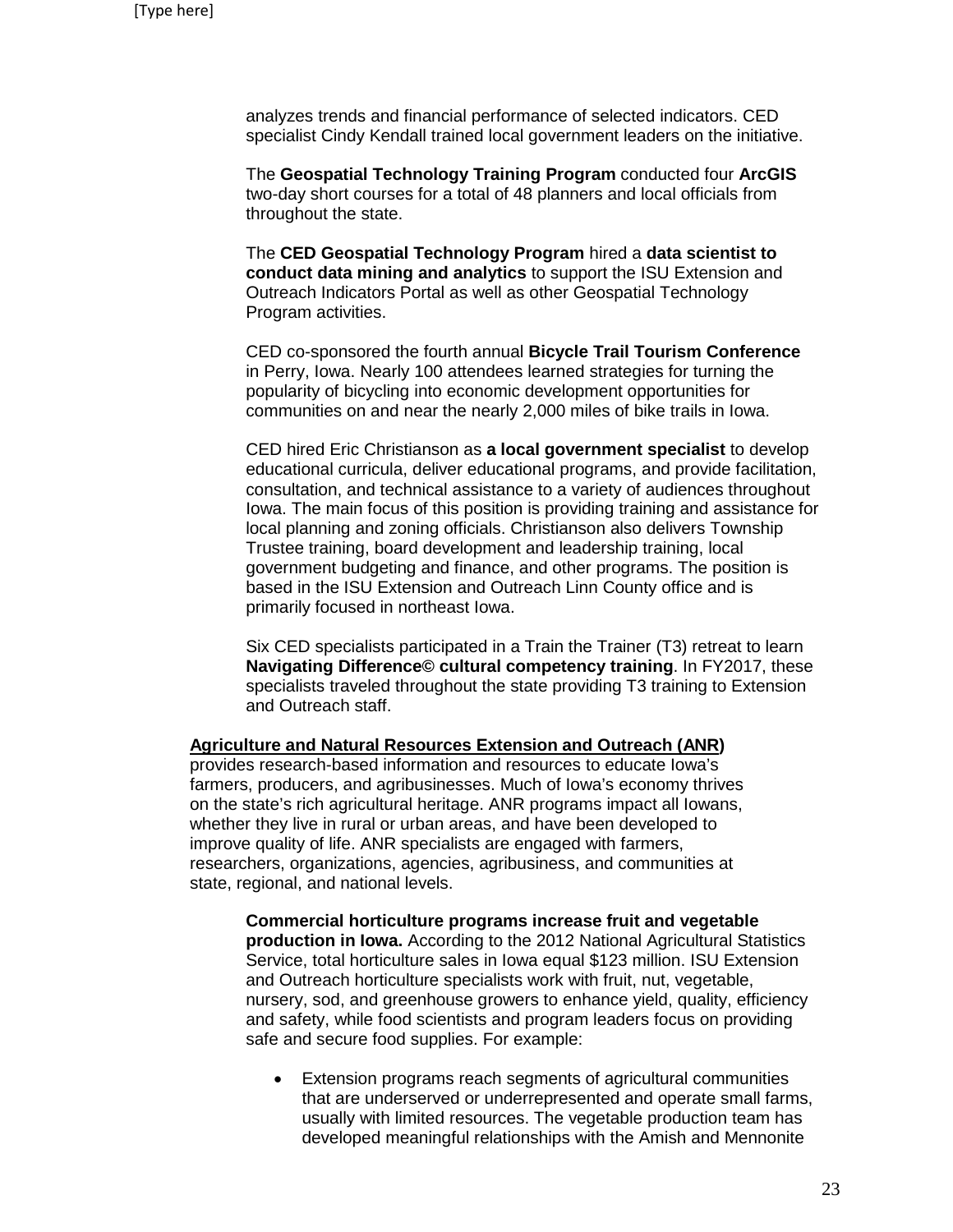communities in Kalona, Iowa, and Elma, Iowa, and consistently helped to address their crop production, nutrient management, and pest management challenges. Working with their community leaders, several field days and workshops have been organized. Over the years these activities have increased production efficiency and productivity of several crops: broccoli, cucumber, onions, pepper, squash, tomato, and watermelon, in Kalona, Iowa.

- Programming is focused on the hops industry and supporting producers in Iowa. Since 2014, there has been a 900 percent increase in hop production (5 acres to 50 acres). With the Iowa craft beer industry bringing in over \$100.2 million in sales in 2014 the potential for these brewers to purchase locally grown hops is huge. As the craft beverage industry continues to flourish, the need for Iowa hops will continue to increase.
- 'Growing Together' promotes healthy food access for families with low income through a partnership between ISU's SNAP-Ed program, Master Gardener volunteers, ISU Research and Demonstration Farms and Iowa food pantries. In 2016, 26 Master Gardener volunteer teams worked with 47 food pantries in their communities to provide fresh produce throughout the growing season. A total of 73,465 pounds of produce, which equates to more than 220,000 servings of produce for food pantries, was grown and donated by the Master Gardeners. A total of 90 Master Gardeners were involved with the donation gardens, and they logged 500 hours of service.
- The **On-Farm Food Safety Team** (from College of Agriculture and Life Sciences, Human Science Extension and Outreach, and the Department of Food Science and Human Nutrition) have been leading two, million-dollar Food and Drug Administration grants focused on food safety for fruit and vegetable growers in Iowa and the North Central Region. Partnerships with 12 land-grant institutions in Illinois, Indiana, Kansas, Michigan, Minnesota, Missouri, Nebraska, North Dakota, South Dakota, Ohio, and Wisconsin have been formed. Food safety educational information has been delivered to more than 2,000 growers in this region. Food safety needs assessments have captured the concerns of 1,200 growers. Four Produce Safety Alliance training sessions to educate leaders in food safety were held, and 39 Produce Safety Alliance grower trainings, reaching 800 growers, were also conducted. Through these efforts, 164 regional extension and grower educators can provide food safety training and technical assistance to fruit and vegetable growers. To further educate, two websites have been launched along with online tools that provide on-demand education to fruit and vegetable growers on food safety.
- More than 300 food hubs are operating in the United States, with at least 16 local food aggregators or distributors in Iowa alone. ISU Extension and Outreach Local Foods Program facilitates a statewide food hub managers working group and has developed a series of publications for that audience that address food safety,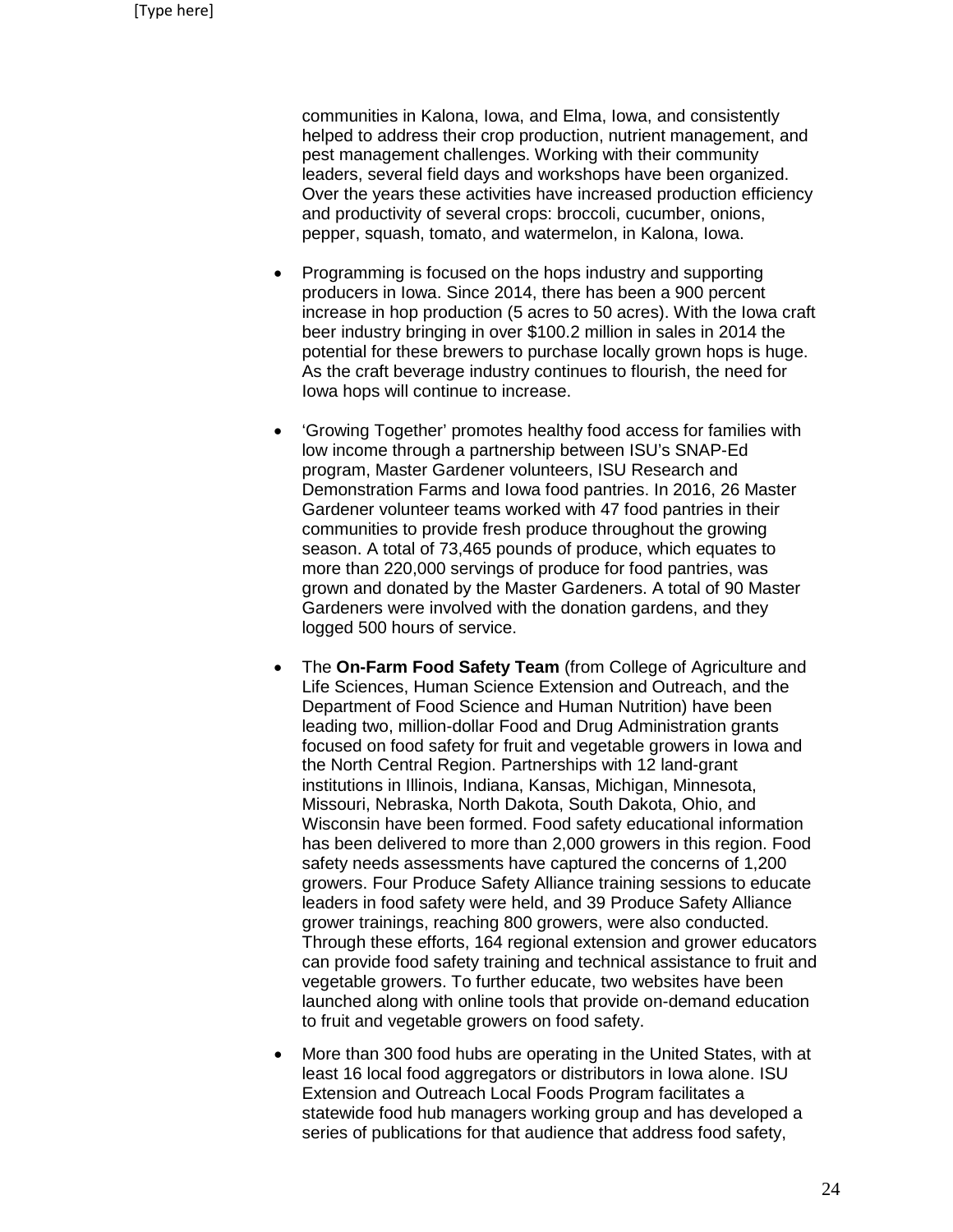production planning, cash flow management and more. In 2014, a project to explore food hub activity and make recommendations that would support development of food hubs in Iowa was launched. The study found substantial interest in furthering food hub development in Iowa, and the first statewide study of food hubs was conducted. The study found that in 2013, **thirteen food hubs in Iowa purchased \$4.5 million in food from 459 Iowa farmers.** Overall, Iowa farmers sold more than \$13 million in local food to wholesale and intermediate markets in 2013. Food hubs also reported employing 58 people, though most were part-time. The study suggests that even though food hubs are still an emerging sector, they are already having a substantial economic impact.

Farmers, financial lenders, farm managers, and agriculture educators need current, unbiased agricultural economics and business information to make sound farm management decisions. The **Ag Decision Maker website**, [www.extension.iastate.edu/agdm,](http://www.extension.iastate.edu/agdm/) offers access to up-to-date information, including new and emerging issues critical to their success. This web-based resource supports many ISU Extension and Outreach farm management programs. From July 1, 2016, to June 30, 2017, the website averaged 9,359 visitors per day, with 3 months averaging more than 10,000 daily visitors. Overall, downloads of information sheets and decision tools reached 1.8 million for the 2017 fiscal year while more than 130 information files, decision tools, voiced media, and teaching activity files were added or updated on the site. More than 15,000 users receive monthly updates highlighting the materials on the Ag Decision Maker site. The [AgDM Twitter](https://twitter.com/ISU_AgDM) feed promotes materials and events throughout the month to 1,618 followers (an increase of 325 in the past year) and had 143,006 impressions during the past 12-month period.

With specialists in the field and on campus, the **Iowa Pork Industry Center** works to promote efficient pork production technologies in Iowa, maintain Iowa's pork industry leadership, and strengthen rural development efforts. For example:

lowa producers had concerns about complying with the requirements of the antibiotic regulations as established in the FDA Guidance 209 and 213 policies. So six ISU Extension and Outreach swine specialists and the Iowa State Swine Extension Veterinarian collaborated with Iowa Farm Bureau, Iowa Pork Producers Association (IPPA) and the Iowa Beef Center (IBC) to develop and deliver workshops. The objective of the workshops was to help producers understand and prepare for the new requirement for treating animals with antibiotics and to help producers implement management strategies that reduce the need for antibiotics. Twenty-nine workshops and talks were presented to a variety of producers, agriculture professionals, and veterinarians, reaching 1,452 participants. As Iowa produces about one-third of the pork in the nation, health and safety is important to this industry. Over the past several years, our swine extension specialists have trained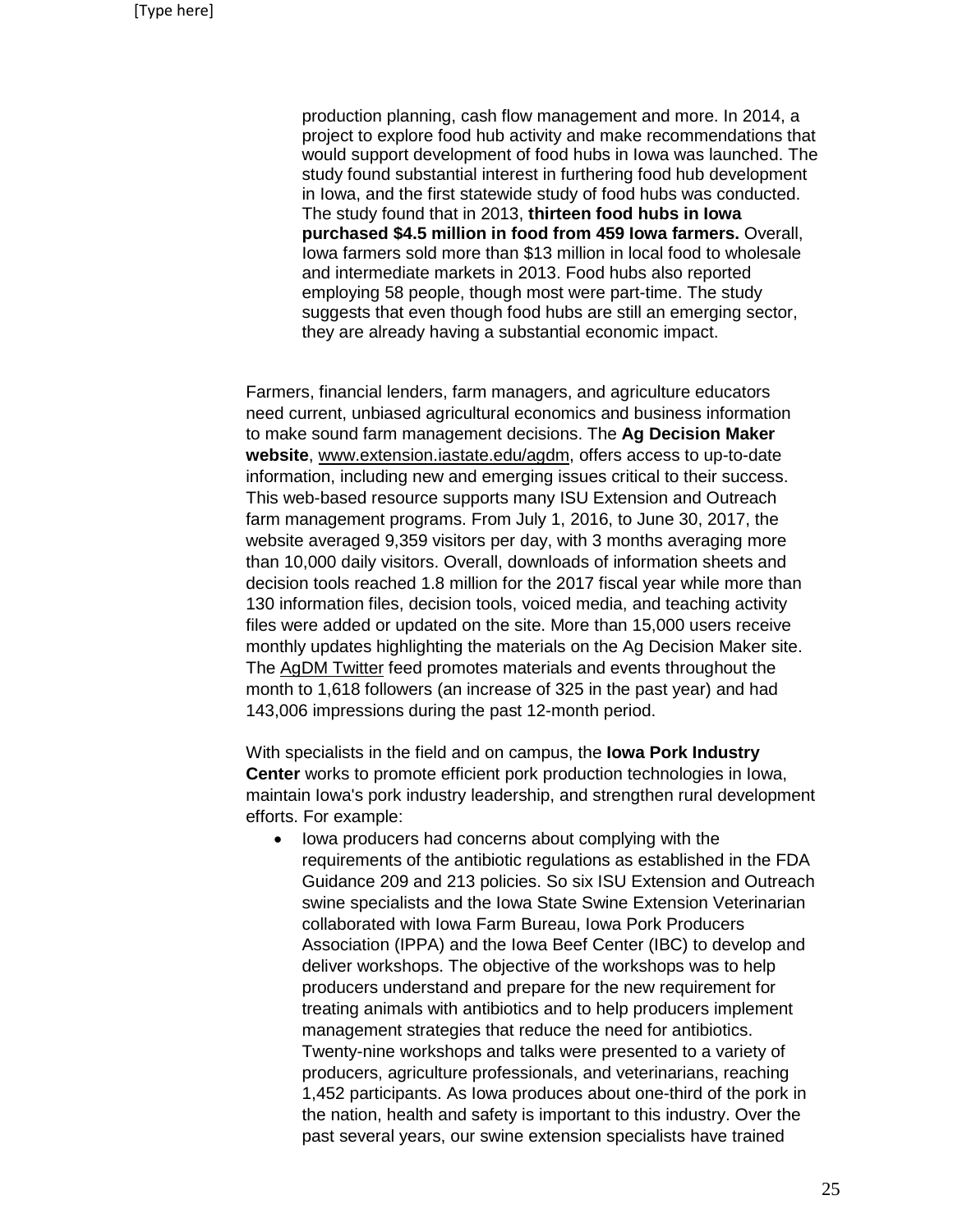**more than 5,000 producers on how to implement bio-security protocols.** While the exact savings of the bio-security training is not known, even a small adoption of implemented changes in biosecurity result in a potentially large payback.

• Extension workshops **prepare pork producers for the Common Swine Industry Audit**, which provides consumers greater assurance that animal well-being and food safety criteria are being met. A significant number of Iowa pork producers have continued to be trained through 2016 and now have the information to pass an audit, which will enable them to continue marketing their pigs through specific packers.

Iowa ranks fourth nationally in number of cattle on feed and produces over 2,000,000 head of feedlot cattle on 6,000 individual operations annually. Resources provided by the **Iowa Beef Center** give producers the information necessary to increase their herds and update their operations.

- The 2014 updated Beef Feedlot Systems Manual has been downloaded more than 11,000 times. In 2015, 11 workshops were held across the state to educate beef producers on the costs and benefits of various facility types. Six months later, more than one third of the 200 participants evaluated their financial risk, operating costs, cattle performance, and manure value for their operation based on what they learned, and one quarter modified their facilities to improve their environmental stewardship. The facility cost calculator created for this project has been downloaded more than 100 times. Better individual decisions made by feedlot operators on facility construction and operation help keep those operations viable and produce beef in the most economical and environmentally sustainable manner, keeping beef costs reasonable for beef consumers, and contributing to the economic sustainability of rural Iowa.
- Now, perhaps more than ever, longevity is the key to profitability in Iowa's beef cow herds when it comes to replacements that entered the herd over the past two years. In 2016, the Iowa Beef Center conducted the third part of a heifer development series focused on selection and management practices that enhance longevity of the beef female in the herd. This program was built on two previous heifer development programs, which also have been distributed on YouTube for on-demand use. As a result of this program, more than 90 percent of the 235 meeting participants increased their knowledge of heifer retention economics and new selection indexes. More than 37 percent of participants plan to implement udder scoring and foot scoring, and 30 percent plan to calculate the net present value of their own females. Since this program, the Net Present Value of Replacement Females decision tool has been downloaded more than 1,700 times, the Buy or Raise Replacement Heifer decision tool has been downloaded more than 5,400 times,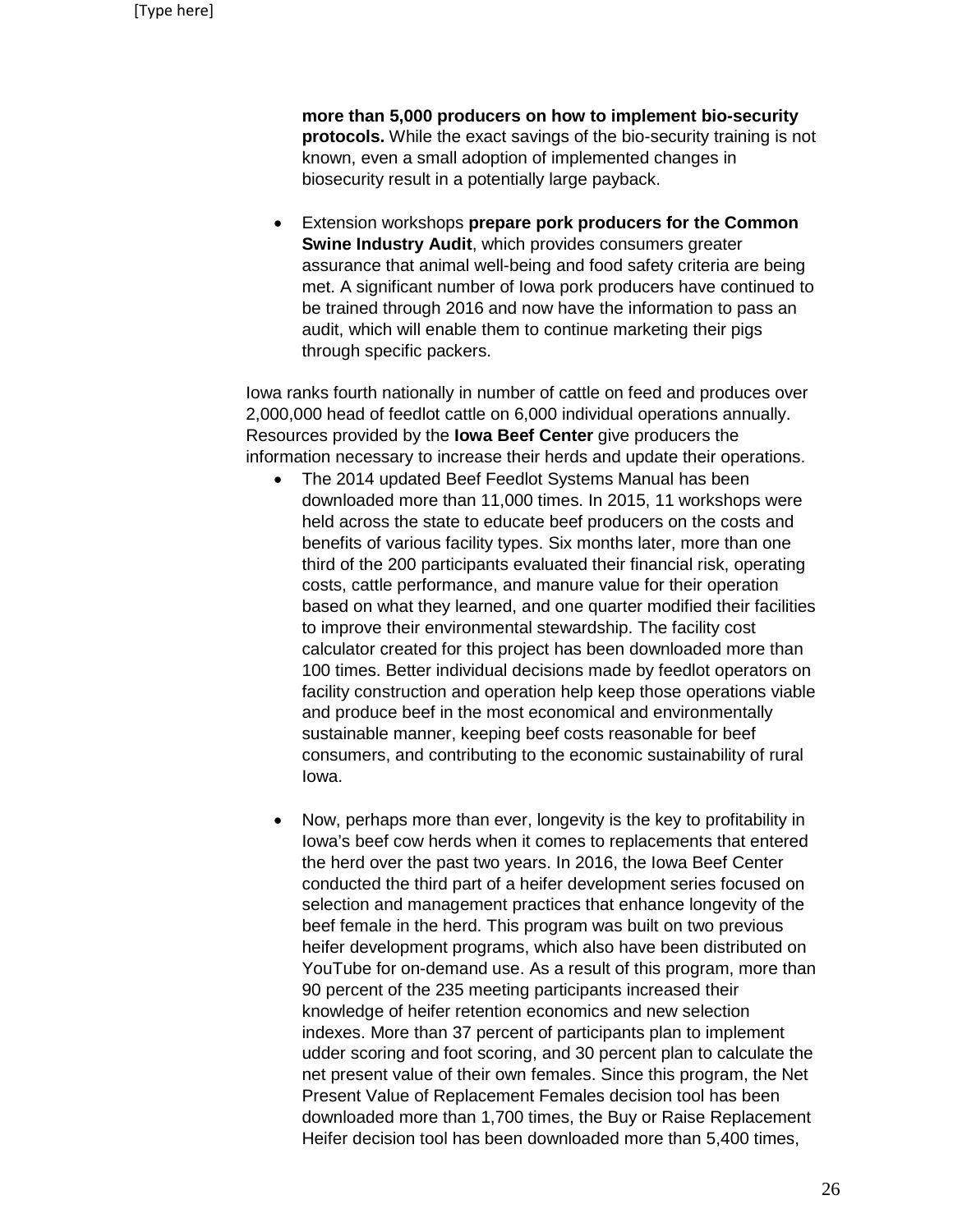and the heifer development videos have been viewed more than 13,500 times. Change in producer knowledge as a result of this program will lead to an increase beef cow retention and increased profitability for cow calf producers, resulting in a strengthened Iowa agriculture and enhanced local economy.

• In response to growing concern about antibiotic resistance in human medicine, the Food and Drug Administration (FDA) developed rule changes to force more veterinary oversight and more judicious use of antibiotics in animal agriculture. The Veterinary Feed Directive (VFD) changes the way medically important antibiotics are purchased and used. More than 1,100 livestock producers, veterinarians and feed distributors in Iowa participated in workshops, webinars or podcasts to increase their knowledge of the new animal antibiotic use regulations, improve their management related to judicious use of antibiotics in animal production, and improve record keeping related to medication use. More than 80 percent of participants plan to change how they use antibiotics in animal production or improve their record keeping. They manage or impact more than four million animals.

ISU Extension and Outreach conducted **transition cow health programs** to increase awareness and operation profitability. While transition cow management encompasses only 20-30 percent of the herd at a time, it can ultimately influence the milk production and health of all cows in the herd. To assist Iowa's dairy producers in implementing better transition cow practices, an extensive 18-month program focused on transition cow practices and principles was delivered across the state: seven on-farm transition cow hands-on workshops were conducted; nine dairy day events were held; and three video modules were developed. In addition, 60 individual herd visits were conducted with 48 individual producers now working with transition cow projects. Survey results, which represent 20 percent of Iowa's dairy cows, indicated that more than half of the producers had made changes to their transition cow programs; producers gained increased production and lower veterinarian costs; and have benefitted from healthier calves and a decreased calf mortality rate. Overall, the program has resulted in \$400 more income per cow, or the potential of \$16 million gain for Iowa's dairy farmers.

ISU Extension and Outreach annually trains representatives from about 600 businesses and 2,400 employees who come from more than 90 counties in Iowa and the four surrounding states in the **commercial manure applicator program**. These businesses annually handle and apply about 1.5 million tons of solid manure and 3 billion gallons of liquid/slurry manure that has a fertilizer value of about \$250 million, while doing about \$70 million of business. This past year's curriculum focused on equipment maintenance and selection to improve manure application uniformity. More than 70 percent of commercial applicators reported this information was useful to their business, with 30 percent reporting they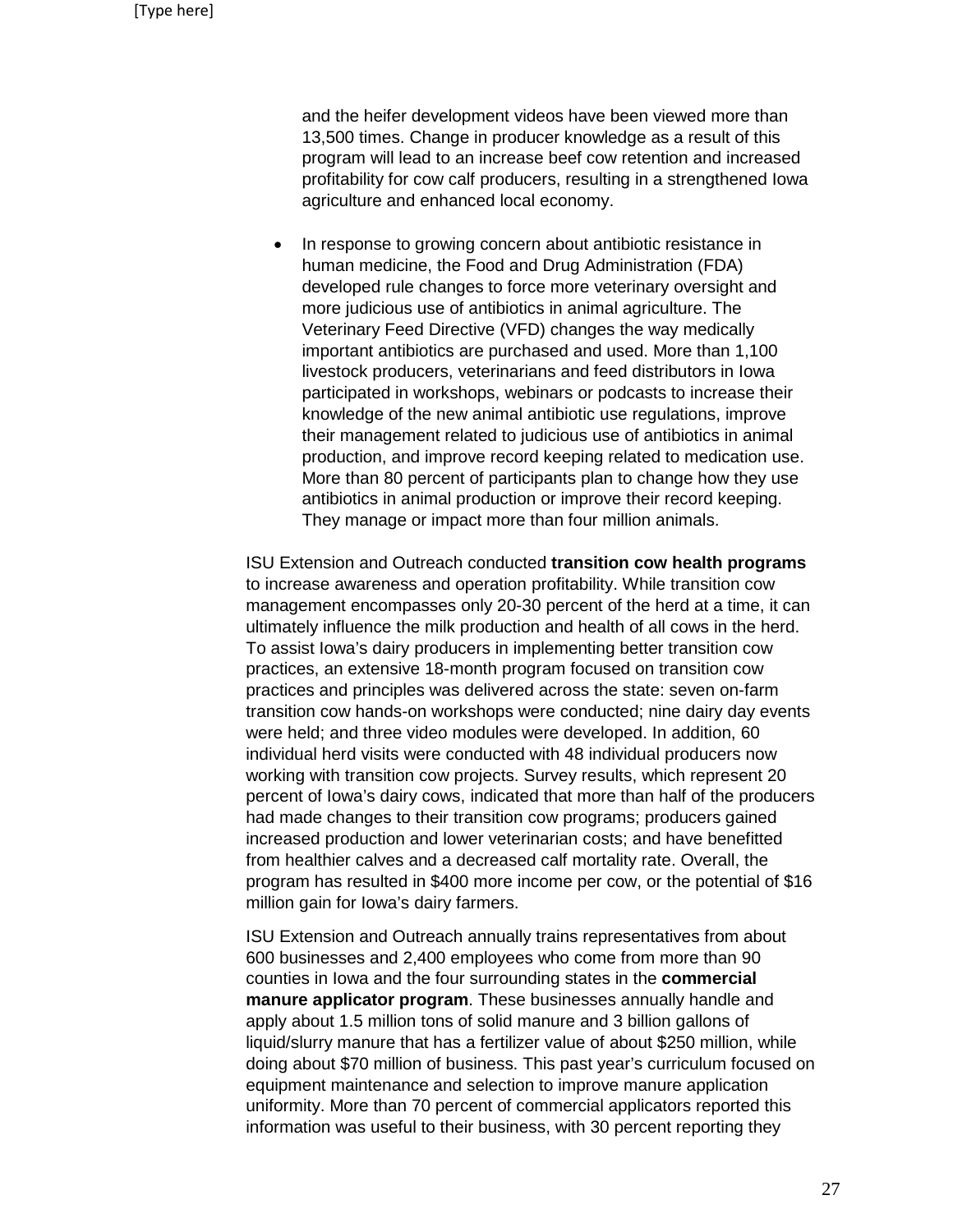would improve hose and distributor layout on their equipment and 8 percent reporting this would prompt them to select new equipment. These changes are estimated to increase corn yield by approximately 3 bushels per acre, or increase manure value by approximately \$2 million in the state of Iowa.

Roughly 13 million acres of Iowa's land is cash rented each year for crop production, pasture, and other purposes. ISU Extension and Outreach offers a variety of **tools to assist landlords and tenants in determining fair land rental rates.** In 2016, ISU Extension and Outreach farm management specialists conducted 87 leasing meetings across the state, with more than 2,100 land owners, operators, and ag business professionals attending. A post-meeting survey found that 44 percent of respondents indicated that they would decrease land rental rates for the following year based on the information provided at the leasing meetings. Iowa State's annual cash rent survey for 2017 found that typical cash rental rates declined by \$11 per acre, confirming the leasing meeting survey result. The [ISU Extension and Outreach Cash Rent Survey](https://www.extension.iastate.edu/agdm/wholefarm/pdf/c2-10.pdf) was downloaded 207,289 times in 2016. Sample cash lease forms were downloaded 199,536 times. Videos on topics related to leasing were available after the 2016 meeting series, and were viewed 3,176 in the first four months they were available.

**The Pesticide Safety Education Program (PSEP)** provides information through a variety of venues on the safe and effective use of pesticides. Emphasis is placed on protecting human health and the environment while also including information on successful and responsible pest management. The PSEP provides recertification programs throughout Iowa and in FY17 trained 10,934 Commercial/Noncommercial/Public Pesticide Applicators and 14,468 Private Pesticide Applicators through Continuing Instruction Course (CIC) programs. In FY17, the PSEP directly contributed \$858,587,600 in economic impact in Iowa through these training programs, based on 2016 wage information from Iowa Workforce Development. In addition to recertification programs, the PSEP writes training manuals necessary for initial certification of both private and commercial pesticide applicators and other educational publications. In FY17 nearly 26,000 educational publications were distributed to the public, including pesticide applicator manuals, record keeping guides, pest issues, and other pesticide-related publications. The PSEP is also involved in other areas related to safety. One area includes revisions to the EPA Worker Protection Standard (WPS) regulation. Through the PSEP efforts, nearly 2000 individuals completed WPS training courses through ISU Extension and Outreach designed to protect those working around agricultural pesticides from potential exposure and to mitigate exposures that do occur.

**ISU Extension and Outreach Meat Science program** provides companies from the United States and around the world with cutting-edge education on meat processing and food safety technologies. In addition to offering workshops for small processors, training programs for some of the nation's largest processors also are developed and delivered. In FY17, 1,178 people from the United States and 109 from other countries participated in extension short courses, regulation updates, Hazard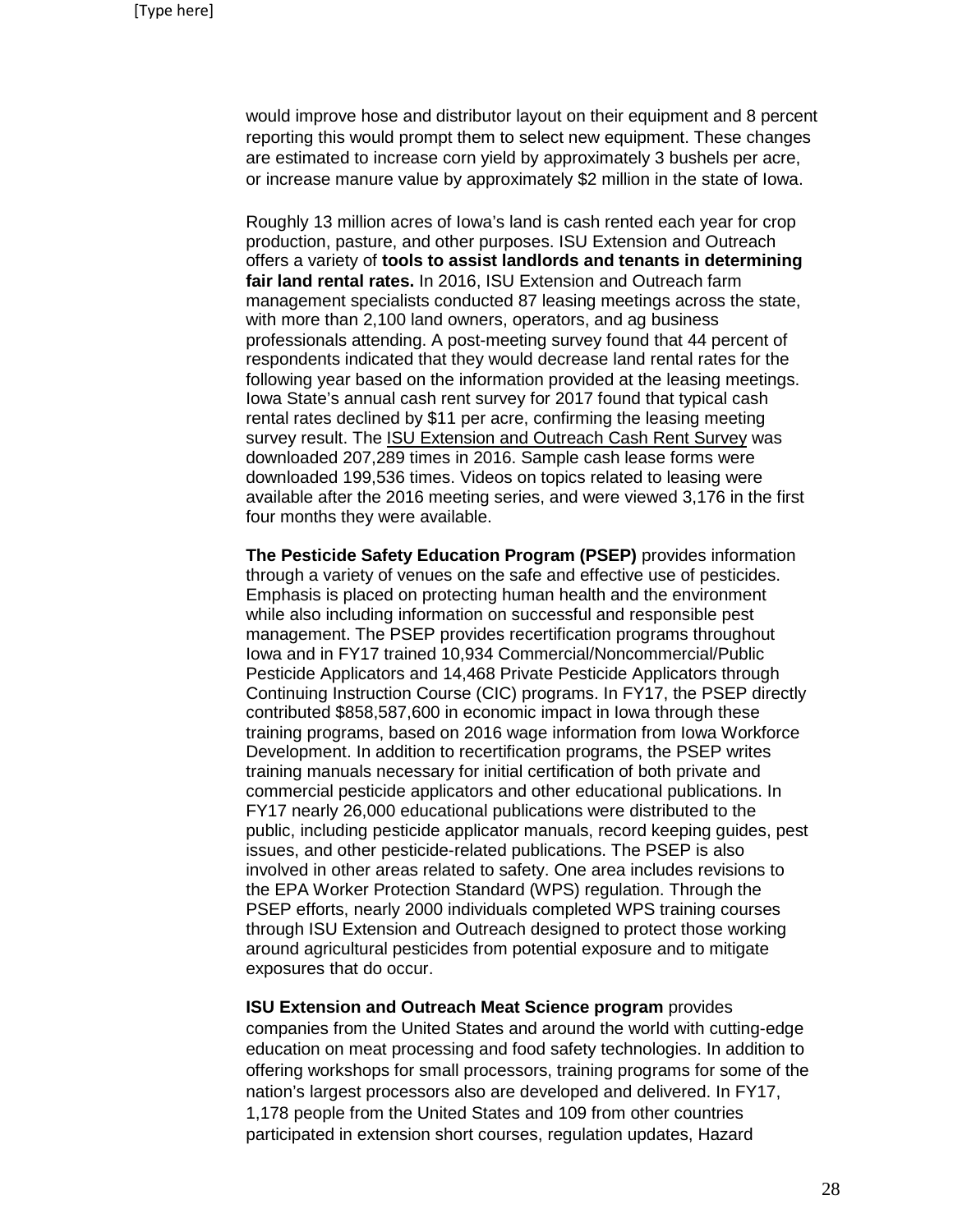Analysis Critical Control Point (HACCP) food safety workshops, and multilevel training sessions. These educational programs resulted in an economic impact in Iowa of approximately \$19 million in retained or increased sales, \$1.5 million in cost savings, \$4.5 million in increased investment, and 35 jobs created or retained.

ISU Extension and Outreach hosted 14 **Crop Advantage Conferences** across Iowa in January 2017; 1,960 farmers and agribusiness professionals attended. Participants could be categorized as 67 percent farmers, 27 percent agribusiness, and 6 percent other. The majority (55 percent) of the attendees farmed between 250 to 1,000 acres and 37 percent farmed more than 1,000 acres. One focus of the 2017 program was to increase farmer awareness of the impact of Palmer amaranth on crop production. Prior to 2012, Palmer amaranth had not been identified in Iowa. In 2016, the infestation of Palmer manifested due to contaminated seed used to plant Conservation Reserve Program pollinator habitat. As of June 2017, nearly half of Iowa counties had been positively identified for having Palmer amaranth. The major concern with this weed is its extremely aggressive growth that can limit soybean yields by up to 80 percent. Results from the 2017 Crop Advantage program showed 44 percent of Crop Advantage attendees participating in the Palmer amaranth sessions went from little or no understanding of how to identify this new pest prior to the meeting, to a moderate or better level for identifying Palmer amaranth. Results also showed that farmers increased their ability to develop an effective management program for Palmer amaranth. Participants show a definite recognition that they must scout and be vigilant in managing this weed before it spreads

In the summer of 2017, five events were held as part of **Nitrogen and Water Week**, hosted by ISU Extension and Outreach. The workshops, attended by 118, offered information about water quality research being conducted by Iowa State University, how water quality data is collected and how agronomic practices effect drainage water quality. By learning about and adopting in-field and edge-of-field management practices and methods for determining nitrogen application rates, farmers can maximize profitability and reduce nitrate loss to Iowa's water bodies

**Iowa 4-H Youth Development** programs are headquartered at Iowa State University and available through ISU Extension and Outreach offices in all Iowa counties. (4-H is the youth program of America's Cooperative Extension Service and is the nation's largest youth development organization.) 4-H connects with almost 1 in 5 Iowa K-12 students to retain them as future young professionals in rural Iowa, improve their college and career readiness, provide them with service opportunities in their communities, and engage students affected by the achievement gap.

**4-H Youth Development addresses the STEM literacy gap**; Last year, 34,006 youth participated in STEM-related programing. The Iowa Governor's STEM Advisory Council has identified STEM-abled workers (skilled in science, technology, engineering, and math) as a critical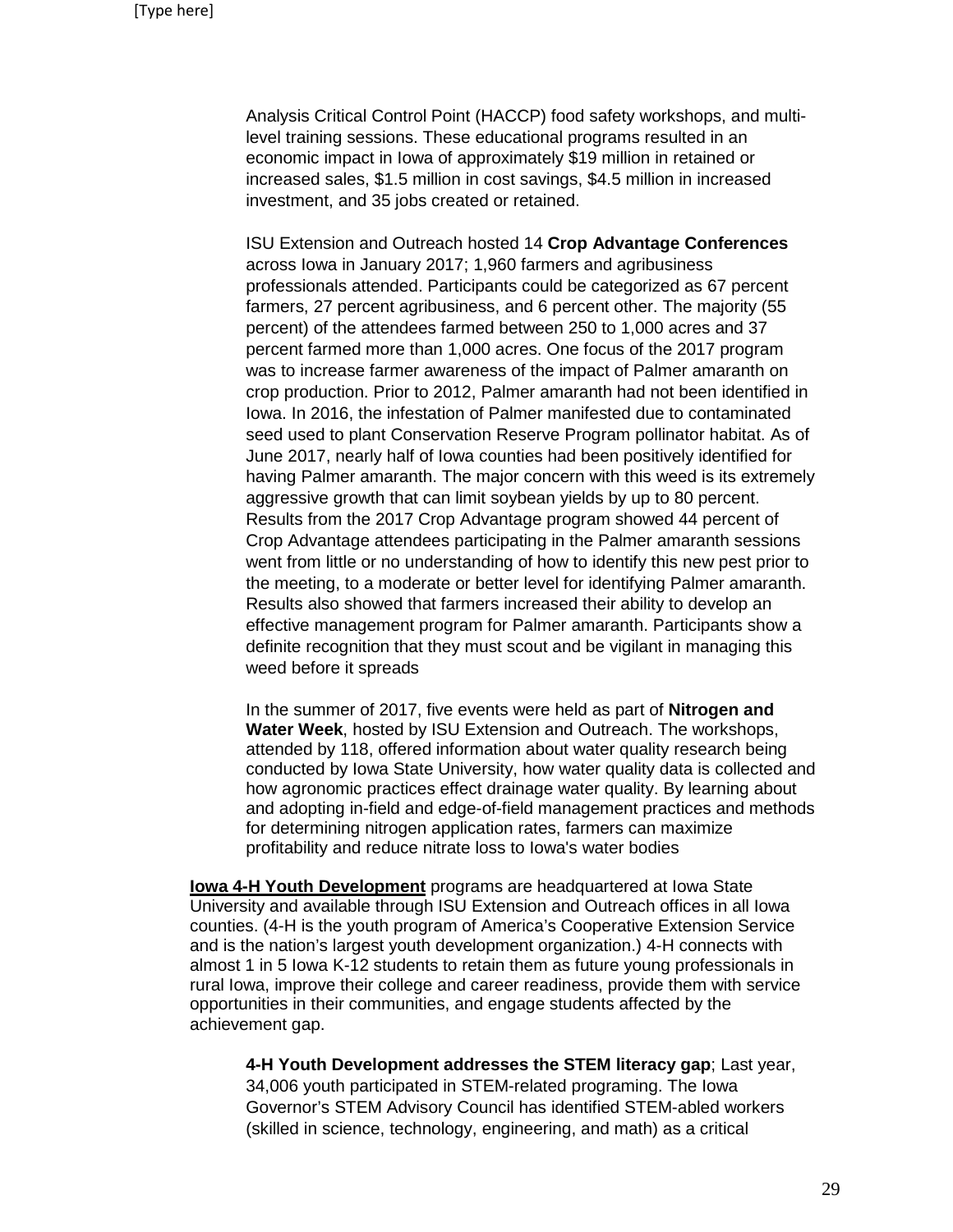component of the growth of Iowa's economy. In the "*Iowa's Re-Envisioned Economic Development Roadmap,*" prepared by Battelle Technology Partnership Practice and released in December 2014, the creation of a K‐ 20 industry‐driven career development partnership with the education community was cited as critical. "To provide Iowa with a robust and predictable workforce pipeline in demand by Iowa businesses requires a systematic and pro‐active industry‐driven career development partnership with K-20 education. The partnership must focus on and improve upon the transitions of students into middle‐ and high‐skill career opportunities through workplace learning from technical education and apprenticeships (for middle‐skills jobs) to increased capacity of colleges and universities to provide career awareness, experiential learning and connections to Iowa employers (for high‐skill jobs), as well as retraining opportunities for recent graduates who were not well‐served in the past to gain the skills to compete for career opportunities."

**4-H has partnered with Iowa State University's Colleges of Business and Design** to emphasize STEM with a business development component. In partnership with the ISU College of Business, 4-H has developed a program called **Cy's Pizza Pies,** a business simulation program introducing youth to business opportunities and entrepreneurship. The program has variations for grades 2 through 12 and session ranging from 45 minutes to  $\frac{1}{2}$  day. This was the first year of the program, which was utilized for 4-H programming and reached 40 youth.

Further advancing Iowa State's land-grant ideals and vision around science, technology, and human creativity, more than 12,000 youth in the past year were exposed to the mobile **Forward Learning Experience bridging 21st Century Skills, STEM and creative problem solving.** Iowa 4-H youth and students saw and experienced first-hand emerging design technologies such as virtual reality, 3D digital and physical prototyping, and circuit bending. This provided 4-H youth and students in all corners of the state a vision of their future as 21st century citizens positively impacting their communities and world around them using STEM skills and creative thinking. When asked, "Do you like *STEM MORE* than before," in initial program evaluations, the most common responses were "Quite a bit" and "A great deal." The Forward Learning Experience visited school classrooms, 4-H camps, STEM festivals, science nights, county fairs and maker fair events across Iowa.

**Human Sciences Extension and Outreach** provides research-based information and education to help families make decisions that improve and transform their lives. Specialists work with Iowa State's College of Human Sciences and in partnership with other organizations and agencies to meet the needs of Iowa families.

The Earned Income Tax Credit (EITC) enhances the lives of low- and moderate-income workers by augmenting wages and, in turn, this flow of income makes a substantial economic impact in local communities. The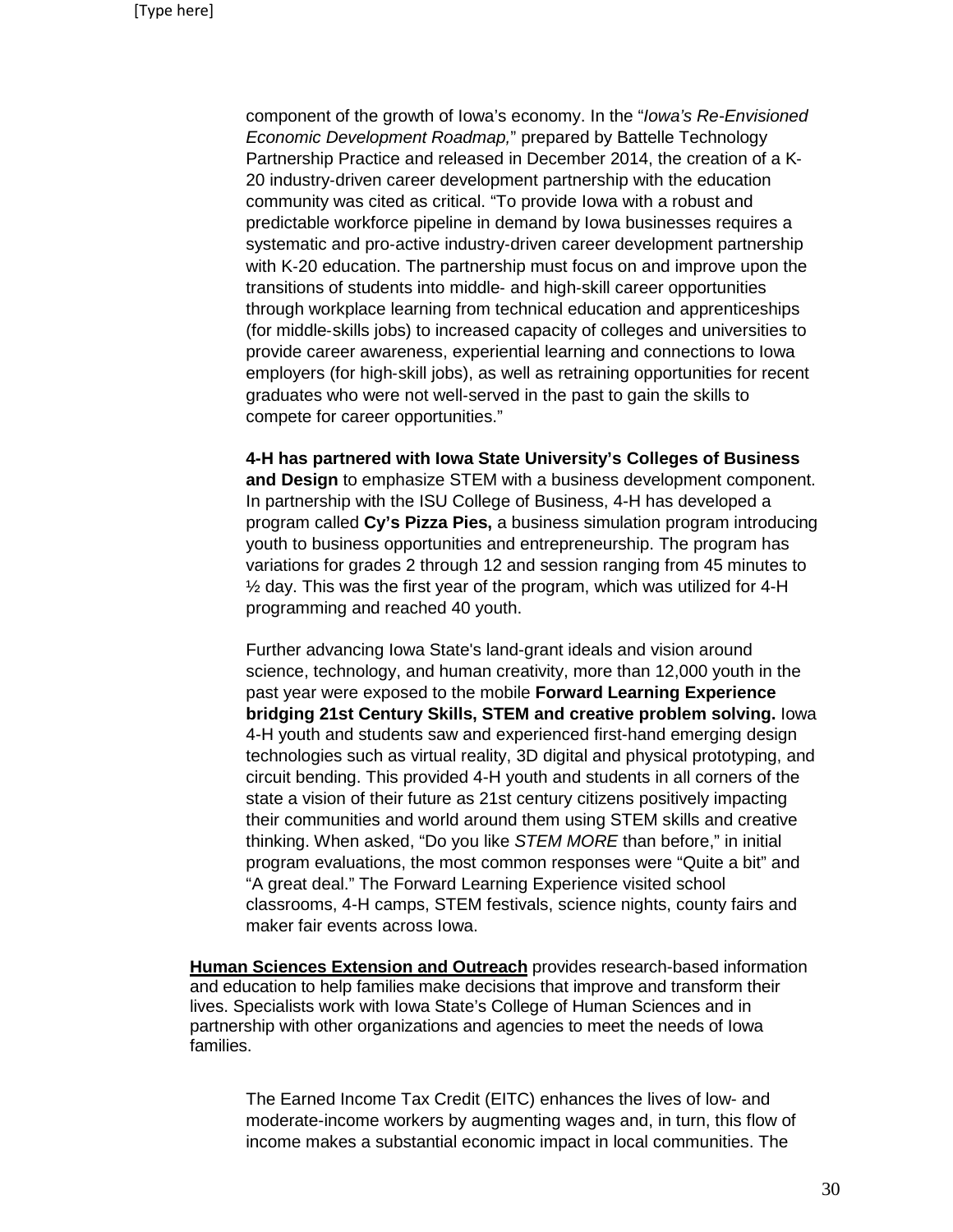credit encourages and rewards work as well as offsets payroll and both state and federal income taxes. EITC recipients circulate their refunds through the local economy, creating a ripple effect that exceeds the size of the original refund. This money bolsters family financial well-being, strengthens neighborhoods, assists small businesses, and spurs local economic development. During the 2017 tax season, Human Sciences Extension and Outreach worked with community partners to recruit and train 47 volunteers to provide free tax preparation services to low- and moderate-income families through the **Volunteer Income Tax Assistance (VITA) program**. In 2017, VITA volunteers helped 1,278 low- and moderate-income Iowans complete their 2016 income tax returns. Special efforts are made to increase awareness of the EITC and VITA programs in rural Iowa. As a result, 430 filers qualified for the EITC and received \$737,228 in the 13 counties that participated in the Human Sciences Extension and Outreach/community partnerships to expand VITA programs in rural Iowa.

**Human Sciences Extension and Outreach offers educational opportunities to strengthen Iowa's early childhood education workforce.** In Iowa, an estimated 171,552 children under the age of six are in childcare and preschool programs (Bureau of Labor Statistics, 2017). Throughout Iowa, there are 3,886 licensed childcare center programs and 4,533 registered childcare home programs, with revenue of \$447.6 million. Non-regulated home childcare is estimated to employ an additional 3,000 or more individuals. The projected average growth rate of childcare professionals from 2014-2024 is expected to increase nationally by 5 percent (Bureau of Labor Statistics, 2017, Child Care Aware, 2017).

Childcare is labor intensive and is expensive. Iowa families can expect to pay \$8,219 to \$13,008 annually per child. Despite high fees, Iowa childcare teacher and provider wages remain low. The annual mean full time wage is \$20,410, which falls within the lowest ranking of state median wages for childcare workers, significantly below 40 other states (Bureau of Labor Statistics, 2016). The challenges of low wages are compounded by a critical lack of health and retirement benefits. High turnover and reduced stability are the result. This instability also affects the quality of care and early childhood education for Iowa's young children and creates a continuously high demand for entry-level training. State budget cuts and declining rural population often means that training can be hard to access, especially in rural areas.

Iowa's young families need reliable childcare to be able to work and contribute to Iowa's economy. Iowa business leaders recognize that investments in high quality care and education lead to improved outcomes for Iowa's children, resulting in less need for special education, higher graduation rates, and increased college attendance – all leading to higher earnings and greater productivity.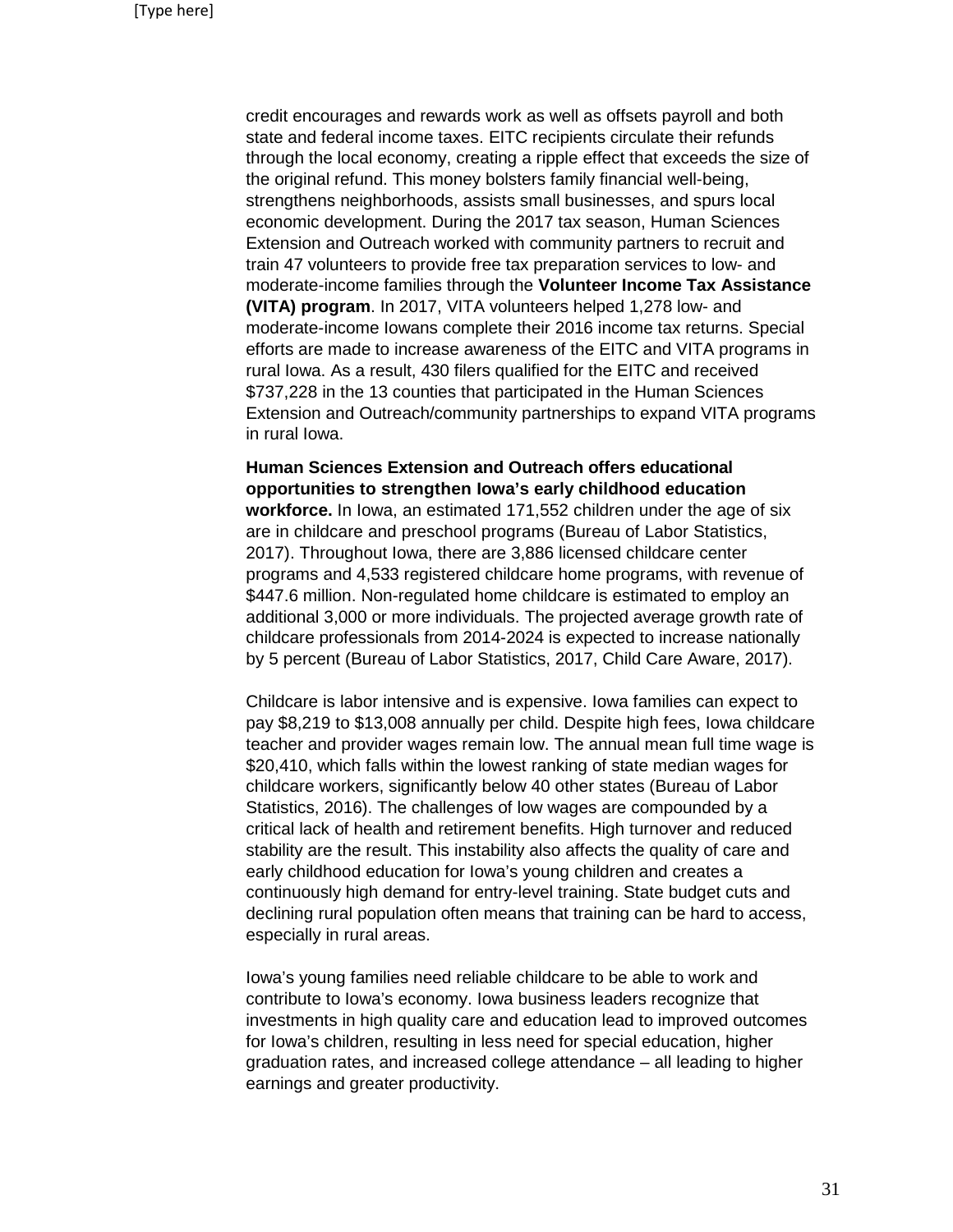During FY 2017,

- Human Sciences Extension and Outreach training programs include on-site and online learning experiences for entry level and experienced early childhood professionals. The educational goals are to: (1) increase understanding and practice of research-based best practices to improve quality care and education for young children and (2) provide individuals with the skills and training they need to be successful and remain in the early childhood education field.
- **173,279** hours of educational programming was provided to **20,525** early care and education professionals.
- In follow up evaluations, **18,906** individuals (88% percent) reported or demonstrated new knowledge, skills, or program improvements. Evaluations show that teachers and caregivers significantly increased understanding in child development, early learning, managing children's behavior, nutrition, and health and safety practices.

Youth who do not complete high school cost the state nearly \$90 million in reduced state tax revenues over their lifetime, and close to \$2 million per year in additional welfare costs, and will face higher unemployment and have increased health issues. They also are 10 times more likely to be incarcerated. Latino youth are at a much higher risk than other ethnic groups for low academic achievement, school dropout, and other negative health behaviors such as substance use. Through "**Juntos Para Una Mejor Educación (Together for a Better Education)**," Human Sciences Extension and Outreach worked with local school districts and community organizations to bring together 112 community volunteers, 193 Latino youth, and 177 Latino parents to assist youth in graduating from high school and pursuing higher education.

- Pre/post evaluation data reveals that after participating in Juntos, 109 parents communicated more with their children about homework and goals after high school, and were more comfortable contacting school staff about their children's education. Parents were more aware of high school graduation requirements, and options for financing higher education.
- Ninety-four youth set goals for themselves after high school. Longitudinal data based on 92 youth who participated in additional "wrap-around" components revealed youth increased their sense of self-efficacy, belonging and safety at school, commitment to doing well in school and decreased their use of marijuana, cigarettes and alcohol. Youth improved problem solving and critical thinking skills, and empathy for and acceptance of others. School absenteeism and tardiness decreased.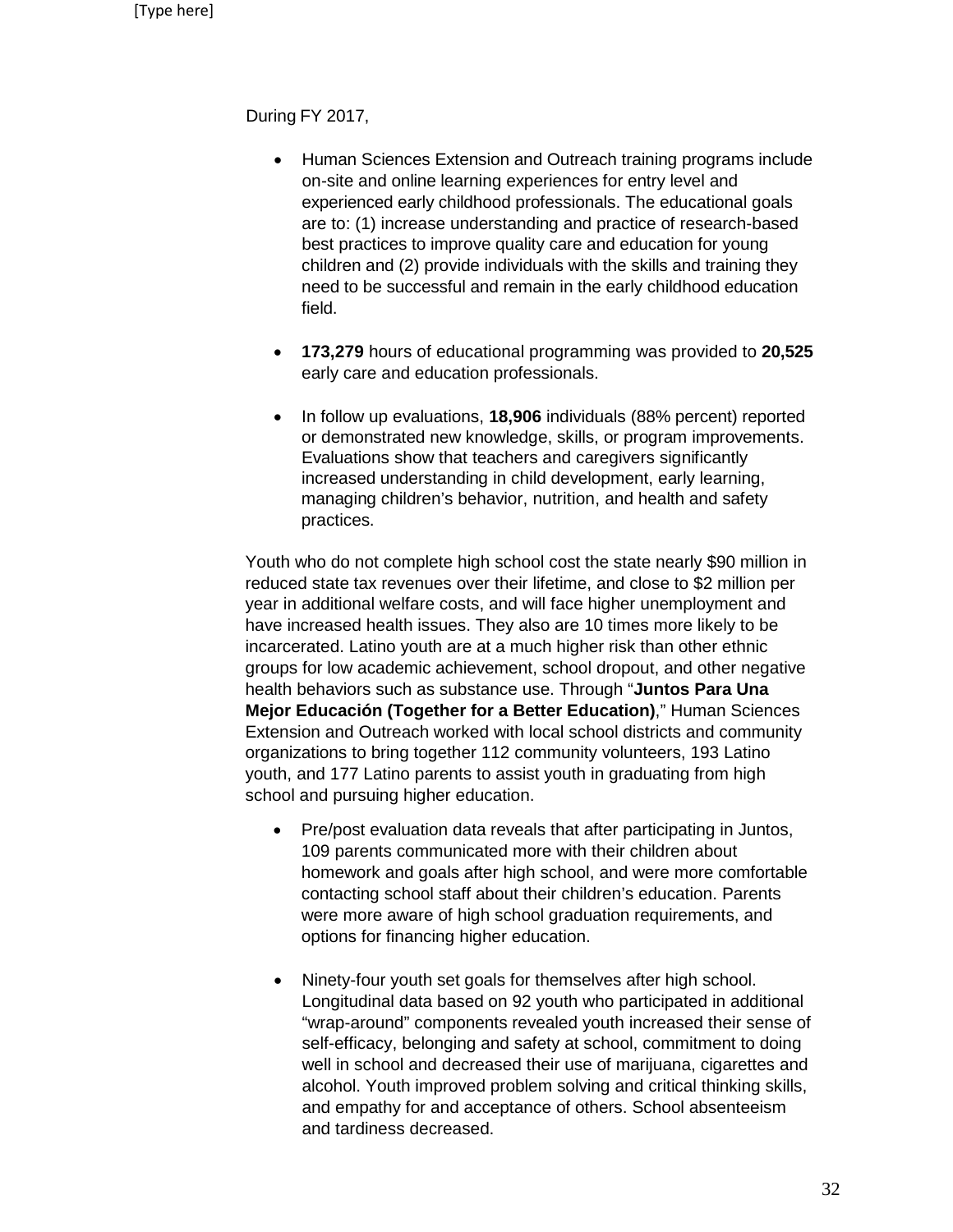Human Sciences Extension and Outreach specialists have taught the **ServSafe® food safety certification** program for almost 25 years as registered instructors for the National Restaurant Association Educational Foundation's internationally recognized food safety certification program. ServSafe® is one of the programs approved to meet the Certified Food Protection Manager credential. Human Sciences Extension and Outreach partners with the Iowa Restaurant Association to offer this training throughout the state. Participants have included those from commercial retail foodservices, such as restaurants, and institutional operations such as hospital and schools. A partnership with the Iowa Department of Human Services has supported attendance of childcare providers at these trainings, with 100 scholarships awarded each of the last four years. In the last year, more than 2,000 Iowans participated in ServSafe® classes taught by Human Sciences Extension and Outreach, with approximately 80 percent successfully earning the Certified Food Protection Manager credential. Ten classes in Spanish were offered at various locations around the state to address needs of new Iowans. Commercial operations recognize the value of training staff in safe food handling procedures, as an incident of a foodborne illness can be devastating for business. In addition, having staff members certified in food safety can be a marketing advantage, as many operations post these certificates. Proper preparation, holding, and service of food are critical in any place where food is served. Many ServSafe® participants work in operations that serve those considered at greater risk of contracting a foodborne illness due to compromised immune systems; food safety training can avoid costly medical expenses. Iowa's Food Code requires at least one supervisory employee in licensed foodservices be certified in food safety through an approved program. Human Sciences Extension and Outreach serves Iowans by offering approved trainings throughout the state.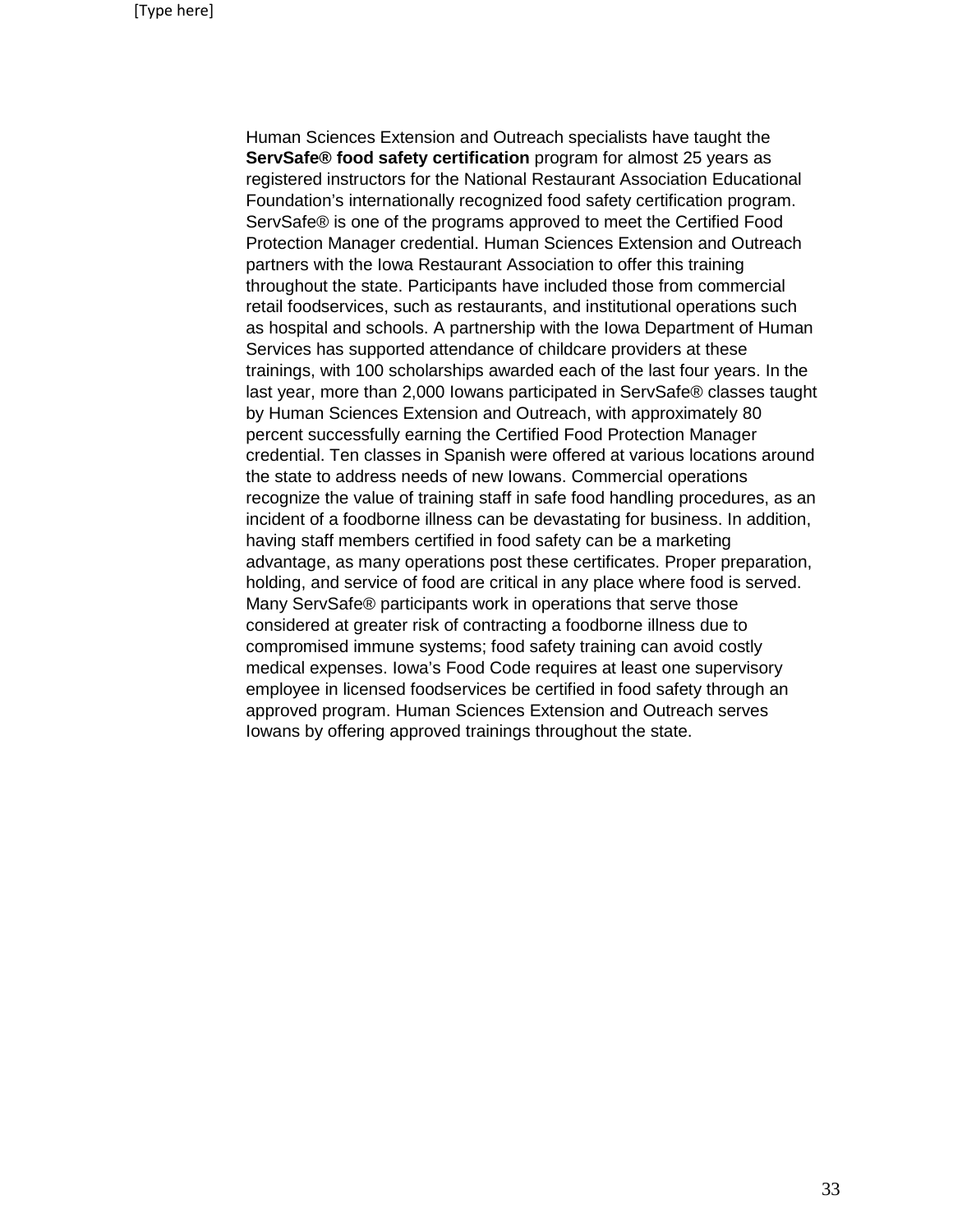## **Appendix 3: END OF YEAR REPORT: JULY 2017 IOWA STATE UNIVERSITY RIF PROGRAM**

## **EXECUTIVE SUMMARY**

## **GIVF/RIF Commercialization Program**

The projects pair ISU faculty with Iowa companies to create or improve products or processes. Each project lasts two years as permitted by Regents policy. One year after the completion of the project, the Iowa companies are surveyed for impact by the Center for Industrial Research and Service (CIRAS). These funds are a **critical source of gap funding**. They represent a unique resource that can be applied toward the success of Iowa companies. A summary of the projects funded to date is below, followed by the list of active projects. Since its inception, 139 projects have been funded through the Commercialization Program. One hundred twenty seven of these projects are complete and many show excellent progress in improving the competitiveness and profitability of the Iowa companies involved. Forty seven startup companies have been assisted; including **28 new companies that were started in the first eleven years as a direct result of the GIVF/RIF funding; one of these startups is now positioned to begin commercial installation of its wastewater treatment system, which addresses a huge need of rural communities in particular. This company has also received angel investment and nearly \$1,000,000 in state and federal funding**. In total, **more than 90 Iowa companies have participated** in the program.

Surveys are conducted by CIRAS one year after project completion (Note: full impact takes a minimum of 5-10 years).

| <b>Project Dates</b> | <b>Survey</b><br>Year | Companies<br>Surveyed | <b>Jobs</b><br><b>Created or</b><br>Retained | <b>Total Sales</b><br>Increase | Total<br>Investment<br>& Cost<br><b>Savings</b> | Average<br>Impact per<br>Company |
|----------------------|-----------------------|-----------------------|----------------------------------------------|--------------------------------|-------------------------------------------------|----------------------------------|
| FY06-FY07            | <b>FY08</b>           | $9*$                  | 71                                           | $$9,100,000+$                  | \$23,500,000                                    | \$3,600,000                      |
| FY07-08              | FY09                  | 9                     | 18                                           | \$3,700,000                    | \$2,760,000                                     | \$720,000                        |
| FY08-09              | FY10                  | $8**$                 | 6                                            | \$600,000                      | \$732,000                                       | \$166,500                        |
| $FY09-FY10+$         | <b>FY11</b>           | $7**$                 | 13                                           | \$675,000                      | \$967,000                                       | \$234,571                        |
| FY10-FY11            | <b>FY12</b>           | $6***$                | 6                                            | \$1,750,000                    | \$1,730,000                                     | \$580,000                        |
| <b>FY11-FY12</b>     | FY13                  | $12**$                | 13                                           | \$2,470,000                    | \$2,571,000                                     | \$420,083                        |
| FY12-FY13            | FY14                  | $6***$                | 21                                           | \$750,000                      | \$1,315,000                                     | \$344,167                        |
| FY13-FY14            | <b>FY15</b>           | 2                     | 3                                            | N/A                            | \$1,167,000                                     | \$583,500                        |
| <b>FY14-FY15</b>     | <b>FY16</b>           | $5**$                 | 3                                            | N/A                            | \$454,500                                       | \$90,000                         |
| FY15-FY16            | <b>FY17</b>           | $4*$                  | 4                                            | N/A                            | \$1,120,000                                     | \$280,000                        |

**Survey Results for FY06-07 through FY14-15 Projects**

\*All surveyed companies were start-up companies. \*\* Surveys were not completed for all projects (not everyone chooses to participate in the survey.). +The sales increase was primarily from 1 successful project, but the jobs impact was spread. Many companies indicated it was too early to tell the sales impact (this is a frequent comment through the years).

**Project Outcomes for FY09 through FY17\*\***

| Year<br>Project<br>Completed | Number<br>of<br>Projects | Number of<br><b>Publications</b><br>&<br><b>Presentations</b> | Number of<br>Invention<br><b>Disclosures</b> | $\epsilon$<br>Number of<br>External<br>Funding<br><b>Applications</b> | Number of<br>Applications<br>Awarded | External<br>Funding<br>Received* |
|------------------------------|--------------------------|---------------------------------------------------------------|----------------------------------------------|-----------------------------------------------------------------------|--------------------------------------|----------------------------------|
| $FY18^+$                     |                          |                                                               |                                              |                                                                       | $\Omega$                             | \$0                              |
| <b>FY17</b>                  | 9                        | 12                                                            |                                              |                                                                       | 3                                    | \$<br>425,000                    |
| <b>FY16</b>                  | 15                       | 10                                                            |                                              | 18                                                                    | 5                                    | \$1,070,000                      |
| <b>FY15</b>                  | 14                       | 12                                                            | 2                                            | 3                                                                     | 2                                    | \$384,999                        |
| <b>FY14</b>                  |                          | 19                                                            |                                              | 16                                                                    | 4                                    | \$370,000                        |
| <b>FY13</b>                  | 4                        | 6                                                             | 2                                            | 12                                                                    | 5                                    | \$795,000                        |
| <b>FY12</b>                  | 11                       | 50                                                            | 4                                            | 12                                                                    | 6                                    | \$6,364,000                      |
| <b>FY11</b>                  | 11                       | 46                                                            |                                              | 20                                                                    | 6                                    | \$940,000                        |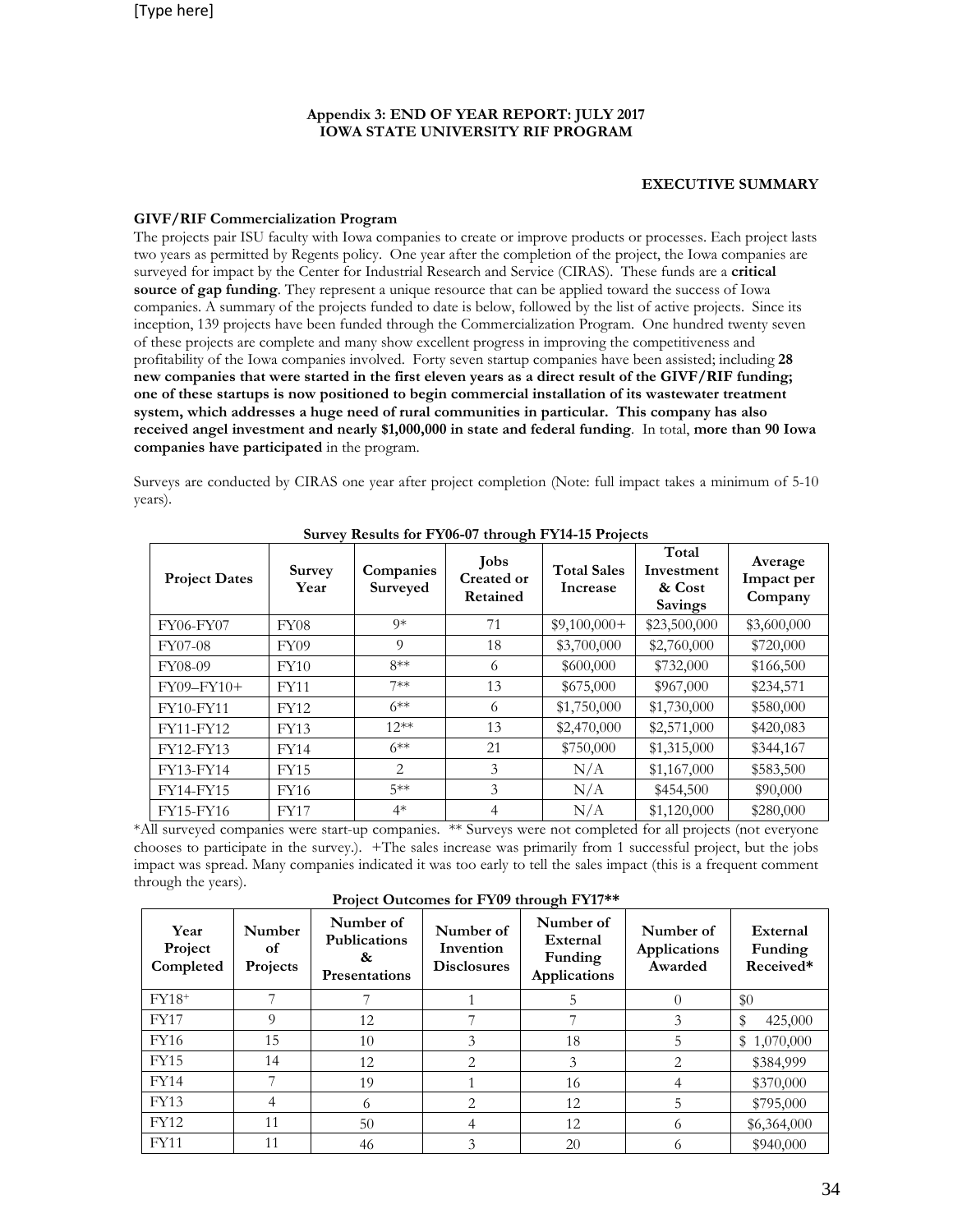| <b>EX74</b><br>. |     | $\alpha$ | 4    | ⊥◡                        | ሖヘ<br>720<br>.000<br>.<br>. <i>. .</i> |
|------------------|-----|----------|------|---------------------------|----------------------------------------|
| FY09             | . . | -<br>-   | - 46 | $\mathcal{L}$<br>$\Delta$ | \$3,500,000                            |

\*\*Data was not collected for FY07-08. \*A number of external funding applications were still pending at the time of reporting and not all award amounts were reported. **+**Partial results, projects are not complete.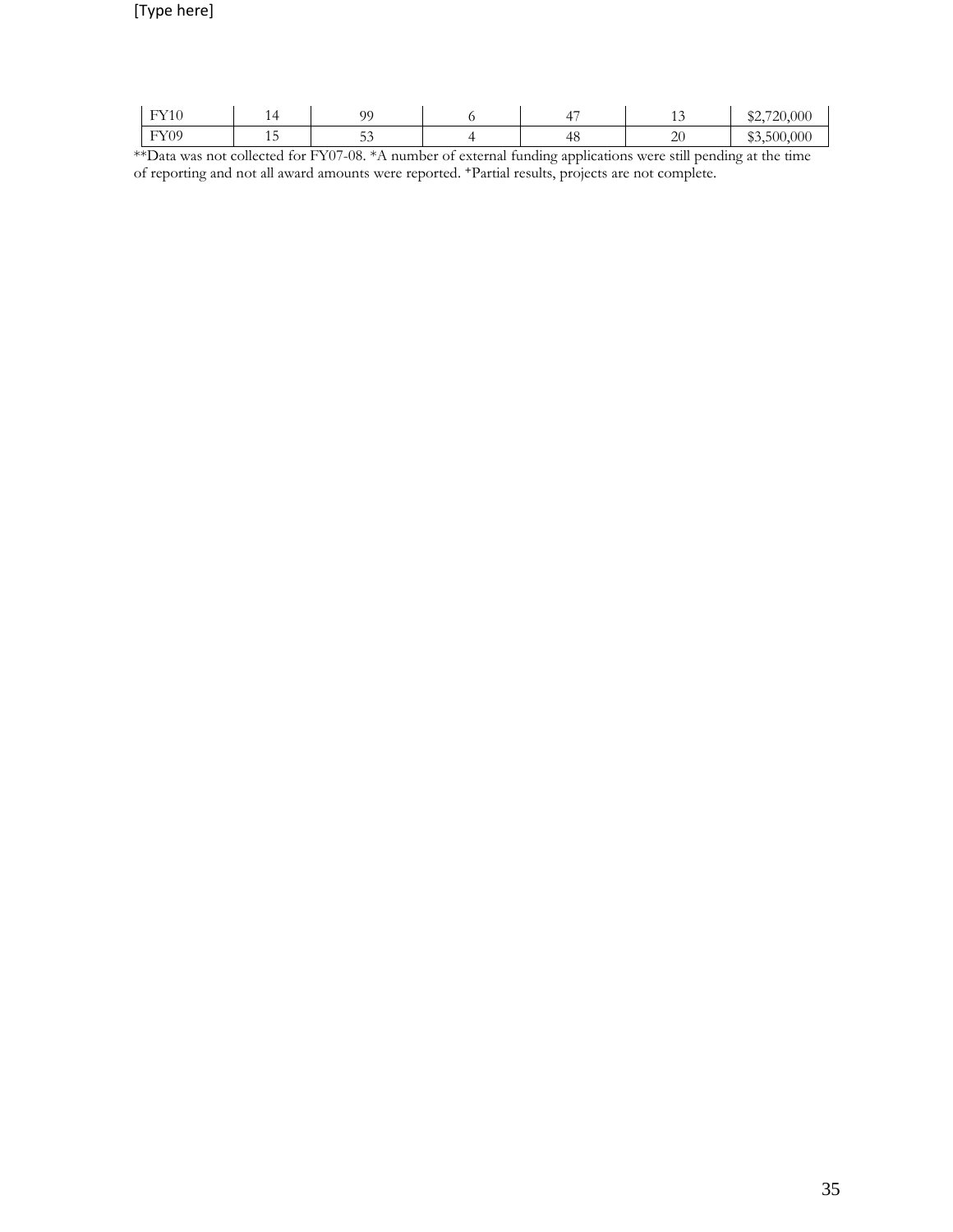## **Proof of Concept Initiative**

The GIVF/RIF funds have been incorporated into a Proof of Concept Initiative (POCI)

[http://www.industry.iastate.edu/POCI.html.](http://www.industry.iastate.edu/POCI.html) The POCI is intended to build on the foundation started by the GIVF program, include additional funding sources such as i6, Plant Sciences, etc., and position Iowa State to more rapidly propel technologies toward market opportunities. We accomplish this by emphasizing both the business opportunity and the technology in projects that are funded through the POCI. By doing this we will position young companies to be able to attract the next stage of funding from either the state, angel or VC sources and/or position technologies to be more attractive commercialization opportunities for existing companies.

There were an additional 16 projects funded under the POCI, using non-GIVF/RIF funding sources. A grandtotal of 153 projects have been funded through the POCI model from FY07 – FY17; note that i6 funding terminated on March 31, 2014, so future POCI projects will not include this funding source. Final reports for projects funded with i6 and Plant Sciences Institute funds were provided in the full year report for FY14. Summary statistics for all POCI projects (GIVF/RIF and all other funding sources) are as follows:

| Year<br>Project<br>Completed | Number<br>of<br>Projects <sup>†</sup> | Number of<br>Publications<br>&<br>Presentations | Number of<br>Invention<br><b>Disclosures</b> | Number of<br>External<br>Funding<br>Applications | Number of<br>Applications<br>Awarded <sup>†</sup> | External<br>Funding<br>Received** |
|------------------------------|---------------------------------------|-------------------------------------------------|----------------------------------------------|--------------------------------------------------|---------------------------------------------------|-----------------------------------|
| $FY18^+$                     |                                       | 7                                               |                                              | 5                                                | $\theta$                                          | \$0                               |
| <b>FY17</b>                  | 9                                     | 12                                              |                                              |                                                  | 3                                                 | \$<br>425,000                     |
| <b>FY16</b>                  | 15                                    | 10                                              | 3                                            | 18                                               | 5                                                 | \$1,070,000                       |
| <b>FY15</b>                  | 14                                    | 12                                              | 2                                            | 3                                                | $\overline{2}$                                    | 384,999                           |
| FY14                         | 11                                    | 22                                              |                                              | 25                                               | 8                                                 | \$1,330,000                       |
| FY13                         | 5                                     | 10                                              | 6                                            | 16                                               | 6                                                 | \$1,020,000                       |
| <b>FY12</b>                  | 11                                    | 50                                              | 4                                            | 12                                               | 6                                                 | \$6,364,000                       |
| <b>FY11</b>                  | 11                                    | 46                                              | 3                                            | 20                                               | 6                                                 | 940,000<br>\$                     |
| FY10                         | 14                                    | 99                                              | 6                                            | 47                                               | 13                                                | \$2,720,000                       |
| <b>FY09</b>                  | 15                                    | 53                                              | 4                                            | 48                                               | 20                                                | \$3,500,000                       |

**Project Outcomes for FY09 through FY17++**

++Data was not collected for FY07-08.

†Includes all projects funded through the POCI.

\*\*A number of external funding applications were still pending at the time reports were submitted and some information on award amounts was not included.

**<sup>+</sup>**Partial results, projects are not complete.

| Principal<br>Investigator | FY16 RIF Projects (To finish May 31, 2017)                                          | Award<br>Amount |
|---------------------------|-------------------------------------------------------------------------------------|-----------------|
| Namrata Vaswani           | Video Denoising-Phase II                                                            | \$50,000        |
| Tim Day                   | Identification of a Drug that Prevents BRD at the Feedlot-<br>Phase II              | \$50,000        |
| <b>Steve Carlson</b>      | Plant extracts that Efficiently Enhance Muscle Growth in<br>Swine-Phase II          | \$25,000        |
| Al Jergens                | Electronic Canine Collar Advancement thru Multi-purpose,<br>Proof-of-Concept Trials | \$44,500        |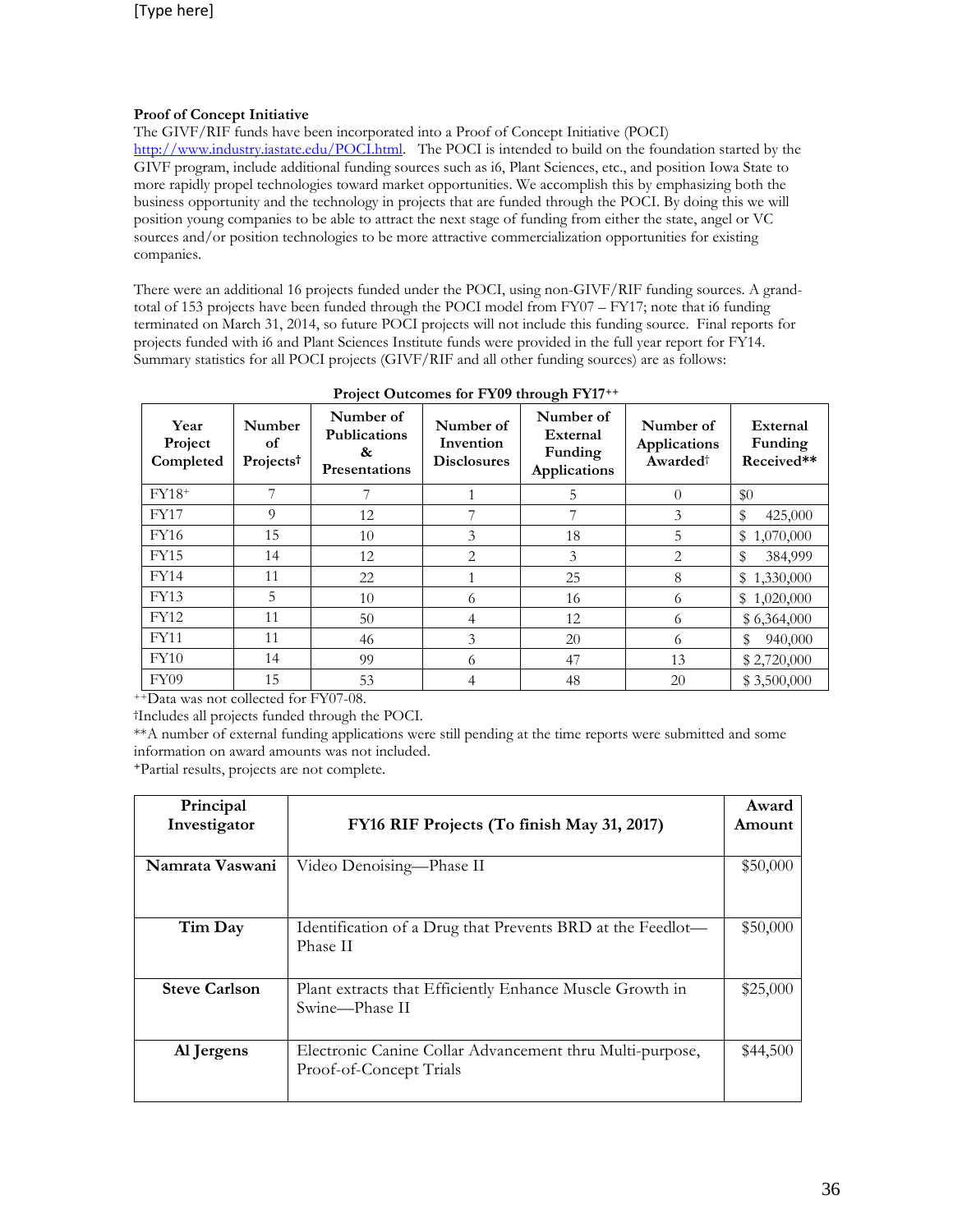| Ratnesh Kumar         | In-Situ Wireless Soil Moisture and Salinity Sensor and                                                                                                 | \$50,000 |
|-----------------------|--------------------------------------------------------------------------------------------------------------------------------------------------------|----------|
|                       | Extension for Nitrate and Other Nutrients/Ion Sensing                                                                                                  |          |
| <b>Rudy Valentine</b> | Effect of HMB Supplementation on Adipose Tissue<br>Inflammation and Metabolism                                                                         | \$50,000 |
| <b>Martin Thuo</b>    | No Heat Soldering-Phase II                                                                                                                             | \$50,000 |
| Wenyu Huang           | Co-Production of High-Value Chemicals with "Drop-in"<br>Biofuels from Lignocellulosic Biomass Using a Novel Liquid-<br>phase Refinery Process          | \$50,000 |
| <b>Keith Vorst</b>    | Technology for Real-Time Detection of Contamination in<br>Food Processing Systems and Packaging for Value-added,<br>Waste-Stream Diversion             | \$50,000 |
|                       | FY17 RIF Projects (To finish May 31, 2018)                                                                                                             |          |
| <b>Ratnesh Kumar</b>  | In-Situ Wireless Soil Moisture and Salinity Sensor and<br>Extension for Nitrate and Other Nutrients/Ion Sensing-<br>Phase II                           | \$50,000 |
| <b>Keith Vorst</b>    | Technology for Real-Time Detection of Contamination in<br>Food Processing Systems and Packaging for Value-added,<br>Waste-Stream Diversion-Phase II    | \$50,000 |
| Wenyu Huang           | Co-Production of High-Value Chemicals with "Drop-in"<br>Biofuels from Lignocellulosic Biomass Using a Novel Liquid-<br>phase Refinery Process-Phase II | \$50,000 |
| Eric Cochran          | Safe and Convenient Chemical Purification System                                                                                                       | \$50,000 |
| <b>Martin Thuo</b>    | Metal Separation for Recovering Rare-earth and Specialty<br>Metals from Electronics Waste                                                              | \$50,000 |
| Sri Sritharan         | Design Certification of Hexcrete Wind Turbine Tower Cells                                                                                              | \$25,000 |
| Manjit Misra          | A Non-Vertical Dynamic Flow Sensing Technology for Bulk<br>Materials                                                                                   | \$23,550 |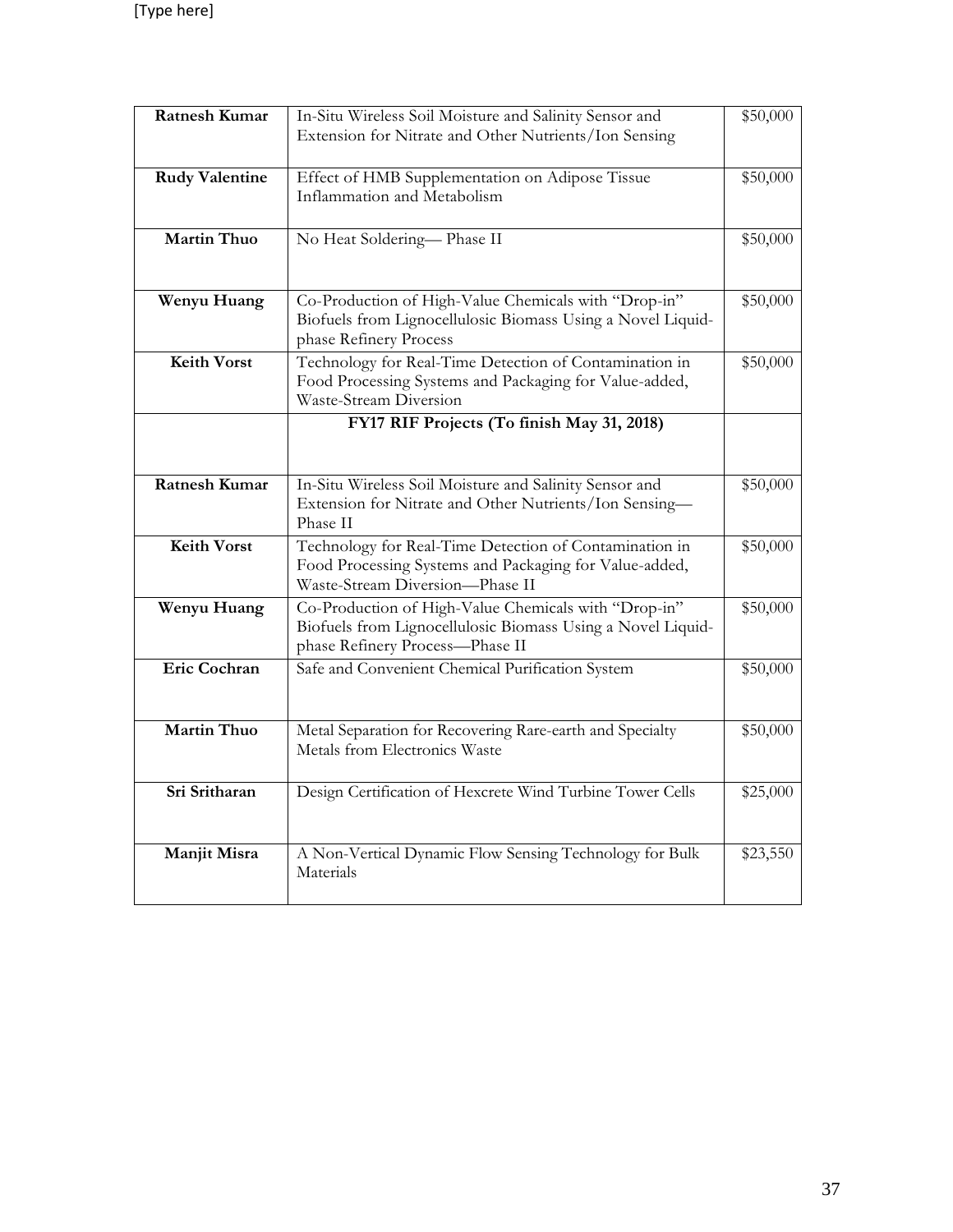**Report Type:** Final

**Title:** Novel Machine Learning Based Approaches for Low-light Image or Video Denoising, Phase II

**PI:** Namrata Vaswani; Soumik Sarkar

#### **Company Partners (if applicable, company names only):** Rockwell Collins

**Project Goal:** Development of denoising algorithms for low-light images and videos

#### **Publications/presentations based on project:**

- *1. Technical report submitted to Rockwell Collins***:** Literature Review: Low-light Images & Videos, Noise types and Denoising Algorithms, Final report under preparation
- *2. Review presentation made to Rockwell Collins***:** Low-light Images & Videos, Noise types and Denoising Algorithms, Phase II interim review (April 2016), Co-PI Sarkar presented "A Deep Autoencoder Approach to Natural Low-light Image Enhancement" in Rockwell Collins Inc., Cedar Rapids, IA (May 2016)
- *3.* Journal paper: Kin Gwn Lore, Adedotun Akintayo, Soumik Sarkar, LLNet: A deep autoencoder approach to natural low-light image enhancement, Pattern Recognition, Volume 61, January 2017, Pages 650-662.
- *4.* Conference paper: Guo and Vaswani, Video denoising via online sparse and low rank matrix decomposition. SSP Workshop 2016.
- *5.* Journal paper of Guo and Vaswani on Video Denoising via Online Sparse and Low-Rank Matrix Decomposition will soon be submitted to IEEE Signal Proc. Letters.
- *6.* AISTATS paper 2016 on Online and Offline Robust PCA: Novel Algorithms and Performance Guarantees included some experimental results from this work.

#### **Invention disclosures: None**

#### **External funding applied for (indicate received/denied/pending): None**

## **Progress report (300 word maximum, please focus on results in non-technical terms and commercialization progress):**

In Phase II of the project, PI Vaswani and student have focused on developing an automatic and robust video denoising toolbox that combines the state-of-the-art existing denoising approaches with online robust PCA methods such as ReProCS - We tested the effect of replacing ReProCS with other robust PCA methods in their proposed Layering- Denoising (LD) method. Results on the Waterfall dataset shows that ReProCS is the best kernel. We also proved a theorem that, for an image corrupted with i.i.d. Gaussian noise, the number of pixels with very large noise magnitude (larger than some threshold) is upper-bounded. We are currently exploring the advantage of ReProCS for correlated Gaussian noise.

Co-PI Sarkar and students focused on deep learning based approaches to image denoising – we have developed a technique called LL-net and have evaluated it on the dark text image provided by Rockwell Collins, as well as on other data. Besides showing the enhancement results for the Poisson vs. Gaussian noise models, we showed the pros and cons of training with either type of noise and explained the underlying factors contributing to our observations. Dataset generation technique is equally crucial to algorithm effectiveness. More recent results involve a union of the two noise models with modifications in the synthetic image generation scheme involving a combination of tone mapping in addition to gamma darkening. A color version of LLNet is now available and it has been deployed on a mobile GPU (Tegra K1) onboard a Turtlebot demonstrating which demonstrates its significant application potential. The team is currently discussing with Rockwell Collins scientists to move towards hardware implementation of the proposed algorithm and other possible future research projects. PI Vaswani and her team worked on more exhaustive comparisons of their proposed denoising approach. More videos were tested. They showed that the proposed approach is significantly better than existing work for videos with very large noise and especially when the large magnitude noise was sparse. More exhaustive comparisons for low-light videos were also performed.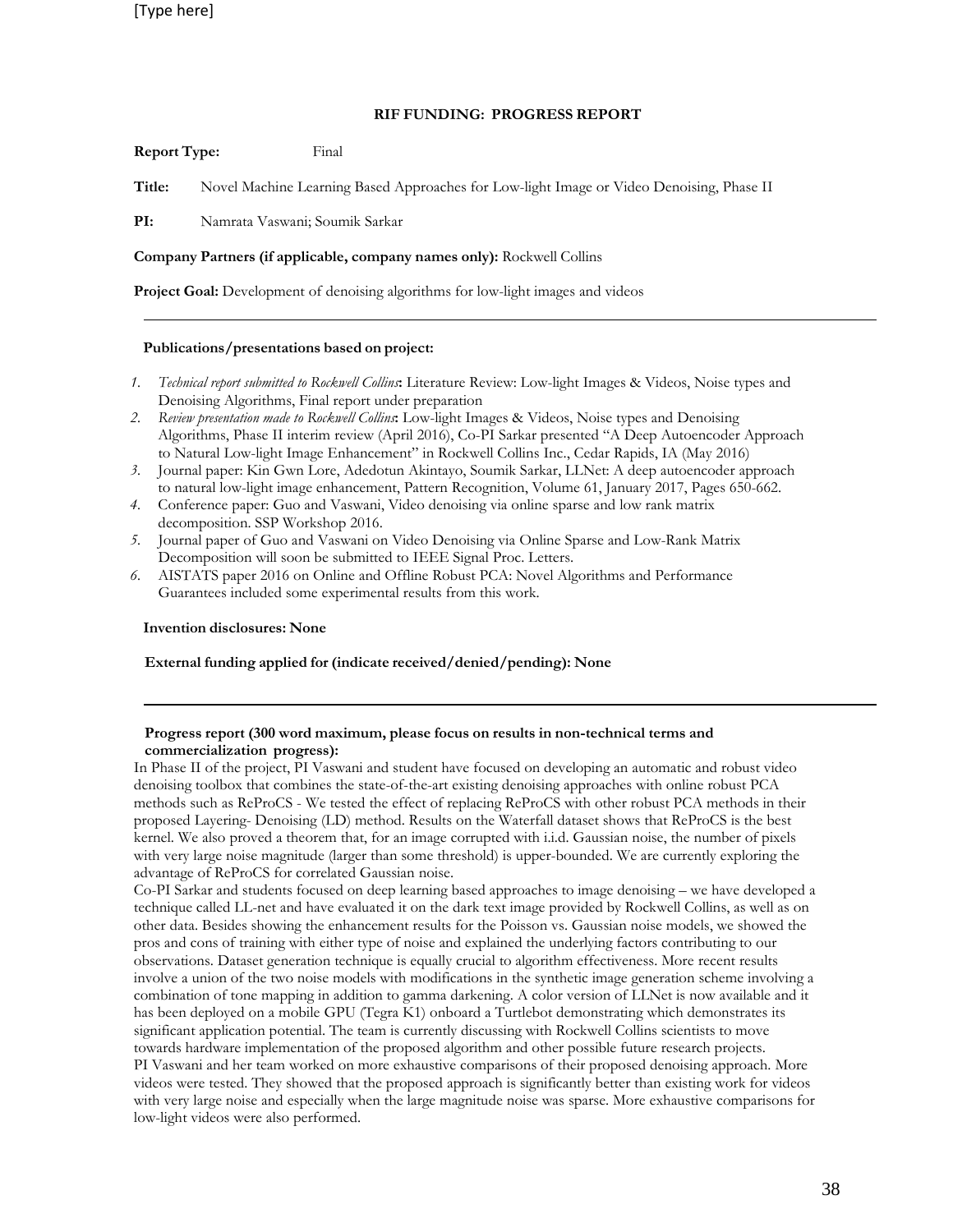PI Sarkar's team was involved in detail performance evaluation of the proposed techniques based on test videos provided by Rockwell Collins.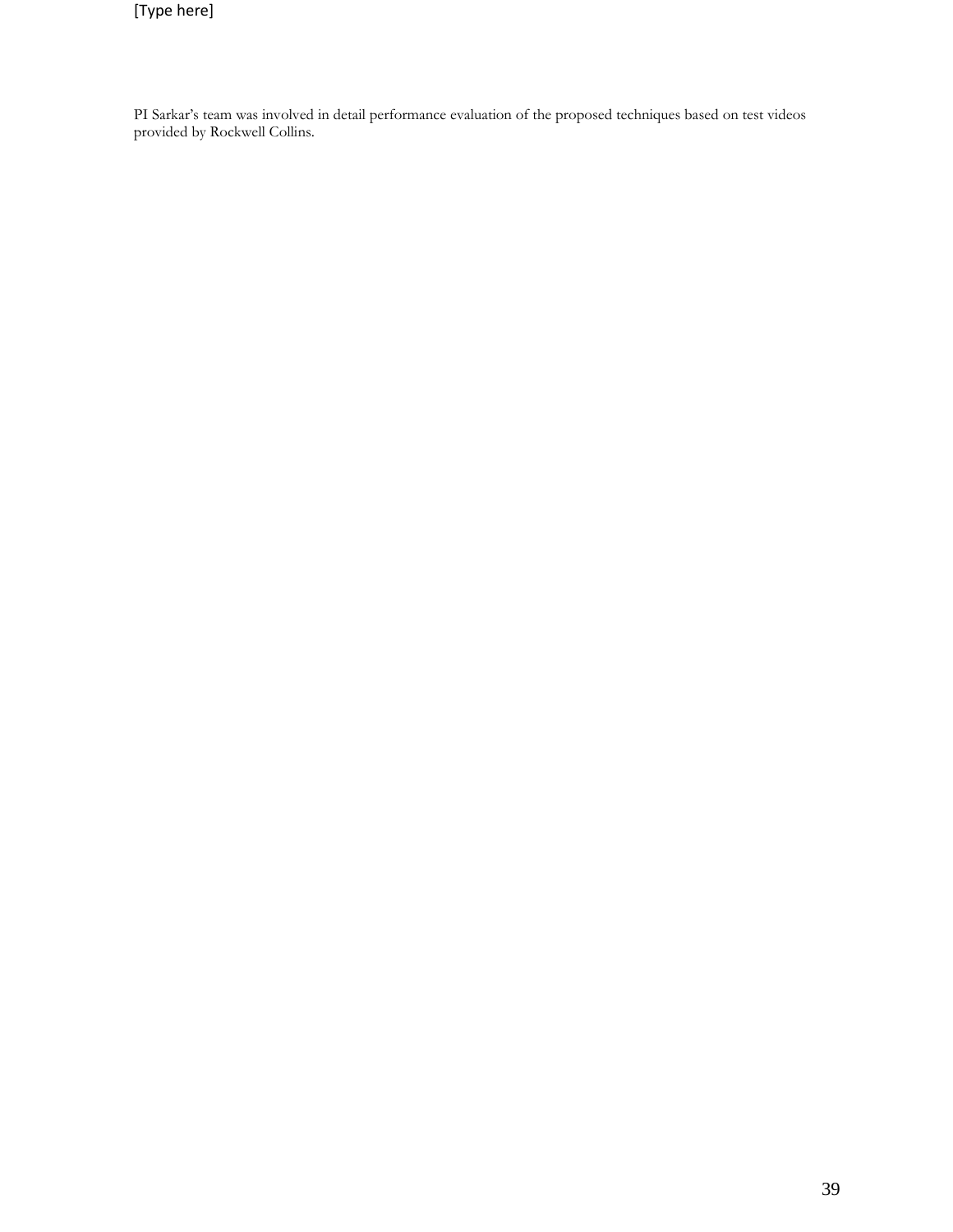**Report Type:** Final

**Title:** Identification of a Drug that Prevents BRD at the Feedlot (Phase II)

**PI:** Tim Day

**Company Partners (if applicable, company names only):** AeroGenics LLC

**Project Goal:** The goal of this study is to determine if an experimental non-antibiotic drug prevents BRD at the feedlot.

#### **Publications/presentations based on project:** none

**Invention disclosures:** ISURF 04535, patent application submitted.

**External funding applied for (indicate received/denied/pending):** AeroGenics has provided \$50,000 in inkind support (donation of cattle) for the Phase II project. AeroGenics will also be paying for a small study in the Fall of 2017.

### **Progress report (300 word maximum, please focus on results in non-technical terms and commercialization progress):**

In the Fall of 2016 we performed an efficacy study to demonstrate that our anti-inflammatory drug (provisional patent to be filed very soon) prevents BRD at the feedlot. AeroGenics provide 64 high-risk (high risk for developing BRD) calves and half were given the drug and half were given a "placebo". Less than 50% of the drug-treated calves developed BRD while 100% of the "placebo" group developed BRD. Boehringer Ingelheim directly monitored the study and we envision that a licensing agreement will be forthcoming in 2017, once our provisional patent is filed. We worked with ISURF and McKee, Vorhees & Sease (Des Moines patent attorneys) for filing the provisional patent that was filed in the end of 2016.

Based on our conversations with Boehringer Ingelheim, they would like us to do a small experiment that will bolster our patent. This experiment is planned for the Fall of 2017. Once completed, we will add the new data to the non-provisional patent that will be filed by the end of 2017. Boehringer Ingelheim has indicated that, once we file the non-provisional patent, they would like to partner with AeroGenics and ISU and license the drug in order to begin the drug development process.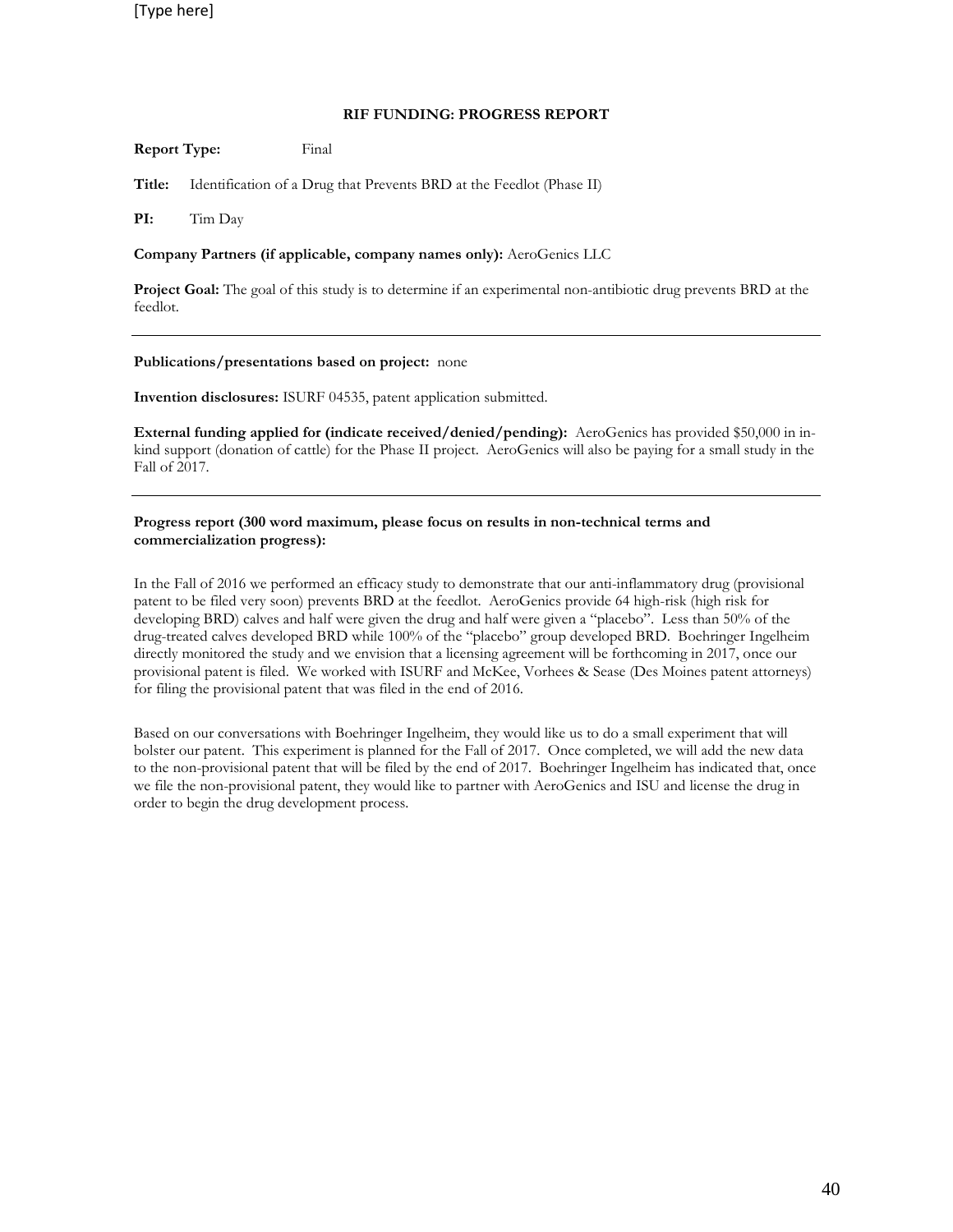#### **RIF FUNDING: PROGRESS REPORT**

**Report Type:** Final

**Title:** Plant extracts that efficiently enhance muscle growth in swine (Phase II)

**PIs:** Steve Carlson

**Company Partners (if applicable, company names only):** Diamond V

**Project Goal:** To identify plant extracts that reduce myostatin expression and thus enhance muscle growth in swine that are fed these extracts.

#### Publications/presentations based on project: none as of yet

**Invention disclosures:** ISURF Case Number 04531, Cruciferous plant extracts that inhibit myostatin in swine; prior art was identified and thus it was determined to be non-patentable

**External funding applied for (indicate received/denied/pending):** none as of yet

#### **Progress report (300 word maximum, please focus on results in non-technical terms and commercialization progress):**

In our preliminary studies (Phase I) we identified two diets that increased feed efficiency, muscle accretion, myostatin gene expression, and muscle fiber density in growing pigs. These two diets are: (1) kale extracts plus ground mustard seed; and (2) a combination of three cruciferous vegetable extracts plus ground mustard seed. The latter diet also enhanced serum sulforaphane production which has been shown to decrease myostatin expression and thus promote muscle growth.

Based on the data derived to date, Diamond V would like to pursue Phase II funding in order to demonstrate the beneficial effects of these diets in finisher pigs. Ultimately, these diets could be added to their existing swine products- either XPC or SynGenx.

Phase II studies were performed in January of 2017 and concluded in February of 2017. The studies explored kale extracts plus ground mustard seed and a combination of three cruciferous vegetable extracts plus ground mustard seed as feed additives that could enhance muscle accretion in swine. The results showed a mildly beneficial effect for the extracts. However, the prior art and the non-patentability will likely prevent the commercialization of these extracts.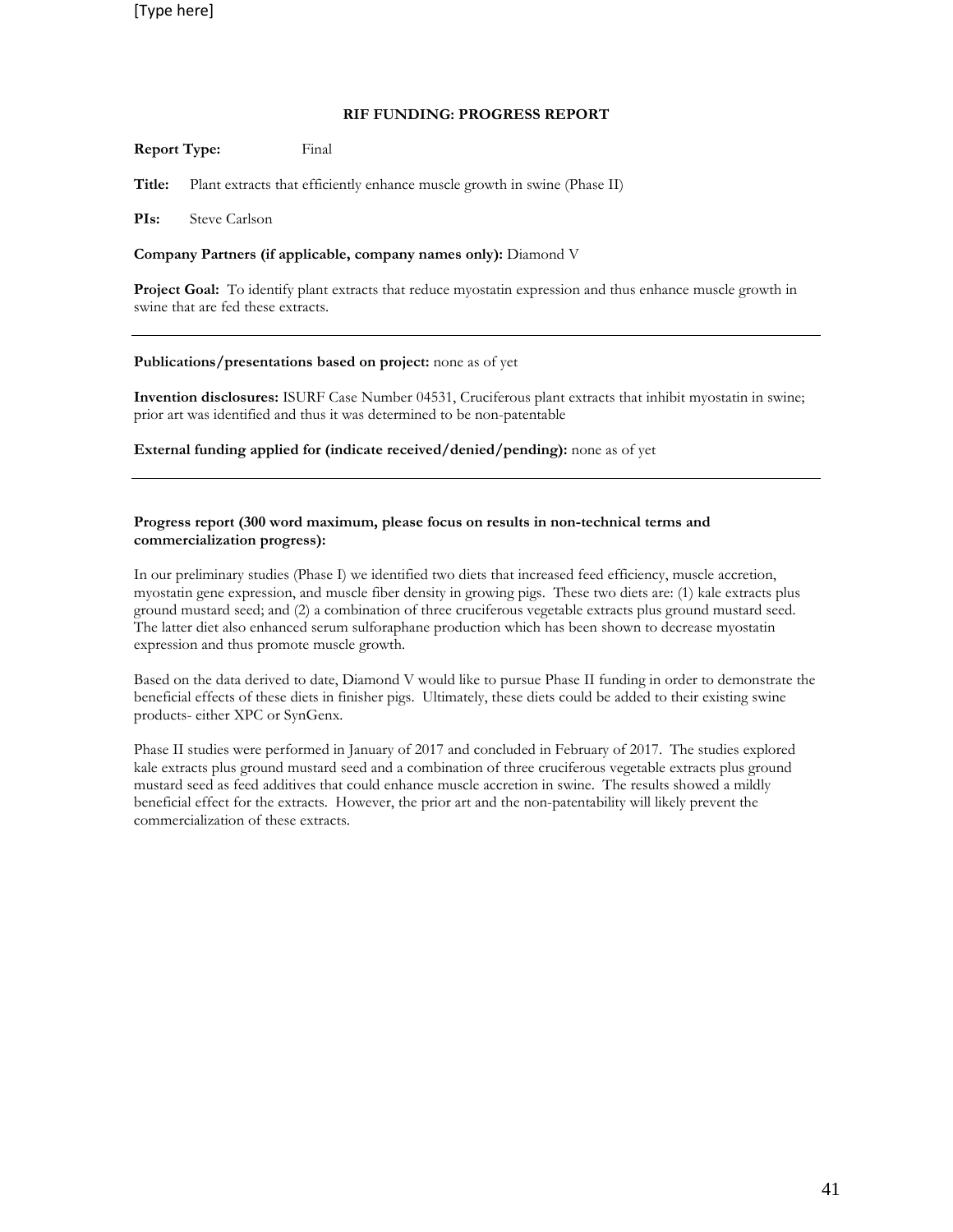#### **RIF FUNDING: PROGRESS REPORT**

**Report Type:** Final

**Title:** Electronic Canine Collar Advancement thru Multi-purpose, Proof-of-Concept Trials

**PIs:** Al Jergens

**Company Partners (if applicable, company names only):** PetMeasure

#### **Project Goal:**

This trial aims to use an automated dog collar to measure real-time animal core body temperature and transmit these data to veterinary clinicians via a mobile (phone) application. The measurement of these data will optimize remote patient mangement following general anesthesia events and/or surgical procedures.

#### **Publications/presentations based on project:**

None at this time

#### **Invention disclosures:**

**External funding applied for (indicate received/denied/pending):**

## **Progress report (300 word maximum, please focus on results in non-technical terms and commercialization progress):**

This project has made real advances in collar design and in vivo data collection over the past 6 months. The focus has been on collar device refinement with regards to consistency/longevity of paired sensor (temperature) readings and their correlation to other measures of core (e.g., esophageal and rectal) body temperature. Using 3 student workers trained in collar placement and recording, 10 dogs undergoing orthopedic surgical procedures were targeted for assessment due to the length and nature of their anesthetic event and the impact this intervention plays in maintenance of body temperature.

Results indicate that consistent temperature recordings are possible with the collar device although there is some variability in the sensor-to-sensor readings on a patient. Temperature recordings were possible in all phases of an anesthetic event in each dog, including IV catheter placement, anesthesia induction, anesthesia maintenance with/without external heat, and patient recovery. Trial data also show good and predictable correlation of collar temperature detection to core body temperature via esophageal probe but not with core body temperature using a rectal probe. Another subset of animals where remote monitoring of body temperature is advantageous will be performed in dogs in ICU with recurrent or persistent fevers. In these instances, temperature fluxes may occur in response to natural disease course (clinical relapse or remission) or medical (antimicrobial) intervention.

Goals for the next 12 months are ambitious and include: (1) expansion of canine cohorts to include other specialty cases (such as internal medicine), (2) beta testing of ICU patients as described above, and (3) out-patient monitoring with a harness device in healthy dogs. In this latter trial, we will be investigating out-patient, continuous monitoring of body temperature but also measurement of other indices including mobility patterns, heart rate, respiratory rate, and pulse character.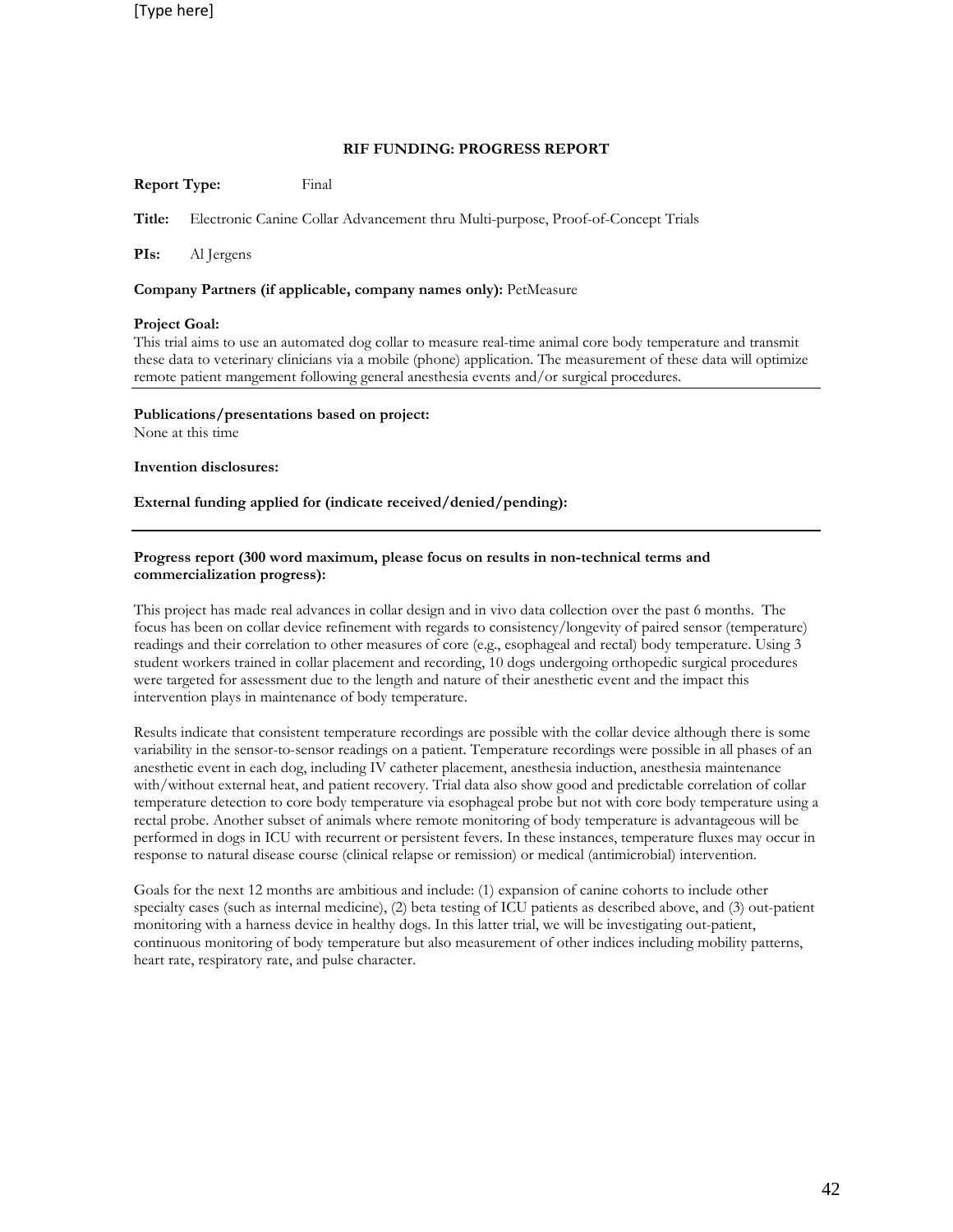#### **RIF FUNDING: PROGRESS REPORT**

**Report Type:** Interim

**Title:** In-Situ Wireless Soil Moisture and Salinity Sensor and Extension for Nitrate and other Nutrients/Ion Sensing (Phase I and Phase II)

**PIs:** Ratnesh Kumar and Liang Dong

**Company Partners (if applicable, company names only):** Microwaves by the Weber, Inc.

**Project Goal:** Research and Technology Transfer Efforts towards In-Situ Wireless Soil Moisture and Salinity Sensor, and extension for Nitrate Sensing

**Publications/presentations based on project:** Several industry presentations have been made to Solum/Climate Corporation/Monsanto, John Deere, Pionner, Raven Industries, TechAccel, IntelliFarm; the work was also presented at the conferences and journal articles:

- 1. Energy Harvesting and Storage, 2015, Santa Clara, "In-Situ, Sensor-Aided Sustainable Agriculture and Broadband Vibrational Energy Harvesting"
- 2. S. Tabassum, Q. Wang, W. Wang, S. Oren, M. A. Ali, R. Kumar, and L. Dong, "Plasmonic Crystal Gas Sensor Incorporating Graphene Oxide for Detection of Volatile Organic Compounds", IEEE International Conference on Micro Electro Mechanical Systems (MEMS), Shanghai, China, Jan. 2016.
- 3. M. A. Ali, H. Jiang, N. K. Mahal, R. J. Weber, R. Kumar, M. Castellano, "Microfluidic Impedimetric Sensor for Soil Nitrate Detection Using Graphene Oxide and Conductive Nanofibers Enabled Sensing Interface", Sensors & Actuators: B. Chemical, Volume 239, February 2017, Pages 1289–1299.
- 4. S. Tabassum, Y. Wang, J. Qu, Q. Wang, S. Oren, R. J. Weber, M. Lu, R. Kumar, and L. Dong, "Patterning of nanophotonic structures at optical fiber tip for refractive index sensing", 2016 IEEE Sensors Conference, Orlando, FL, Oct. 2016.
- 5. Z. Xu, X. Wang, R. J. Weber, R. Kumar, and L. Dong, "Microfluidic Eletrophoretic Ion Nutrient Sensor", 2016 IEEE Sensors Conference, Orlando, FL, Oct. 2016.
- 6. M. A. Ali, S. Tabassum, Q. Wang, Y. Wang, R. Kumar and L. Dong, "Plasmonic-Electrochemical Dual Modality Microfluidic Sensor for Cancer Biomarker Detection", 2017 IEEE MEMS Conference, Las Vegas, Jan. 2017.
- 7. Z. Xu, X. Wang, R. J. Weber, R. Kumar, and L. Dong, "In-Situ Soil Nutrient Detection Using Chip Scale Electrophoresis", IEEE Sensors Journal, May 2017.
- 8. S. Tabassum, R. Kumar, and L. Dong, "Nanopatterned Optical Fiber Tip for Guided Mode Resonance and Application to Gas Sensing", IEEE Sensors Journal, submitted, March 2017.
- 9. S. Tabassum, R. Kumar, and L. Dong, "Plasmonic Crystal based Gas Sensor towards an Optical Nose Design", IEEE Sensors Journal, submitted, March 2017.
- 10. K. Singh, M. Juetten, R. Weber, and R. Kumar, "A Bistable Vibration Energy Harvester with Synchronized Extraction and Improved Broadband Operation through Self-Propelled Feedback" TechConnet, May 2017, Washington DC.

**Invention disclosures:** Four invention disclosure and patents have been filed on

- 1. ISURF 04183: Soil moisture and salinity sensor with its wireless interface---Patent filed
- 2. ISURF 04354: Vibrational Energy Harvesting using Bistable Piezoelectric Cantelever---Patent filed
- 3. ISURF 04453: Nano-patterning on Fiber Tip for gaseous/aqueous species detection---Provisional Patent filed
- 4. ISURF 04454: Soil Nutrient Sensing---Provisional patent filed

The invention 4183 has been **licensed by Raven Industries**. Paperwork for the licensing of the invention 4454 has been sent to Raven and is being finalized. Raven is also looking into the invention 4453.

## **External funding applied for (indicate received/denied/pending):**

1. **One NSF funding received, April 2016-Oct. 2017,** "PFI: AIR - TT: In-Situ Wireless Soil Sensor for Moisture, Salinity and Ions", \$200K.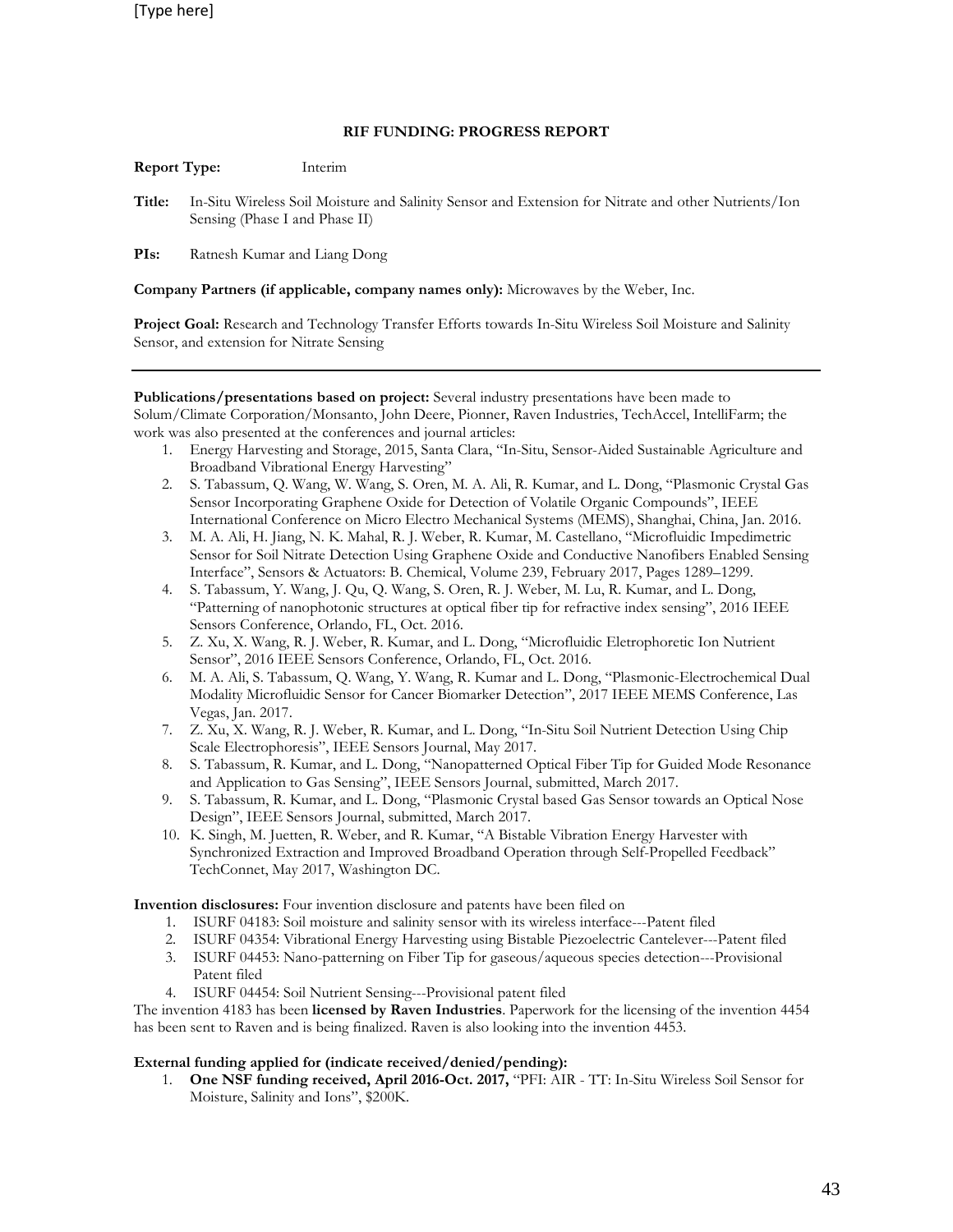- 2. **NSF proposal submitted, March 2016, (not funded),** "NSF, INFEWS/T3: Reducing Energy Demand and Water Discharge Pollutants in Agriculture Food Production: Sensors, Models and Socio-Economics", Aug. 16, 2016-Aug. 15, 2020, in amount of \$3M.
- 3. **NSF proposal submitted, March 2017 (pending),** "NSF, INFEWS/T3: Reducing Energy Demand and Water Discharge Pollutants in Agriculture Food Production: Sensors and Models", Aug. 16, 2017- Aug. 15, 2021, in amount of \$2.35M.
- 4. **Gift from Texas Instruments, June 2017-Dec. 2017,** For research on impedance spectroscopy for soil ion separation, \$50K.

**Progress report (300 word maximum, please focus on results in non-technical terms and commercialization progress):** The research work on In-Situ Soil Moisture and Salinity Sensing and its Wireless Interface was completed prior to RIF funding. Subsequent to RIF funding, we have been engaged in its prototyping and technology transfer efforts. A new version of the sensor was prototyped that corrected the hardware and software bugs. A demo to Raven Industries was presented on ISU campus in Sept. 2015. Raven invited us back for another demo at their site in Sioux Falls, SD in Nov. 2015. In Spring 2016, Raven licensed our soil moisture sensor technology.

Following the licensing, Raven visited us in Fall 2016 when we gave them an updated demo, and also presented the work on soil nutrient sensing and plant gas sensing. We then provided the hardware and software designs of the soil moisture sensor to Raven, who has assembled a prototype at their end, and now getting ready to test the design. We will be shipping them the updated software in next couple of weeks. Our Phd student, Bhuwan Kashyap, supported by RIF, is interfacing with Raven to help complete the know-how and technology transfer.

Our impedance spectroscopy approach to soil moisture and salinity sensing was located by **Texas Instruments** in their on-line search. They invited us for a discussion, as they want to see it applied in a non-agricultural domain, namely, for measuring fluid level in automobiles. To investigate this, TI offered a summer internship this summer to Bhuwan Kashyap at their Kilby Lab in Dallas. Also to continue the research in Fall 2017, TI has provided us an unrestricted gift of \$50K. This is especially encouraging since TI can be valued partner for our sensors related work, where we are using TI processor-cum-transceiver.

The development work on soil Nitrate sensor is also progressing, and is led by the Phd student Zhen Xu. A paper based on this work was presented at the IEEE Sensors Conference in Oct 2016, and later a journal version was accepted at IEEE Sensors Journal in May 2017. We have completed the design and testing of the sensing unit which can analyze a soil solution sample to measure the concentrations of various ions, including nitrate. The results have been encouraging---we were successful in separating multiple different ions in a given soil sample. We have also designed and tested the microfluidic system which can autonomously extract the soil solution from soil sample. The work to integrate the sensing and solution extraction units is currently ongoing, and expected to be completed by the end of summer.

We are also working on developing a sensor for the detection of gaseous molecules excreted by plants under biotic and abiotic stresses. This work is being done by a 3<sup>rd</sup> Phd student, Shawana Tabassum. We have developed a method to be able to etch a nano-pattern on the tip of an optical fiber that can interact with the gas species of interest, and provide a response in form of a change in its transmitted and/or reflected spectrum. The work is currently in its design and development phase, and upon which prototyping will follow.

To see the working of the nutrient sensor and optical gas sensor, Raven visited us on Jan 9 2017, where we demonstrated the nutrient and the gas sensor. We presented another update to Raven on May 4, 2014. Subsequent to this, Raven made a decision to move forward with licensing our nutrient sensor. The paperwork is in progress, and being finalized.

During this period, we also signed NDAs with Pioneer, TechAccel and IntelliFarm, and made presentations in Oct 2015, March 2016 and April 2016, respectively. We also attended TechConnect 2017 in May 2017 in Washington DC, where we published our work on energy harvesting (4354). Additional industry connections have been made, including 3M Cargill and a few others (Atacama, Rassini, Propel[x]).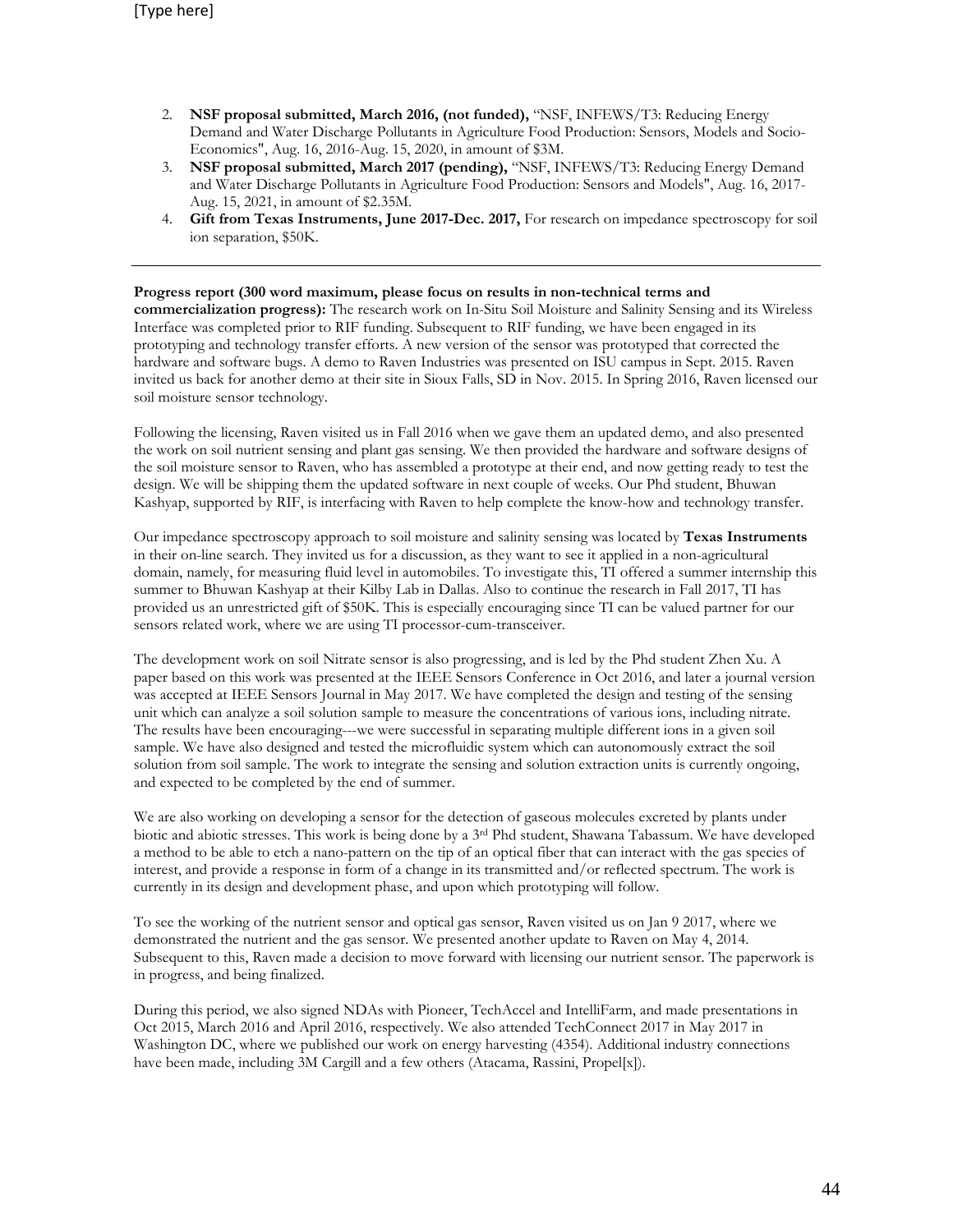**Report Type:** Final

**Title:** The Effect of HMB Supplementation on Adipose Tissue Inflammation and Metabolism

**PIs:** Rudy Valentine

**Company Partners (if applicable, company names only):** MTI

## **Project Goal:**

To examine the mechanisms of a novel and safe therapy that results in fat loss, reduced adipocyte size and inflammation, increased adipocyte fatty acid metabolism and improved metabolic health in obese individuals.

**Publications/presentations based on project:** N/A

**Invention disclosures:** N/A

**External funding applied for (indicate received/denied/pending):** N/A

## **Progress report (300 word maximum, please focus on results in non-technical terms and commercialization progress):**

The project struggled with recruitment and adherence shortcomings, leading to an underpowered study. Participants completing the study experienced weight loss, and improved metabolic blood markers; however, the efficacy of HMB could not be determined due to lack of power. Weight loss obtained in this study did not reduce inflammation or lower susceptibility to an inflammatory stimulus.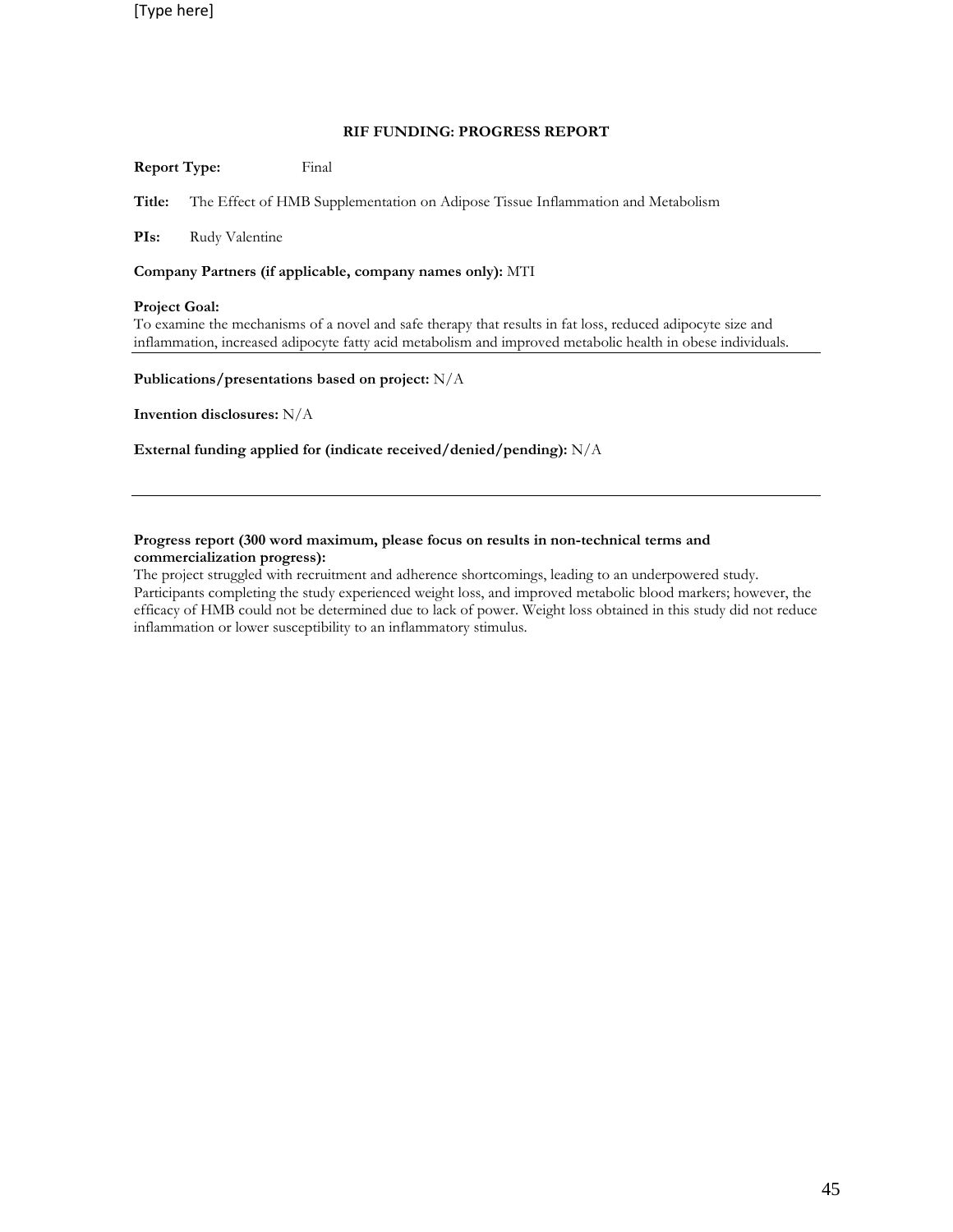## **Report Type:** Interim Report

**Title:** Technology for Value-Add Recycled Plastics and Real-Time Detection of Contamination in Food Packaging and Waste-Stream Diversion

**PIs:** Keith Vorst and Greg Curtzwiler

## **Company Partners (if applicable, company names only):**

Amcor Rigids Dart Peninsula Packaging Niagara Bottling IdeoPak American Packaging Company Johnsonville Sausage Co.

**Project Goal:** To define methods and systems for optimizing recycled plastics packaging substrates to provide value-add features and increase shelf-life of perishable products through real-time data capture during manufacturing and packaging operations.

#### **Publications/presentations based on project:**

## **Speaker/Presenter**

K.Vorst. 2016. Innovations in Recycled Plastics Packaging Technology. REFOCUS Recycling Summit for Society of Plastics Industries (SPI). Orlando, FL. April 26-27.

## **Speaker/Presenter**

K.Vorst. 2016. Real-Time Detection of Organic and Inorganic Contamination in Packaging. 6th International Symposium on Food Packaging-Supporting Safety and Innovation, International Life Science Institute (ILSI). Barcelona, Spain Nov 16-18.

## **Publications:**

- Curtzwiler, Greg W., Williams, Eric B., Maples, Austin L., Davis, Nathan W., Bahns, Ted L., De Leon, J. Eliseo., Vorst, Keith L. Ultraviolet protection of recycled polyethylene terephthalate. J. Appl. Polym. Sci. 134 (2017) 45181.
- Monge-Brenes, Ana-Lorena, Curtzwiler, Greg W., Vorst, Keith. Vitamin K1 and beta-carotene retention in fresh cut Arugula when packaged in post-consumer recycled polymer packaging. In Preparation.
- Curtzwiler, Greg W., Williams, Eric B, Hurban, Emily., Green, Joeseph., Vorst Keith. Influence of postconsumer recycled content on extruded polyethylene film properties. In Preparation.

## **External Funding:**

| 2017      | Proof of concept for test markets. Determination of shelf-life and destructive degradation |  |  |  |  |
|-----------|--------------------------------------------------------------------------------------------|--|--|--|--|
|           | wavelengths in sausage packaging. Funded by the Johnsonville Sausage Co.                   |  |  |  |  |
| 2016      | INFEWS/T3: Enabling Innovative Systems Solutions with High Voltage Atmospheric Cold        |  |  |  |  |
|           | Plasma at the Intersection of Food, Energy, and Water, (National Science Foundation        |  |  |  |  |
|           | (NSF) Proposal number 1639054 \$2,168,720.00 (not reviewed). Note: Includes a              |  |  |  |  |
|           | large component on monitoring packaging contamination, removal or organic                  |  |  |  |  |
| and       | inorganic compounds to add value to plastics.                                              |  |  |  |  |
| 2015-2016 | Online Contamination Analysis of RPET During Forming Processes and Shelf-life Extension    |  |  |  |  |
|           | of Fresh-Cut Produce. Funded – Iowa State University Polymer and Food Protection           |  |  |  |  |
|           | Consortium (funded).                                                                       |  |  |  |  |

#### **Invention disclosures:**

Application Number 62/324,790; ISURF# 04335: Atty. Docket. No 29609.0740 Method for Optimizing Plastics Compositions Used in Packaging to Increase Shelf-Life of Perishable Products and System Thereof

**1.) Publication Number US 20140332994 A1 Detection in Thermoplastics (Danes and Vorst)** International Application Number PCT/CL2014/000020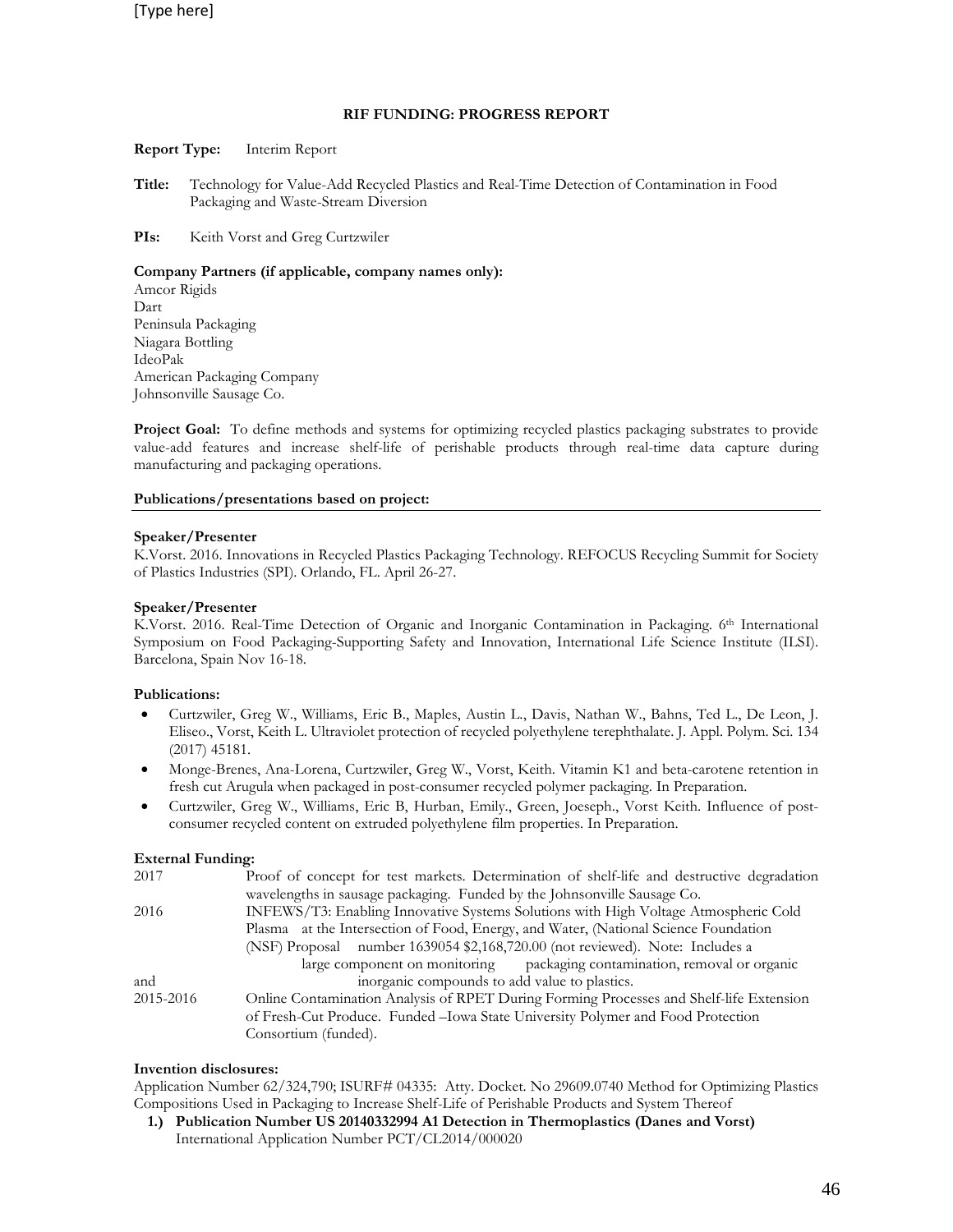## **Progress report (300 word maximum, please focus on results in non-technical terms and commercialization progress):**

This work has shown commercial viability of real-time analysis during plastic conversion is correlated to PCR content, compound identification and thus, shelf-life extension. The results from thermo-mechanical processing of polyethylene terephthalate and high density polyethylene, which is known to cause a variety of degradation reactions in the polymer, produced a multitude of degradation byproducts/molecular structure rearrangement that reflect or absorb UV light and can be controlled though blending, additives and monitoring during conversion. Work completed at ISU mounted with in-line sensors (UV-Vis, IR, X-ray, fluorescence), with room for three more optical sensors (i.e.- Raman, NIR, etc.) demonstrated optimized blends and compounds for increased material performance. The current system has successfully collected full UV-Vis scans from 200-800 nanometers at a speed that can match industry standard extrusion rates. This data will be processed using an algorithm that combines data from the aforementioned sensors to predict PCR content and extend shelf-life by utilizing additives and compounds not visible to the human eye but capable of blocking specific electromagnetic wavelengths that cause degradation to food products.

Blends of polyethylene terephthalate and high density polyethylene containing known amounts of postconsumer recycled material (PCR) were run through several sensor array configurations such as inline UV-Visible light spectrometer (UV-Vis) and energy dispersive x-ray fluorescence (ED-XRF) and infrared (IR). Each sensor collected unique data signals which identifies various classes of chemical compounds and heavy metals present in the polymer matrix. Proof of concept work was performed in the Iowa State University Packaging Lab in conjunction with a commercial extrusion monitoring system and has demonstrated the potential integration into existing packaging manufacturing systems. Corporate partners have been engaged to facilitate installation of the beta system on commercial extrusion and packaging lines to demonstrate scaleability and reliability of the system in real-world applications (Table 1).

| Objective | Task                                                                      | Milestone or<br>Type | <b>Milestone Verification</b>                                                                        | <b>Anticipated Date</b>                            |
|-----------|---------------------------------------------------------------------------|----------------------|------------------------------------------------------------------------------------------------------|----------------------------------------------------|
|           | Manufacturing trial for<br>produce and light sensitive<br>packaging       | Milestone            | Validation of shelf-life extension<br>and reduced nutrient decay in<br>bottles juices and salad kits | Completed                                          |
| 2         | Cost analysis of feedstock, and<br>thermoform container<br>monitoring     | Milestone            | Develop cost models with<br>ISU/IdeoPak for licensing                                                | Completed                                          |
| 3         | Develop marketing and<br>promotional material using<br>CvBiz              | Milestone            | Presentation ready models with<br>product categories for strategic<br>partners                       | Started May 2017                                   |
| 4         | Product line identification and<br>field of use for partners<br>companies | Go/No Go             | Identify field of use to exercise<br>patent license                                                  | Completed with<br>Johnsonville<br>Sausage Co.      |
| 5         | Roll out product to select<br>markets                                     | Go/No Go             | Product claims validated and<br>used in end markets with<br>strategic partners                       | License<br>Agreement to<br>Develop product<br>line |

## **Table 1. Task Progress**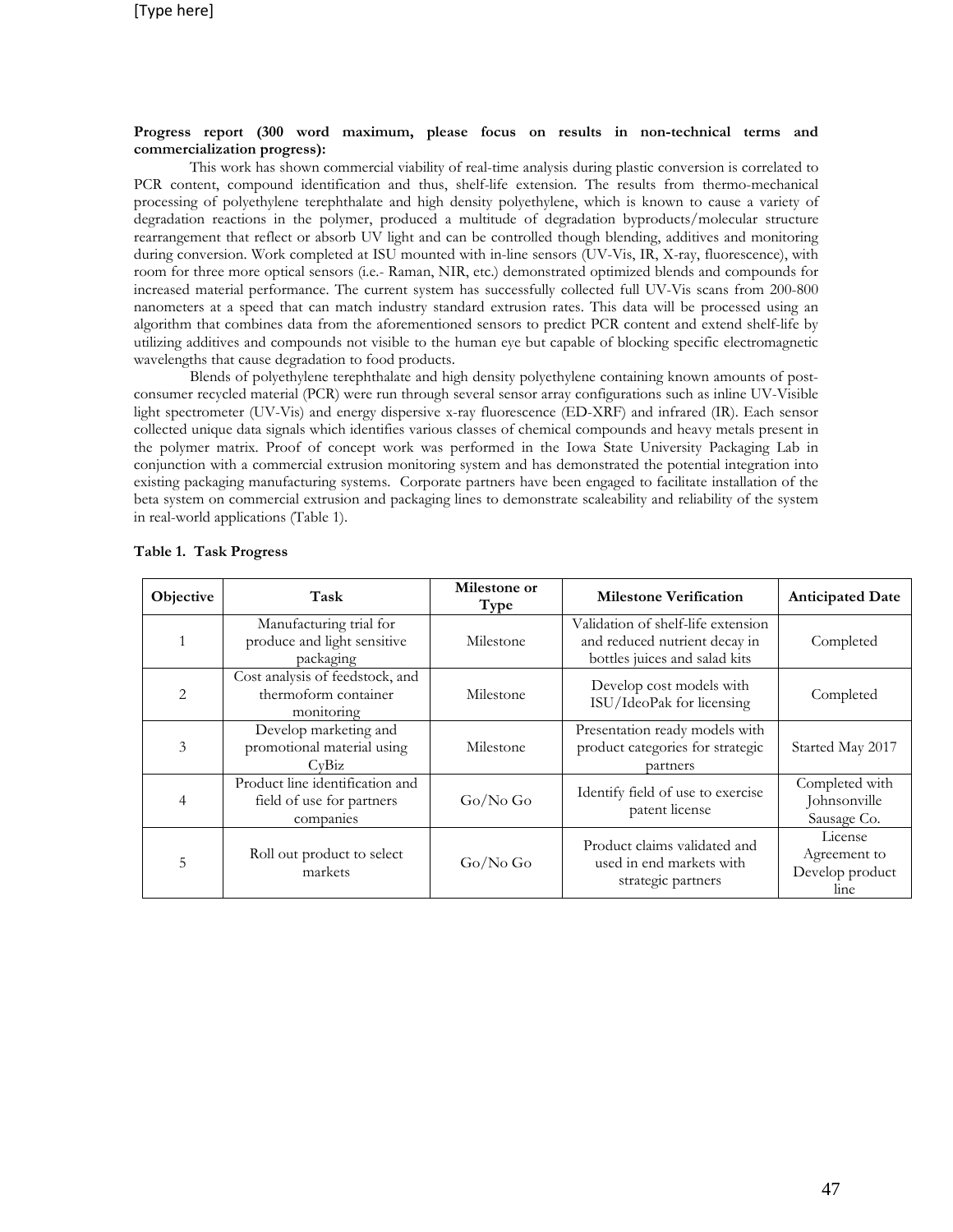#### **Report Type:** Interim

**Title:** Co-production of Higher-value Chemicals with "Drop-in" Biofuels from Animal Manure Using a Novel Liquid-phase Refinery Process (Phase II)

**PI(s):** Wenyu Huang; Danny Anderson

**Company Partners (if applicable, company names only):** Esstar Bio Technology, LLC

**Project Goal:** The goal of this project is to demonstrate the technical feasibility of a two-step biomass conversion process, and the economic feasibility of co-production of high-value chemicals and "drop-in" biofuels from animal manure.

**Publications/presentations based on project:** One presentation was given to a group of surface scientists in Ames Lab with the focus on structure-catalytic property relationship of the catalysts. Two presentations were given in BASF (03/15/16) and ExxonMobil (3/16/16) to attract industrial interests. Private presentations were given during conferences for potential collaborations.

**Invention disclosures:** Plan to file one application based on the conversion of the levulinic acid to βacetylacrylic acid through a novel catalytic process. β-acetylacrylic acid is a high-value chemical that sales at \$20~100/gram currently. We also plan to file another patent on this novel manure processing technology.

#### **External funding applied for (indicate received/denied/pending):**

We applied five SBIR/STTR grants so far and all of them were rejected.

- DOE, STTR; Funding period: 02/22/2017 02/21/2018. Total Award Amount: \$150,000. Huang group award: \$90,000 (includes overhead). "*Co-Production of Value-Added Chemicals and NPK Fertilizers from Animal Manure*" Wenyu Huang, co-PI (subcontractor); Daniel Andersen, co-PI (subcontractor); Esstar Bio Technology LLC, PI.
- NSF, STTR; Funding period: 07/01/2017 06/30/2018. Total Award Amount: \$225,000. Huang group award: \$131,499 (includes overhead). "*Cost-Efficient Production of Medium-Chain Chemicals from Animal Manure*" Wenyu Huang, co-PI (subcontractor); Daniel Andersen, co-PI (subcontractor); Esstar Bio Technology LLC, PI.
- NSF, STTR; Funding period: 07/01/2017 06/30/2018. Total Award Amount: \$225,000. Huang group award: \$131,499 (includes overhead)."*Cost-Efficient Production of Medium-Chain Chemicals from Animal Manure*" Wenyu Huang, co-PI (subcontractor); Daniel Andersen, co-PI (subcontractor); Esstar Bio Technology LLC, PI.
- DOE, STTR; Funding period: 02/22/2016 08/31/2016. Total Award Amount: \$90,000 (includes overhead)."*Catalytic Transformation of Cellulosic Waste Streams to Dicarboxylic Acids and Diols*" Wenyu Huang, PI (subcontractor); Esstar Bio Technology LLC, PI.
- USDA, SBIR; Funding period: 06/01/2016 01/31/2017. Total Award Amount: \$33,000 (includes overhead)."*A Novel Liquid Phase Refinery Process for the Conversion of Agricultural Biomass to "Drop-in" Biofuels*" Wenyu Huang, PI (subcontractor); Esstar Bio Technology LLC, PI.

#### **Progress report (300 word maximum, please focus on results in non-technical terms and commercialization progress):**

During Phase II of this project, we successfully achieved all milestones. Huang group successfully converted a variety of raw animal manure samples from pork, chicken, and beef to value added product—levulinic acid (LA). We successfully obtained good yields of LA from these waste feedstocks (0.006-0.016 ton of LA per ton of manure). Using a market price of LA (\$6300/ton), we estimate the sales of LA will solely contribute approximately \$38-100 additional revenue per ton of animal manure.

Meanwhile, Andersen group analyzed nutrients distribution in the products. We found that liquid product mainly includes nitrogen and potassium nutrients (very little phosphorous), while solid product mainly includes phosphorous. The separation of nitrogen and phosphorous nutrients are desired because excessive phosphorous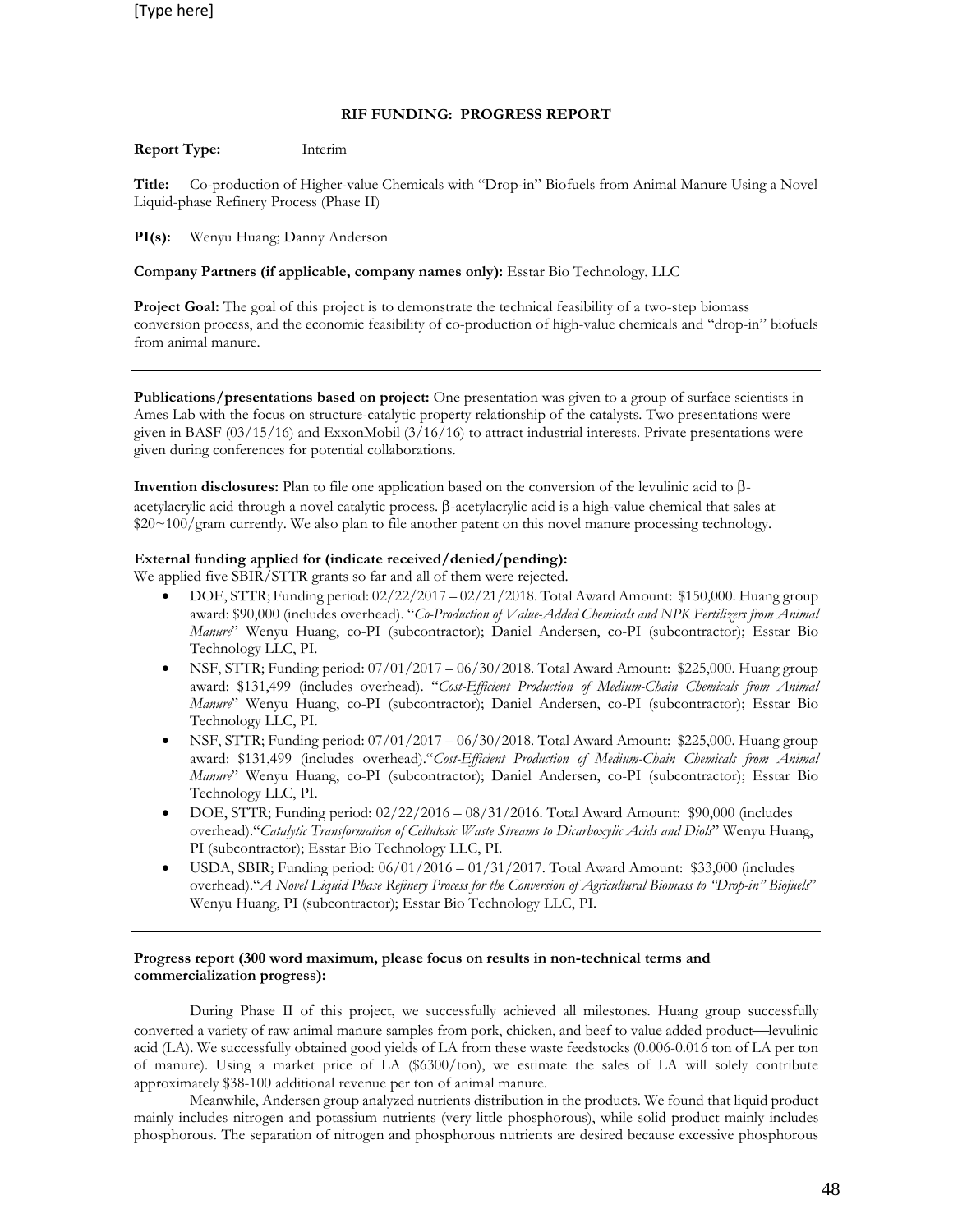nutrient has been put into lands, therefore needs to be removed. This technology will provide an effective way to generate nitrogen-rich and phosphorus-rich compost products for various fertilizer applications. Currently, the farmers ask for \$15 per ton of manure taken away from animal farms. Our technology produces LA (\$38-100) and nutrient rich composts  $(\sim $15)$ , suggesting the process is highly likely to be profitable.

In collaboration with CyBIZ Lab, we conducted more techno-economic analysis. We found that the production scale will significantly impact the Minimum Selling Price (MSP) of LA. The MSP value of LA linearly decreases at <400 ton/day processing scale, while keeps relatively stable in the range of larger scale. We estimate an MSP of LA at \$719 per ton from 400 ton/day processing capacity facility, which is remarkably less than the current market price (\$6300/ton), confirming that the manure processing utilizing this technology will be potentially profitable.

We plan to file a patent disclosure to this novel manure processing technology. In addition, we are going to publish papers regarding this and the conversion of LA to β-acetylacrylic acid.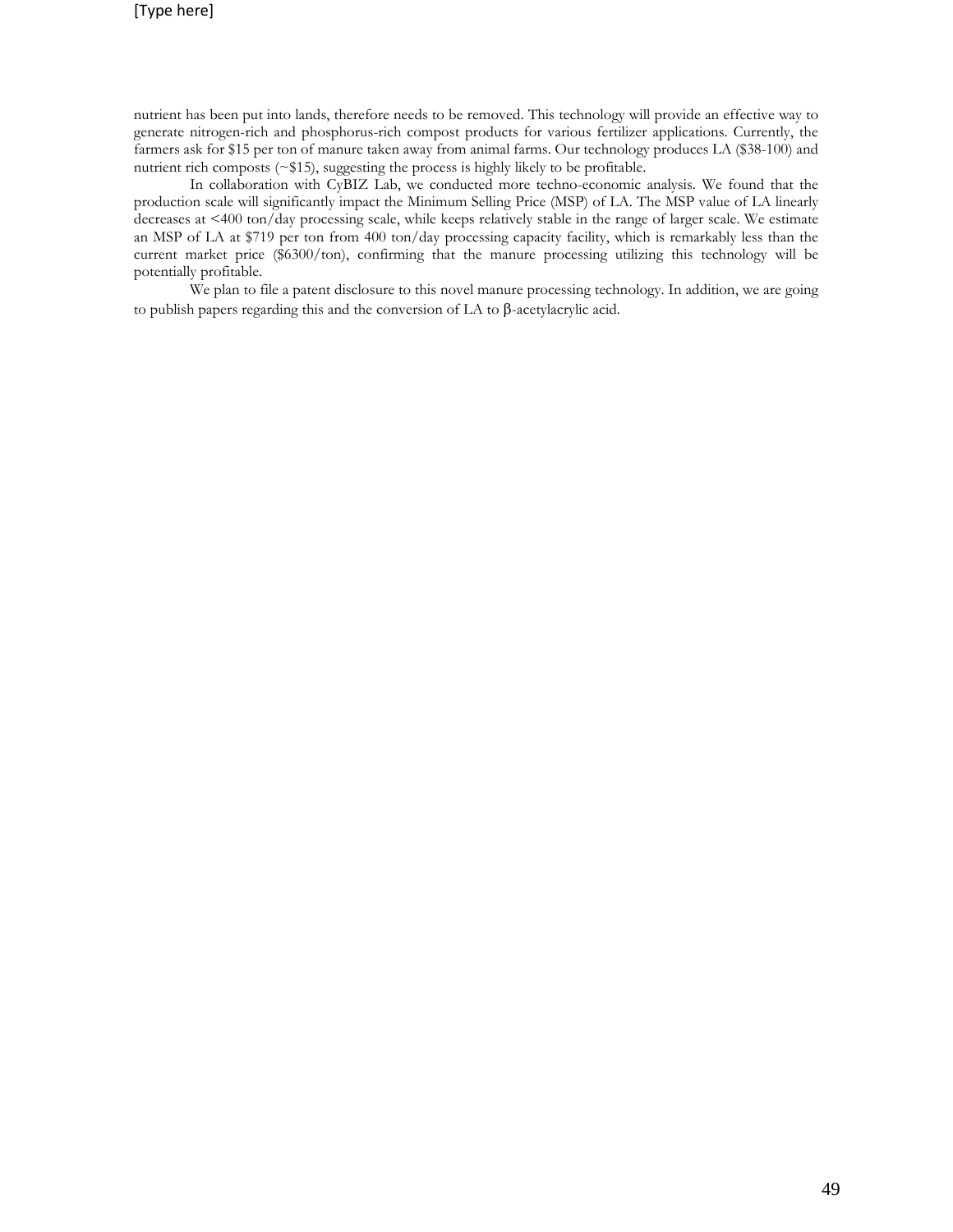**Report Type:** Final

**Title:** No Heat Soldering, Phase I and Phase II

**PI:** Martin Thuo

#### **Company Partners (if applicable, company names only):** SAFI-Tech

**Project Goal:** Scale production of undercooled metal materials and develop application demonstrations for cold soldering and printing conductive lines.

#### **Publications/presentations based on project:**

- 1. "Development of Heat-Free Solders derived using Particles Structure-driven Undercooling" Materials Science & Technology Conference, Salt Lake City, UT, Oct. 23-27 2016
- 2. 'Heat-free solder for wearable/flexible electronics' International Conference on Materials for Advanced technologies, Singapore, June 18-23 2017
- 3. 'Lessons from a droplet' University of Korea, June 16 2017

**Invention disclosures:** Contributions to ISURF #04335, new disclosure in preparation

A new provisional IP was filed in June 2017. This IP is related to methods to readily apply the undercooled metal particles as conductive inks and development of a chemical method to join these particles.

#### **External funding applied for (indicate received/denied/pending):**

SAFI-Tech PI, Ian Tevis, with Prof. Martin Thuo: NSF SBIR Phase I – Funded (\$225,000) SAFI-Tech PI, Ian Tevis, with Prof. Martin Thuo: DoD SBIR Phase I – Denied SAFI-Tech PI, Ian Tevis, with Prof. Martin Thuo: NSF SBIR Phase I – Denied SAFI-Tech PI, Ian Tevis, with Prof. Martin Thuo: NSF SBIR Phase II – Pending Angel Investors have pledged up to \$500,000 need for the seed round. Term sheets are currently under with the lawyers

## **Progress report (300 word maximum, please focus on results in non-technical terms and commercialization progress):**

Project Milestones

- 1. SAFI-Tech scaled the production of Field's metal to 50g by introducing heat into the processor. These undercooled particles show high purity (>85 %) and stability, with the metal remaining liquid up to -37  $\rm{^{\circ}C}.$
- 2. A higher temperature solder (melting point over 200 °C) was formulated and stabilized into liquid micro-particles. This new solder has been used to solder copper and form electrical contacts with Aluminum. The ability to solder aluminum is a unique advance in the soldering technology.
- 3. The focus of this milestone was shifted to copper instead of aluminum because of its relevance in electronics. A custom organic flux with moderate flux activity was used to join two copper sheets to make a conductive joint. Flux allows pressed undercooled particles to wet the surface of the copper.

Business Milestones

- 1. CyBIZ lab worked with SAFI-Tech to identify customers who can use our technology, identify potential competitors, and assess possible markets. A list of over fifty 3D printing companies was delivered to SAFI-Tech. SAFI-Tech has completed the ISU's StartUp Factory program and new customers have been identified, with 3 major corporations discussing NDA and MTA to facilitate collaboration which would eventually translate to adoption of our technology. SAFI-Tech was awarded a NSF SBIR Phase I grant based upon undercooling technology and preliminary results from the RIF grant helped secure that funding.
- 2. SAFI-Tech has pivoted from the syringe application system to the direct write and paste application systems for convenience.
- 3. Investors have been engaged to raise the seed round and a second investor has been approach in preparation for the series A fundraising.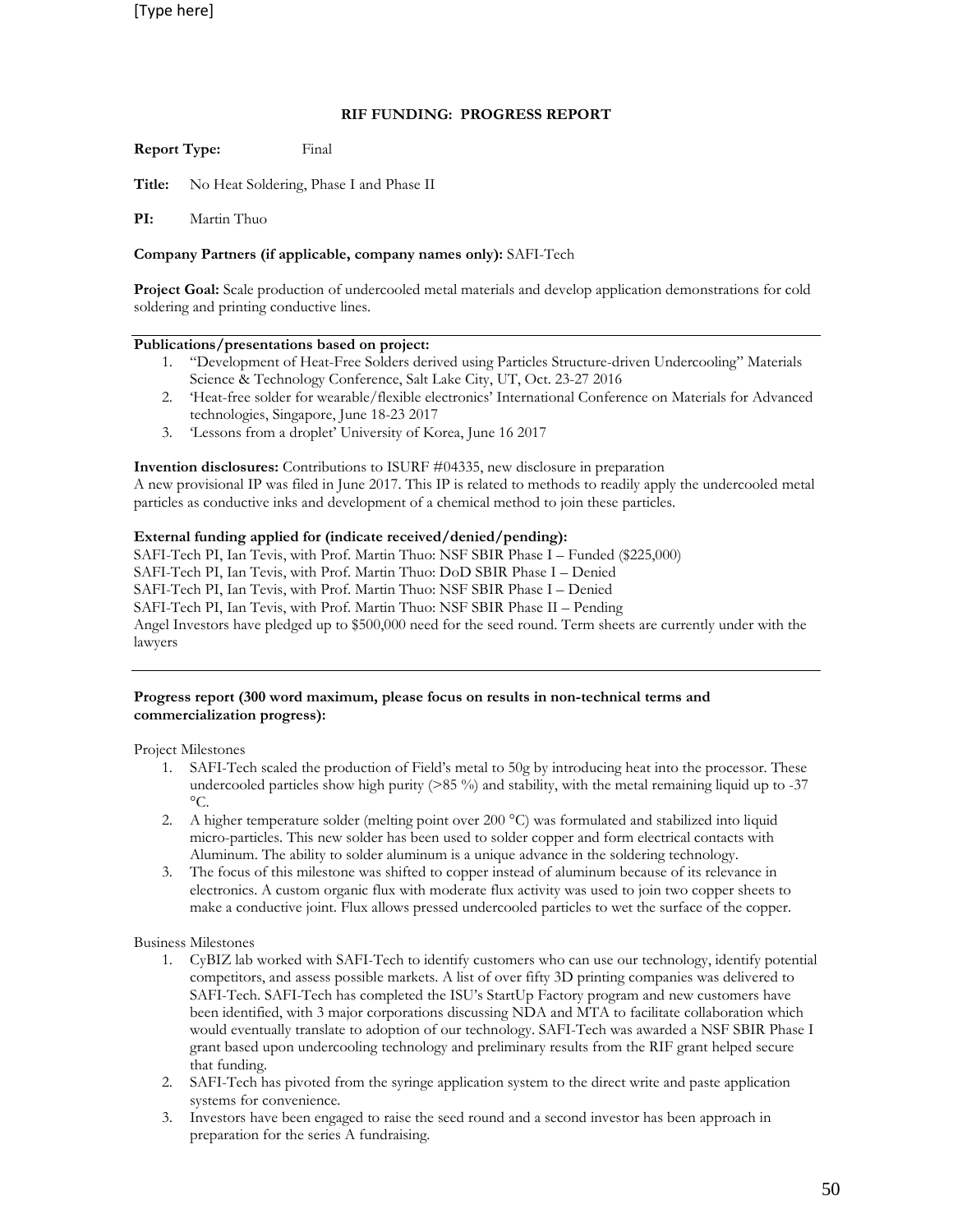Deliverables

- 1. SAFI-Tech has developed a paste/flux and application method for cold soldering copper sheets using Field's metal. The joined sheets are mechanically (only limited by the mechanical strength of the Field's metal) and electrically robust. Pastes and ink formulations have been developed for the application prototypes for "traditional" soldering and direct writing of conductive lines.
- 2. Prototype demonstrations of screen printing of undercooled particles, direct writing of conductive lines on paper, and direct paste application. The direct paste application demonstration helped SAFI-Tech in convincing a NSF SBIR program manager to support a Phase I grant application.
- 3. Application of the heat-free solder in fabrication of MEM force sensors, Wheatstone bridges, and in the assembly of a radio kit was achieve.
- 4. Longevity studies on the formulated particles is on-going and this demonstrates that the loss in the total yield (over 8 months at the moment) is <5 % under an appropriate solvent. This demonstrates that the particles can survive ambient storage conditions.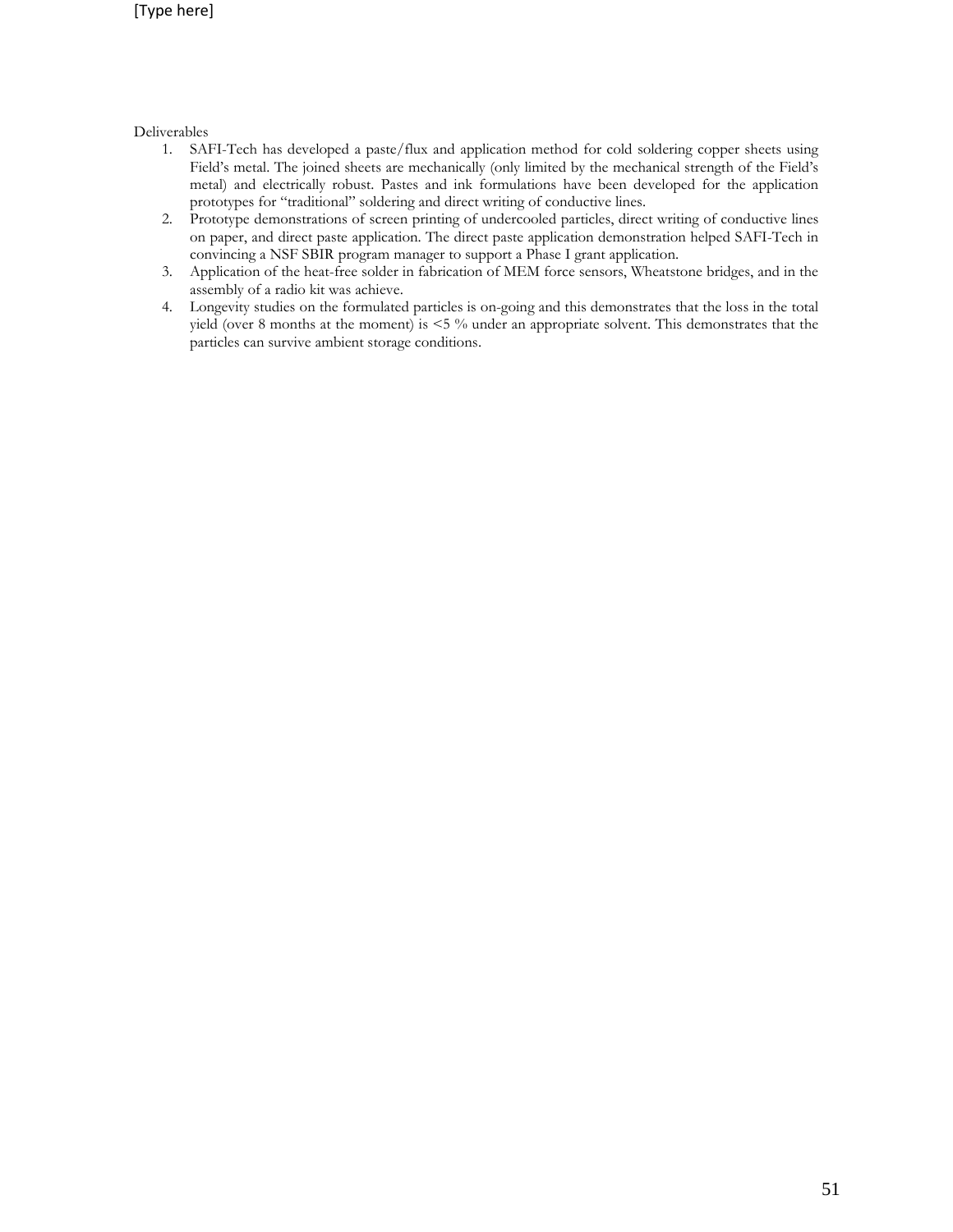#### **RIF FUNDING: PROGRESS REPORT**

**Report Type:** Interim

**Title:** Safe and Convenient Chemical Purification System

**PIs:** Eric Cochran,

**Company Partners (if applicable, company names only):** Polymer Advantage, LLC

#### **Project Goal:**

Develop an innovative chemical purification system for laboratory scale research that is safe, fast, economical, standalone and portable.

**Publications/presentations based on project:** None

**Invention disclosures:** ISURF 04287

**External funding applied for (indicate received/denied/pending):** None

#### **Progress report (300 word maximum, please focus on results in non-technical terms and commercialization progress):**

Our research team at ISU, in collaboration with Polymer Advantage, LLC, applied for NSF SBIR funding for 2017. We received some good comments and suggestions from the reviewers, however the project was not chosen to be funded. We will apply again for 2018 NSF SBIR funding. During the semester, two undergraduate students were hired to complete the computer aided design of the purification apparatus. This included the replacement of our current and not so user-friendly column system with an innovative and easy to use/install system (columns and chemical refilling system). The design was completed and we will now start the assembly of the prototype purification system. This requires us to fabricate custom parts, purchase already made parts, *i.e. control panels columns, tubing, column packaging etc.,* and assemble the system. After this has been completed, we will start field trials.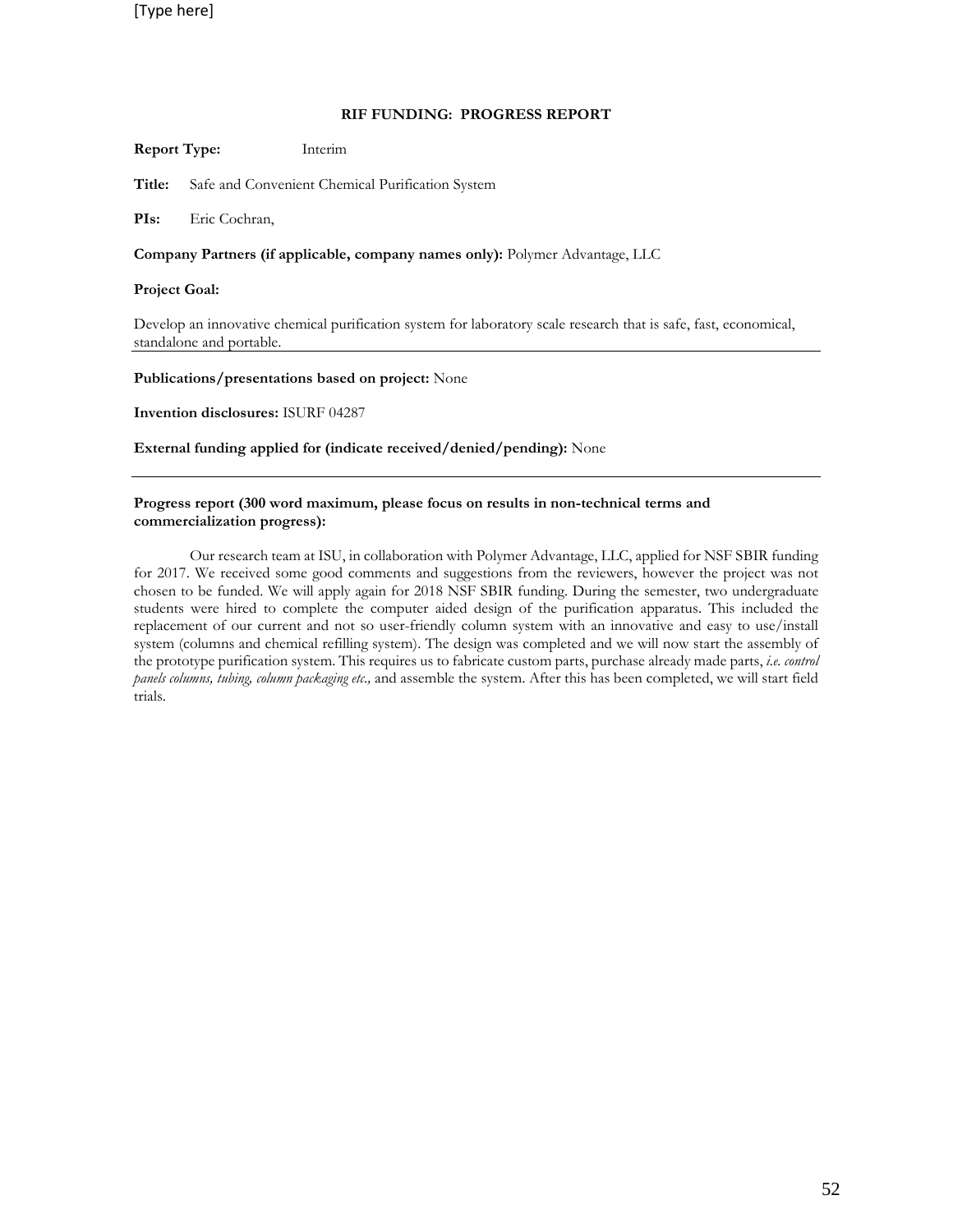#### **Report Type:** Interim

**Title:** Metal Separation for Recovering Rare-Earth and Specialty Metals from Electronics Waste

**PIs:** Martin Thuo

## **Company Partners (if applicable, company names only):** Sep-All, LLC

Project Goal: Scale the processing capability with increase in purity of the separated materials.

## **Publications/presentations based on project:**

"Dumpsites as 21st century mines: Affordable recovery rare-earths and critical materials from e-waste" 2017 ACS Sustainable Chemistry & Engineering Lectureship Awards: Symposium in Honor of Jinlong Gong, San Francisco, CA April 2-6 2017 (invited talk)

#### **Invention disclosures:**

#### **External funding applied for (indicate received/denied/pending):**

Sep-All PI, C. Frankiewicz, with Prof. Martin Thuo: NSF SBIR Phase I – Denied Sep-All PI, C. Frankiewicz, with Prof. Martin Thuo: NSF SBIR Phase I – pending

## **Progress report (300 word maximum, please focus on results in non-technical terms and commercialization progress):**

Project Milestones:

- 1. Sep-all scaled the processing from a few mg to 50 g processing scale and optimized the processing conditions to allow rapid separation times ranging from 0.5-3 hrs.
- 2. Industrial alloys, brass and pyrite, were separated into their constituent components using our method. Similarly, mixed materials (polymers, ceramics and/or metals) were also separated in up to 100 g scale. The separated materials were obtained either in their oxidized precipitates, as chelates, or in the reduced pure form.
- Depending on the native composition, the purity of obtained materials ranged from 80-100 %. During the separation process, we observed that when a target element could be converted into a selfassembled particles, they were of higher purity.

Business Milestones

- 1. A business canvas and pitch deck (presentation) has been prepared with the help of the ISU startup factory. The business model and path to profitability has also been modelled to allow for better projection of rate of growth of the business
- 2. Sep-All has completed the ISU startup factory program and is working with a CyBiz intern to continue the customer discovery process, especially for a new proprietary product that has emerged from the scaling process. For the separation process, customer discovery has been concluded and various partners and potential customers have been contacted. Three new potential customers have been approached and two MTA and NDA are being discussed to allow for further development of the process.
- 3. Based on price and/or supply risk, Sep-all has recently pivoted to a more focused recovery of gold (motherboards), rare-earths (magnetic components) and indium (displays) from electronic wastes.

#### Deliverables

- 1. Sep-all has demonstrated that the purification process can be scaled from a few grams to tens of grams and for multi-phase materials, this can be scaled to 100 g. The process has been optimized to allow for rapid purification and density-based separation of different components has been demonstrated for multi-phase materials.
- 2. The business model/path to profitability has been mapped out indicating that Sep-All will be profitable in the near future based on the current market prices and projected ease of scalability.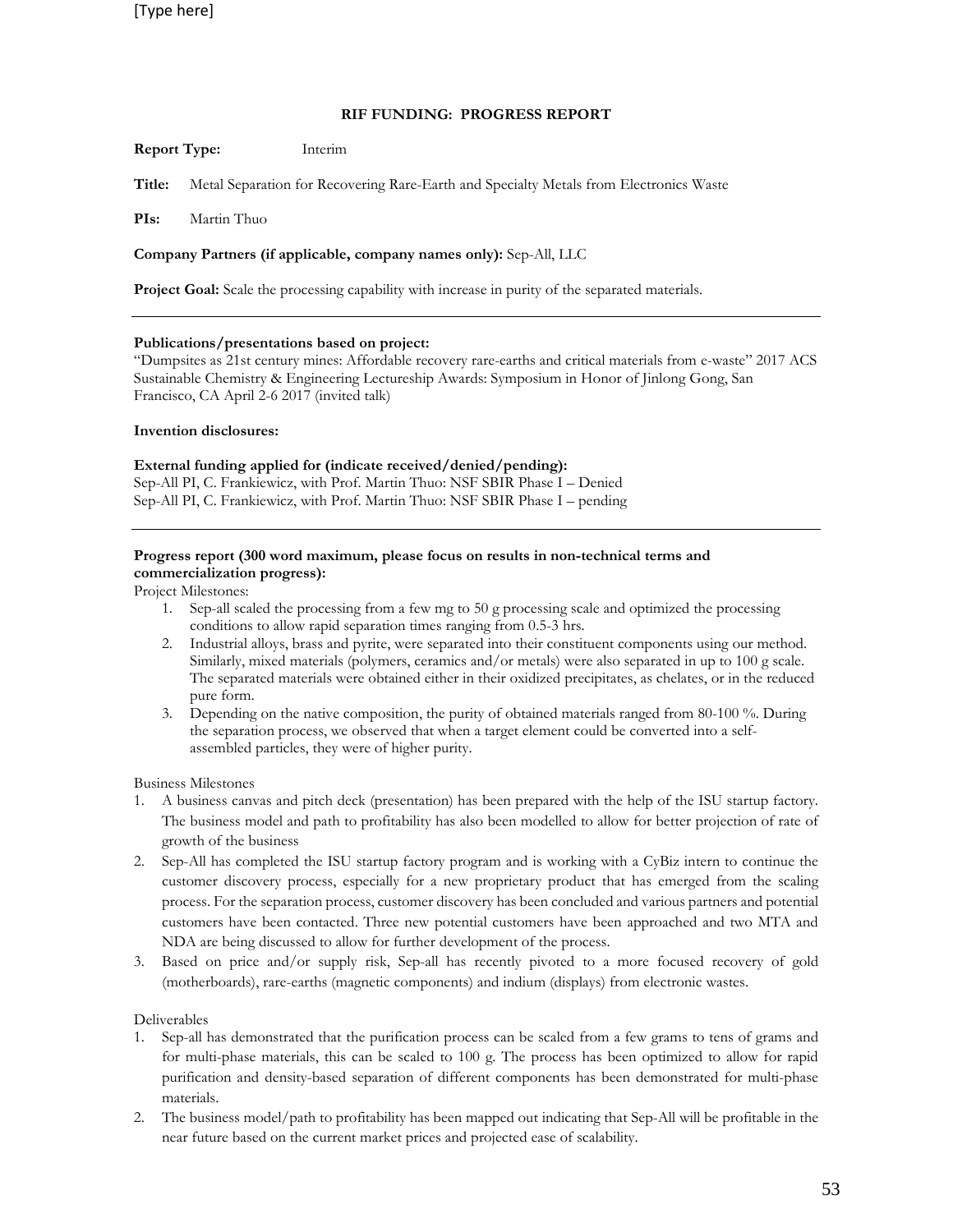**Report Type:** Interim

**Title:** Design Certification of Hexcrete Wind Turbine Tower Cells

**PIs:** Sri Sritharan

**Company Partners (if applicable, company names only):** HZ Windpower Iowa and Barr Engineering

Project Goal: Certification of components for hexcrete wind turbine towers to facilitate adoption of Hexcrete technology for tall wind turbine towers.

## **Publications/presentations based on project:**

**Invention disclosures:** 

**External funding applied for (indicate received/denied/pending):** 

**Progress report (300 word maximum, please focus on results in non-technical terms and commercialization progress):**

This project began June 1, 2017.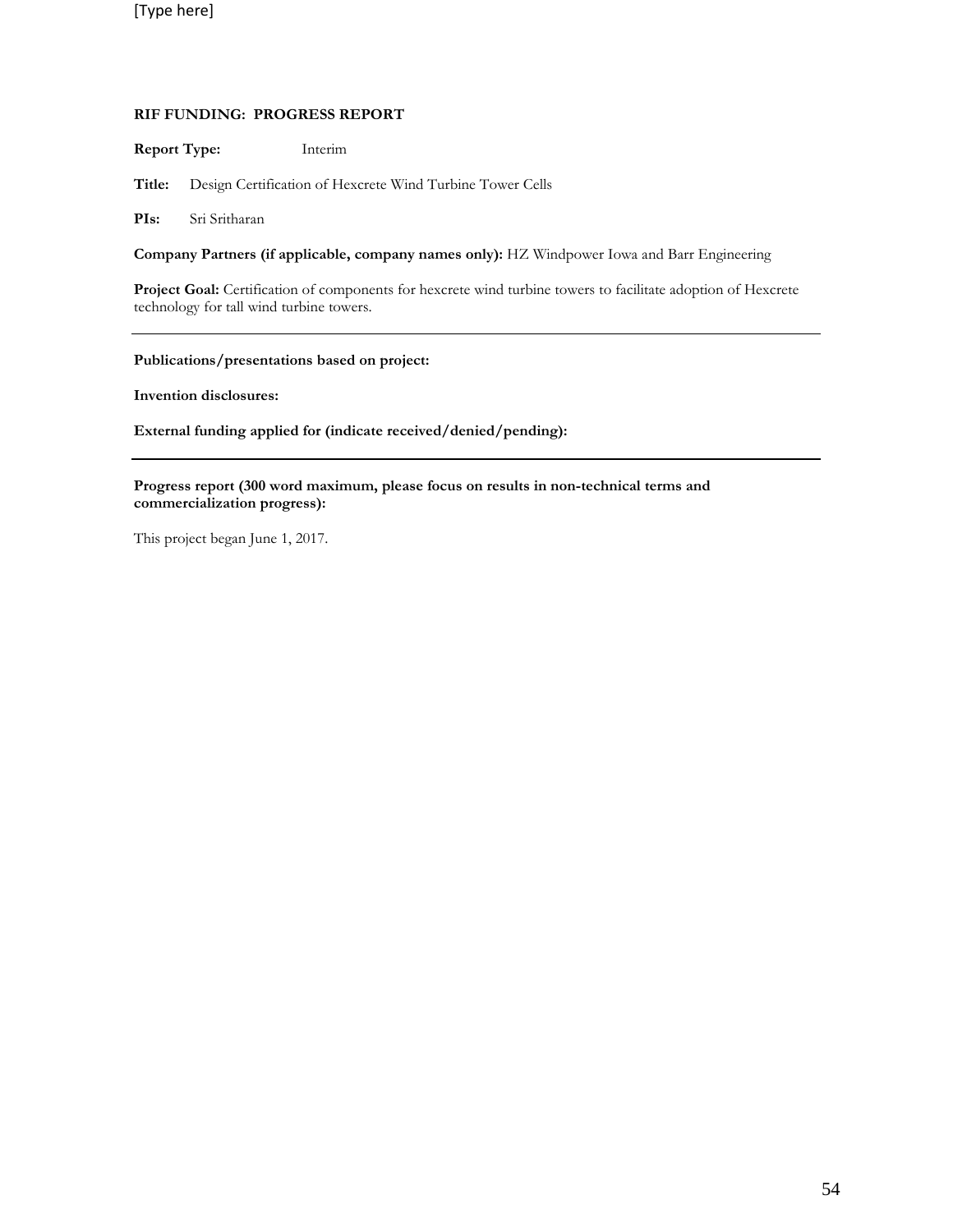## **RIF FUNDING: PROGRESS REPORT**

**Report Type:** Interim

**Title:** A Non-Vertical Dynamic Flow Sensing Technology for Bulk Materials

**PIs:** Manjit Misra

**Company Partners (if applicable, company names only):** FloMetrix

Project Goal: To develop and test a sensing technology for non-vertical flows.

**Publications/presentations based on project:** 

**Invention disclosures:** 

**External funding applied for (indicate received/denied/pending):** 

**Progress report (300 word maximum, please focus on results in non-technical terms and commercialization progress):**

This project began June 1, 2017.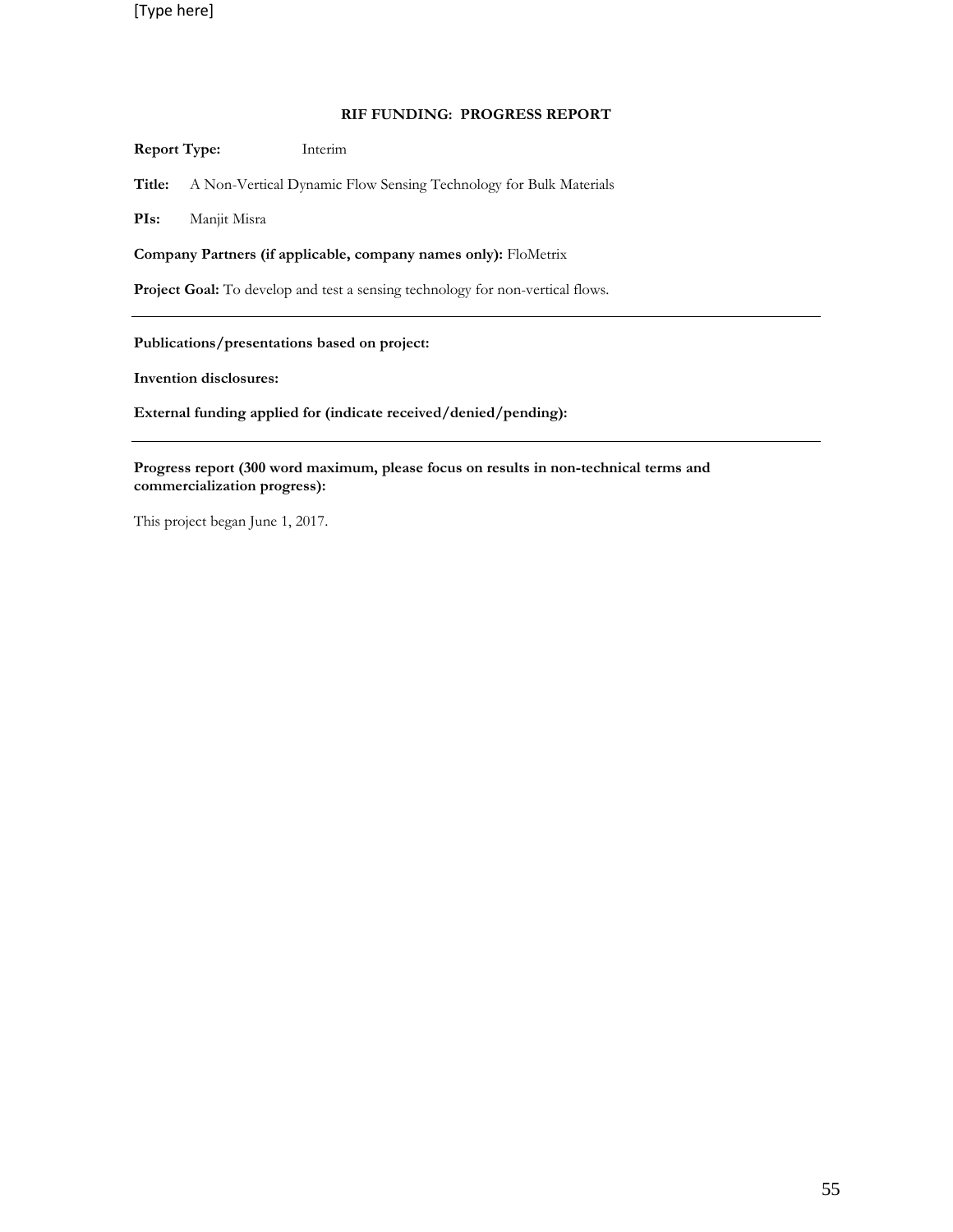

# **University of Northern Iowa Annual Economic Development and Technology Transfer Report – FY2017**

# **Section 1. UNI's Economic Development Activities to Enhance Economic Growth in Iowa – Highlights and Summary**

The University of Northern Iowa (UNI) provided economic development assistance throughout all of Iowa's 99 counties for the 18<sup>th</sup> consecutive year. UNI's economic development outreach programs are housed in the Business and Community Services (BCS) department. Since 2000, BCS has engaged the entire university community in its outreach efforts, including faculty, staff, students, and alumni – all of whom play a critical role in *Building a Better Iowa*.

Specific areas of service offered by UNI BCS include: entrepreneurship, community and economic development, market research, environmental research, sustainability, advanced manufacturing, metal casting, and additive manufacturing.

## **Some exceptional recognition and milestones in the past year include:**

- UNI won the American Association of State College and Universities (AASCU) Excellence and Innovation Award. Led by BCS' Institute for Decision Making (IDM) and supported by BCS' Center for Business Growth and Innovation (CBGI), the Regional Entrepreneurship Project won the national award for leadership in regional and economic development. In just four years, UNI's Regional Entrepreneur Project has positively impacted 17 counties in five economically challenged regions by providing entrepreneurial development assistance to local and regional development organizations.
- The UNI Metal Casting Center (MCC) and Additive Manufacturing Design Lab was awarded the national runner up for casting of the year by the American Foundry Society. It was awarded this recognition for creating a 3D printed core for an innovative military project. This is a new award for 3D printed cores and molds. MCC is recognized as a nationwide leader 3D printed sand cores and molds.
- UNI served as the host institution for the Green Iowa AmeriCorps project. BCS' Center for Energy and Environmental Education (CEEE) was recognized as a top site by Green Iowa AmeriCorps for completing 1,316 residential energy projects, including energy assessments and efficiency projects, across seven Iowa communities in the past year.
- IDM and the Iowa Waste Reduction Center (IWRC) celebrated their 30-year anniversaries. Since 1987, IDM has provided economic development assistance to more than 800 communities across all regions of Iowa. IWRC has conducted more than 6,000 environmental on-site reviews for small businesses across Iowa. Both programs have adapted and helped communities and small businesses adapt to the changing economy over the last three decades.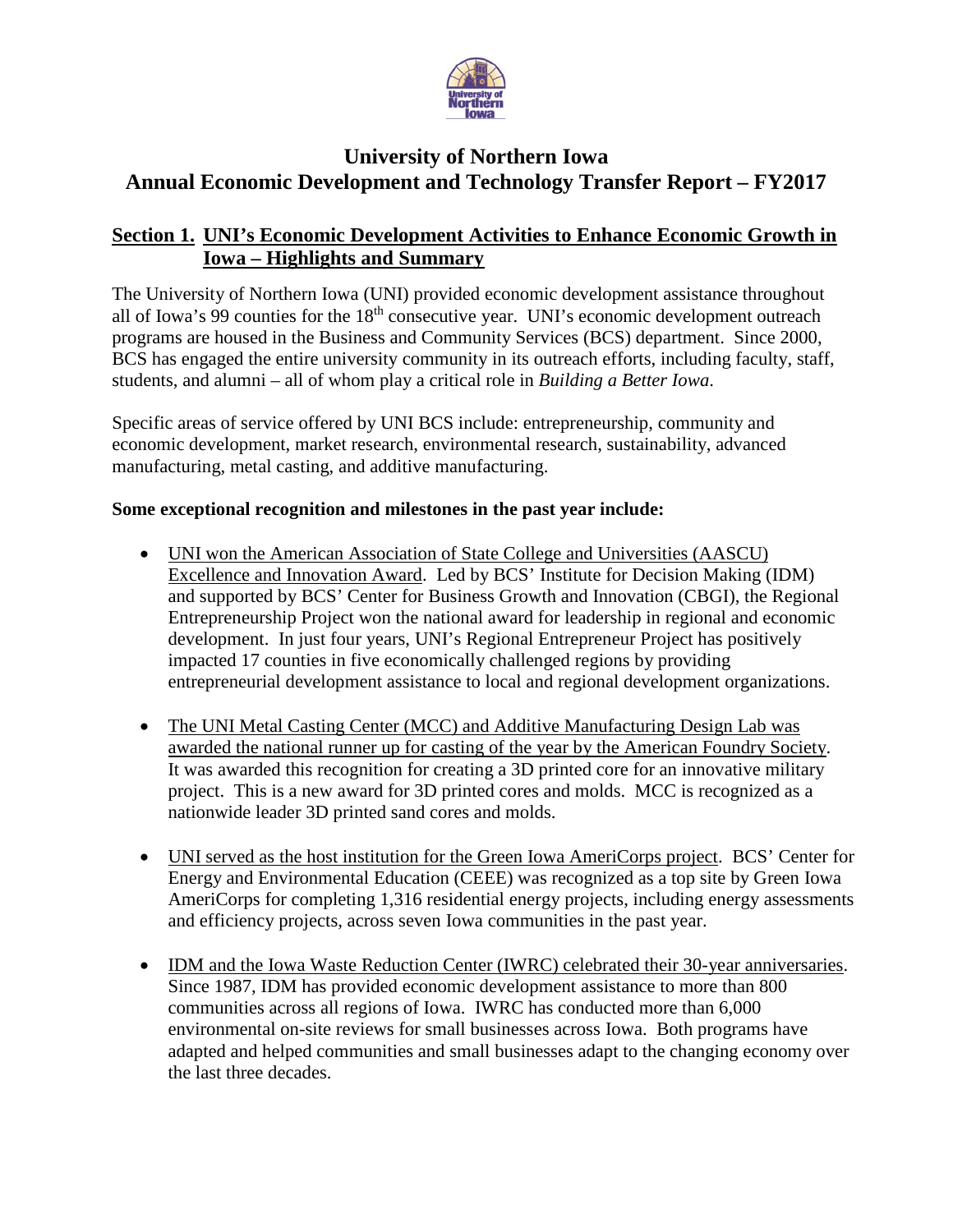

# **Summary of BCS' key economic development program outcomes for FY2017:**

## *Overall*

- Provided service in all 99 counties to nearly 3,000 unique business, community and local government clients including an additional 29,000 unique visitors to MyEntre.Net/IASourceLink
- Reached more than 419,000 Iowans through BCS programs and projects
- Engaged 216 faculty members and 356 students in the delivery of BCS services and another 3,240 students were reached by BCS programs
- Leveraged each \$1 invested by the state with \$5 in private grants, fees or federal funding

# *Entrepreneurship, Business Incubation and Technology Transfer*

- Provided job growth assistance to 107 second-stage Iowa companies through Advance Iowa, the state's certified Economic Gardening program
- Increased participation of entrepreneurs in IASourceLink online resources, a joint program between UNI and the Iowa Economic Development Authority (IEDA), to 59,000 user sessions
- Supported 678 Iowa businesses with market information by the Business Concierge team
- Housed 16 new companies in the UNI incubators
- Graduated 77 innovators from the Innovation Incubator and the former 4<sup>th</sup> Street Incubator during the past decade
- Served 280 new clients through UNI's Small Business Development Center (SBDC)
- Incubated 23 student businesses in the John Pappajohn Entrepreneurial Center's (JPEC) R.J. McElroy Student Business Incubator and 22 additional student entrepreneurs were assisted by the affiliate program
- Received 11 new intellectual property disclosures from UNI faculty and staff
- Filed 5 patent applications and received 2 patents
- Approved 1 new license resulting in 9 license agreements generating income
- Continued to jointly work with the Iowa State University (ISU) Research Foundation to assess and commercialize intellectual property and submitted a joint patent

## *Waste Reduction, Environmental Assistance and the Bioeconomy*

- Hosted the Green Iowa AmeriCorps sites that combined to complete 1,316 residential energy projects and conducted 480 educational programs with 16,300 people in attendance
- Implemented 648 team projects in the community and garnered 7,132 volunteer hours through the Green Iowa AmeriCorps program
- Improved food security for 100 families in 4 Waterloo neighborhoods through the Corporation for National and Community Service and CEEE's VISTA program
- Distributed native prairie seeds to 40 Iowa counties as part of the Tallgrass Prairie Center's (TPC) roadside vegetation project
- Assisted Eastern Iowa counties with prairie plantings in priority watersheds through the TPC
- Provided painter training at UNI or satellite sites for 210 painters within all military branches at IWRC's painting facility and at satellite facilities
- Provided environmental technical assistance and on-site reviews through IWRC to 156 small businesses, conducted 8 food waste projects and certified 6 breweries through the Iowa Green Brewery Certification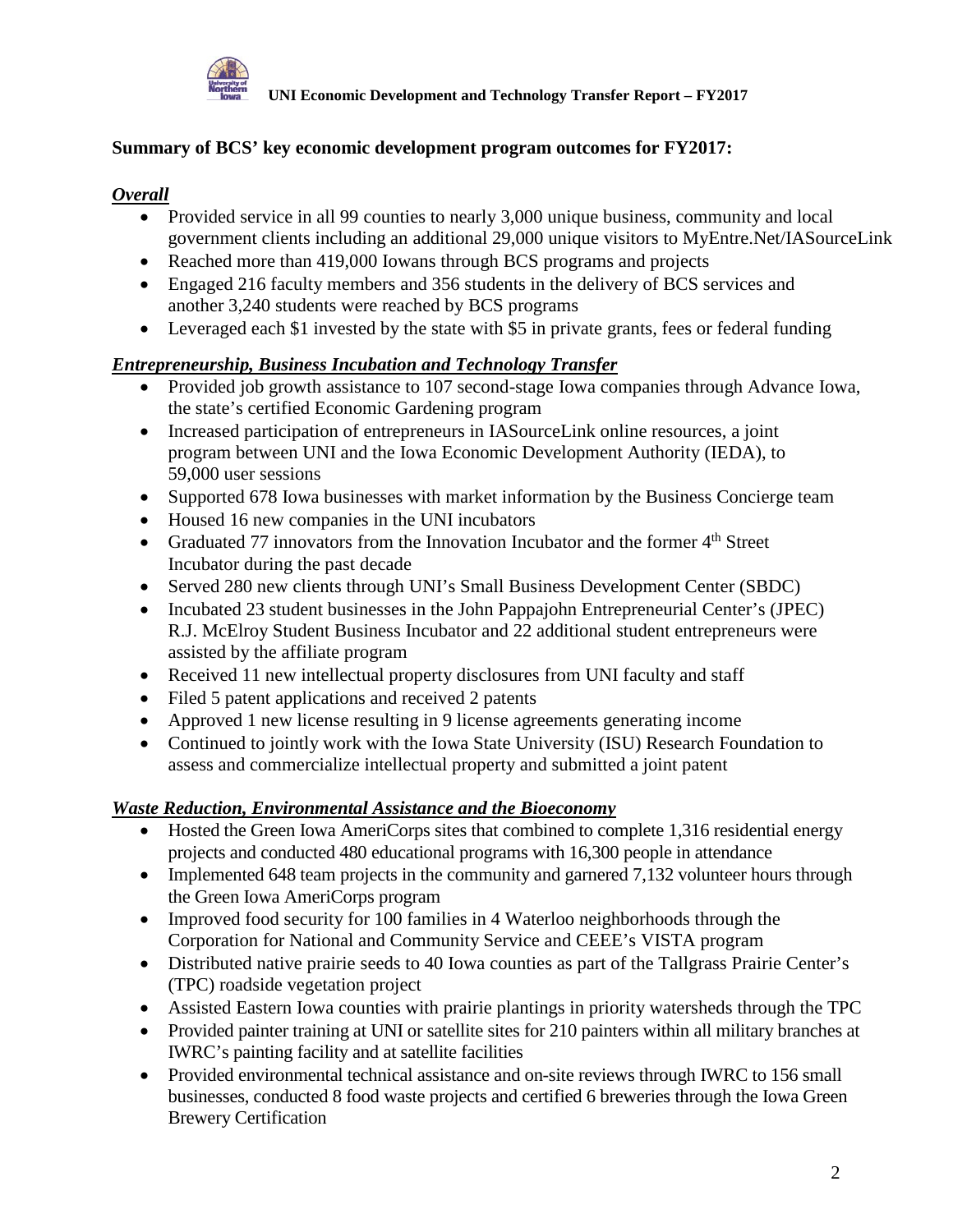

## **UNI Economic Development and Technology Transfer Report – FY2017**

- Increased the number of participating restaurants and institutional buyers in the Buy Fresh, Buy Local program resulting in \$2.6 million spent on locally grown Iowa foods
- Developed an online database and web mapping portal for the Cultivation Corridor and Iowa Biotechnology Association through the GeoTREE program
- Updated 17 Iowa watersheds' National Hydrography Dataset in collaboration with the Iowa Department of Natural Resources (DNR) and GeoTREE
- Completed a project to model solar radiation potential for all of Iowa and developed a mapping application for public use
- Provided recycling and reuse project funding and outreach services to 20 companies and organizations through the Recycling Reuse Technology Transfer Center (RRTTC)

# *Local Economic Development*

- Partnered with IEDA and Iowa utility companies to conduct an analysis of statewide existing industry data, which was led by IDM
- Continued as a designated Economic Development Administration (EDA) University Center and expanded the regional entrepreneurship project into its 5th region (a 6-county region in Northeast Iowa) through a partnership between IDM and CBGI
- Provided strategic planning and comprehensive technical assistance by IDM to 54 community partners and 4 additional regional groups across Iowa
- Expanded the market for economic development training to include a 6-state region through the IDM-led Heartland Economic Development Course and achieved enrollment of 85 entry-level economic developers
- Created an average of approximately 1,500 jobs through local economic development technical assistance from IDM, as reported by community clients

# *Advanced Manufacturing & Market Research*

- Served 40 Iowa companies and 70 additional foundries and supply chain companies with custom 3D sand-cast core and mold printing services through the additive manufacturing program of MCC
- Assisted the Rock Island Arsenal with research, development and training projects for the Army and Navy through MCC and IWRC
- Hosted 750 visitors to demonstrate additive manufacturing at MCC's additive manufacturing center and design lab
- Conducted Department of Defense sponsored research with all branches of the military at MCC foundry operations and additive manufacturing center
- Provided market research and competitive intelligence to 17 Iowa companies by Strategic Marketing Services (SMS)
- Conducted an industry sector partnership inventory and an analysis of Iowa's existing industry through a partnership between SMS and IDM
- Provided painting and coating research, development and training to each branch of the military and 8 Iowa companies by IWRC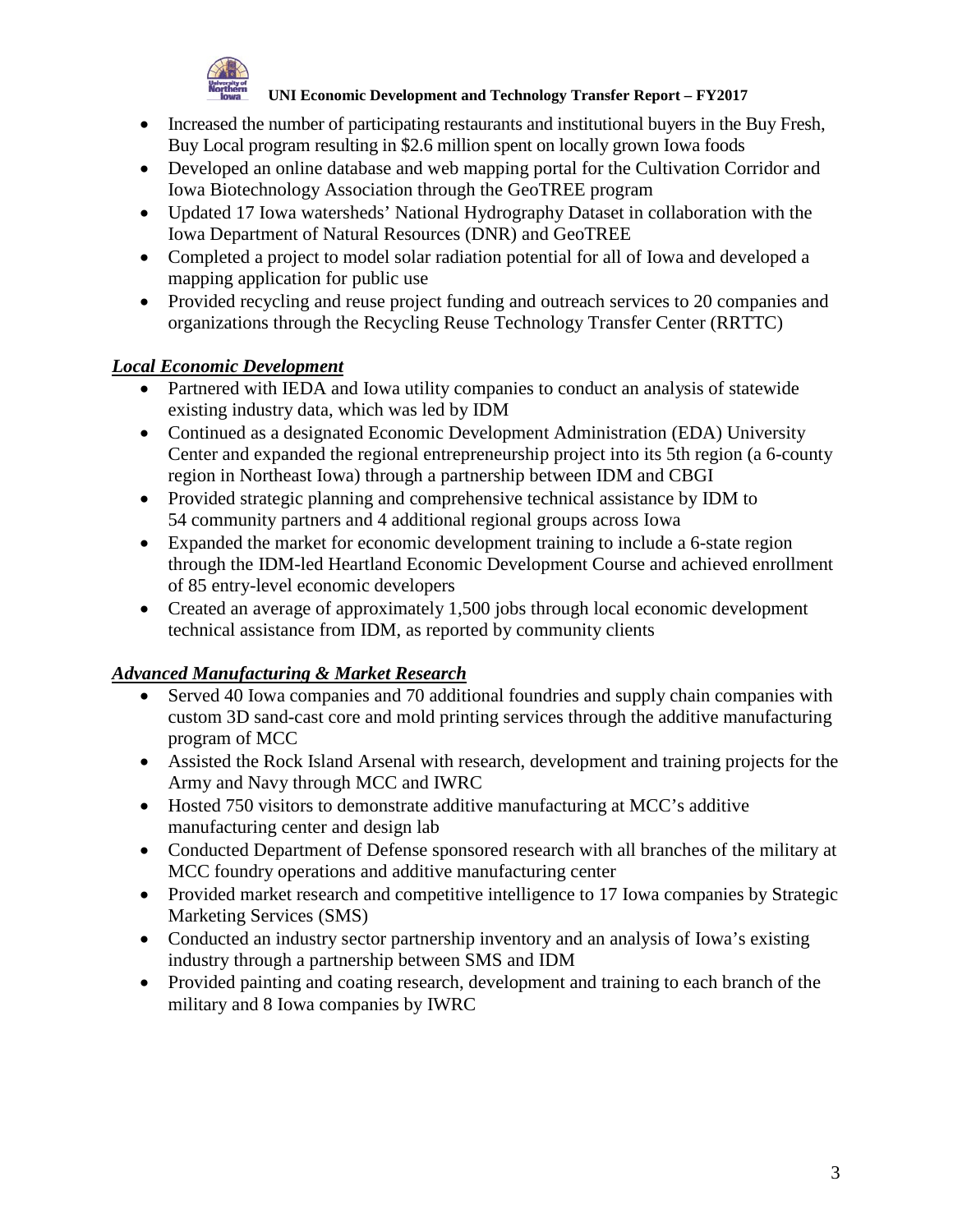

# **Section 2. Technology Transfer and Intellectual Property**

|                                                                                                                                             | <b>UNI</b>            |
|---------------------------------------------------------------------------------------------------------------------------------------------|-----------------------|
| Number of disclosures of intellectual property                                                                                              | 11                    |
| Number of patent applications filed                                                                                                         | 5                     |
| Number of patents awarded                                                                                                                   | $\mathcal{D}_{\cdot}$ |
| Number of license and option agreements executed on institutional<br>intellectual property                                                  | $\overline{2}$        |
| Number of license and option agreements yielding income                                                                                     | 9                     |
| Revenue to Iowa companies as a result of licensed technologies                                                                              | \$3,700,000           |
| Number of start-up companies formed, in total and in Iowa                                                                                   | 134/134               |
| Number of companies in research parks and incubators                                                                                        | 24                    |
| Number of new companies in research parks and incubators                                                                                    | 16                    |
| Number of employees in companies in research parks and incubators                                                                           | 87                    |
| Royalties/license fee income                                                                                                                | \$35,050              |
| Total sponsored funding                                                                                                                     | \$37,800,000          |
| Corporate-sponsored funding for research and economic development<br>and revenue generation (excludes corporate philanthropy - all in Iowa) | \$875,000             |
| i. Annual appropriations for economic development                                                                                           | \$1,066,419           |
| ii. Regents Innovation Fund                                                                                                                 | \$900,000             |

## **FY2017**

# **Section 3. Overview of UNI's Economic Development Programs**

UNI outreach services for community and economic development activities are outlined in a table format on the following six (6) pages. The format provides a brief overview of each program, its purpose, those served, outcomes for the past year, and some aggregate outcomes as well. Together, the programs served nearly 3,000 unique businesses and organizations in the past year and another 29,000 individuals through the MyEntre.Net entrepreneurial development system and IASourceLink.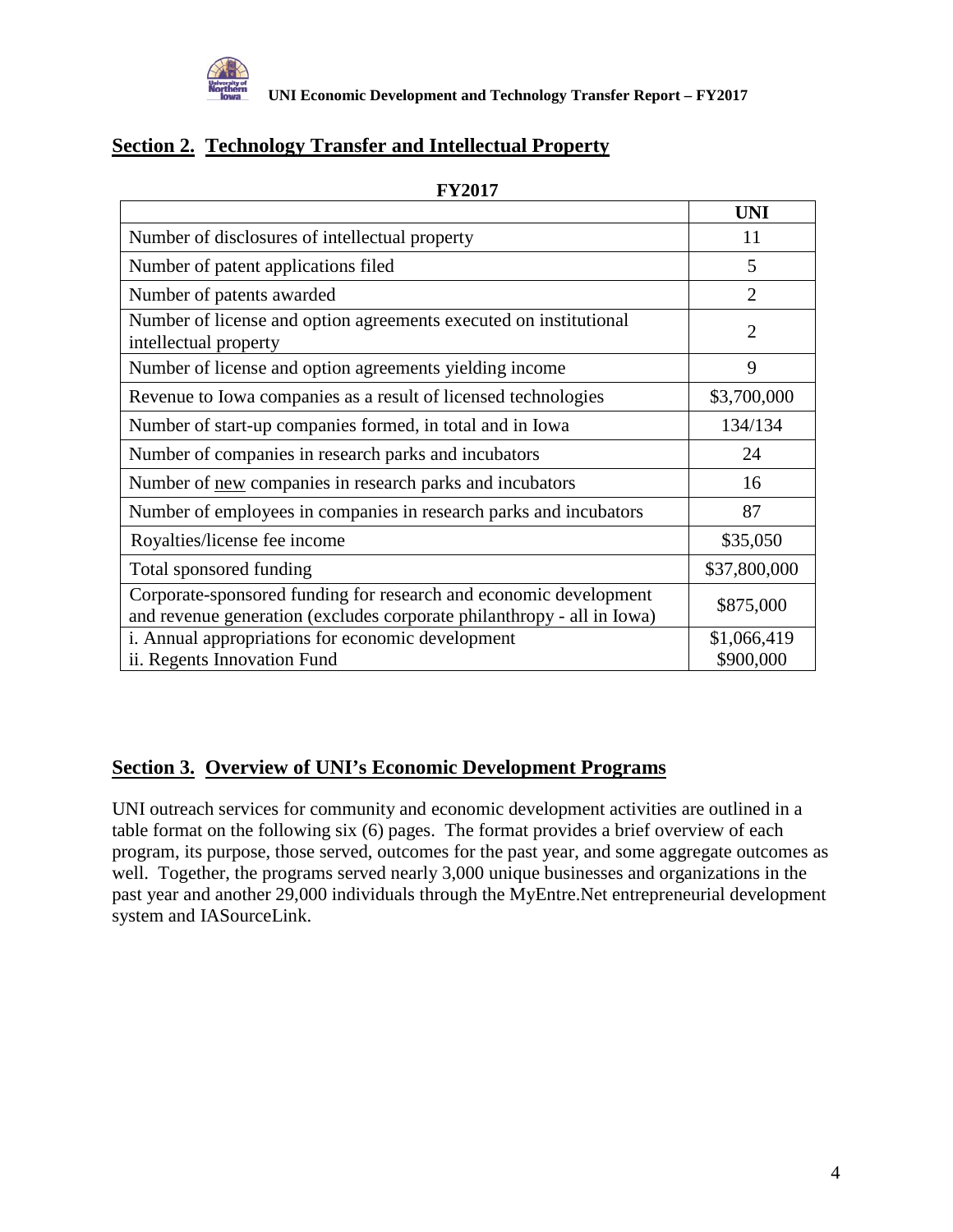

| <b>Programs</b>                                           | <b>Services</b>                                                                                                                                                         | <b>Those Typically</b><br><b>Served</b>                                                                                        | FY 2017 Results                                                                                                                                                                                                                                                      | <b>Cumulative Results</b>                                                                                                                                                                                                                                                                                                                                                                                                                      |
|-----------------------------------------------------------|-------------------------------------------------------------------------------------------------------------------------------------------------------------------------|--------------------------------------------------------------------------------------------------------------------------------|----------------------------------------------------------------------------------------------------------------------------------------------------------------------------------------------------------------------------------------------------------------------|------------------------------------------------------------------------------------------------------------------------------------------------------------------------------------------------------------------------------------------------------------------------------------------------------------------------------------------------------------------------------------------------------------------------------------------------|
| <b>Advance Iowa</b><br>(AI)                               | Business consulting<br>services focused on<br>small and medium-<br>sized existing<br>businesses                                                                         | Small and<br>medium<br>enterprises                                                                                             | Assisted 107 companies<br>$\checkmark$<br>Held 13 seminars covering Succession Planning,<br>Succession Planning, Value Building and Strategic<br>Planning<br>Served clients from 55 Iowa counties<br>Launched 2 peer round tables                                    | Worked on projects with<br>$\checkmark$<br>394 mid-sized companies<br>across the state in all<br>quadrants of the state                                                                                                                                                                                                                                                                                                                        |
| Center for<br><b>Business</b><br>Growth $&$<br>Innovation | Rural/Urban<br>entrepreneurship<br>development,<br>online<br>entrepreneurship<br>resources, business<br>consulting,<br>business training,<br>and business<br>incubation | Small and<br>medium-sized<br>businesses,<br>entrepreneurs,<br>entrepreneurial<br>service<br>providers,<br>community<br>leaders | Created Iowa's Great Idea Challenge<br>$\checkmark$<br>Conducted 5 Industry Contests with 45 applicants<br>and awards made during EntreFEST<br>Held 8 webinars with 2,200 attendees<br>$\checkmark$<br>Served 678 small businesses through the Business<br>Concierge | $\checkmark$ Reached 86,366 unique<br>users through IASourcelink<br>since its launch in 2012<br>Engaged more than 500<br>entrepreneurs in Dream Big<br>Grow Here and Iowa's<br>Great Idea Challenge since<br>2010<br>Completed over 3,600<br><b>Business Concierge requests</b><br>since $2010$<br>Graduated 77 companies<br>from the incubators<br>Received more than 25,000<br>$\checkmark$<br>live and archived webinar<br>views since 2003 |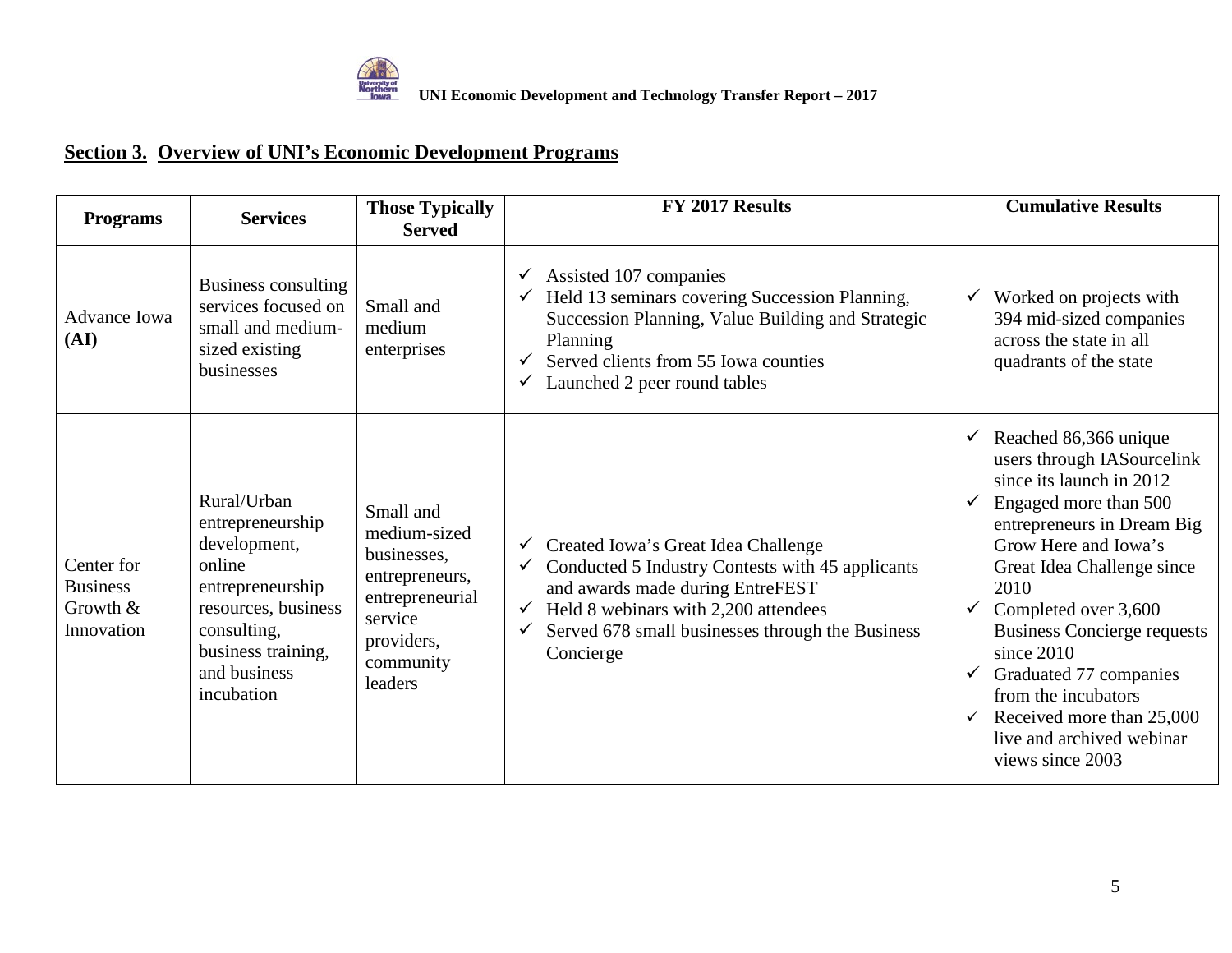

| <b>Programs</b>                                                                                      | <b>Services</b>                                                                                                                                                    | <b>Those Typically</b><br><b>Served</b>                                                                                                                                              | FY 2017 Results                                                                                                                                                                                                                                                                                                                                                                                                                                                                                                                                                                                                                                                                                                                                                     | <b>Cumulative Results</b>                                                                                                                                                                                                    |
|------------------------------------------------------------------------------------------------------|--------------------------------------------------------------------------------------------------------------------------------------------------------------------|--------------------------------------------------------------------------------------------------------------------------------------------------------------------------------------|---------------------------------------------------------------------------------------------------------------------------------------------------------------------------------------------------------------------------------------------------------------------------------------------------------------------------------------------------------------------------------------------------------------------------------------------------------------------------------------------------------------------------------------------------------------------------------------------------------------------------------------------------------------------------------------------------------------------------------------------------------------------|------------------------------------------------------------------------------------------------------------------------------------------------------------------------------------------------------------------------------|
| Center for<br>Energy and<br>Environmental<br>Education<br>(CEEE)                                     | Technical<br>assistance,<br>educational<br>programs and<br>leadership in<br>energy<br>conservation and<br>renewable energy,<br>and community-<br>based agriculture | Iowa cities,<br>counties, Iowa<br>schools,<br>teachers,<br>farmers,<br>businesses,<br>elected officials,<br>state agencies,<br>community<br>leaders, and<br>citizen<br>organizations | Served more than 100 families through CEEE's<br>$\checkmark$<br>VISTA program by improving food security for<br>underserved populations and improving access to<br>fresh vegetables in 4 Waterloo neighborhoods<br>Green Iowa AmeriCorps sites combined to complete<br>1,316 residential energy projects including<br>706 energy assessments and 662 efficiency and air<br>sealing projects. The program conducted<br>480 education programs with over 16,300 people in<br>attendance and implemented 648 community<br>projects that leveraged over 7,132 volunteers and<br>nearly 2,000 volunteer hours.                                                                                                                                                           | Since 1998, CEEE's<br>✓<br>Northern Iowa Food & Farm<br>Partnership has facilitated<br>purchase of \$25 million<br>worth of locally grown food<br>products from hundreds of<br>Iowa farmers by food<br>vending institutions. |
| Geoinformatics<br>Training,<br>Research,<br><b>Education</b> and<br>Extension<br>Center<br>(GeoTREE) | Geospatial<br>technologies,<br>education, research,<br>and outreach<br>activities for<br>federal, state, local<br>and tribal agencies                              | Federal, state,<br>local, and tribal<br>(FSLT)<br>governmental<br>agencies                                                                                                           | Completed a project to model solar radiation<br>potential for all of Iowa and developed a web<br>mapping application for public consumption<br>Developed an online database and web mapping<br>portal for Cultivation Corridor and Iowa Bio-<br>technology Association in collaboration with IDM<br>Completed an Iowa Department of Agriculture and<br>$\checkmark$<br>Land Stewardship grant to carry out urban storm<br>water modeling in six watersheds in Iowa<br>Updated 17/55 Iowa watersheds National<br>$\checkmark$<br>Hydrography Dataset water body area data, in<br>collaboration with the Iowa DNR<br>Supported a web GIS application that hundreds of<br>users from every county in Iowa utilize for<br>acquiring raw and derived LiDAR data products | Project work with hundreds<br>of public agencies, academic<br>groups/departments, and<br>private companies<br>Development and delivery<br>$\checkmark$<br>of many geospatial data and<br>custom applications                 |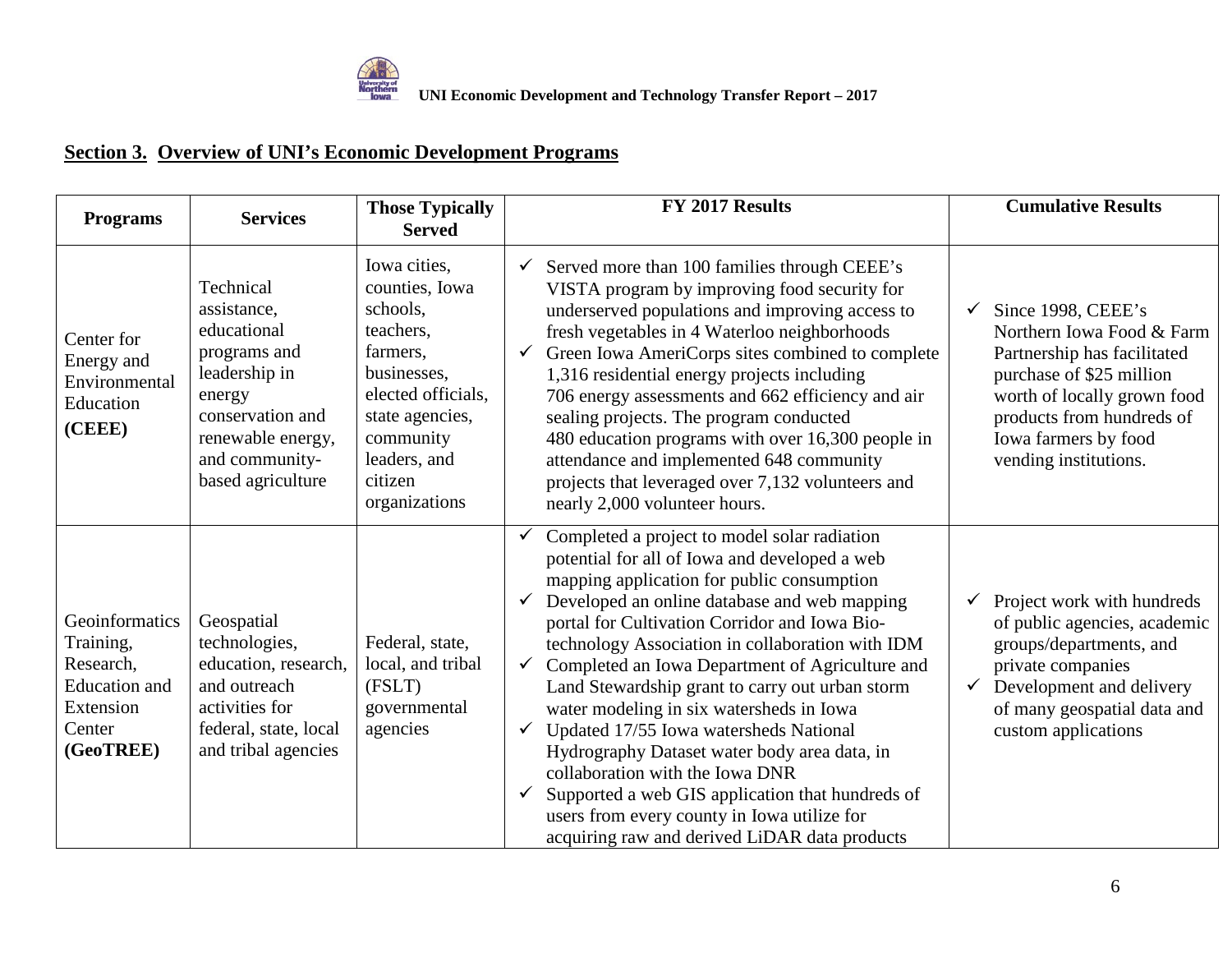

| <b>Programs</b>                                    | <b>Services</b>                                                                              | <b>Those Typically</b><br><b>Served</b>                                                                | FY 2017 Results                                                                                                                                                                                                                                                                                                                                                                                                                                                                                 | <b>Cumulative Results</b>                                                                                                                                                                                                                           |
|----------------------------------------------------|----------------------------------------------------------------------------------------------|--------------------------------------------------------------------------------------------------------|-------------------------------------------------------------------------------------------------------------------------------------------------------------------------------------------------------------------------------------------------------------------------------------------------------------------------------------------------------------------------------------------------------------------------------------------------------------------------------------------------|-----------------------------------------------------------------------------------------------------------------------------------------------------------------------------------------------------------------------------------------------------|
| Institute for<br>Decision<br>Making<br>(IDM)       | Hands-on<br>community and<br>economic<br>development<br>guidance and<br>research             | Economic<br>development<br>organizations,<br>chambers, city<br>councils,<br>communities,<br>and others | Assisted the Iowa Department of Education, Iowa<br>Workforce Development and Iowa Central<br>Community College with completing a statewide<br>Sector Partnership Inventory<br>Provided assistance and research to 54 Iowa<br>community partners and 4 regional development<br>groups<br>Partnered with the IEDA and Iowa utilities for an<br>analysis of statewide existing industry survey data<br>Assisted 5 Iowa regions with developing and<br>implementing regional entrepreneurship plans | Served over 800<br>communities, counties and<br>groups in all of Iowa's<br>counties<br>1,500-2,000 new jobs<br>reported annually by<br>community clients as a result<br>of IDM assistance<br>Trained over 950 economic<br>development professionals |
| <b>Iowa Waste</b><br>Reduction<br>Center<br>(IWRC) | Free, confidential,<br>non-regulatory<br>environmental<br>assistance for small<br>businesses | Small businesses<br>throughout Iowa                                                                    | Provided environmental technical assistance to<br>156 small businesses including 8 food waste<br>reduction project visits and 6 green brewery project<br>visits<br>Provided painter training to 210 military painters from<br>all branches at UNI facilities and at 7 satellite sites                                                                                                                                                                                                           | Provided 6,022 on-site<br>reviews to Iowa small<br>businesses                                                                                                                                                                                       |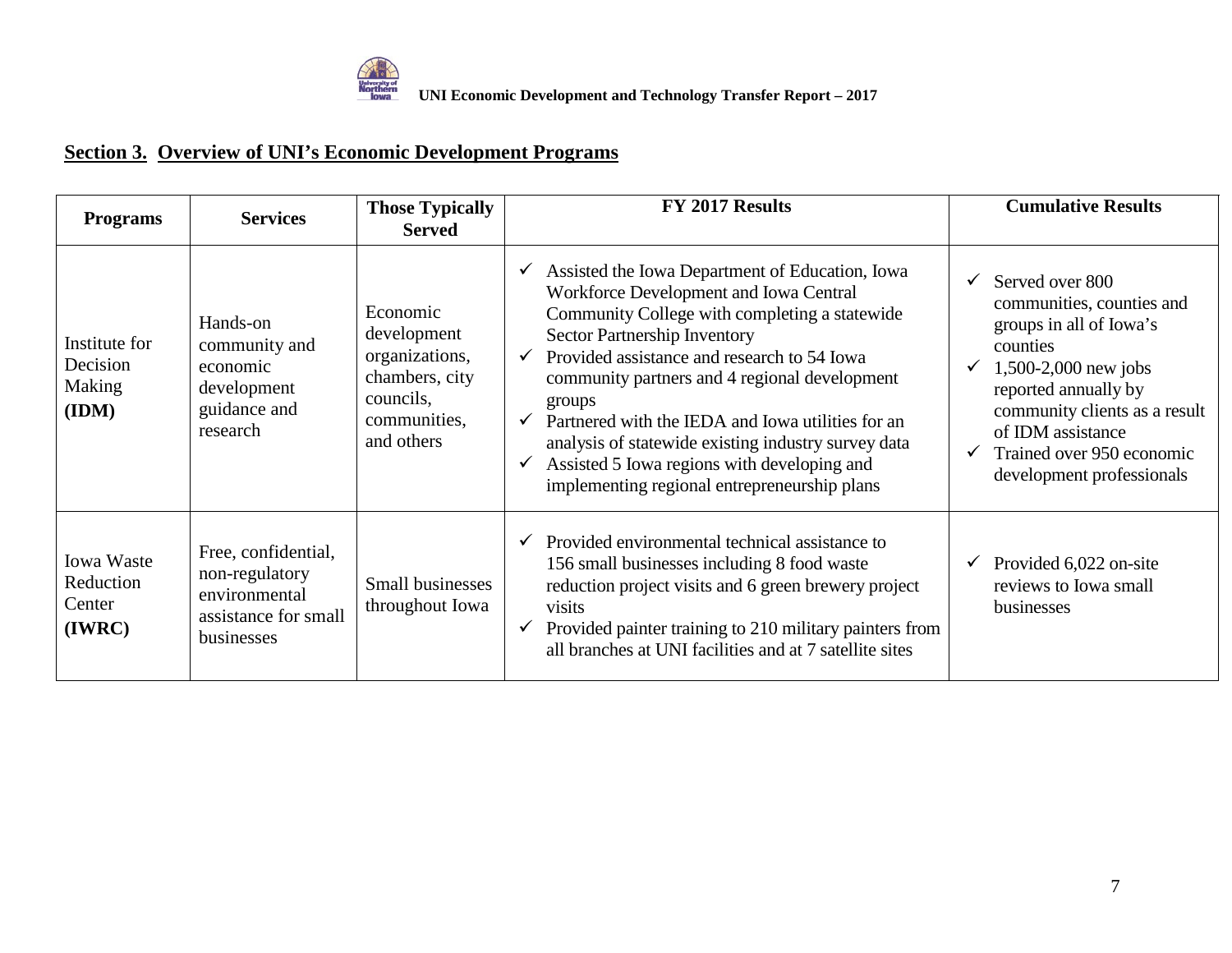

| <b>Programs</b>                                                                     | <b>Services</b>                                                                                                                           | <b>Those Typically</b><br><b>Served</b>                                                                                                                           | FY 2017 Results                                                                                                                                                                                                                                                                                                                                                                                                                                                         | <b>Cumulative Results</b>                                                                                                                                                                                                                                                                                                                                                                                                                           |
|-------------------------------------------------------------------------------------|-------------------------------------------------------------------------------------------------------------------------------------------|-------------------------------------------------------------------------------------------------------------------------------------------------------------------|-------------------------------------------------------------------------------------------------------------------------------------------------------------------------------------------------------------------------------------------------------------------------------------------------------------------------------------------------------------------------------------------------------------------------------------------------------------------------|-----------------------------------------------------------------------------------------------------------------------------------------------------------------------------------------------------------------------------------------------------------------------------------------------------------------------------------------------------------------------------------------------------------------------------------------------------|
| John<br>Pappajohn<br>Entrepreneurial<br>Center<br>(JPEC)                            | Research,<br>entrepreneurship<br>education,<br>technology transfer,<br>and capital<br>investment<br>programs                              | <b>Students</b><br>interested in<br>entrepreneurship,<br>UNI faculty and<br>staff<br>entrepreneurs,<br>new ventures,<br>and rapidly<br>growing small<br>companies | Assisted 1,678 businesses and individuals<br>Provided space and services to 23 student business<br>owners running 15 businesses with 10 employees in<br>the student business incubator<br>Provided services to 22 additional student business<br>$\checkmark$<br>owners as part of the student business affiliate<br>incubator program<br>Educated 336 Iowa middle and high school students<br>$\checkmark$<br>about entrepreneurship                                   | Provided 64 students with<br>$\checkmark$<br>internships through CIPCO<br>program since FY05<br>Provided space to more than<br>$\checkmark$<br>84 business owners in JPEC's<br><b>Student Business Incubator</b><br>Consulted with<br>$\checkmark$<br>652 faculty and staff from<br>colleges and universities<br>around the U.S. and the world<br>regarding student business<br>incubation<br>Assisted 2,147 students to<br>craft an elevator pitch |
| <b>Metal Casting</b><br>Center (MCC)<br>and Center for<br>Additive<br>Manufacturing | Metal casting<br>technologies,<br>applied research,<br>testing, and training<br>and additive<br>manufacturing<br>design and<br>production | Iowa casting<br>users, foundries<br>and foundry<br>suppliers                                                                                                      | Maintained active contracts with 40 Iowa companies,<br>provided outreach projects to 6 Iowa foundries and<br>provided technical assistance to 70 additional<br>foundries<br>Conducted DOE-sponsored research into Aluminum<br>$\checkmark$<br><b>Casting Surface Finish</b><br>Conducted several Department of Defense (DOD)<br>$\checkmark$<br>projects<br>Collaborated with University of Iowa and Iowa State<br>$\checkmark$<br>University on DOD sponsored research | Completed over 110<br>$\checkmark$<br>industry-funded research<br>projects to date<br>$\checkmark$ Provided additive<br>manufacturing assistance to<br>more than 110 small and<br>medium-sized companies                                                                                                                                                                                                                                            |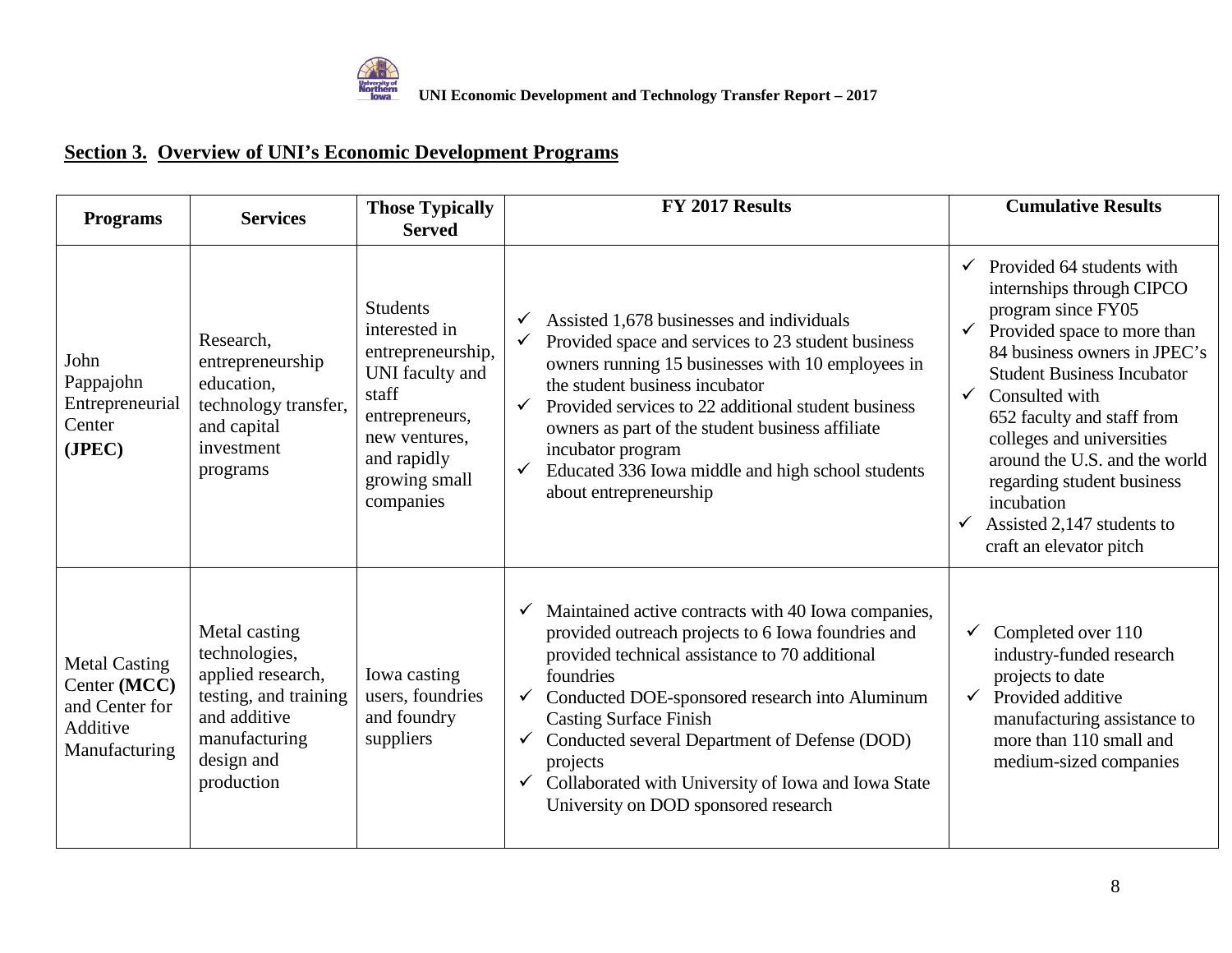

| <b>Programs</b>                                                                                                                                        | <b>Services</b>                                                                                                                              | <b>Those Typically</b><br><b>Served</b>                                                                                            | FY 2017 Results                                                                                                                                                                                                                                                                                                                          | <b>Cumulative Results</b>                                                                                                                                                                                                                                                                                                                                           |
|--------------------------------------------------------------------------------------------------------------------------------------------------------|----------------------------------------------------------------------------------------------------------------------------------------------|------------------------------------------------------------------------------------------------------------------------------------|------------------------------------------------------------------------------------------------------------------------------------------------------------------------------------------------------------------------------------------------------------------------------------------------------------------------------------------|---------------------------------------------------------------------------------------------------------------------------------------------------------------------------------------------------------------------------------------------------------------------------------------------------------------------------------------------------------------------|
| <b>Materials</b><br>Innovation<br>Service (MIS)                                                                                                        | Mechanical,<br>physical and<br>chemical tests of<br>metals, polymers<br>and cementitious<br>materials                                        | Iowa<br>manufacturers<br>and suppliers                                                                                             | Provided technical assistance and testing to<br>✓<br>5 companies across Iowa, some with multiple projects                                                                                                                                                                                                                                | Provided technical assistance<br>$\checkmark$<br>or testing to approximately<br>165 companies and provided<br>more than 2,500 hours of<br>testing since the program<br>began                                                                                                                                                                                        |
| Recycling and<br>Reuse<br>Technology<br>Transfer<br>Center/Panther<br>Initiative for<br>Environmental<br>Equity and<br>Resilience<br>(RRTTC/<br>PIEER) | Recycling and by-<br>products research,<br>environmental<br>social justice<br>awareness,<br>education,<br>outreach, and<br>research          | Iowans,<br>especially those<br>affected by<br>environmental<br>equity issues,<br>Iowa businesses<br>and the recycling<br>industry  | Provided outreach awareness and education related to<br>$\checkmark$<br>environmental social justice to 16 organizations<br>Provided research project funding and outreach<br>$\checkmark$<br>services related to recycling and reuse to<br>20 companies and organizations                                                               | Provided outreach and<br>educational awareness to<br>16 organizations and more<br>than 3,000 individuals<br>$\checkmark$<br>Funded 42 RRTTC research<br>projects resulting in 170<br>reports and publications<br>Provided outreach and<br>$\checkmark$<br>services to more than<br>6,500 individuals, including<br>business/industry,<br>K-12 students and teachers |
| <b>Small Business</b><br>Development<br>Center<br>(SBDC)                                                                                               | Rural/Urban<br>entrepreneurship<br>development,<br>online<br>entrepreneurship<br>resources, business<br>consulting, and<br>business training | Small and<br>medium-sized<br>businesses,<br>entrepreneurs,<br>entrepreneurial<br>service<br>providers, and<br>community<br>leaders | Served 280 small businesses across Iowa with<br>$\checkmark$<br>889 counseling hours<br>Helped create 17 new businesses, 85 jobs and<br>$\checkmark$<br>supported the infusion of \$3.15 million in capital for<br>clients<br>Provided a three-part QuickBooks class and four<br>$\checkmark$<br>sessions of "Starting an Iowa Business" | $\checkmark$ Assisted nearly 2,100 small<br>Iowa businesses since 2010<br>resulting in 568 business<br>startups and nearly \$22<br>million in capital                                                                                                                                                                                                               |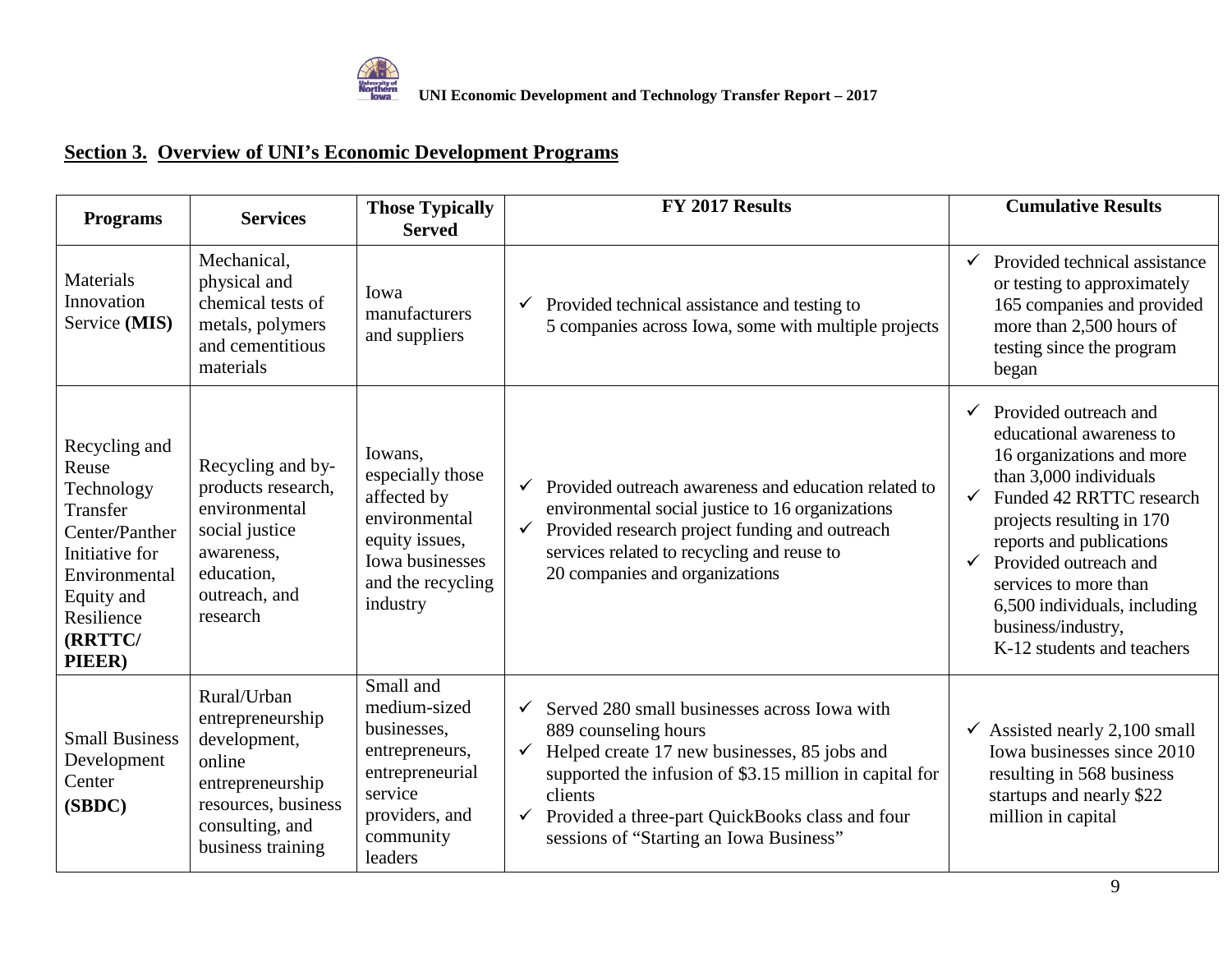

| <b>Programs</b>                             | <b>Services</b>                                                                                                                    | <b>Those Typically</b><br><b>Served</b>                                                                                                                                                         | FY 2017 Results                                                                                                                                                                                                                                                                                                                                                                                                                                                                                                               | <b>Cumulative Results</b>                                                                                                                                                                                                                                                                                                                                    |
|---------------------------------------------|------------------------------------------------------------------------------------------------------------------------------------|-------------------------------------------------------------------------------------------------------------------------------------------------------------------------------------------------|-------------------------------------------------------------------------------------------------------------------------------------------------------------------------------------------------------------------------------------------------------------------------------------------------------------------------------------------------------------------------------------------------------------------------------------------------------------------------------------------------------------------------------|--------------------------------------------------------------------------------------------------------------------------------------------------------------------------------------------------------------------------------------------------------------------------------------------------------------------------------------------------------------|
| Strategic<br>Marketing<br>Services<br>(SMS) | Market research<br>and analysis                                                                                                    | Businesses,<br>entrepreneurs<br>and non-profit<br>organizations                                                                                                                                 | Provided market research and analysis services to<br>17 Iowa companies<br>Partnered with the Institute for Decision Making to<br>provide an analysis of Iowa's existing industry and<br>a sector partnership inventory for Iowa                                                                                                                                                                                                                                                                                               | Since 1990, provided<br>$\checkmark$<br>market research and analysis<br>services to 286 Iowa<br>companies                                                                                                                                                                                                                                                    |
| <b>Tallgrass</b><br>Prairie Center<br>(TPC) | Research,<br>techniques,<br>education and<br>source-identified<br>seed for restoration<br>and preservation of<br>native vegetation | Iowa counties,<br>state and federal<br>agencies,<br>commercial<br>native seed<br>producers, the<br>community,<br>students,<br>educators,<br>restoration<br>ecology<br>discipline, and<br>others | Distributed native seed for county roadsides to<br>$\checkmark$<br>40 counties in Iowa<br>Shared research and online tools with practitioners,<br>scientists and policymakers in the Midwest region<br>Created demonstration sites, hosted field days and<br>provided tailored technical assistance for<br>conservation plantings of prairie in several eastern<br>Iowa counties and priority watersheds<br>Consulted with the Iowa Department of<br>Transportation leaders on native seed availability<br>and quality issues | Restored more than<br>40,000 acres of Iowa<br>counties' rights-of-way to<br>native vegetation<br>Increased public<br>knowledge regarding<br>prairie restoration<br>Provided over 75 species of<br>certified, source-identified<br>seed to the seed industry<br>Taught over 76,000<br>K-12 students per year in<br>21 counties about the<br>prairie ecosystem |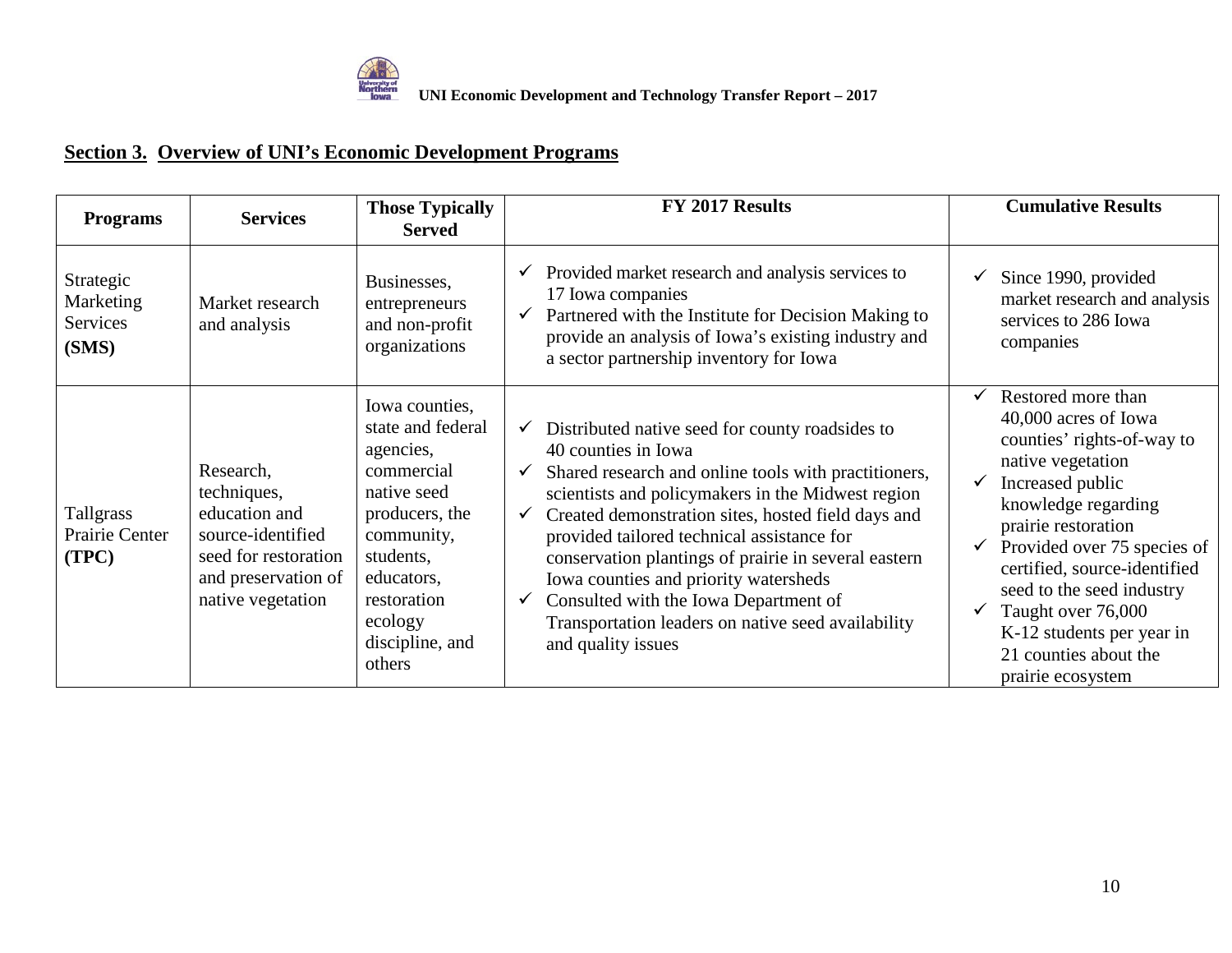

#### **Section 4: Regents Innovation Funding Report**

UNI's 2017 Regents Innovation Funding (RIF) Annual Report (also known as Skilled Worker and Job Creation Fund) is on file at the University of Northern Iowa. Projects and outcomes partially supported by the RIF are included in this annual report.

#### **Section 5: Collaborative Projects**

Each year, UNI works closely with the other Regent universities, regional universities, State of Iowa departments, and state and federal agencies on collaborative projects. The following projects represent a sampling of these and other collaborative projects.

*Metal Casting Center's (MCC's) additive manufacturing and design program collaborated with the University of Iowa (UI), Iowa State University (ISU), Northeast Iowa Community College (NICC), Hawkeye Community College (HCC), Youngstown State University (YSU), Penn State University (PSU), America Makes, Steel Founders Society, the National Center for Manufacturing Sciences (NCMS) and the U.S. Navy, Army and Air Force*

- MCC collaborated with UI to assist Rock Island Arsenal and the U.S. Army Armament Research and Development and Engineering Center in development of manufacturing procedures for production of the flash suppresser used on the 777 lightweight Howitzer. The collaboration involved the combined experience, knowledge base and resources of both MCC and UI to assist the Arsenal in successful production of the critical casting. MCC and UI also collaborated on a national level research project to design metal entry systems for cast steel components that reduce turbulence, reduce cost and improve quality. Results of the research will be presented later this year at the Technical and Operating Conference of the Steel Founders Society.
- MCC collaborated with the U.S. Navy and NCMS for development of training material for additive manufacturing and casting technology. The project involved work with Rock Island Arsenal as part of sourcing for U.S. Navy critical cast components. This project also opened up a future joint collaboration with PSU on the casting of Nickel Aluminum Bronze for saltwater corrosion resistance.
- MCC collaborated with YSU and PSU on an America Makes project to develop autonomous design software and production level mold printing technology. The 18-month project focused on the MCC's technical expertise in sand printing technology and the design experience of faculty in UNI's Department of Technology.
- MCC collaborated with YSU in the Maturation of Advanced Manufacturing for Low Cost Sustainment, an U.S. Air Force Research Laboratory project that explores advanced manufacturing technology including additive manufacturing for metal castings. The project demonstrated the technology and developed new methods for utilizing additive manufacturing to produce repair parts for aircraft. Work included cast components for the Boeing A10 and B1 aircraft as well as a series of cast components for Sikorsky.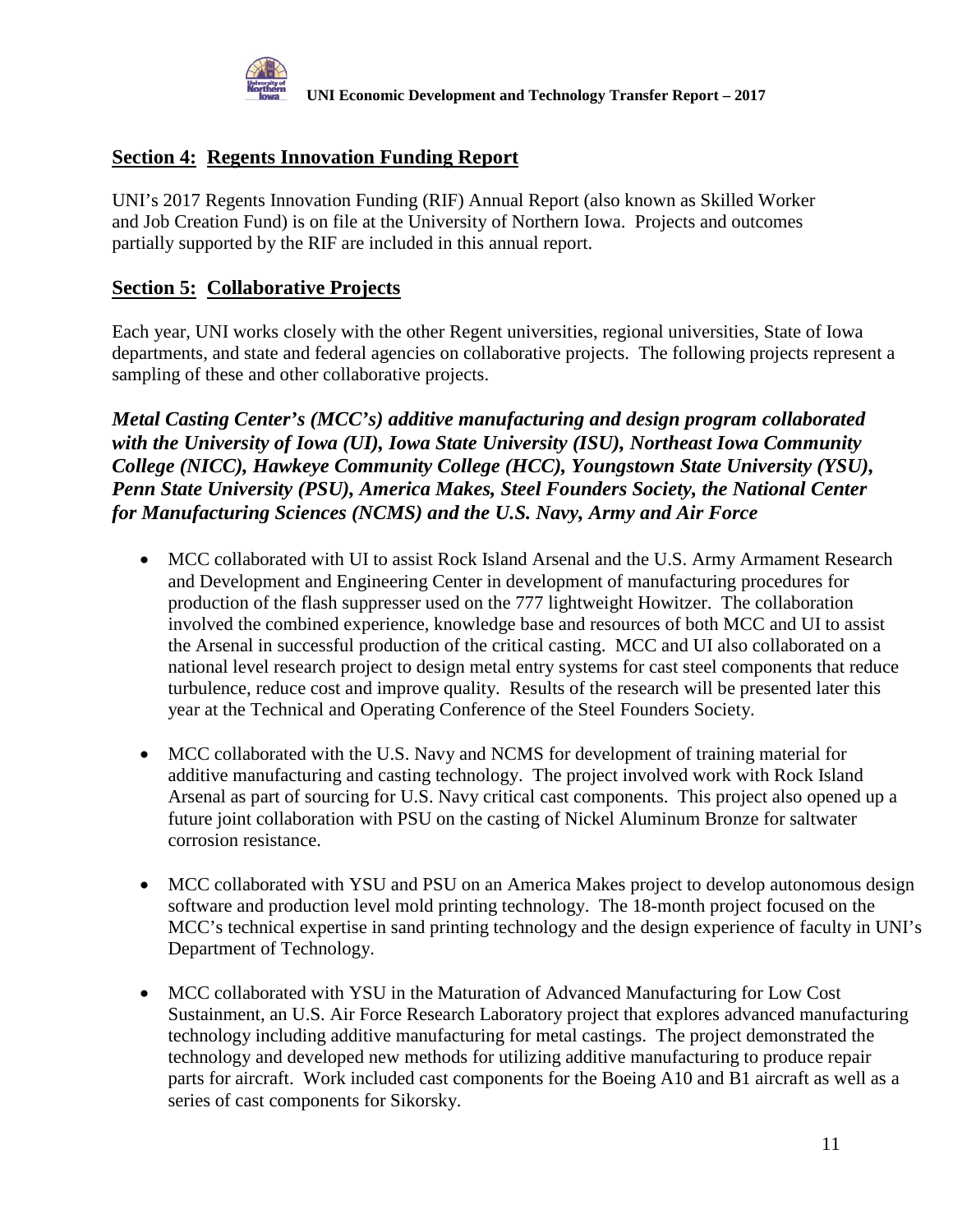

### *Institute for Decision Making (IDM) collaborated with the Iowa Economic Development Authority (IEDA), Iowa Utilities and other Iowa organizations*

- IDM collaborated with UNI's GeoInformatics Training Research Education and Extension Center (GeoTREE) in assisting the Cultivation Corridor and Iowa Biotechnology Association (IBA) with developing a web mapping portal for the Iowa Ag Bioscience Asset Database. The database is a comprehensive reference database for the state's agbioscience, agribusiness and healthcare industries. The web mapping portal allows users to visualize and query the data in the database by different types of geography, including city, zip code, county, and IEDA regions. Users can query specific attributes associated with particular variables in the database. IDM and GeoTREE also updated the data within the database.
- IDM collaborated with UNI's Strategic Marketing Services (SMS) to assist the BEST of Iowa Management Team (IEDA, MidAmerican Energy, Black Hills Energy, Alliant Energy, and the Iowa Area Development Group (IADG)) in identifying and analyzing the characteristics of Iowa employers who have mature/declining products and employers facing workforce availability challenges. The analysis was conducted utilizing existing industry survey data collected by economic development organizations across Iowa from January 2016 and August 2016. The findings were used in evaluating and revising the economic development assistance provided to Iowa companies by the state of Iowa, the utilities and economic development organizations around Iowa.
- IDM collaborated with SMS to assist Iowa Central Community College (ICCC), Iowa Workforce Development (IWD), and the Iowa Department of Education (DOE) - Community College Division with completing an inventory of the sector partnerships in Iowa. IDM and SMS conducted quantitative and qualitative primary research, along with supplementary secondary market research, to develop the inventory of sector partnerships. The report provided a comprehensive overview of sector partnerships by region, industry, maturity level, major accomplishments, as well as areas for improvement. The findings will be utilized by the Iowa DOE and IWD to assist the employer-led regional workforce efforts being implemented by the sector partnerships across Iowa.

### *Center for Energy and Environmental Education (CEEE) collaborated with the Iowa Commission on Volunteer Service and ISU Extension*

- CEEE collaborated with the Iowa Commission on Volunteer Service to host a significant AmeriCorps Program with 35 service members serving many Iowa communities by offering comprehensive energy services to people in need.
- CEEE and ISU Extension worked closely together on local food initiatives in the Region 9 Extension, which includes Black Hawk and surrounding counties. UNI and ISU Extension jointly funded a local food coordinator to expand markets for local agricultural products among institutional buyers, and make locally grown foods visible to the residents of the region.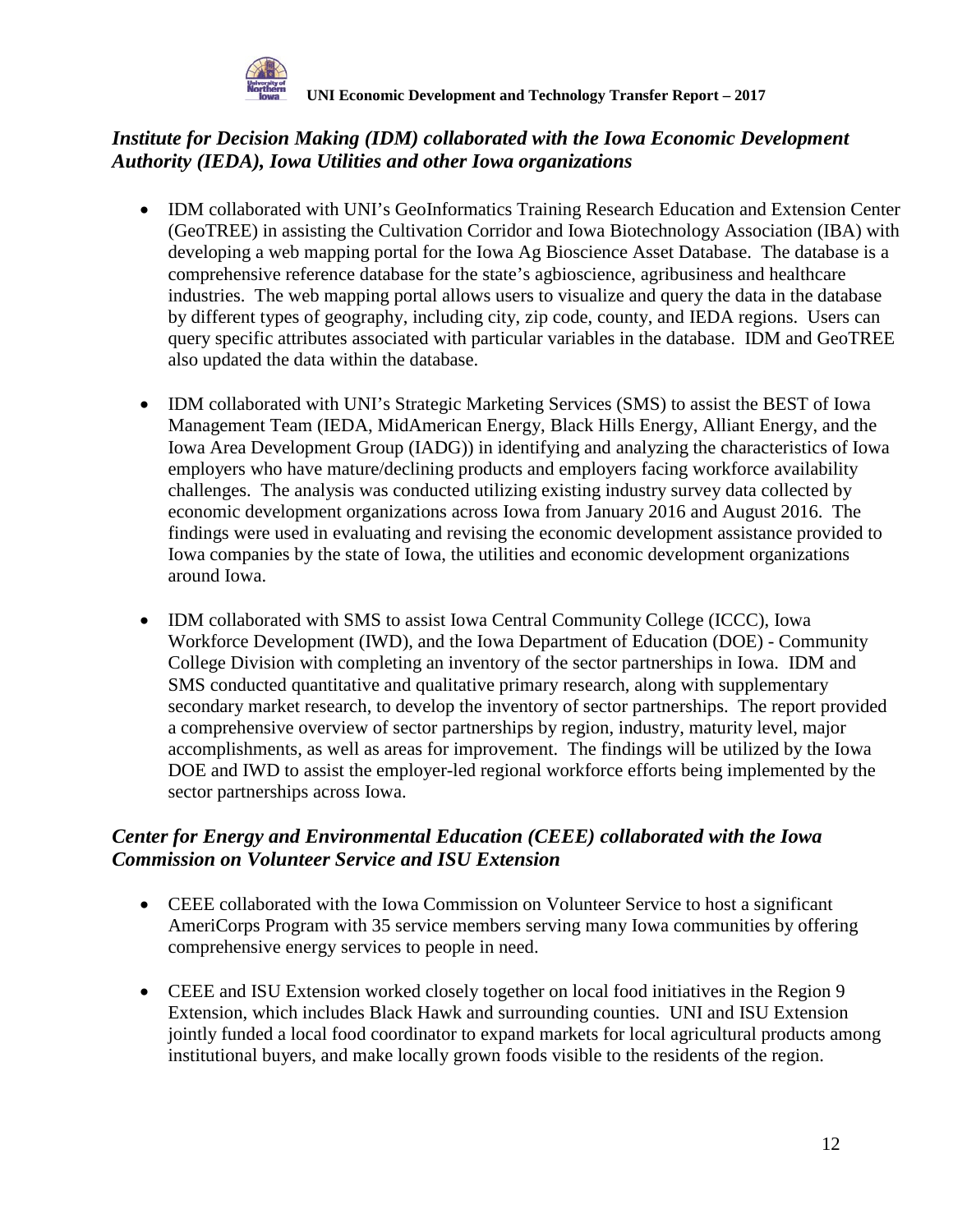

*Center for Business Growth and Innovation (CBGI) Collaborated with IEDA, Iowa Department of Revenue (DOR), Iowa Commission on the Status of Women, Iowa Innovation Corporation (IIC), Technology Association of Iowa (TAI), U.S. Small Business Administration, Iowa Small Business Development Centers, IADG, Iowa Association of Business and Industry (ABI) and more*

- IASourceLink continued as a strong collaboration between CBGI and IEDA and provided assistance for business-related issues as well as linking Iowa's businesses with support resources from around Iowa. In addition to the partnership with IEDA, the program collaborated with the following regional, state and local partners: Iowa DOR, Iowa Commission on the Status of Women, IIC, New Bohemian Innovation Collaborative (NewBoCo), TAI, John Pappajohn Entrepreneurial Centers, UNI's Iowa Waste Reduction Center (IWRC), SourceLink, U.S. Small Business Administration, Iowa Small Business Development Centers, Iowa Farm Bureau/Renew Rural Iowa, IADG, ABI, BizStarts, Entrepreneurial Development Center, Main Street Iowa and more. In FY17, 28,943 visitors from Iowa sought information and business assistance with 678 direct interactions with Iowa business owners via the Iowa Business Concierge services. Additionally, eight UNI MyEntre.Net powered webinars were available on IASourceLink which attracted 2,200 attendees.
- CBGI, VentureNet Iowa, Renew Rural Iowa, IEDA, TAI, John Pappajohn Entrepreneurial Centers, Iowa Small Business Development Centers, Iowa Biotech Association (IBA), Iowa Quality Center, IIC and Advance Iowa partnered to conduct the inaugural Iowa's Great Idea Challenge. Forty-five contestants competed for \$9,975 in awarded prize money.
- CBGI conducted local events such as the semi-monthly 1 Million Cups, the annual Startup Weekend and Bar Camp collaboratively with local partners. Partners for the events included the Greater Cedar Valley Alliance (GCVA), TechWorks, Mill Race (co-working and collaboration), Waterloo Center for the Arts, Cedar Falls Utilities, Far Reach Technologies, and the UNI John Pappajohn Entrepreneurial Center, along with numerous local entrepreneurs.

### *Advance Iowa partnered with local and regional development groups and the Iowa Association of Business and Industry (ABI)*

• Advance Iowa fostered many collaborations with local and regional development groups including the Greater Dubuque Development Corporation, Monona County, Main Street Iowa, Midwest Partnership, and the Cedar Valley Alliance and Chamber to offer succession planning workshops and business round tables, and they partnered with ABI to offer a strategic planning program for its members.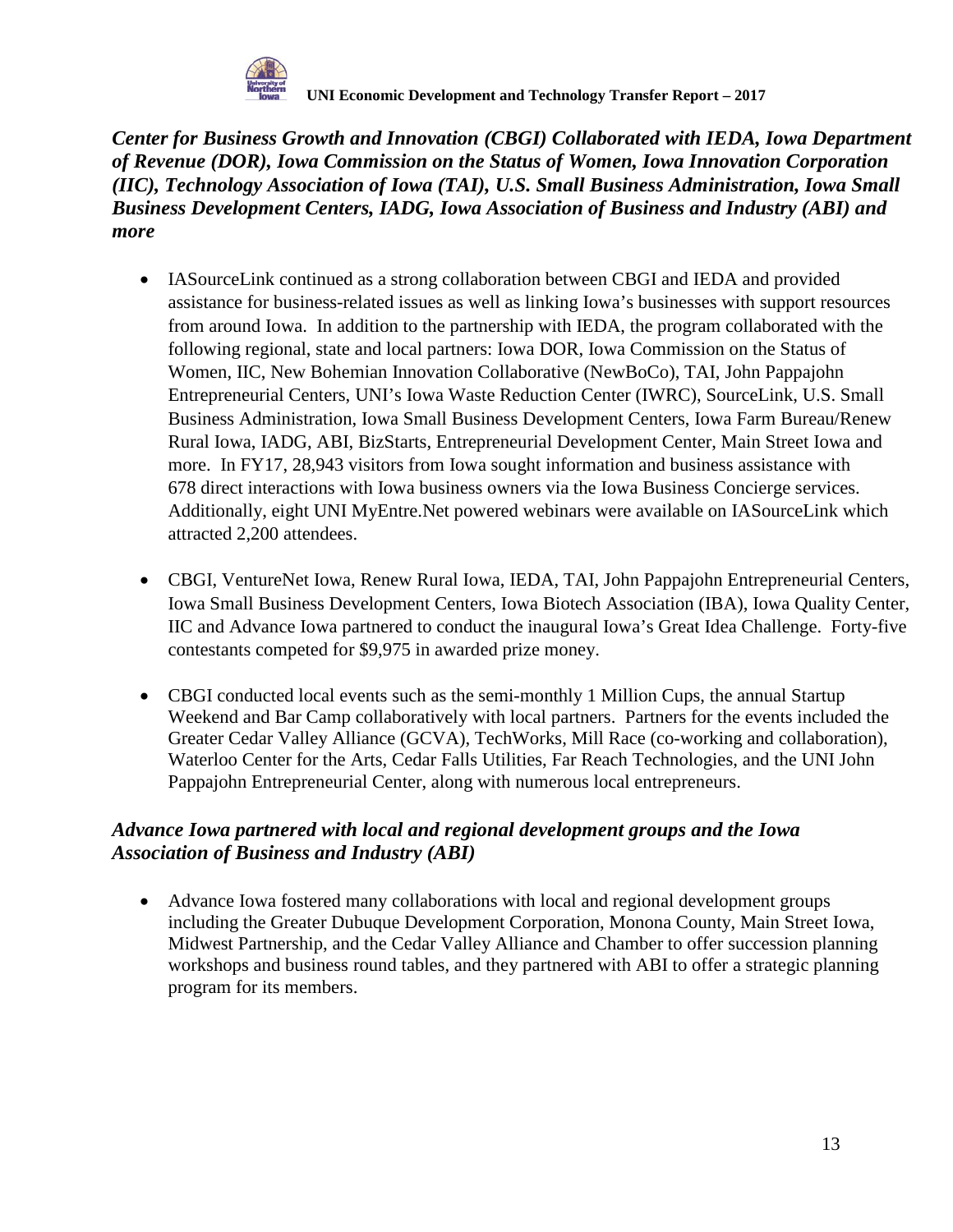

### *John Pappajohn Entrepreneurial Center (JPEC) collaborated with Education USA UI, ISU, Drake University, North Iowa Area Community College, and ISU Research Foundation*

- UNI's John Pappajohn Entrepreneurial Center collaborated with UNI Admissions and Education USA to bring 26 Pakistan students and eight educators/mentors/chaperones to UNI as part of a tour of eight U.S. colleges and universities. Basic entrepreneurship information and hands-on activities to reinforce the entrepreneurial content were presented to the students.
- Annually, UI, ISU, UNI, Drake University, and North Iowa Area Community College partner to offer two business plan competitions. One is exclusively for students and one is for any Iowa businesses. The FY17 student competition had 12 businesses compete in the UNI regional round and three were selected to advance to the state round where a maximum of 15 businesses can compete.
- ISU's Research Foundation and UNI Intellectual Property, housed in JPEC, partnered on the protection and commercialization of several products developed at UNI. One product being patented and commercialized is for teaching athletic training, physical therapy, and medical students how to perform the Lachman's test as well as other tests.

### *GeoTREE collaborated with IEDA, Iowa Department of Natural Resources (DNR), Iowa Department of Agriculture and Land Stewardship, many local (City, County) government organizations, and also supports data/applications used by many private companies*

- GeoTREE, in collaboration with the IEDA Energy Office, developed a solar radiation potential database and web mapping portal for the state of Iowa. The results of this project provided all interested stakeholders (e.g., private homeowners, business owners, cities, solar photovoltaic installation companies, agencies, etc.) with the ability to investigate solar radiation potential for every location in Iowa. http://www.geotree.uni.edu/web/solar/
- GeoTREE, in collaboration with the Iowa DNR, updated the Iowa contribution for the National Hydrography Dataset. Eight UNI Geography students updated the database and completed six watersheds and are presently working on eight more watersheds. The students will eventually complete all 55 watersheds in Iowa.
- As part of a project with the Iowa Department of Agriculture and Land Stewardship, GeoTREE completed urban stormwater modeling in six watersheds in Dubuque, Black Hawk, Linn, Polk, and Buena Vista counties. GeoTREE also presented a series of workshops/presentations at four locations throughout the state concerning this modeling, and a set of GIS databases/tools that facilitate this type of modeling. These sessions were attended by approximately 100 attendees.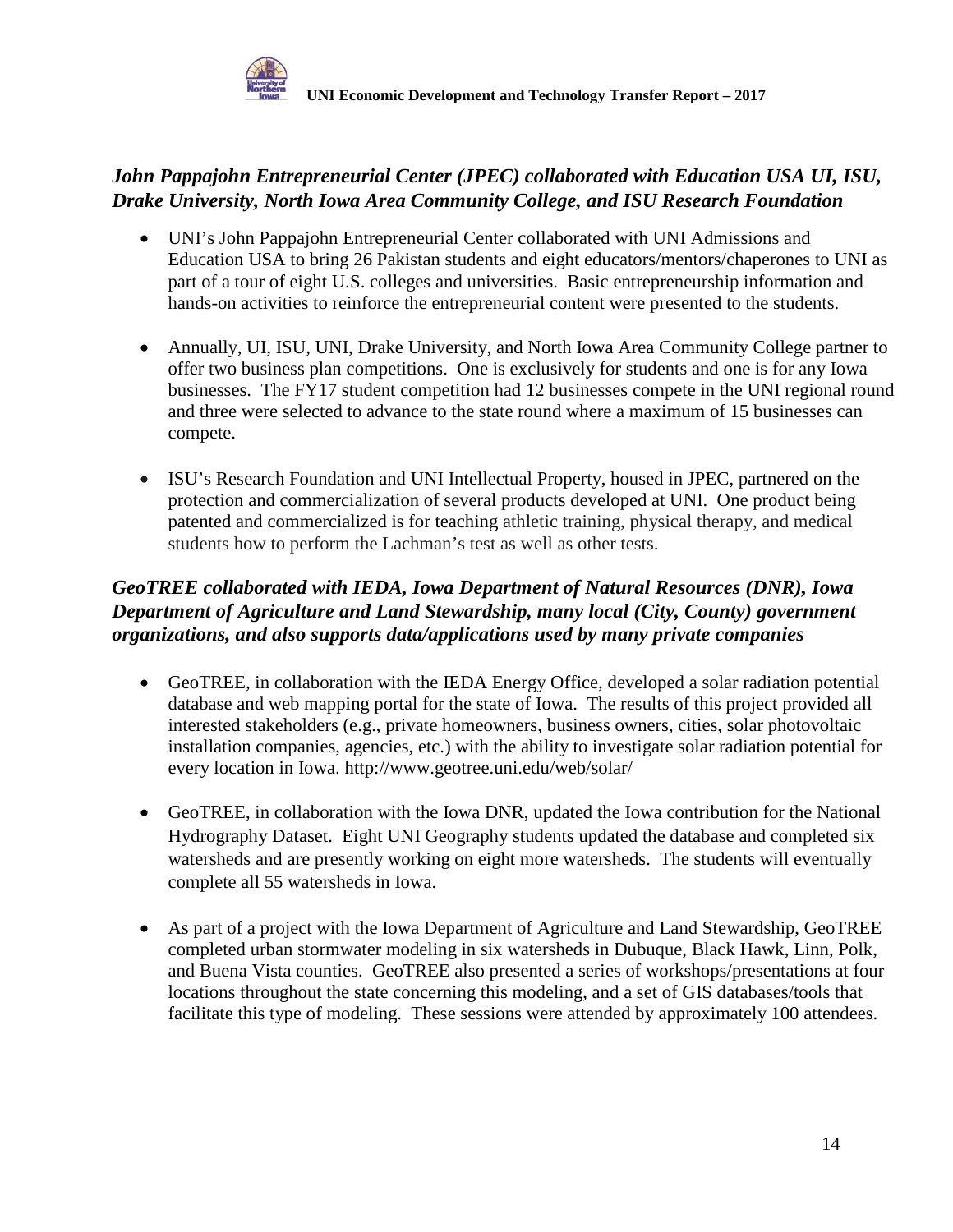

#### *Iowa Waste Reduction Center (IWRC) Collaborated with State and National Partners*

- Through a contract with the Iowa Department of Natural Resources' Air Quality Bureau, the IWRC provided air quality support to Iowa small businesses through direct, on-site assistance as well as answering questions via phone and email through the Iowa Air Emissions Assistance Program. This ongoing collaboration also includes maintaining numerous online resources and tools businesses can utilize to reduce air emissions and meet environmental regulatory requirements. IWRC also collaborated with Iowa DNR and the U.S. Environmental Protection Agency (EPA) through the Strategic Goals Program. This project involved working together to plan and implement two workshops per year to provide pollution prevention and environmental assistance to small businesses.
- IWRC led the development of the Iowa Food Waste Stakeholder Group in 2016 which includes members of Iowa DNR, UI, ISU, and IEDA among many other organizations, non-profits and companies. During this reporting period, the group developed the Food Waste in Iowa White Paper which is a comprehensive look at where Iowa stands in terms of food waste and how to propel Iowa forward to become a leader in food waste reduction and diversion efforts.

#### *Strategic Marketing Services (SMS) collaborated with IDM and the Center for Regional Economic Competitiveness (CREC)*

- SMS, in collaboration with IDM as ResearchIQ, assisted the BEST of Iowa Management Team (IEDA, MidAmerican Energy, Black Hills Energy, Alliant Energy and IADG) to identify and analyze the characteristics of Iowa employers who have mature/declining products and employers facing workforce availability challenges. The analysis was conducted utilizing existing industry survey data collected by economic development organizations across Iowa from January 2016 and August 2016. The findings were used in evaluating and revising the economic development assistance provided to Iowa companies by the state of Iowa, the utilities and economic development organizations around Iowa.
- SMS, in collaboration with IDM as ResearchIQ, conducted quantitative primary research for CREC to gather targeted information from defense-dependent and defense-related companies regarding their supply chain relationships, operating environment and market diversification opportunities/potential. The primary lines of questioning included assessing organizations' current level of dependency on defense spending, evaluating their capacity to shift their core manufacturing or service capabilities into new markets and understanding how their organizations process information.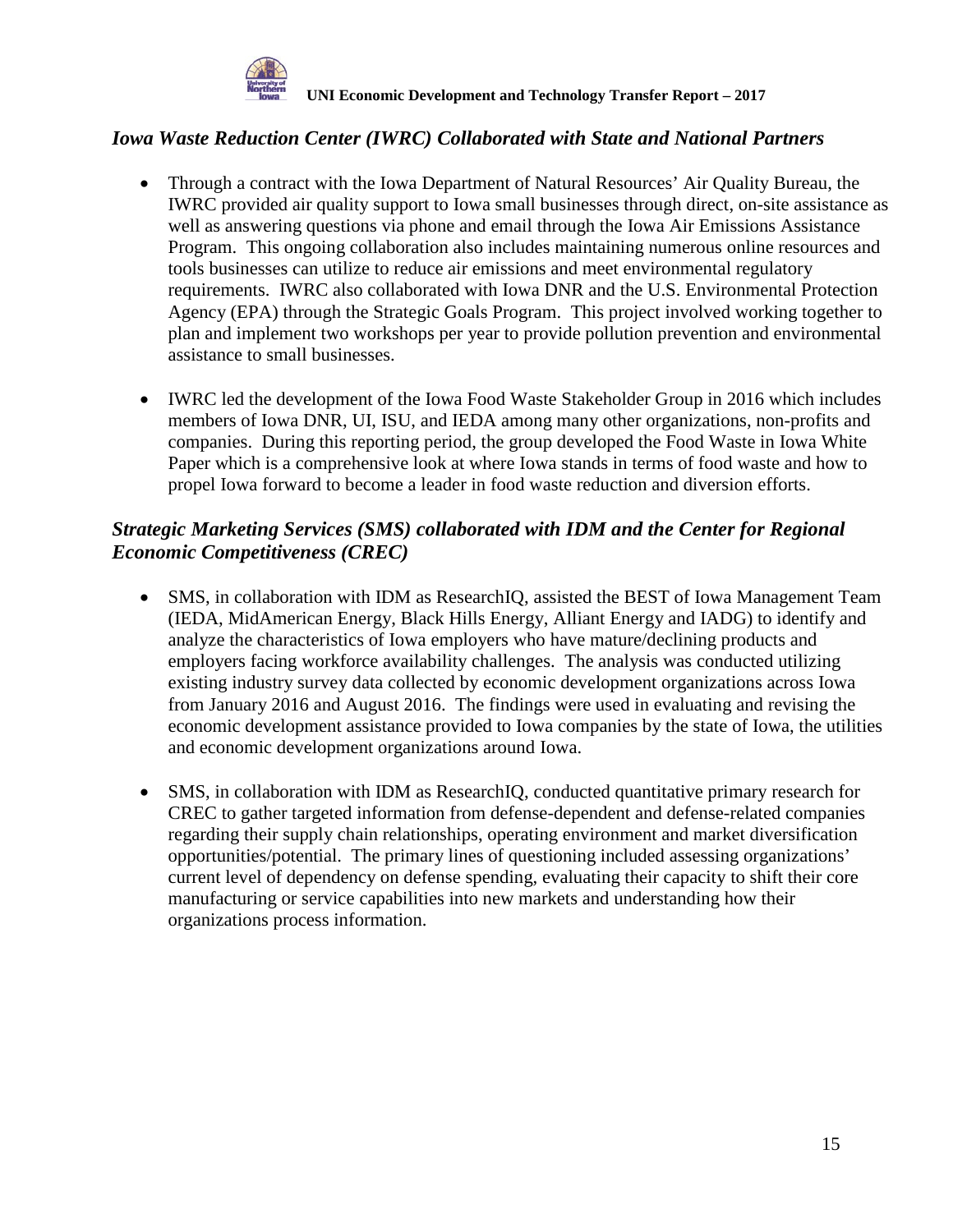

*Recycling & Reuse Technology Transfer Center (RRTTC) and Panther Initiative for Environmental Equity and Resilience (PIEER) collaborated with the Cedar Valley Health Coalition, City of Cedar Falls, Hearst Center for the Arts, Black Hawk County Health Department, City of Cedar Falls School District, Metro Waste Authority, Iowa DNR, Iowa Recycling Association, and the Black Hawk County Solid Waste Commission* 

- RRTTC/PIEER collaborated with Tri-County Head Start, Operation Threshold, Birthright, and Young Parents Together to deliver lead education and awareness to their staff, volunteers, clients and parents of unborn and young children. Oral presentations as well as written materials were given.
- RRTTC/PIEER partnered with Blue Zones, Healthy Cedar Valley Coalition and North Iowa Food and Farm Partnership to organize the Cedar Valley Food and Film Festival. Local food producers and supporters were available to showcase their products and services to kick off the farmer's market season. Four films were also shown followed by a discussion that included upcoming technology, healthy food choices, water quality, and food waste.
- RRTTC collaborated with Holmes Jr. High to present educational material to the Family and Consumer Science (FCS) classes all year on a number of topics including nutrition, gardening, local food options and sustainable food systems and continues to provide weekly educational, hands-on time at the Holmes Jr. High garden throughout the school year with students.

#### *Tallgrass Prairie Center (TPC) Collaborated with a range of federal, state and local agencies and private partners, including the Integrated Roadside Vegetation Management (IRVM) program coordinated with the Iowa Department of Transportation (DOT), Iowa DNR, Iowa Department of Agriculture and Land Stewardship and Monarch Joint Venture*

- The Integrated Roadside Vegetation Management (IRVM) program coordinated with the Iowa Department of Transportation (DOT), Iowa DNR, Iowa Department of Agriculture and Land Stewardship, Xerces Society, Monarch Joint Venture, and seven county roadside managers to develop brochures describing Iowa's mowing law, frequently asked questions posed by landowners about roadsides and the benefits of roadsides for bees and butterflies. The IRVM program coordinated with the Iowa DOT in the administration of a Federal Highway Administration grant that provided enough seed to plant 1,250 acres of county Iowa roadsides with native plants.
- The Natural Selections program partners with the Iowa DNR Prairie Resource Center to clean seed for native plantings on state lands and the Iowa DOT on native seed issues.
- The Prairie on Farms program partnered with the Black Hawk Soil and Water Conservation District, the Dry Run Creek Watershed Improvement Project, Monarch Joint Venture, and Xerces Society for Invertebrate Conservation to provide field days for landowners and conservation planners in the Middle Cedar Watershed. TPC assists county U.S. Department of Agriculture- Natural Resources Conservation Service offices and watershed coordinators in eight watersheds across Iowa to provide tailored technical guidance on prairie restoration.